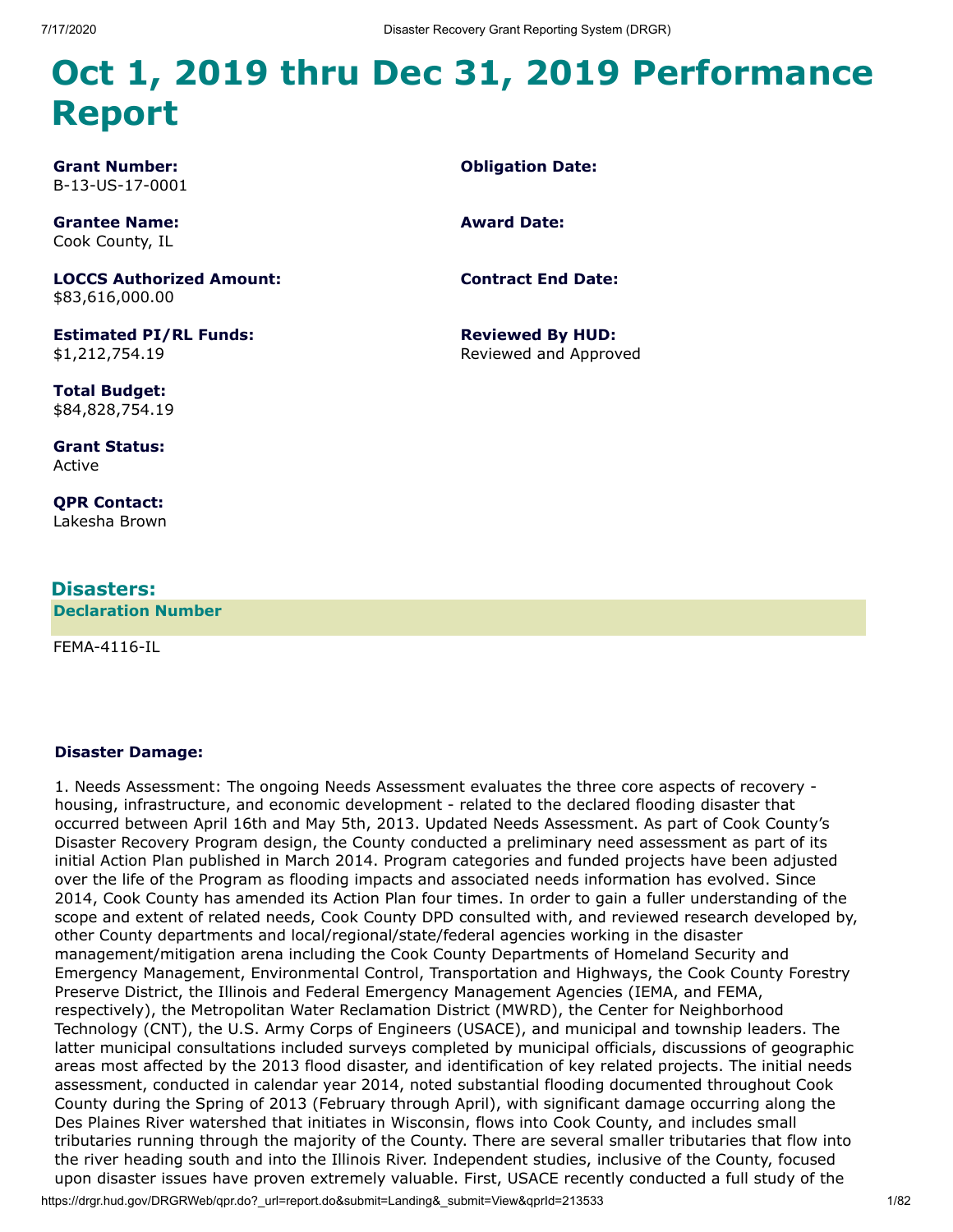Upper Des Plaines River Watershed. MWRD, who is charged with stormwater management for all of Cook County, has also completed Detailed Watershed Plans for the six major watersheds in Cook County. Additionally, the County solicited and reviewed extensive FEMA/IEMA data on funding provided to individual affected homeowners as a result of the flooding to gain a stronger understanding of the geographic distribution of existing assistance. Cook County's Department of Homeland Security and Emergency Management developed a Hazard Mitigation Plan which specifically outlines the needs for those who have experienced flooding within Cook County boundaries. The County has also reviewed FEMA Risk MAP assessments conducted in more than 20 municipalities in suburban Cook County. Lastly, a study by CNT, which focused on urban flooding and analyzed individual claims to FEMA/IEMA, as well as private insurers, helped to provide a fuller picture of the prevalence and location of the flooding impacts, related needs, and leverage of additional resources. Recognizing that broad community input was needed as part of this needs assessment, the County developed and transmitted an electronic survey to more than 200 stakeholder groups including more than1

#### **Disaster Damage:**

30 local municipalities and more than 70 housing providers throughout the County regarding flood impacts in their community and to their properties. (Note: The survey responses were last updated for Amendment 1 and are available upon request).

#### **Recovery Needs:**

2. Connections between Needs and Allocation(s) of Funds: The above assessment has identified a significant need for resources to address housing and infrastructure projects and initiatives in suburban Cook County. As a result, the allocation of CDBG-DR funding is focused on the following activity categories.-Strategic Acquisition and Buyout Programs – A significant need exists for property acquisition and buyout activity in suburban Cook County. IEMA, USACE, and IDNR all indicate the need for resources to support this activity. IEMA's most recent round of Hazard Mitigation Grant Program applications related to the April 2013 flooding resulted in buyout requests that far exceeded the available funding. IEMA's program also requires a local match. MWRD has also initiated a buyout program this year. Given the high benefit-cost ratio typically associated with buyouts, the County is proposing to allocate a significant amount to this activity. The County will work with partners like the Forest Preserve District of Cook County and local park districts to identify the proper future ownership and use of the subject properties. Given the buyout resources available from other entities, as well as Cook County's recent success obtaining additional FEMA funding for buyouts, Cook County is reducing its allocation to the Strategic Acquisition category.-Residential Resilience – Based on consultations and a review of FEMA Housing Assistance data, a significant unmet need likely remains on homes impacted by last year's flooding. The County will continue working with IEMA, local jurisdictions, and other partners to gain a more detailed understanding of the unmet need, but currently anticipates supporting rehabilitation and remediation efforts in the two subregions of suburban Cook County: south and north with the dividing line as 39th Street. At this time, the scope of the rehab/remediation will focus on flood mitigation and clean up. The County will also make sure to remediate any lead-based paint that is found.-Infrastructure – As noted in the above needs assessment, MWRD has identified a strong pipeline of infrastructure projects to address flooding issues in suburban Cook County. In many cases, local resources or a local match is needed to move the projects forward. Some of these projects are proceeding very soon, making them good candidates for partnership with the CDBG-DR funding. The County will continue working with the above partners, Cook County Departments of Transportation and Highways, and local jurisdictions to identify the infrastructure projects that align best with the purpose and eligibility requirements of the CDBG-DR funding. Given the identified need and required funding, the County has made a significant allocation for this activity category. The Infrastructure category is receiving a slightly increased allocation to accommodate a planned program to support design and engineering of solutions to flooding problems with a connection to the Spring 2013 disaster.-Housing Construction and Rehabilitation – The needs assessment identified an unmet need for over 400 units of permanent housing (PSH) in suburban Cook County. Given the high cost of housing in the north and northwest, and the recent PSH projects in the south and west suburbs, the County may focus these resources in the north/northwest and western part of the Cook County. The County will work with local jurisdictions and oth

#### **Recovery Needs:**

er partners to identify projects that best meet these unmet needs in disaster-impacted areas. Note the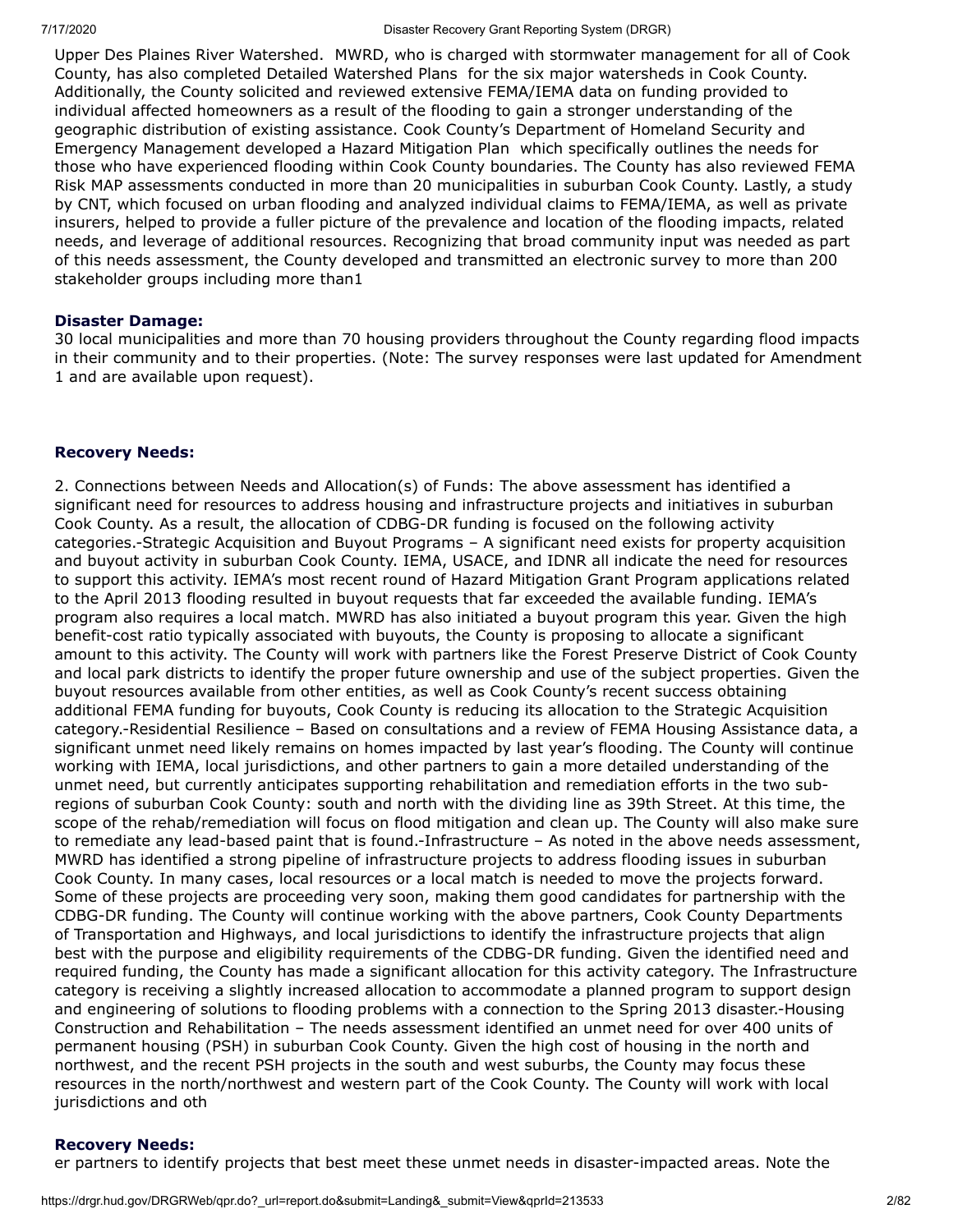majority of the projects anticipated to be completed will be highly leveraged and using the Low Income Housing Tax Credit (LIHTC) as allocated by the Illinois Housing Development Authority (IHDA). See SA #5 for Down-Payment Assistance and Planning narratives.

| <b>Supporting Documents</b> |  |
|-----------------------------|--|
| None                        |  |

| <b>Overall</b>                                 | <b>This Report Period</b> | <b>To Date</b>  |
|------------------------------------------------|---------------------------|-----------------|
| <b>Total Projected Budget from All Sources</b> | N/A                       | \$84,828,754.19 |
| <b>Total Budget</b>                            | \$0.00                    | \$84,828,754.19 |
| <b>Total Obligated</b>                         | \$0.00                    | \$84,828,754.19 |
| <b>Total Funds Drawdown</b>                    | \$4,533,909.92            | \$46,059,241.77 |
| <b>Program Funds Drawdown</b>                  | \$4,533,909.92            | \$45,228,702.96 |
| <b>Program Income Drawdown</b>                 | \$0.00                    | \$830,538.81    |
| <b>Program Income Received</b>                 | \$0.00                    | \$830,538.81    |
| <b>Total Funds Expended</b>                    | \$4,533,909.92            | \$46,059,911.42 |
| <b>Most Impacted and Distressed Expended</b>   | \$0.00                    | \$0.00          |
| <b>Match Contributed</b>                       | \$0.00                    | \$0.00          |
|                                                |                           |                 |

#### **Progress Toward Required Numeric Targets**

| <b>Requirement</b>                                  | <b>Target</b>   | <b>Actual</b>  |
|-----------------------------------------------------|-----------------|----------------|
| <b>Overall Benefit Percentage (Projected):</b>      |                 | 58.13%         |
| <b>Overall Benefit Percentage (Actual):</b>         |                 | 65.76%         |
| <b>Minimum Non-Federal Match</b>                    | \$0             | \$0            |
| <b>Limit on Public Services</b>                     | \$12,542,400    | \$0            |
| <b>Limit on Admin/Planning</b>                      | \$16,723,200    | \$3,582,001.12 |
| <b>Limit on Admin</b>                               | \$4,180,800     | \$2,432,358.41 |
| Most Impacted and Distressed Threshold (Projected): | \$79,435,200.00 | \$0.00         |

#### **Overall Progress Narrative:**

Housing Construction and Rehab: Twelve projects have been committed to thus far. In Summit IL, 18 town homes were constructed and are complete under the Replacement Housing Summit Townhomes development. Marketing and homebuyer counseling continues and twelve units have sold, six remain in marketing. Homebuyer assistance was added to support low to moderate income homebuyers in affording the purchase of a new home. Construction completion and project closeout have been achieved on Phil Haven in Wheeling, IL 50 units of Permanent Supportive Housing; Melrose Park Veterans Housing, 36 units of Veteran's housing in Melrose Park, IL; Parkview, a 45 unit new construction apartment building in downtown Arlington Heights, IL; Beds Plus in LaGrange, IL with 20 units of Permanent Supportive Housing; as well as, Freedoms Path, 52 units of permanent supportive housing for families on the campus of the Edward J Hines VA Hospital in Hines, IL. One additional projects remains in construction: Ford Heights Cooperative, 100 affordable single family units is still within construction and relocation at approximately 60% complete in Ford Heights IL.; An expenditure deadline extension to the round 3 funding of Ford Heights, Beds Plus and Freedoms Path was granted by HUD.

https://drgr.hud.gov/DRGRWeb/qpr.do?\_url=report.do&submit=Landing&\_submit=View&qprId=213533 3/82 Residential Rehab: Both subrecipients are finalizing the remaining rehabilitation for flood repairs and recommended flood mitigation efforts for income qualified single family homeowners in Cook County,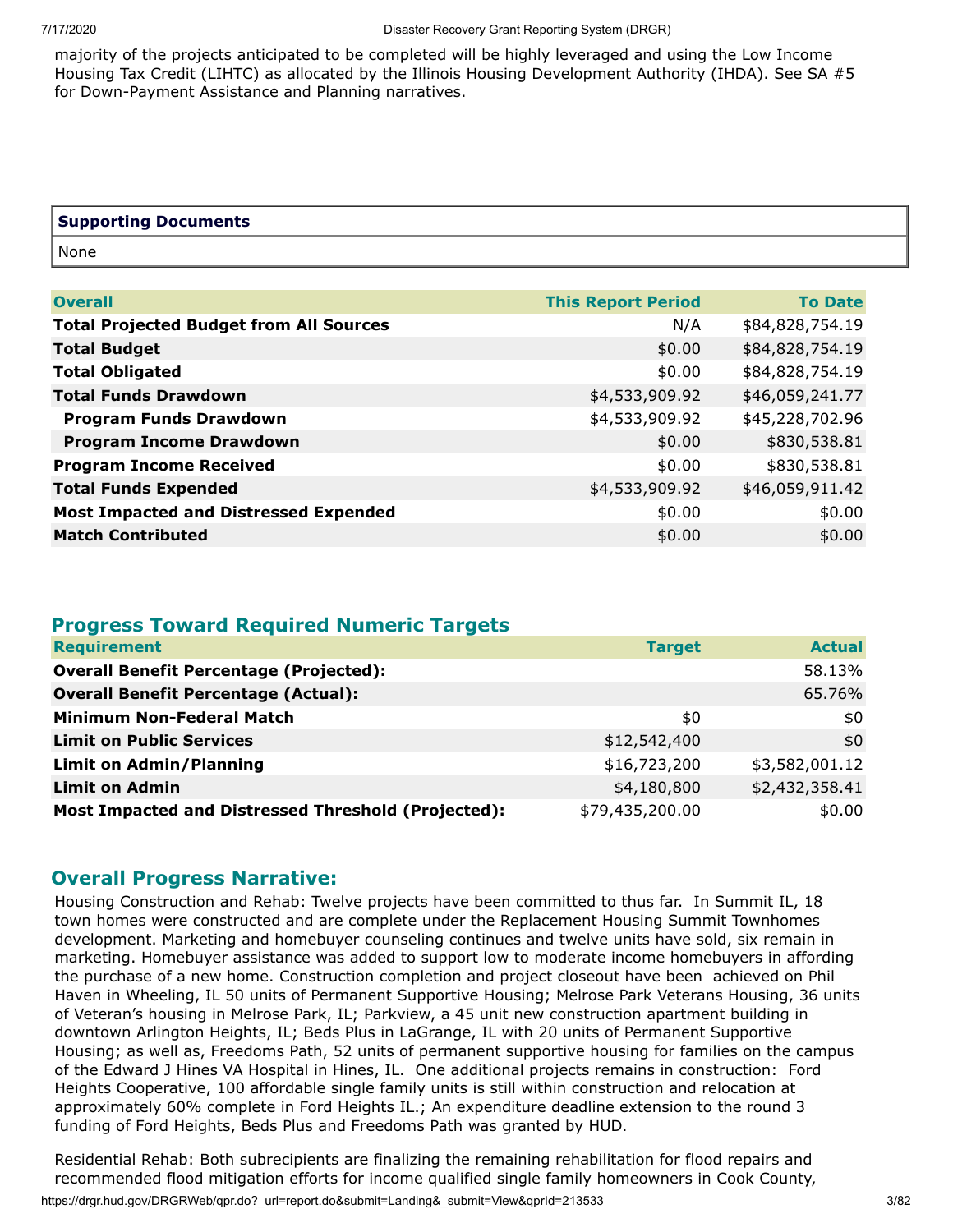outside of the Chicago city limits. In this quarter, all homes have been completed with one (1) remaining for each NWHP and NHS when it comes to construction. One subrecipient, NHS, continues with this one construction, they currently have a total of twenty nine (29) completed and one (1) in construction. The other subrecipient, NWHP, currently has a total of thirteen (13) completed and one (1) in construction. Both subrecipients are preparing their files for closeout.

Infrastructure: Robbins Stormwater Park/MWRD – Environmental Review is under construction. MWRD signed IGA with the village of Robbins. Project is not anticipated to move forward until early 2020. Deer Creek/MWRD – This project is on hold due to potential scope modification. Midlothian-Jolly Homes Subdivision – The proposed solutions are being reviewed with Markham to potentially provide a more regional solution for greater impact to the area based on input from partner agencies. Exhibit will be modified pending new scope. Calumet Park Stormwater Projects – Engineering grant agreement executed - awaiting procurement procedures at this time. Berkeley Detention Basin – Waiting for final completion/closeout form from the village, project 100% complete. Barrington Township – We are waiting for final drawdown and completion/closeout form from Barrington. Final inspection is complete, all funds 100% exepnded. Chicago Heights Westside Drainage Project – CDBG-DR engineering grant is underway – construction portion anticipated to begin 4/20 when ER complete. Addison Creek/MWRD – all Cook county CDBG-DR funds expended-construction underway to be complete early 2021. Farmers-Prairie Creeks/MWRD - Project is on hold due to look at next best steps and potential modifications. Richton Park Stormwater Projects – engineering grant is underway- construction awaiting egineering report to complete ER.

Planning: CMAP - Cook County Unincorporated Areas Plan (Maine-Northfield Townships Area Plan) is complete and is in the County's hands pending adoption. The Des Plaines Comprehensive Plan, the Richton Park Stormwater Management Concept Phase 2, the Midlothian Stormwater Management Capital Plan, the Calumet Park and Sauk Village Comprehensive Plans have all been completed and adopted. Closeout is scheduled. Markham/Harvey Feasibility Study – Final study was delivered. Closeout to begin. CNT RainReady – CNT received a federally approved overhead rate. DPD will review the final invoices and determine final payment. The Closeout Process will follow. ARCADIS/MWRD – Payment for NDRC support for this contract has not yet been processed. Note to File identifies this project. Barrington Township Preliminary Stormwater Study – The Closeout for this study will be processed with the Infrastructure Closeout.

Strategic Acquisition: These two programs will work in tandem with each other. The primary difference is that Strategic Acquisition pertains to the eligible property purchased post Spring 2013 flood events and utilizes post-storm value. Strategic Buyout pertains to the property purchased before the Spring 2013 flood event and utilizes pre-storm value. In both cases, the property will be demolished and conveyed to the local municipality and converted to open land.

Strategic Buyout: Cook County continues to coordinate with Metropolitan Water Reclamation District (MWRD), Illinois Emergency Management Agency (IEMA) to identify residential structures that need to be acquired and demolished from waterways and floodplains. The County funds are used to complete the funding needs of the acquisition project pipeline from MWRD and IEMA. The Cook County Land Bank Administration (CCLBA), through the County's leadership, administers preservation, demolition, and clearance and some program delivery required by MWRD, IEMA and CDBG DR regulations for buyouts in Cook County. Riverside Lawn, Riverside Township, IL - The buyout effort in Riverside Township is completed. Of the 42 homes in the project scope, a total of 34 parcels with residential structures have been purchased, demolished, reseeded with permission from IL SHPO and ACHP. The preliminary budget for this project was set at \$12M with MWRD leading the funding with \$8M. CDBG-DR contributing budget was set at \$4M. New CDBG-DR projected costs for this project will land in the range of \$2.7M. The project is moving into the closeout process; cleared parcels will be deeded over the Forest Preserve District of Cook County for maintenance and governance of the deed restrictions set forth by CDBG-DR buyout regulations. Wheeling Township/Leyden Township, IL – Buyout efforts were initiated by CCLBA conducting appraisals, collecting homeowner information, and completing inspections. The buyout has been completed for all 8 properties in the project scope (3 from Wheeling Twsp and 5 from Leyden Twsp). Demolition has been completed and parcels have been returned to greenspace with permission from IL SHPO and ACHP. The projected total costs of this project were \$1.95M with IEMA funds leading the project with \$1.76M and CDBG-DR funds contributing approximately \$0.19M. New projections for CDBG-DR funds will land around \$0.12M. The project is moving into the closeout process; parcels will be deeded over from the CCLBA to Wheeling Township and Leyden Township respectively. The Village of Franklin Park, IL – A total of 33 homes have been identified for the Franklin Park Buyout. MWRD will be leading funder for the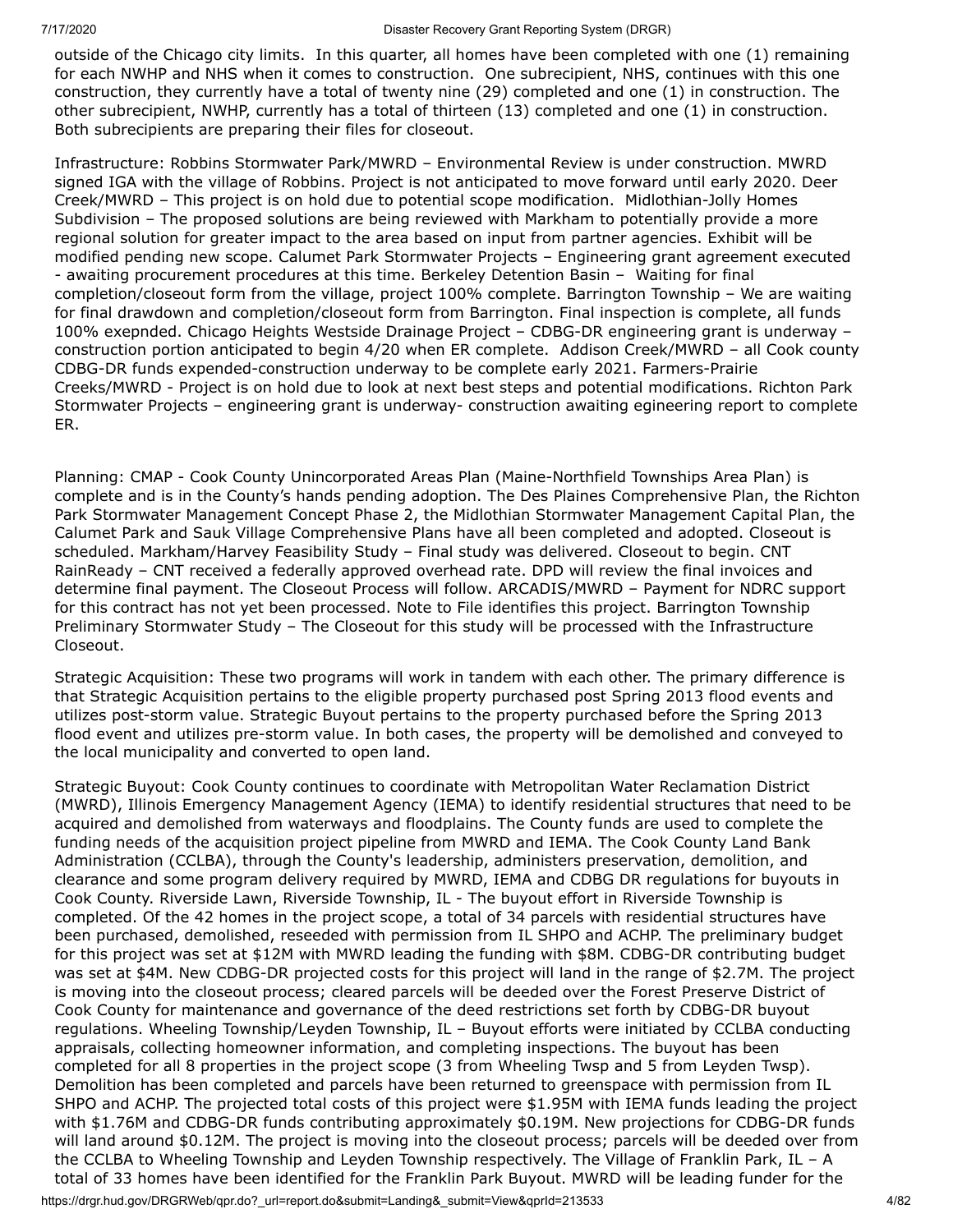project with contributing funds by CDBG-DR. The ER process is at the request for release of funds stage with HUD, awaiting approval. The projected total cost of the project is \$8.6M with MWRD contributing \$6.6M and \$2M from CDBG-DR. Agreement terms have been set and CCLBA will administer the buyout program delivery according to MWRD and CDBG-DR regulations. Authority to use grant funds received from HUD in November 2019. Homeowner engagement expected to be launched by end of 1st quarter 2020. Home closings expected to begin the end of 1st Quarter 2020 followed by Demolition and greenspace in 2nd Quarter 2020. Adoption of the deeded parcels are expected to be received by the Village of Franklin Park Park District. Palatine Township, IL – a total of 9 homes have been identified for the Palatine Township Buyout. Initiated by MWRD, CDBG-DR funds will be used to support the project. The ER is currently underway involving IL SHPO and ACHP. The buyout area is under historic preservation and options and costs are being evaluated at this time. Projected total costs for this project is \$6M with \$0.8M contributed by CDBG-DR. Agreement terms have been set and CCLBA will administer the buyout program delivery according to MWRD and CDBG-DR regulations. Executed agreement pending authority to use grant funds from HUD. The fate of the project pending additional expenses necessary to satisfy the MOA set forth by Cook County, IL SHPO and ACHP.

The County initiated the fifth Substantial Amendment to the Action Plan - January 2020 ("Substantial Amendment") that was originally published in March 2014 (original Action Plan) and subsequently amended in September (Amendment 1), May 2015 (Amendment 2), April 2016 (Amendment 3), and February 2019 (Amendment 4) to receive Community Development Block Grant – Disaster Recovery (CDBG-DR) funds totaling \$83,616,000. Based on the scope of proposed modifications, this Substantial Amendment is HUD-required and has been developed in accordance with the Disaster Relief Appropriations Act, 2013 (Public Law 113-2). The county is evaluating the unmet needs remaining from the 2013 flooding and has addressed the unmet needs in the recently submitted and approved Substantial Amendment 5 that defines the remaining unmet needs, clarifies the items proposed in Amendment 5 and defines the final funding strategy.

#### **Project Summary**

| <b>Project#, Project Title</b>                                                        | <b>This Report Period</b> | <b>To Date</b>       |                      |
|---------------------------------------------------------------------------------------|---------------------------|----------------------|----------------------|
|                                                                                       | <b>Program Funds</b>      | <b>Project Funds</b> | <b>Program Funds</b> |
|                                                                                       | <b>Drawdown</b>           | <b>Budgeted</b>      | <b>Drawdown</b>      |
| R1-DR-ADM, R1-Administration                                                          | 0                         | 270,000              | 270,000              |
| R1-DR-HCR, R1-Housing Construction<br>and Rehabilitation                              | 0                         | 730,000              | 730,000              |
| R1-DR-IN, R1-Infrastructure                                                           | $\mathbf 0$               | 2,000,000            | 2,000,000            |
| R1-DR-PL, R1-Planning                                                                 | $\mathbf 0$               | 0                    | 0                    |
| R2-DR-ACQ-B-E, R2-Strategic Buyout-<br><b>EXTENDED</b>                                | $\pmb{0}$                 | 1,970,539.77         | 1,970,539.77         |
| R2-DR-ADM, R2-Administration                                                          | $\overline{0}$            | 476,676              | 476,676              |
| R2-DR-HCR, R2-Housing Construction<br>and Rehabilitation                              | $\mathbf 0$               | 6,640,914.75         | 6,640,914.75         |
| R2-DR-IN, R2-Infrastructure                                                           | $\mathbf 0$               | 900,000              | 900,000              |
| R2-DR-PL, R2-Planning                                                                 | $\mathbf 0$               | 697,879.95           | 697,879.95           |
| R2-DR-SFR, R2-<br><b>Rehabilitation/Remediation</b>                                   | $\mathbf 0$               | 73,989.53            | 73,989.53            |
| R3-DR-ACQ-B, R3-Strategic Buyout                                                      | 0                         | 2,613,412.18         | 2,613,412.18         |
| R3-DR-ACQ-B-E, R3-Strategic Buyout-<br><b>EXTENDED</b>                                | $\mathbf 0$               | 2,874,587.82         | 494,240.8            |
| R3-DR-ADM, R3-Administration                                                          | $\mathbf 0$               | 1,107,781.44         | 1,107,781.44         |
| R3-DR-HCR, R3-Housing Construction<br>and Rehabilitation                              | 0                         | 4,568,808.37         | 4,568,808.37         |
| R3-DR-HCR-E, R3-Housing<br><b>Construction and Rehabilitation-</b><br><b>EXTENDED</b> | $\mathbf 0$               | 2,808,396.69         | 889,954.83           |
| R3-DR-IN, R3-Infrastructure                                                           | $\overline{0}$            | 8,695,661.72         | 8,695,661.72         |

https://drgr.hud.gov/DRGRWeb/qpr.do?\_url=report.do&submit=Landing&\_submit=View&qprId=213533 5/82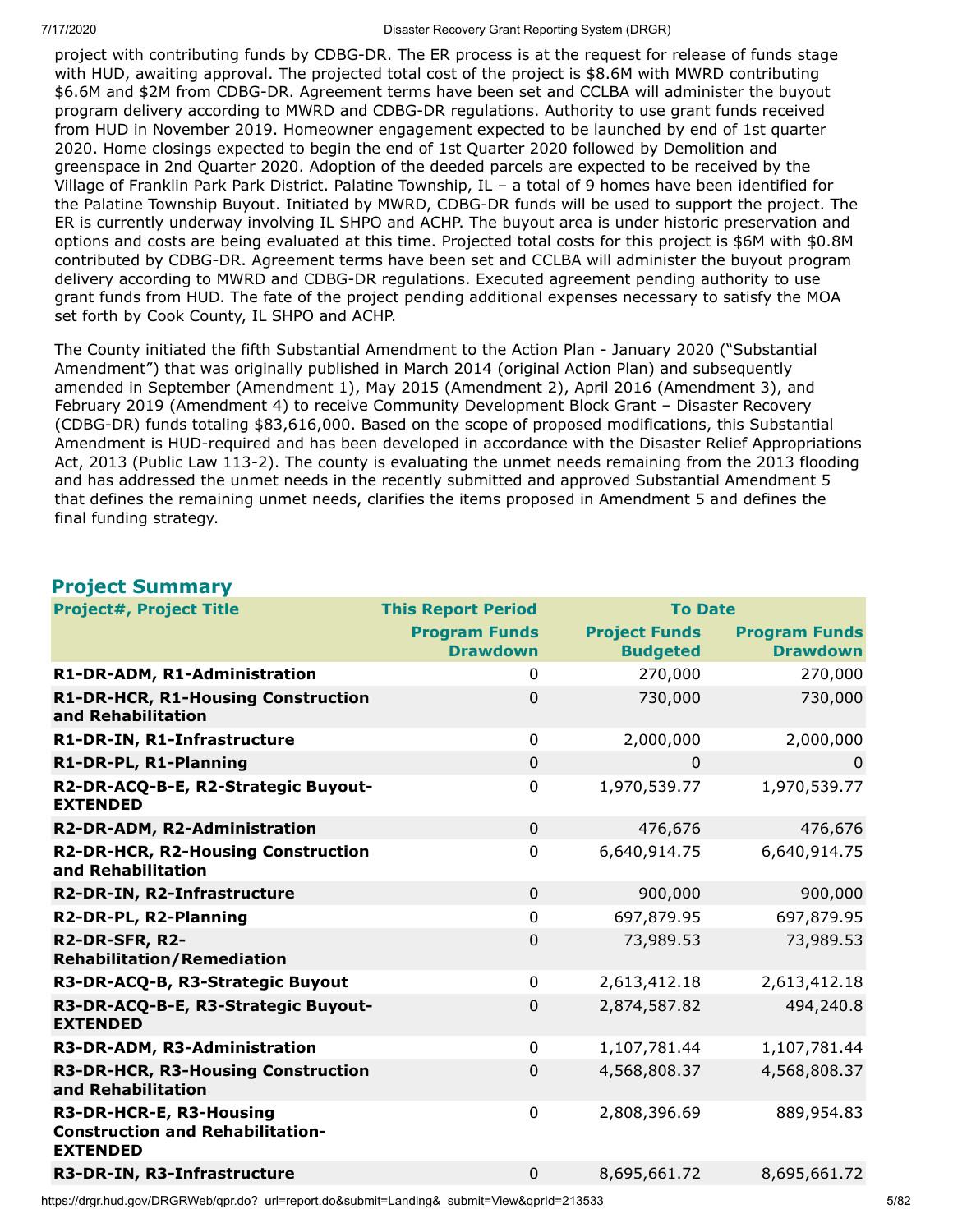| 7/17/2020                                                                             | Disaster Recovery Grant Reporting System (DRGR) |               |                |
|---------------------------------------------------------------------------------------|-------------------------------------------------|---------------|----------------|
| R3-DR-IN-E, R3-Infrastructure-<br><b>EXTENDED</b>                                     | 0                                               | 613,841.55    | 143,422.21     |
| R3-DR-SFR, R3-<br><b>Rehabilitation/Remediation</b>                                   | $\mathbf 0$                                     | 73,925.53     | 73,925.53      |
| R3-DR-SFR-E, R3-<br><b>Rehabilitation/Remediation-</b><br><b>EXTENDED</b>             | $\mathbf 0$                                     | 926,074.47    | 500,000        |
| R4-DR-ACQ-B, R4-Strategic Buyout                                                      | $\mathbf 0$                                     | 615,418.07    | 615,418.07     |
| R4-DR-ACQ-B-E, R4-Strategic Buyout-<br><b>EXTENDED</b>                                | 0                                               | 2,166,036.69  | $\Omega$       |
| R4-DR-ACQ-SA-E, R4-Strategic<br><b>Acquisition-EXTENDED</b>                           | $\mathbf 0$                                     | 220,000       | $\overline{0}$ |
| R4-DR-AD, R4-Administration                                                           | $\mathbf 0$                                     | 621,068.67    | 577,900.97     |
| R4-DR-AD-E, R4-Administration-<br><b>EXTENDED</b>                                     | 0                                               | 1,704,473.89  | $\Omega$       |
| R4-DR-HCR, R4-Housing Construction<br>and Rehabilitation                              | $\pmb{0}$                                       | 3,546,060.71  | 3,533,911.69   |
| R4-DR-HCR-E, R4-Housing<br><b>Construction and Rehabilitation-</b><br><b>EXTENDED</b> | $\mathbf 0$                                     | 3,617,542.16  | $\mathbf 0$    |
| R4-DR-IN, R4-Infrastructure                                                           | $\mathbf 0$                                     | 2,742,553.96  | 2,471,362.2    |
| R4-DR-IN-E, R4-Infrastructure-<br><b>EXTENDED</b>                                     | 4,411,942.44                                    | 27,728,418.25 | 4,411,942.44   |
| R4-DR-PL, R4-Planning                                                                 | $\mathbf 0$                                     | 329,795.28    | 329,795.28     |
| R4-DR-PL-E, R4-Planning-EXTENDED                                                      | 121,967.48                                      | 918,857.04    | 121,967.48     |
| R4-DR-SFR, R4-<br><b>Rehabilitation/Remediation</b>                                   | 0                                               | 319,197.75    | 319,197.75     |
| R4-DR-SFR-E, R4-<br><b>Rehabilitation/Remediation-</b><br><b>EXTENDED</b>             | 0                                               | 2,063,564.72  | $\mathbf 0$    |

# **Project/Activity Index:**

| Project #                         | <b>Project Title</b>                          | <b>Grantee Activity</b><br>#          | <b>Activity Title</b>                 |
|-----------------------------------|-----------------------------------------------|---------------------------------------|---------------------------------------|
| $R1-DR-$<br><b>ADM</b>            | R1-Administration                             | 2013-DR-AD-R1                         | Administration                        |
| $R1-DR-$<br><b>HCR</b>            | R1-Housing Construction and<br>Rehabilitation | 2013-DR-HCR-R1-<br>01                 | <b>Summit</b>                         |
| $R1$ -DR-IN                       | R1-Infrastructure                             | 2013-DR-IN-R1-01                      | <b>Village of Glenview-Harms Road</b> |
| R1-DR-PL                          | R1-Planning                                   | 2013-DR-PL-R1-01                      | <b>SSMMA Enterprise Zone</b>          |
| <b>R2-DR-</b><br>$ACQ-B-E$        | R2-Strategic Buyout-EXTENDED                  | 2013-DR-ACQ-B-<br><b>R2-01E</b>       | <b>Village of Wheeling-Fox Point</b>  |
| $R2-DR-$<br>ACQ-B-E               | R2-Strategic Buyout-EXTENDED                  | 2013-DR-ACQ-B-<br>R <sub>2</sub> -02E | <b>Riverside Lawn</b>                 |
| R <sub>2</sub> -DR-<br><b>ADM</b> | R2-Administration                             | 2013-DR-AD-R2                         | Administration                        |
| $R2-DR-$<br><b>ADM</b>            | R2-Administration                             | 2013-DR-ADCDM-<br>R2                  | <b>CDM Smith Administration</b>       |
|                                   |                                               |                                       |                                       |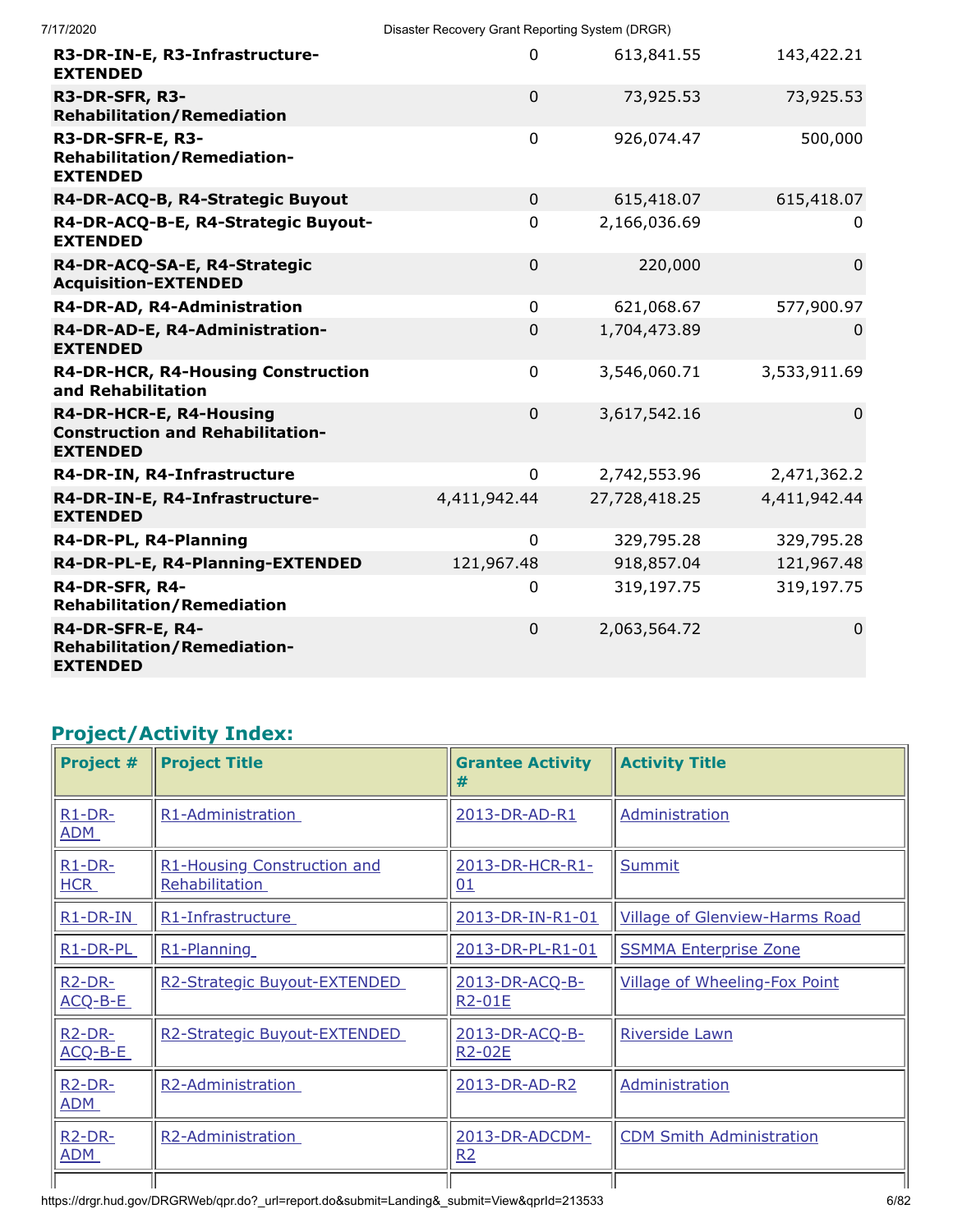| R <sub>2</sub> -DR-<br><b>HCR</b>   | R2-Housing Construction and<br>Rehabilitation | 2013-DR-HCR-R2-<br>01             | Summit                                              |
|-------------------------------------|-----------------------------------------------|-----------------------------------|-----------------------------------------------------|
| R <sub>2</sub> -DR-<br><b>HCR</b>   | R2-Housing Construction and<br>Rehabilitation | 2013-DR-HCR-R2-<br>02             | <b>Phil Haven Development</b>                       |
| $R2-DR-$<br><b>HCR</b>              | R2-Housing Construction and<br>Rehabilitation | 2013-DR-HCR-R2-<br>03             | Melrose Park Veterans Village                       |
| $R2-DR-$<br><b>HCR</b>              | R2-Housing Construction and<br>Rehabilitation | 2013-DR-HCR-R2-<br>04             | <b>Parkview Apartments</b>                          |
| $R2-DR-$<br><b>HCR</b>              | R2-Housing Construction and<br>Rehabilitation | 2013-DR-HCR-R2-<br>0 <sub>5</sub> | <b>Ford Heights Coop</b>                            |
| R <sub>2</sub> -DR-IN               | R2-Infrastructure                             | 2013-DR-IN-R2-02                  | <b>Center Street Reconstruction</b>                 |
| R <sub>2</sub> -DR-PL               | R2-Planning                                   | 2013-DR-PL-R2-01                  | Chicago Metropolitan Agency for<br>Planning         |
| R <sub>2</sub> -DR-PL               | R <sub>2</sub> -Planning                      | 2013-DR-PL-R2-02                  | Barrington Township-College St<br>neighborhood plan |
| R <sub>2</sub> -DR-PL               | R2-Planning                                   | 2013-DR-PL-R2-03                  | <b>Center for Neighborhood</b><br><b>Technology</b> |
| R <sub>2</sub> -DR-PL               | R2-Planning                                   | 2013-DR-PL-R2-04                  | <b>SSMMA Enterprise Zone</b>                        |
| $R2-DR-$<br><b>SFR</b>              | R2-Rehabilitation/Remediation                 | 2013-DR-SFR-R2-<br>01             | <b>Residential Resilience NWHP</b>                  |
| <b>R3-DR-</b><br>ACQ-B              | R3-Strategic Buyout                           | 2013-DR-ACQ-B-<br>R3-01           | <b>Village of Wheeling-Fox Point Trailer</b>        |
| $R3-DR-$<br>ACQ-B                   | R3-Strategic Buyout                           | 2013-DR-ACQ-B-<br>R3-01B          | <b>Village of Wheeling-Fox Point Trailer</b>        |
| R <sub>3</sub> -DR-<br><u>ACQ-B</u> | R3-Strategic Buyout                           | 2013-DR-ACQ-B-<br><b>R3-01C</b>   | <b>Village of Wheeling-Fox Point Trailer</b>        |
| R <sub>3</sub> -DR-<br>ACQ-B        | R3-Strategic Buyout                           | 2013-DR-ACQ-B-<br>$R3 - 02$       | Riverside Lawn                                      |
| $R3-DR-$<br>$ACQ-B-E$               | R3-Strategic Buyout-EXTENDED                  | 2013-DR-ACQ-B-<br>R3-01C-E        | Village of Wheeling-Fox Point Trailer               |
| $R3-DR-$<br>$ACQ-B-E$               | R3-Strategic Buyout-EXTENDED                  | 2013-DR-ACQ-B-<br>R3-02-E         | <b>Riverside Lawn</b>                               |
| $R3-DR-$<br>$ACQ-B-E$               | R3-Strategic Buyout-EXTENDED                  | 2013-DR-ACQ-B-<br>R3-02B-E        | Riverside Lawn                                      |
| $R3-DR-$<br>ACQ-B-E                 | R3-Strategic Buyout-EXTENDED                  | 2013-DR-ACQ-B-<br>R3-03-E         | <b>Riverside Lawn</b>                               |
| $R3-DR-$<br>ACQ-B-E                 | R3-Strategic Buyout-EXTENDED                  | 2013-DR-ACQ-B-<br>R3-04-E         | <b>Franklin Park</b>                                |
| $R3-DR-$<br>ACQ-B-E                 | R3-Strategic Buyout-EXTENDED                  | 2013-DR-ACQ-B-<br>R3-PD-E         | <b>CDM Smith Program Delivery</b>                   |
| $R3-DR-$<br><b>ADM</b>              | R3-Administration                             | 2013-DR-AD-R3                     | Administration                                      |
| $R3-DR-$                            |                                               | 2013-DR-ADCDM-                    | <b>CDM Smith Administration</b>                     |
| <b>ADM</b>                          | R3-Administration                             | R3                                |                                                     |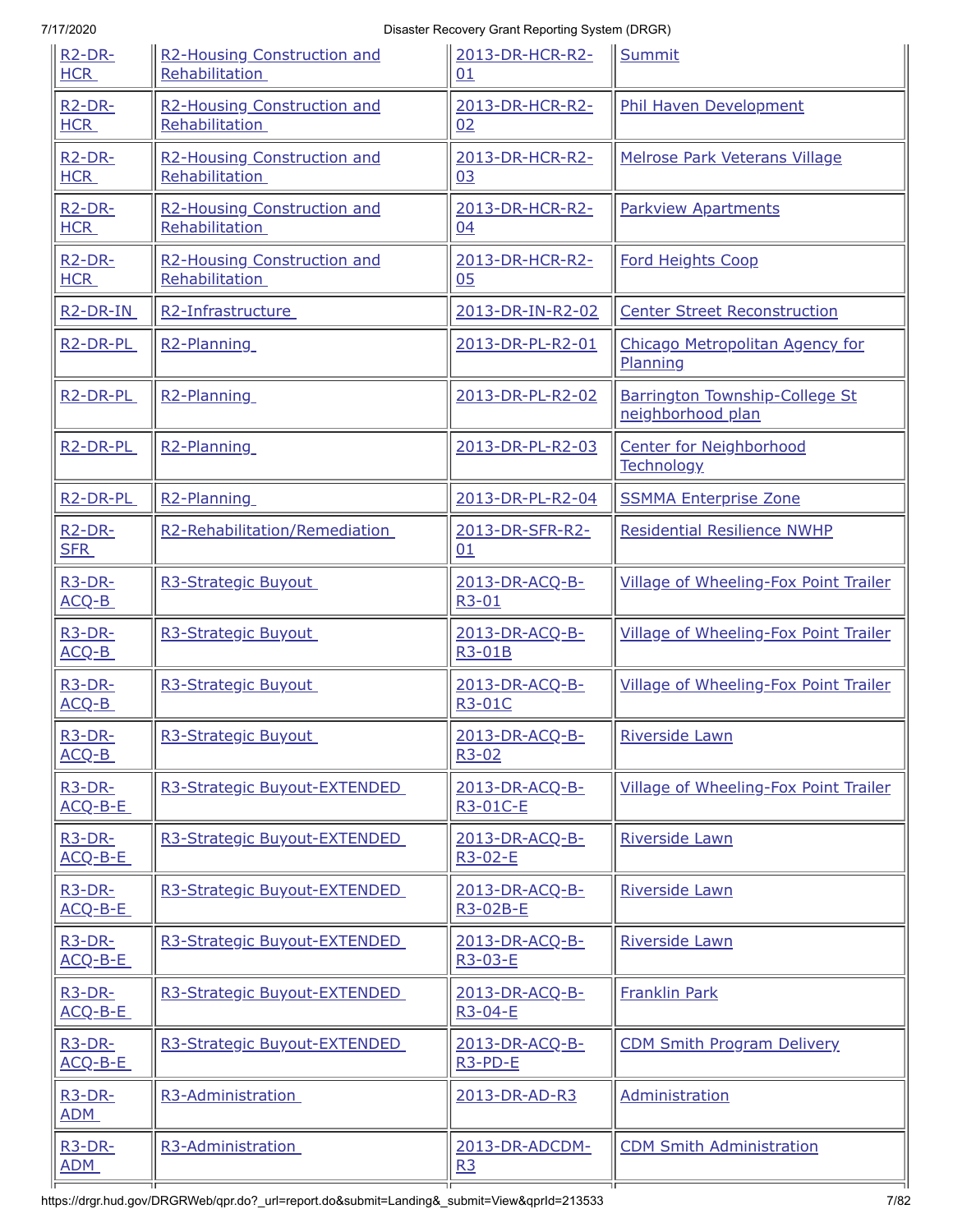| $R3-DR-$               | R3-Housing Construction and    | 2013-DR-HCR-R3-                                  | Melrose Park Veteran's Village                    |
|------------------------|--------------------------------|--------------------------------------------------|---------------------------------------------------|
| <b>HCR</b>             | Rehabilitation                 | 01                                               |                                                   |
| $R3-DR-$               | R3-Housing Construction and    | 2013-DR-HCR-R3-                                  | <b>Ford Heights Coop</b>                          |
| <b>HCR</b>             | Rehabilitation                 | 02                                               |                                                   |
| $R3-DR-$               | R3-Housing Construction and    | 2013-DR-HCR-R3-                                  | <b>Parkview Apartments</b>                        |
| <b>HCR</b>             | Rehabilitation                 | 03                                               |                                                   |
| $R3-DR-$               | R3-Housing Construction and    | 2013-DR-HCR-R3-                                  | <b>Bed's Plus</b>                                 |
| <b>HCR</b>             | Rehabilitation                 | 04                                               |                                                   |
| $R3-DR-$               | R3-Housing Construction and    | 2013-DR-HCR-R3-                                  | Freedom's Path 2                                  |
| <b>HCR</b>             | Rehabilitation                 | 0 <sub>5</sub>                                   |                                                   |
| $R3-DR-$               | R3-Housing Construction and    | 2013-DR-HCR-R3-                                  | <b>Ford Heights Coop Relocation</b>               |
| HCR-E                  | Rehabilitation-EXTENDED        | $02B-E$                                          |                                                   |
| $R3-DR-$               | R3-Housing Construction and    | 2013-DR-HCR-R3-                                  | Ford Heights Coop Rehab                           |
| HCR-E                  | Rehabilitation-EXTENDED        | 02E                                              |                                                   |
| <b>R3-DR-</b>          | R3-Housing Construction and    | 2013-DR-HCR-R3-                                  | <b>Bed's Plus</b>                                 |
| HCR-E                  | Rehabilitation-EXTENDED        | $04-E$                                           |                                                   |
| $R3-DR-$               | R3-Housing Construction and    | 2013-DR-HCR-R3-                                  | Freedom's Path 2                                  |
| HCR-E                  | Rehabilitation-EXTENDED        | $05-E$                                           |                                                   |
| $R3-DR-$               | R3-Housing Construction and    | 2013-DR-HCR-R3-                                  | <b>Arlington Heights</b>                          |
| HCR-E                  | Rehabilitation-EXTENDED        | $06-E$                                           |                                                   |
| R3-DR-IN               | R3-Infrastructure              | 2013-DR-IN-R3-02                                 | Sewer Relief Project - Riverdale                  |
| R3-DR-IN               | R3-Infrastructure              | 2013-DR-IN-R3-03                                 | Loyola University Hospital Flood<br><b>Relief</b> |
| R3-DR-IN-<br>旦         | R3-Infrastructure-EXTENDED     | 2013-DR-IN-R3-01-<br>E                           | 156th Street                                      |
| $R3-DR-$<br><b>SFR</b> | R3-Rehabilitation/Remediation  | 2013-DR-SFR-R3-<br>01                            | <b>Residential Resilience NWHP</b>                |
| R <sub>3</sub> -DR-    | R3-Rehabilitation/Remediation- | 2013-DR-SFR-R3-                                  | <b>Residential Resilience NWHP</b>                |
| SFR-E                  | <b>EXTENDED</b>                | $01-E$                                           |                                                   |
| $R3-DR-$               | R3-Rehabilitation/Remediation- | 2013-DR-SFR-R3-                                  | <b>Residential Resilience NHS</b>                 |
| SFR-E                  | <b>EXTENDED</b>                | $02-E$                                           |                                                   |
| $R4-DR-$<br>ACQ-B      | R4-Strategic Buyout            | 2013-DR-ACQ-B-<br>R4-03                          | Leydon Township FMA Buyout Match                  |
| $R4-DR-$               | R4-Strategic Buyout            | 2013-DR-ACQ-B-                                   | <b>Wheeling Township FMA Buyout</b>               |
| ACQ-B                  |                                | R4-04                                            | Match                                             |
| $R4-DR-$<br>ACQ-B      | R4-Strategic Buyout            | 2013-DR-ACQ-B-<br>R4-05                          | <b>Foxpoint</b>                                   |
| $R4-DR-$<br>ACQ-B      | R4-Strategic Buyout            | 2013-DR-ACQ-B-<br>R <sub>4</sub> -P <sub>D</sub> | <b>CDM Smith Program Delivery</b>                 |
| $R4-DR-$               | R4-Strategic Buyout-EXTENDED   | 2013-DR-ACQ-B-                                   | <b>Wheeling Township FMA Buyout</b>               |
| ACQ-B-E                |                                | R4-04-E                                          | Match-EXTENDED                                    |
| $R4-DR-$<br>ACQ-B-E    | R4-Strategic Buyout-EXTENDED   | 2013-DR-ACQ-B-<br>R4-05-E                        | Foxpoint-EXTENDED                                 |
| $R4-DR-$               | R4-Strategic Buyout-EXTENDED   | 2013-DR-ACQ-B-                                   | Palatine Township-EXTENDED                        |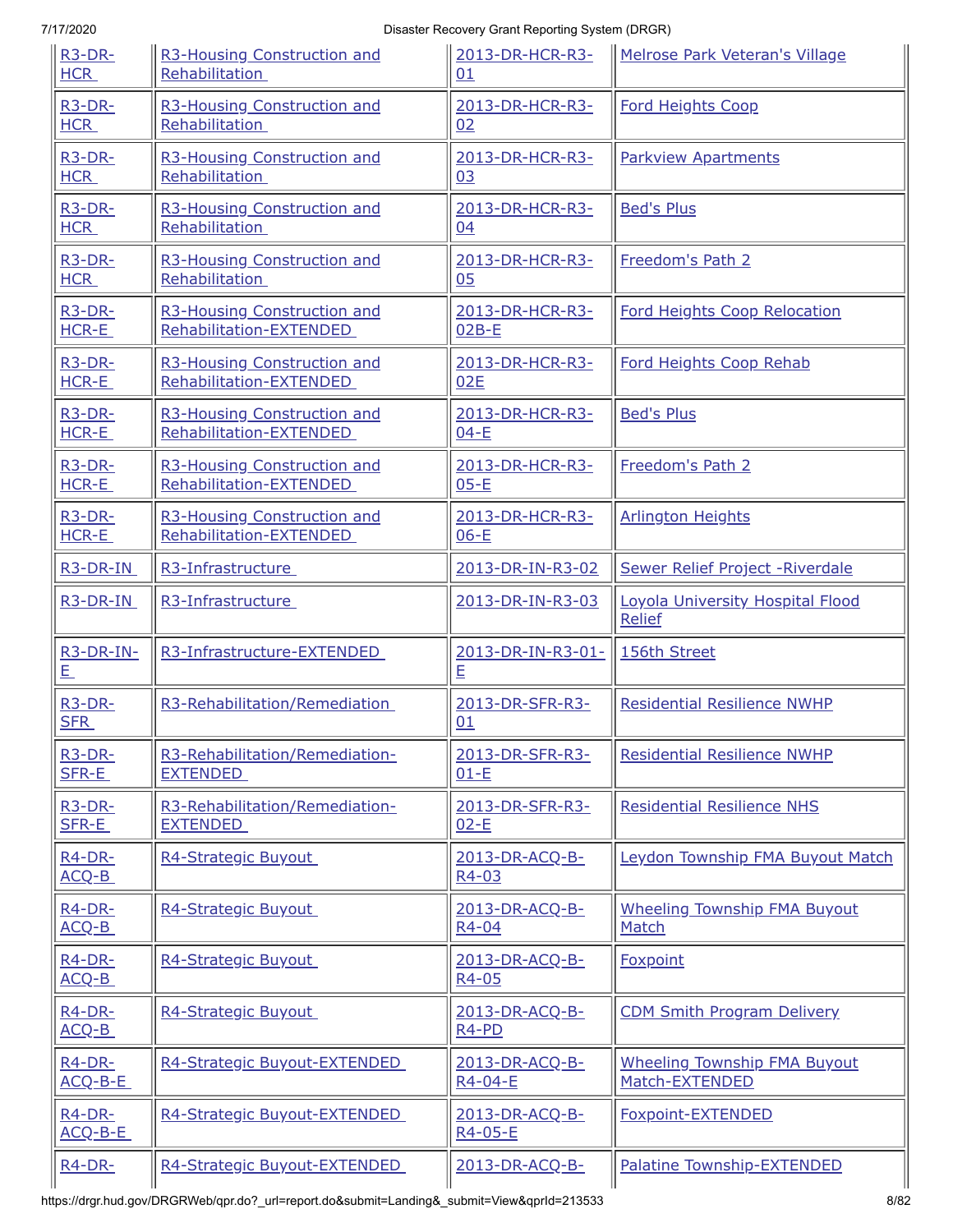| ACQ-B-E               |                                   | R4-06-E                     |                                      |
|-----------------------|-----------------------------------|-----------------------------|--------------------------------------|
| R4-DR-<br>ACQ-B-E     | R4-Strategic Buyout-EXTENDED      | 2013-DR-ACQ-B-<br>R4-07-E   | Wheeling - Other-EXTENDED            |
| R4-DR-                | R4-Strategic Buyout-EXTENDED      | 2013-DR-ACQ-B-              | <b>Cook County Program Delivery-</b> |
| $ACQ-B-E$             |                                   | R4-CCPD-E                   | <b>EXTENDED</b>                      |
| $R4-DR-$              | R4-Strategic Buyout-EXTENDED      | 2013-DR-ACQ-B-              | <b>CDM Smith Program Delivery-</b>   |
| ACQ-B-E               |                                   | R4-PD-E                     | <b>EXTENDED</b>                      |
| R4-DR-<br>ACQ-SA-E    | R4-Strategic Acquisition-EXTENDED | 2013-DR-ACQ-SA-<br>R4-02-E  | Riverside Lawn-EXTENDED              |
| $R4-DR-$<br>ACQ-SA-E  | R4-Strategic Acquisition-EXTENDED | 2013-DR-ACQ-SA-<br>R4-03-E  | Franklin Park-EXTENDED               |
| $R4-DR-$              | R4-Strategic Acquisition-EXTENDED | 2013-DR-ACQ-SA-             | <b>Cook County Program Delivery-</b> |
| ACQ-SA-E              |                                   | R4-CCPD-E                   | <b>EXTENDED</b>                      |
| R4-DR-AD              | R4-Administration                 | 2013-DR-AD-R4               | Administration                       |
| R4-DR-AD              | R4-Administration                 | 2013-DR-ADCDM-<br><b>R4</b> | <b>CDM Smith Administration</b>      |
| R4-DR-AD-<br><u>E</u> | R4-Administration-EXTENDED        | 2013-DR-AD-R4-E             | Administration-EXTENDED              |
| R4-DR-AD-             | R4-Administration-EXTENDED        | 2013-DR-ADCDM-              | <b>CDM Smith Administration-</b>     |
| <u>E</u>              |                                   | $R4-E$                      | <b>EXTENDED</b>                      |
| R4-DR-                | R4-Housing Construction and       | 2013-DR-HCR-R4-             | Summit                               |
| <b>HCR</b>            | Rehabilitation                    | 01                          |                                      |
| R4-DR-                | R4-Housing Construction and       | 2013-DR-HCR-R4-             | <b>Ford Heights Coop</b>             |
| <b>HCR</b>            | Rehabilitation                    | 02                          |                                      |
| $R4-DR-$              | R4-Housing Construction and       | 2013-DR-HCR-R4-             | <b>Parkview Apartments</b>           |
| <b>HCR</b>            | Rehabilitation                    | 03                          |                                      |
| R4-DR-                | R4-Housing Construction and       | 2013-DR-HCR-R4-             | Phil Haven Development               |
| <b>HCR</b>            | Rehabilitation                    | 04                          |                                      |
| $R4-DR-$              | R4-Housing Construction and       | 2013-DR-HCR-R4-             | <b>CDM Smith Program Delivery</b>    |
| <b>HCR</b>            | Rehabilitation                    | P <sub>D</sub>              |                                      |
| $R4-DR-$              | R4-Housing Construction and       | 2013-DR-HCR-R4-             | Summit-EXTENDED                      |
| HCR-E                 | Rehabilitation-EXTENDED           | $01-E$                      |                                      |
| $R4-DR-$              | R4-Housing Construction and       | 2013-DR-HCR-R4-             | Down-Payment Assistance-             |
| HCR-E                 | Rehabilitation-EXTENDED           | 01DPA-E                     | <b>EXTENDED</b>                      |
| R4-DR-                | R4-Housing Construction and       | 2013-DR-HCR-R4-             | Ford Heights Coop-EXTENDED           |
| HCR-E                 | Rehabilitation-EXTENDED           | $02-E$                      |                                      |
| $R4-DR-$              | R4-Housing Construction and       | 2013-DR-HCR-R4-             | Phil Haven Development-EXTENDED      |
| HCR-E                 | Rehabilitation-EXTENDED           | $04-E$                      |                                      |
| $R4-DR-$              | R4-Housing Construction and       | 2013-DR-HCR-R4-             | <b>Arlington Heights-EXTENDED</b>    |
| HCR-E                 | Rehabilitation-EXTENDED           | $05-E$                      |                                      |
| $R4-DR-$              | R4-Housing Construction and       | 2013-DR-HCR-R4-             | <b>Cook County Program Delivery-</b> |
| HCR-E                 | Rehabilitation-EXTENDED           | CCPD-E                      | <b>EXTENDED</b>                      |
| $R4-DR-$              | R4-Housing Construction and       | 2013-DR-HCR-R4-             | <b>CDM Smith Program Delivery-</b>   |
| HCR-E                 | Rehabilitation-EXTENDED           | $PD-E$                      | <b>EXTENDED</b>                      |
|                       |                                   |                             |                                      |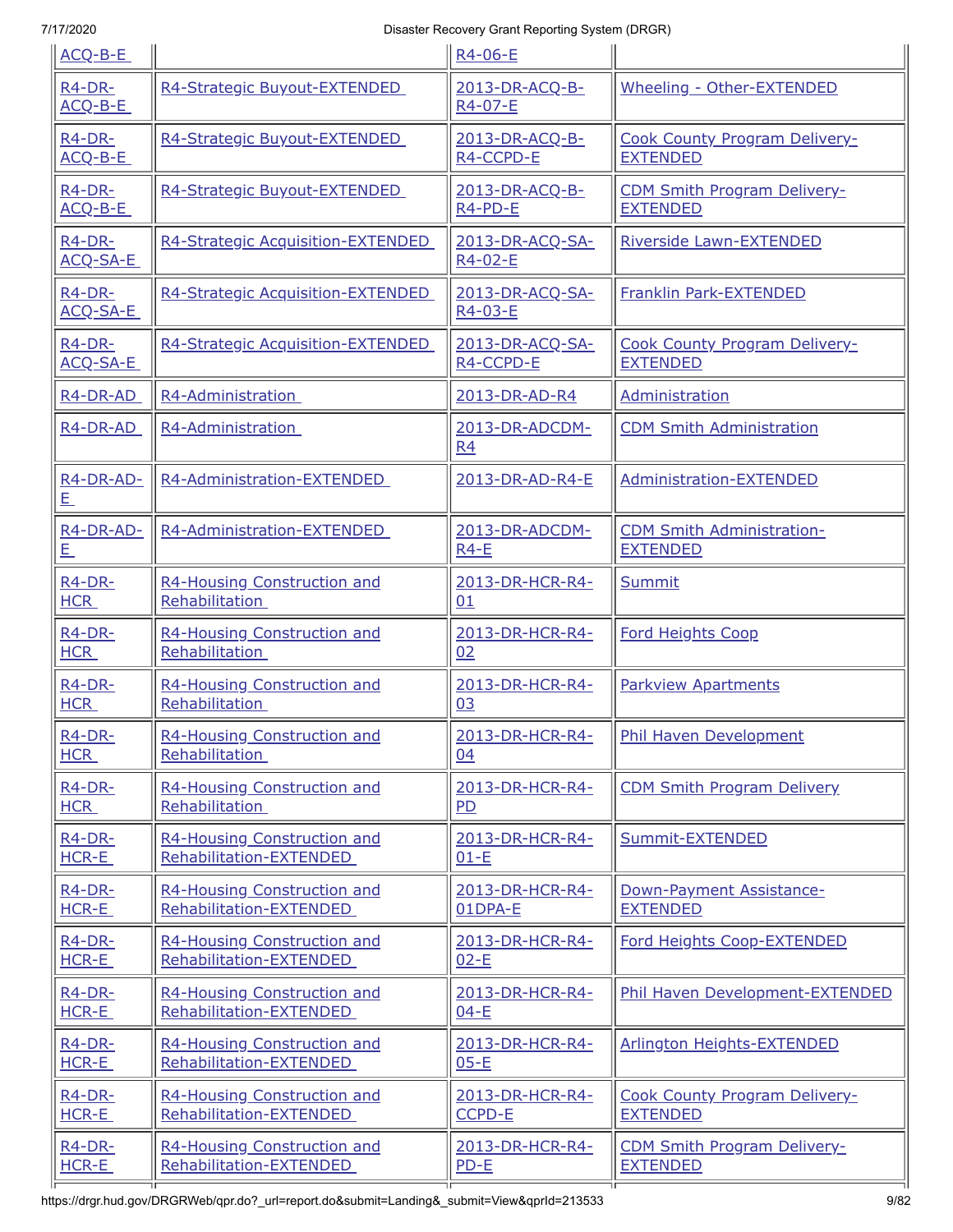| R4-DR-IN              | R4-Infrastructure          | 2013-DR-IN-R4-03       | Unincorporated Barrington Township                 |
|-----------------------|----------------------------|------------------------|----------------------------------------------------|
| $R4$ -DR-IN           | R4-Infrastructure          | 2013-DR-IN-R4-04       | <b>Berkeley Stormwater Flood Control</b>           |
| R <sub>4</sub> -DR-IN | R4-Infrastructure          | 2013-DR-IN-R4-14       | Loyola University Hospital Flood<br>Relief         |
| $R4$ -DR-IN           | R4-Infrastructure          | 2013-DR-IN-R4-PD       | <b>CDM Smith Program Delivery</b>                  |
| R4-DR-IN-<br><u>E</u> | R4-Infrastructure-EXTENDED | 2013-DR-IN-R4-01-<br>E | 156th Street-EXTENDED                              |
| $R4$ -DR-IN-          | R4-Infrastructure-EXTENDED | 2013-DR-IN-R4-02-      | Riverdale Sewer Relief Project-                    |
| <u>E</u>              |                            | E                      | <b>EXTENDED</b>                                    |
| $R4$ -DR-IN-          | R4-Infrastructure-EXTENDED | 2013-DR-IN-R4-03-      | <b>Unincorporated Barrington</b>                   |
| E,                    |                            | E                      | Township-EXTENDED                                  |
| R4-DR-IN-             | R4-Infrastructure-EXTENDED | 2013-DR-IN-R4-05-      | Deer Creek Flood Control Project-                  |
| <u>E</u>              |                            | E                      | <b>EXTENDED</b>                                    |
| R4-DR-IN-             | R4-Infrastructure-EXTENDED | 2013-DR-IN-R4-06-      | <b>Addison Creek Reservoir Flood</b>               |
| <u>E</u>              |                            | E                      | <b>Control Project-EXT</b>                         |
| R4-DR-IN-             | R4-Infrastructure-EXTENDED | 2013-DR-IN-R4-07-      | <b>Farmers and Prairie Creeks Flood</b>            |
| <u>E.</u>             |                            | E                      | <b>Control Project-E</b>                           |
| $R4-DR-IN-$           | R4-Infrastructure-EXTENDED | 2013-DR-IN-R4-08-      | Robbins Park (Midlothian Creek)-                   |
| E,                    |                            | E                      | <b>EXTENDED</b>                                    |
| $R4$ -DR-IN-          | R4-Infrastructure-EXTENDED | 2013-DR-IN-R4-09-      | Richton Park - TCSMP Flood                         |
| <u>E</u>              |                            | E                      | Improvements-EXTENDED                              |
| $R4-DR-IN-$           | R4-Infrastructure-EXTENDED | 2013-DR-IN-R4-10-      | <b>Maywood Relief Storm Sewer</b>                  |
| <u>E</u>              |                            | E                      | Program-EXTENDED                                   |
| R4-DR-IN-             | R4-Infrastructure-EXTENDED | 2013-DR-IN-R4-11-      | Chicago Heights - Neighborhood                     |
| <u>E</u>              |                            | E                      | Drainage-EXTENDED                                  |
| R4-DR-IN-             | R4-Infrastructure-EXTENDED | 2013-DR-IN-R4-12-      | Calumet Park Stormwater DE-                        |
| E,                    |                            | $\mathsf{E}% _{T}$     | <b>EXTENDED</b>                                    |
| $R4-DR-IN-$           | R4-Infrastructure-EXTENDED | 2013-DR-IN-R4-13-      | Midlothian-Subdivision Flood Relief-               |
| <u>E</u>              |                            | E                      | <b>EXTENDED</b>                                    |
| $R4-DR-IN-$           | R4-Infrastructure-EXTENDED | 2013-DR-IN-R4-14-      | Loyola University Hospital Flood                   |
| <u>E</u>              |                            | E                      | Relief-EXTENDED                                    |
| $R4$ -DR-IN-          | R4-Infrastructure-EXTENDED | 2013-DR-IN-R4-         | <b>Cook County Program Delivery-</b>               |
| <u>E</u>              |                            | <b>CCPD-E</b>          | <b>EXTENDED</b>                                    |
| $R4-DR-IN-$           | R4-Infrastructure-EXTENDED | 2013-DR-IN-R4-         | <b>CDM Smith Program Delivery-</b>                 |
| 旦                     |                            | $PD-E$                 | <b>EXTENDED</b>                                    |
| R4-DR-PL              | R4-Planning                | 2013-DR-PL-R4-02       | Chicago Metropolitan Agency for<br><b>Planning</b> |
| R4-DR-PL              | R4-Planning                | 2013-DR-PL-R4-PD       | <b>CDM Smith Program Delivery</b>                  |
| R4-DR-PL-             | R4-Planning-EXTENDED       | 2013-DR-PL-R4-01-      | <b>Arcadis Planning for NDRC-</b>                  |
| <u>E</u>              |                            | E                      | <b>EXTENDED</b>                                    |
| R4-DR-PL-             | R4-Planning-EXTENDED       | 2013-DR-PL-R4-02-      | Chicago Metropolitan Agency for                    |
| 旦                     |                            | E                      | Planning-EXTENDED                                  |
| R4-DR-PL-             | R4-Planning-EXTENDED       | 2013-DR-PL-R4-03-      | <b>CNT-Rain Ready-EXTENDED</b>                     |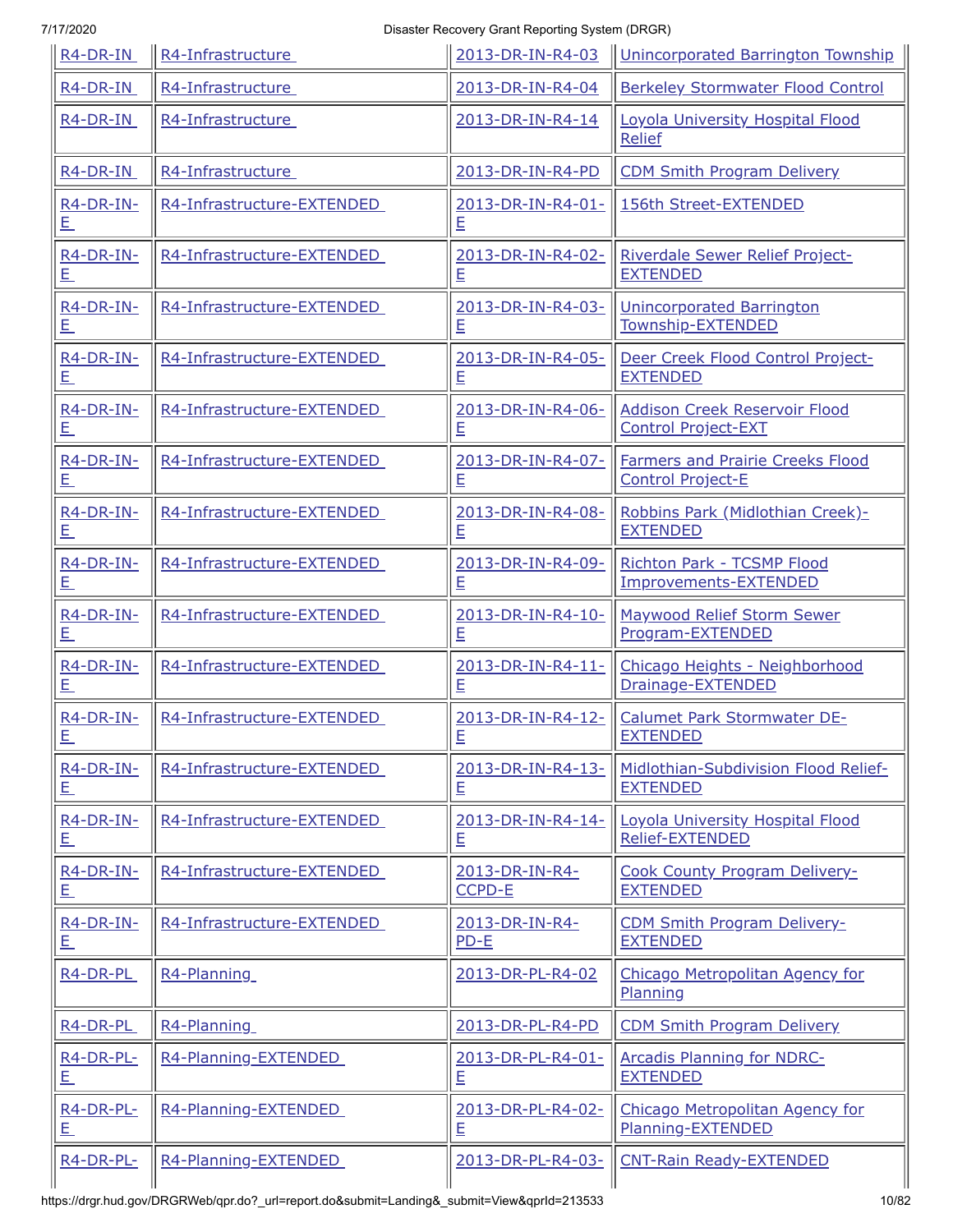| <u>E</u>                     |                                | E                                 |                                      |
|------------------------------|--------------------------------|-----------------------------------|--------------------------------------|
| <b>R4-DR-PL-</b><br><u>E</u> | R4-Planning-EXTENDED           | 2013-DR-PL-R4-<br>$M/H-E$         | Markham/Harvey-EXTENDED              |
| R4-DR-PL-                    | R4-Planning-EXTENDED           | 2013-DR-PL-R4-PD-                 | <b>CDM Smith Program Delivery-</b>   |
| <u>E</u>                     |                                | E                                 | <b>EXTENDED</b>                      |
| $R4-DR-$<br><b>SFR</b>       | R4-Rehabilitation/Remediation  | 2013-DR-SFR-R4-<br>02             | <b>Residential Resilience NHS</b>    |
| $R4-DR-$<br><b>SFR</b>       | R4-Rehabilitation/Remediation  | 2013-DR-SFR-R4-<br>P <sub>D</sub> | <b>CDM Smith Program Delivery</b>    |
| $R4-DR-$                     | R4-Rehabilitation/Remediation- | 2013-DR-SFR-R4-                   | <b>Residential Resilience NWHP-</b>  |
| SFR-E                        | EXTENDED                       | $01-E$                            | <b>EXTENDED</b>                      |
| R4-DR-                       | R4-Rehabilitation/Remediation- | 2013-DR-SFR-R4-                   | <b>Residential Resilience NHS-</b>   |
| SFR-E                        | <b>EXTENDED</b>                | $02-E$                            | <b>EXTENDED</b>                      |
| $R4-DR-$                     | R4-Rehabilitation/Remediation- | 2013-DR-SFR-R4-                   | <b>Cook County Program Delivery-</b> |
| SFR-E                        | EXTENDED                       | <b>CCPD-E</b>                     | <b>EXTENDED</b>                      |
| $R4-DR-$                     | R4-Rehabilitation/Remediation- | 2013-DR-SFR-R4-                   | <b>CDM Smith Program Delivery-</b>   |
| SFR-E                        | <b>EXTENDED</b>                | $PD-E$                            | <b>EXTENDED</b>                      |

# **Activities**

<span id="page-10-0"></span>**Project # / Project Title**: R1-DR-HCR / R1-Housing Construction and Rehabilitation

<span id="page-10-1"></span>**Grantee Activity Number:** 2013-DR-HCR-R1-01

**Activity Category:** Construction of new housing

**Project Number:** R1-DR-HCR

**Projected Start Date:** 07/02/2014

**National Objective:** Low/Mod

**Responsible Organization:** Presidio Capital LLC.

**Benefit Type:** Direct ( HouseHold ) **Activity Title:** Summit

**Activity Status:** Under Way

**Project Title:** R1-Housing Construction and Rehabilitation

**Projected End Date:** 07/03/2016

#### **Completed Activity Actual End Date:**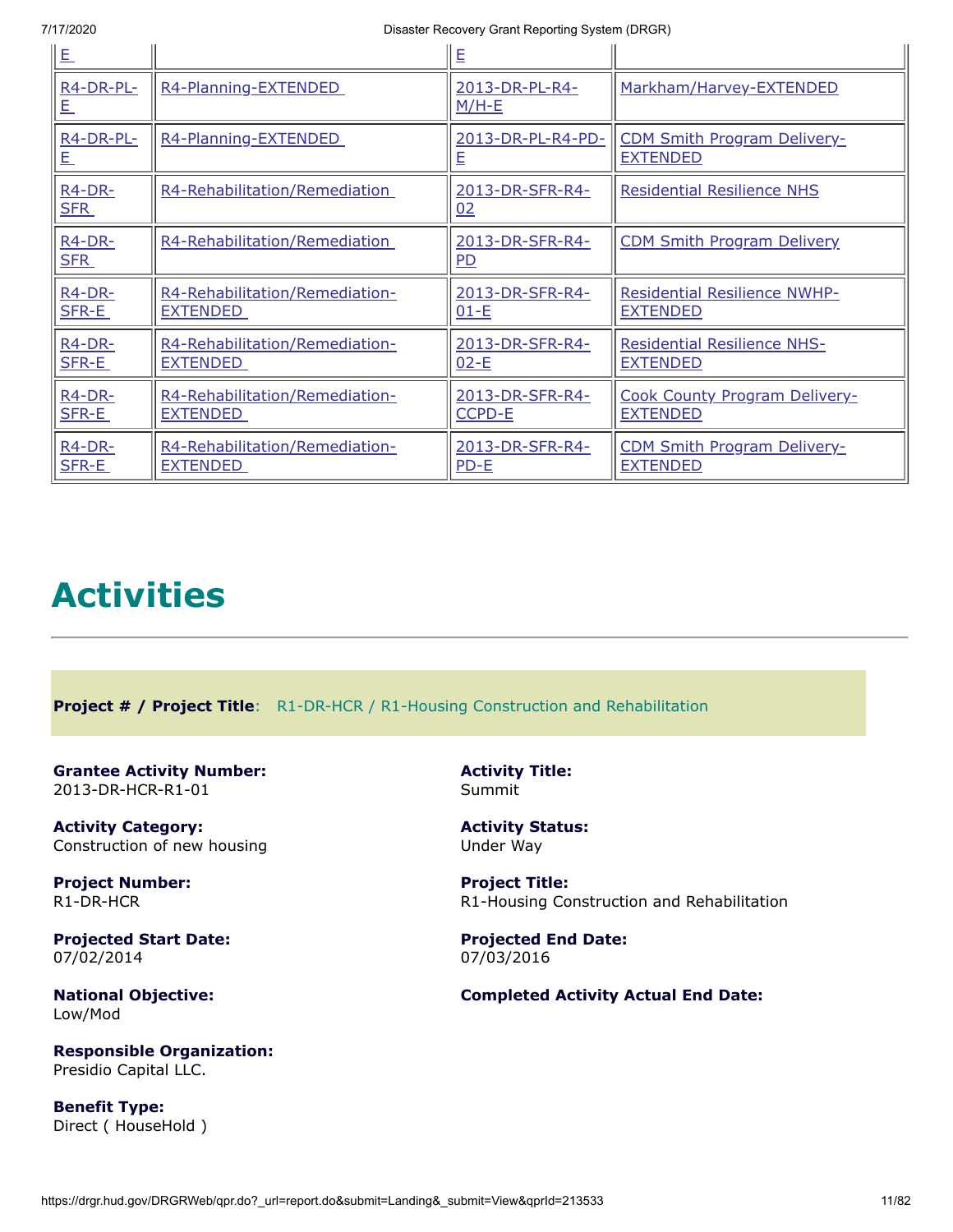| <b>Overall</b>                                  | Oct 1 thru Dec 31,<br>2019 | <b>To Date</b> |
|-------------------------------------------------|----------------------------|----------------|
| <b>Total Projected Budget from All Sources:</b> | N/A                        | \$730,000.00   |
| <b>Total Budget:</b>                            | \$0.00                     | \$730,000.00   |
| <b>Total Obligated:</b>                         | \$0.00                     | \$730,000.00   |
| <b>Total Funds Drawdown</b>                     | \$0.00                     | \$730,000.00   |
| Program Funds Drawdown:                         | \$0.00                     | \$730,000.00   |
| Program Income Drawdown:                        | \$0.00                     | \$0.00         |
| <b>Program Income Received:</b>                 | \$0.00                     | \$0.00         |
| <b>Total Funds Expended:</b>                    | \$0.00                     | \$730,000.00   |
| Cook County Dept. of Planning & Dev.            | \$0.00                     | \$730,000.00   |
| Presidio Capital LLC.                           | \$0.00                     | \$0.00         |
| <b>Most Impacted and Distressed Expended:</b>   | \$0.00                     | \$0.00         |
| <b>Match Contributed:</b>                       | \$0.00                     | \$0.00         |

#### **Ancillary Activities**

| <b>Responsible</b><br><b>Organization</b> | <b>Activity Type</b>           | Project#                            | Activity#               | <b>Activity</b><br>Title | <b>PIA Name</b>    |
|-------------------------------------------|--------------------------------|-------------------------------------|-------------------------|--------------------------|--------------------|
| Presidio Capital LLC.                     | Construction of new<br>housing | $R$ <sup>2</sup> -DR-<br><b>HCR</b> | 2013-DR-HCR-<br>$R2-01$ | Summit                   | General<br>Account |

#### **Association Description:**

Project funded across multiple funding obligation rounds

#### **Activity Description:**

Construction of 18 new housing units to provide affordable housing options for households in the Summit area; an area identified as having a lack of affordable housing via a market study

#### **Location Description:**

- 7305/7307 W. 63rd Place, Summit, IL. 60501
- 7449/7451 W. 57th Place, Summit, IL. 60501
- 7502/7504 W. 57th Place, Summit, IL. 60501
- 7522/7524 W. 63rd Place, Summit, IL. 60501
- 7620/7622 W. 63rd Place, Summit, IL. 60501
- 7624/7626 W. 63rd Place, Summit, IL. 60501
- 7631/7633 W. 57th Place, Summit, IL. 60501

#### **Activity Progress Narrative:**

Units are currently being sold to qualifying buyers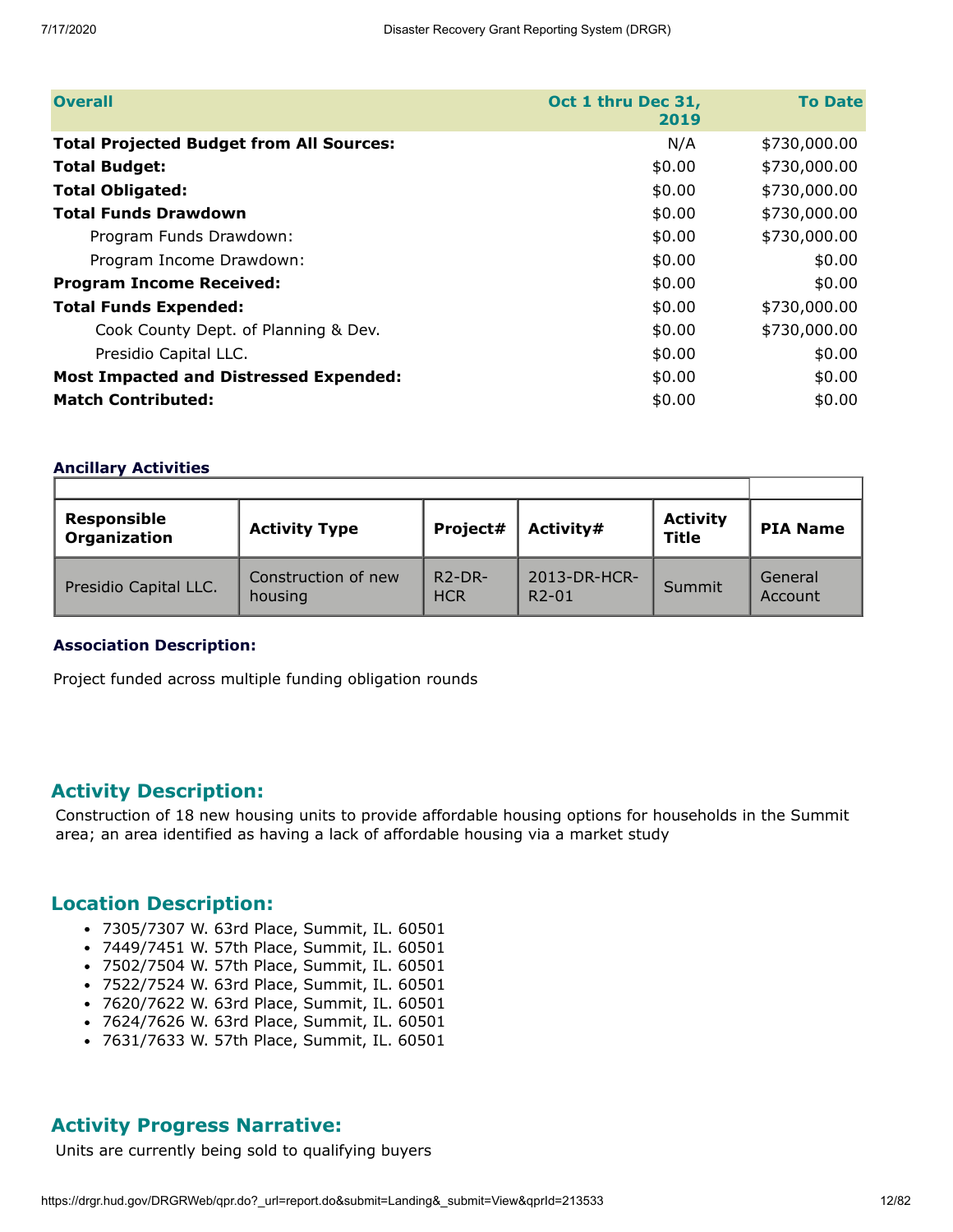# **Activity Location:**

| <b>Address</b>               | City | <b>State</b> | <b>Zip</b> | <b>Status / Accept Visible</b> |
|------------------------------|------|--------------|------------|--------------------------------|
|                              |      |              |            | on                             |
|                              |      |              |            | <b>PDF?</b>                    |
| No Astribute castings From d |      |              |            |                                |

No Activity Locations Found

# **Other Funding Sources Budgeted - Detail**

| <b>Match Sources</b>                 | <b>Amount</b> |
|--------------------------------------|---------------|
| No Other Match Funding Sources Found |               |

| <b>Other Funding Sources</b>   | <b>Amount</b> |
|--------------------------------|---------------|
| No Other Funding Sources Found |               |

**Activity Supporting Documents:**

**Activity Supporting Documents:** None

#### <span id="page-12-0"></span>**Project # / Project Title**: R1-DR-IN / R1-Infrastructure

#### <span id="page-12-1"></span>**Grantee Activity Number:** 2013-DR-IN-R1-01

**Activity Category:** Construction/reconstruction of water/sewer lines or systems

**Project Number:** R1-DR-IN

**Projected Start Date:** 04/10/2015

**National Objective:** Urgent Need

**Responsible Organization:** Village of Glenview

**Benefit Type:** Area ( Census ) **Activity Title:** Village of Glenview-Harms Road

**Activity Status:** Under Way

**Project Title:** R1-Infrastructure

**Projected End Date:** 07/03/2016

**Completed Activity Actual End Date:**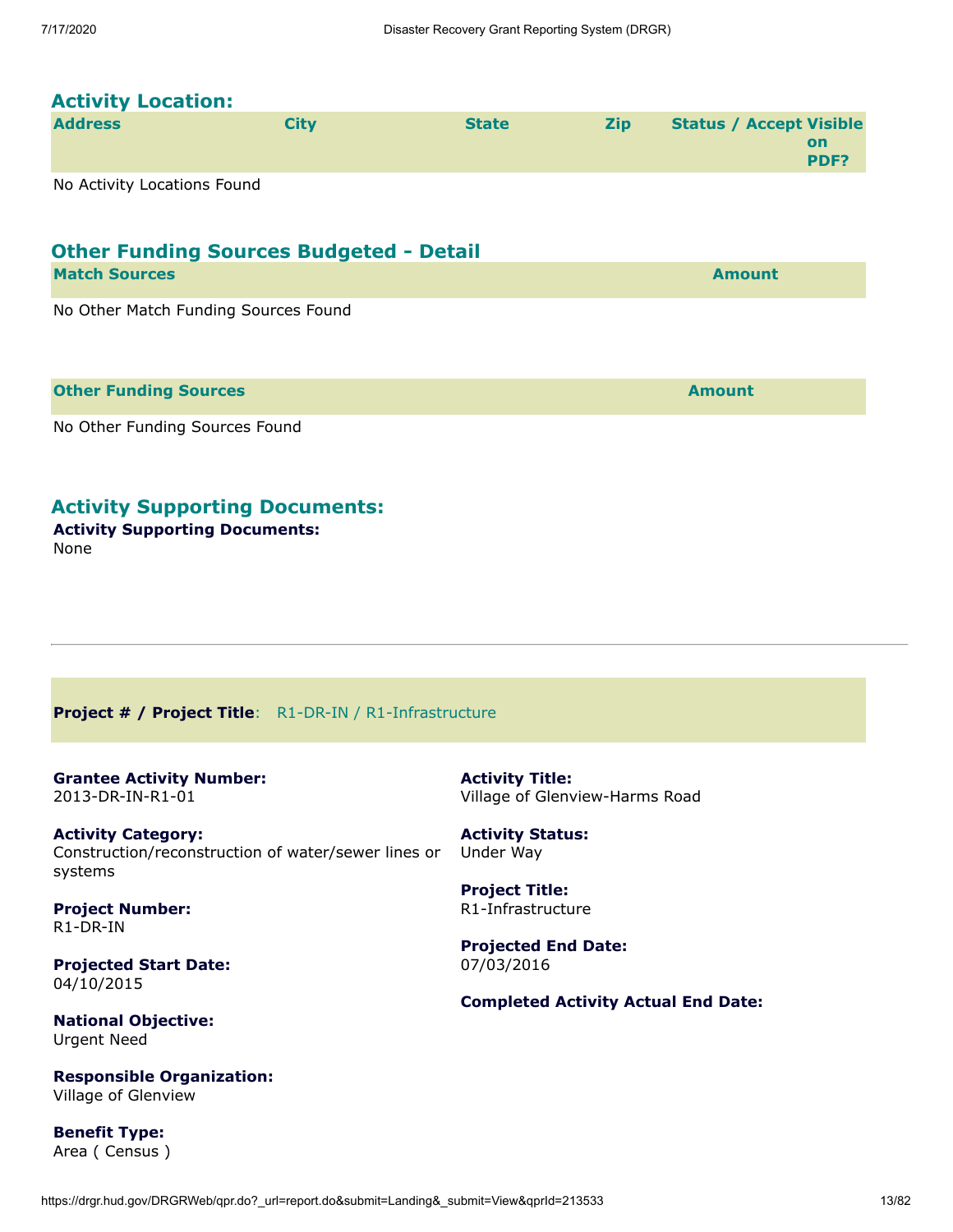| <b>Overall</b>                                  | Oct 1 thru Dec 31,<br>2019 | <b>To Date</b> |
|-------------------------------------------------|----------------------------|----------------|
| <b>Total Projected Budget from All Sources:</b> | N/A                        | \$2,000,000.00 |
| <b>Total Budget:</b>                            | \$0.00                     | \$2,000,000.00 |
| <b>Total Obligated:</b>                         | \$0.00                     | \$2,000,000.00 |
| <b>Total Funds Drawdown</b>                     | \$0.00                     | \$2,000,000.00 |
| Program Funds Drawdown:                         | \$0.00                     | \$2,000,000.00 |
| Program Income Drawdown:                        | \$0.00                     | \$0.00         |
| <b>Program Income Received:</b>                 | \$0.00                     | \$0.00         |
| <b>Total Funds Expended:</b>                    | \$0.00                     | \$2,000,000.00 |
| Cook County Dept. of Planning & Dev.            | \$0.00                     | \$2,000,000.00 |
| Village of Glenview                             | \$0.00                     | \$0.00         |
| <b>Most Impacted and Distressed Expended:</b>   | \$0.00                     | \$0.00         |
| <b>Match Contributed:</b>                       | \$0.00                     | \$0.00         |

#### **Accomplishments Performance Measures**

|                         | <b>This Report Period</b> | <b>Cumulative Actual Total /</b><br><b>Expected</b> |     |
|-------------------------|---------------------------|-----------------------------------------------------|-----|
|                         | <b>Total</b>              | <b>Total</b>                                        |     |
| # of Housing Units      |                           | $\Omega$                                            | 0/0 |
| # of Singlefamily Units |                           | 0                                                   | 0/0 |

**LMI%**:

#### **Activity Description:**

This project will install a 84 inch storm sewer storage pipe underneath Harms road that will relieve local storm sewer systems and route water to a new pumping station. In tandem with the two new pumping stations and new backflow prevention systems(in total,an \$11 million effort) this project will provide flood relief to 1150 residential properties in the area.

#### **Location Description:**

Glenview Illinois, Harms Road

#### **Activity Progress Narrative:**

Project Complete. Working on closeout and recordkeeping activities.

| <b>Activity Location:</b>   |             |              |            |                                              |
|-----------------------------|-------------|--------------|------------|----------------------------------------------|
| <b>Address</b>              | <b>City</b> | <b>State</b> | <b>Zip</b> | <b>Status / Accept Visible</b><br>on<br>PDF? |
| No Activity Locations Found |             |              |            |                                              |

https://drgr.hud.gov/DRGRWeb/qpr.do?\_url=report.do&submit=Landing&\_submit=View&qprId=213533 14/82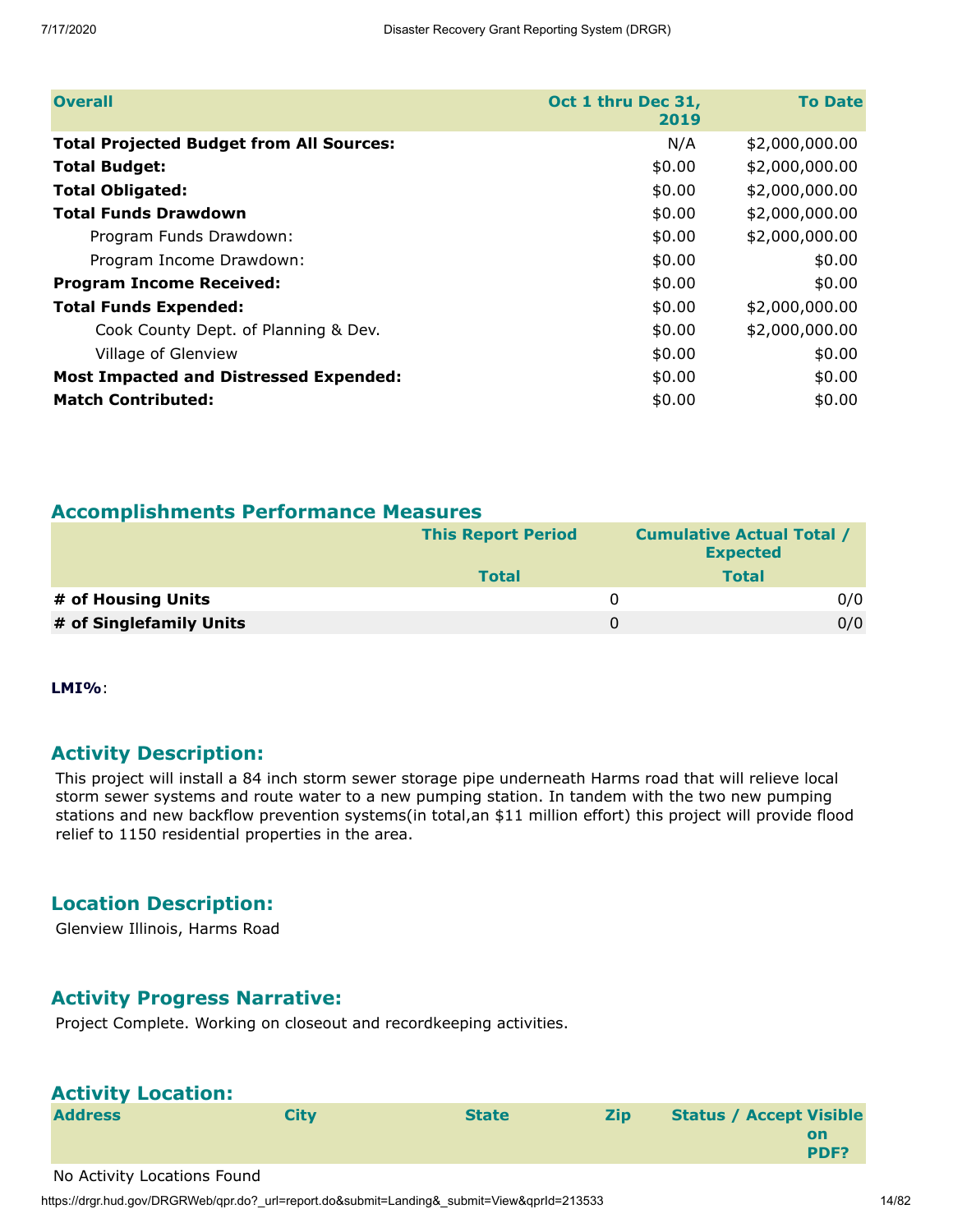# **Other Funding Sources Budgeted - Detail Match Sources Amount** No Other Match Funding Sources Found

**Other Funding Sources and Sources and Sources and Source Amount** 

No Other Funding Sources Found

#### **Activity Supporting Documents:**

**Activity Supporting Documents:** None

<span id="page-14-0"></span>**Project # / Project Title**: R2-DR-ACQ-B-E / R2-Strategic Buyout-EXTENDED

<span id="page-14-1"></span>**Grantee Activity Number:** 2013-DR-ACQ-B-R2-01E

**Activity Category:** Acquisition - buyout of residential properties

**Project Number:** R2-DR-ACQ-B-E

**Projected Start Date:** 07/02/2014

**National Objective:** Urgent Need

**Responsible Organization:** Village of Wheeling

**Benefit Type:** Direct ( HouseHold ) **Activity Title:** Village of Wheeling-Fox Point

#### **Activity Status:** Under Way

**Project Title:** R2-Strategic Buyout-EXTENDED

**Projected End Date:** 07/03/2016

**Completed Activity Actual End Date:**

| <b>Overall</b>                                  | Oct 1 thru Dec 31,<br>2019 | <b>To Date</b> |
|-------------------------------------------------|----------------------------|----------------|
| <b>Total Projected Budget from All Sources:</b> | N/A                        | \$354,780.84   |
| <b>Total Budget:</b>                            | \$0.00                     | \$354,780.84   |
| <b>Total Obligated:</b>                         | \$0.00                     | \$354,780.84   |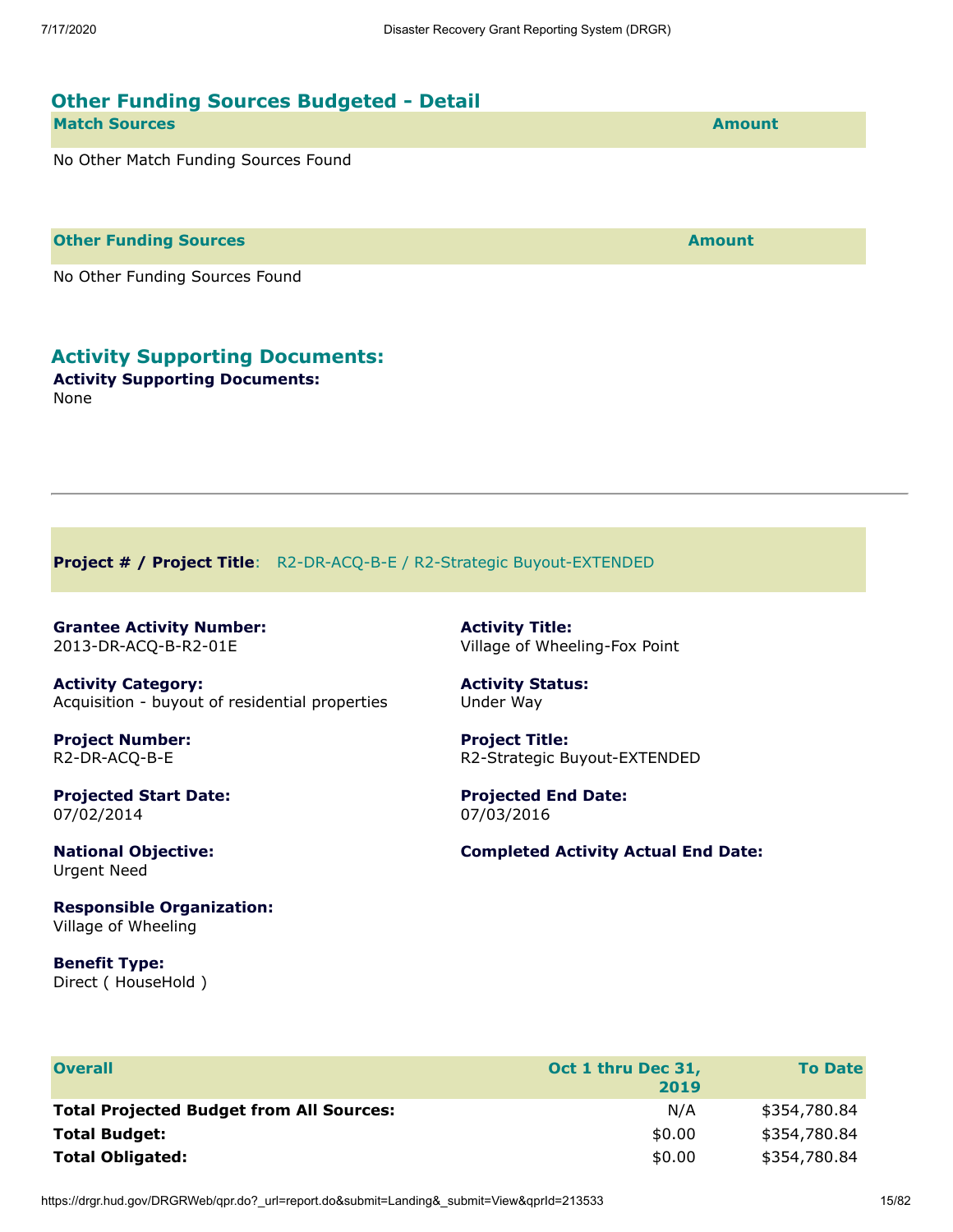| Disaster Recovery Grant Reporting System (DRGR) |                                                                                       |
|-------------------------------------------------|---------------------------------------------------------------------------------------|
| \$0.00                                          | \$354,780.84                                                                          |
| \$0.00                                          | \$354,780.84                                                                          |
| \$0.00                                          | \$0.00                                                                                |
| \$0.00                                          | \$0.00                                                                                |
| \$0.00                                          | \$354,780.84                                                                          |
| \$0.00                                          | \$0.00                                                                                |
| \$0.00                                          | \$354,780.84                                                                          |
| \$0.00                                          | \$0.00                                                                                |
| \$0.00                                          | \$0.00                                                                                |
|                                                 | Cook County Dept. of Planning & Dev.<br><b>Most Impacted and Distressed Expended:</b> |

#### **Activity Description:**

This activity will undertake voluntary buyout of the fox point mobile home park and up to 35 mobile home units owned by tenants renting the lot from the park owner. The mobile home park is located next to the Des Plaines River and is subjected to repeated flooding including in 2013.

#### **THIS ACTIVITY HAS BEEN EXTENDED.**

#### **Location Description:**

Fox Point Mobile Home Park, Wheeling, IL

#### **Activity Progress Narrative:**

This activity has been extended. Mobile home park property was acquired in 2016. Emergency relocation to hotels occurred in 2017 when the river flooded again and the park was been officially closed because utilities could not be restored. Tenant relocation continues and will continue for several more months. Demolition was completed during the last quarter.

| <b>Activity Location:</b>                      |             |              |            |                                                     |
|------------------------------------------------|-------------|--------------|------------|-----------------------------------------------------|
| <b>Address</b>                                 | <b>City</b> | <b>State</b> | <b>Zip</b> | <b>Status / Accept Visible</b><br><b>on</b><br>PDF? |
| No Activity Locations Found                    |             |              |            |                                                     |
| <b>Other Funding Sources Budgeted - Detail</b> |             |              |            |                                                     |
| <b>Match Sources</b>                           |             |              |            | <b>Amount</b>                                       |
| No Other Match Funding Sources Found           |             |              |            |                                                     |
| <b>Other Funding Sources</b>                   |             |              |            | <b>Amount</b>                                       |
| No Other Funding Sources Found                 |             |              |            |                                                     |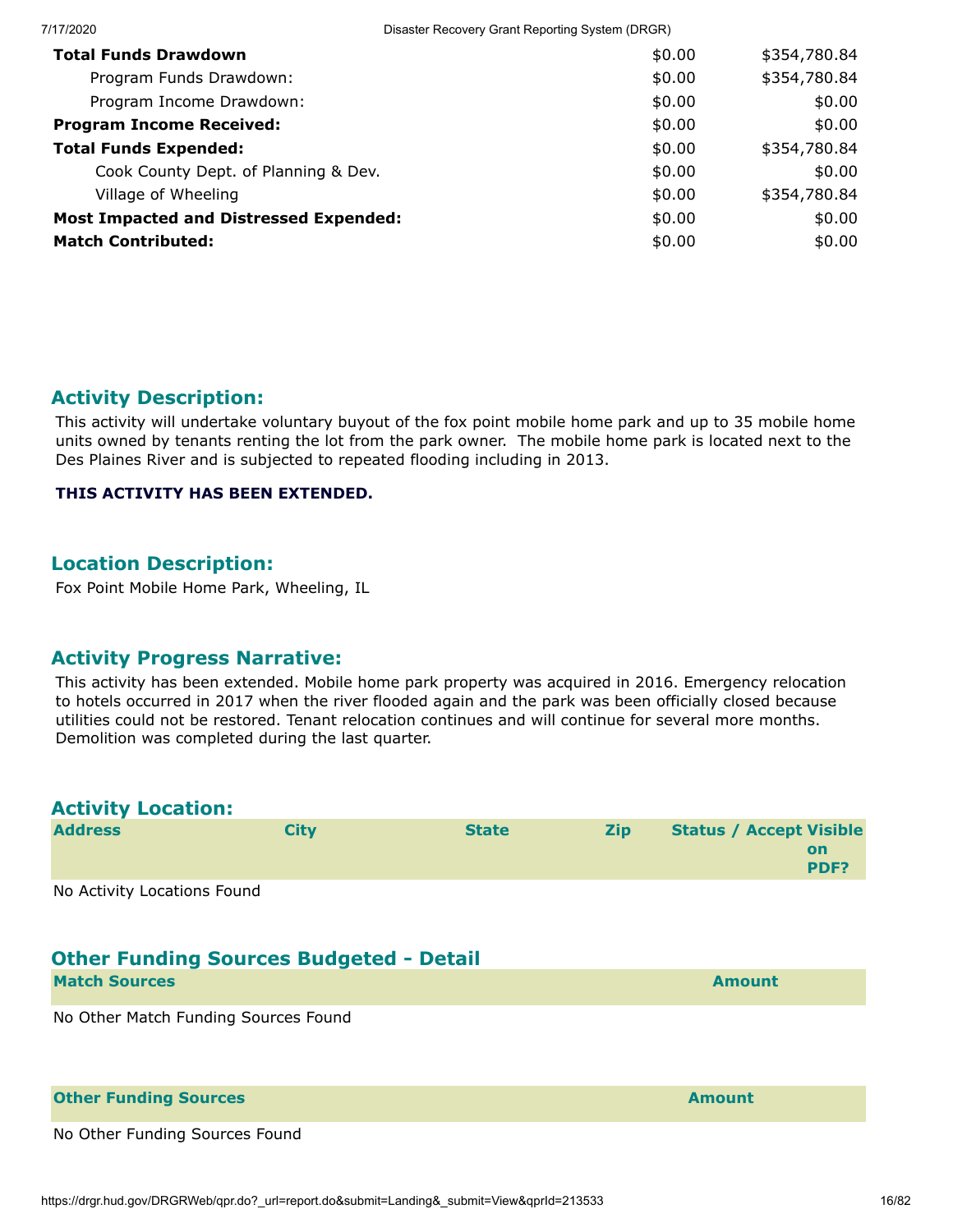### **Activity Supporting Documents:**

**Activity Supporting Documents:** None

<span id="page-16-0"></span>**Grantee Activity Number:** 2013-DR-ACQ-B-R2-02E

**Activity Category:** Acquisition - buyout of residential properties

**Project Number:** R2-DR-ACQ-B-E

**Projected Start Date:** 01/13/2015

**National Objective:** Urgent Need

**Responsible Organization:** Cook County

**Benefit Type:** Direct ( HouseHold ) **Activity Title:** Riverside Lawn

**Activity Status:** Under Way

**Project Title:** R2-Strategic Buyout-EXTENDED

**Projected End Date:** 01/13/2017

**Completed Activity Actual End Date:**

| <b>Overall</b>                                  | Oct 1 thru Dec 31,<br>2019 | <b>To Date</b> |
|-------------------------------------------------|----------------------------|----------------|
| <b>Total Projected Budget from All Sources:</b> | N/A                        | \$1,615,758.93 |
| <b>Total Budget:</b>                            | \$0.00                     | \$1,615,758.93 |
| <b>Total Obligated:</b>                         | \$0.00                     | \$1,615,758.93 |
| <b>Total Funds Drawdown</b>                     | \$0.00                     | \$1,615,758.93 |
| Program Funds Drawdown:                         | \$0.00                     | \$1,615,758.93 |
| Program Income Drawdown:                        | \$0.00                     | \$0.00         |
| <b>Program Income Received:</b>                 | \$0.00                     | \$0.00         |
| <b>Total Funds Expended:</b>                    | \$0.00                     | \$1,615,758.93 |
| Cook County                                     | \$0.00                     | \$1,615,758.93 |
| <b>Most Impacted and Distressed Expended:</b>   | \$0.00                     | \$0.00         |
| <b>Match Contributed:</b>                       | \$0.00                     | \$0.00         |

# **Activity Description:**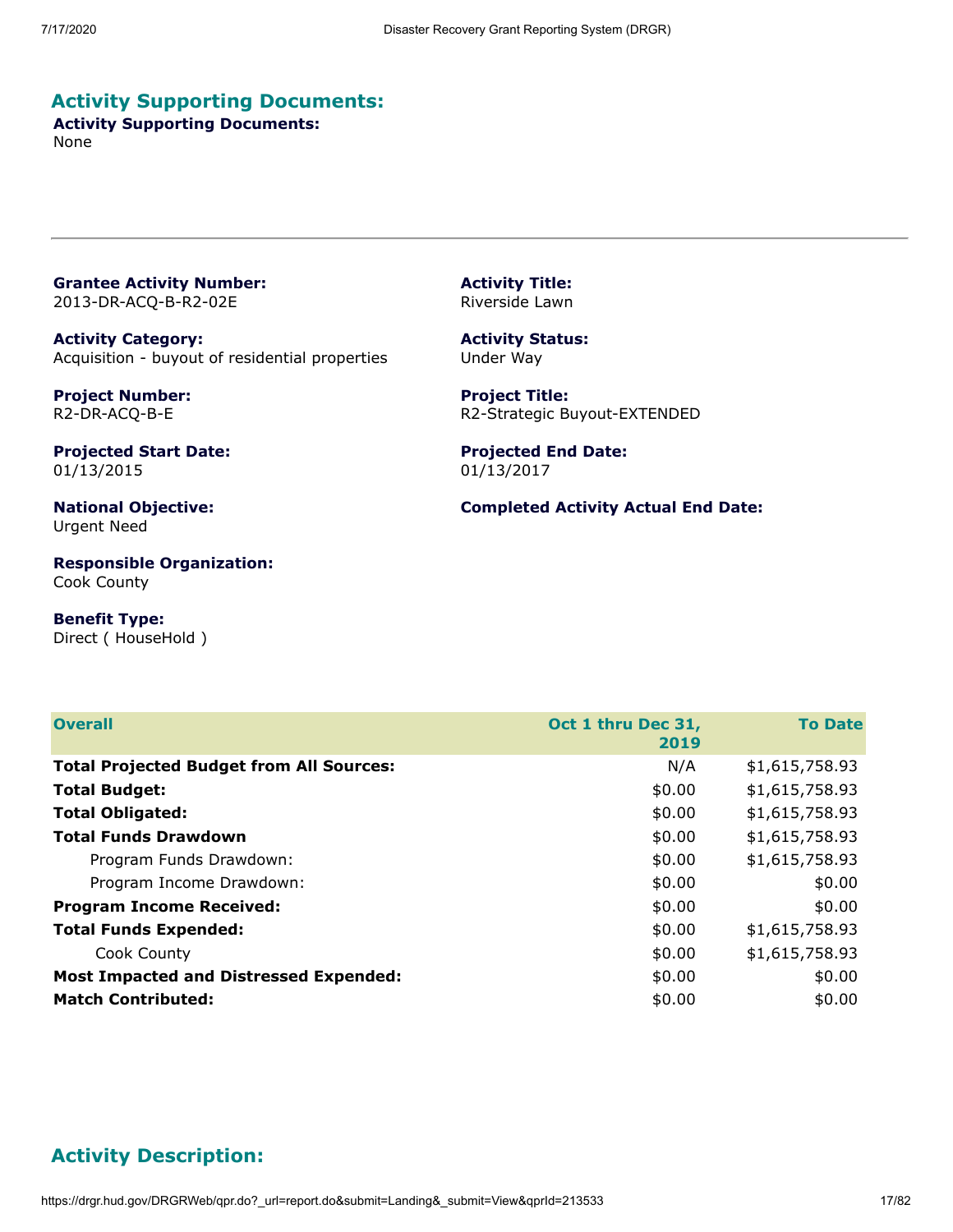This work is being performed under a MOU with the Cook County Land Bank Authority. Activity is to acquire existing homes (up to 43 homes) in the Riverside Lawn neighborhood, and clear the land for the Cook County Forest Preserve. This will be a joint project with MWRD. MWRD will be contributing another 8,000,000.00 to the project.

#### **THIS ACTIVITY HAS BEEN EXTENDED**

#### **Location Description:**

Riverside, IL

#### **Activity Progress Narrative:**

The Cook County Land Bank Authority continues to work with homeowners during a second round of seeking interest in participation. Up to 21 other properties may be acquired. Demolition was started on the first 22 homes last period and continues. This activity has been extended.

| <b>Activity Location:</b>                      |             |              |            |                                                     |
|------------------------------------------------|-------------|--------------|------------|-----------------------------------------------------|
| <b>Address</b>                                 | <b>City</b> | <b>State</b> | <b>Zip</b> | <b>Status / Accept Visible</b><br><b>on</b><br>PDF? |
| No Activity Locations Found                    |             |              |            |                                                     |
| <b>Other Funding Sources Budgeted - Detail</b> |             |              |            |                                                     |
| <b>Match Sources</b>                           |             |              |            | <b>Amount</b>                                       |
| No Other Match Funding Sources Found           |             |              |            |                                                     |
| <b>Other Funding Sources</b>                   |             |              |            | <b>Amount</b>                                       |
| No Other Funding Sources Found<br>.            |             |              |            |                                                     |

#### **Activity Supporting Documents:**

**Activity Supporting Documents:** None

<span id="page-17-0"></span>**Project # / Project Title**: R2-DR-HCR / R2-Housing Construction and Rehabilitation

#### <span id="page-17-1"></span>**Grantee Activity Number:** 2013-DR-HCR-R2-01

**Activity Title:** Summit

**Activity Category:**

**Activity Status:**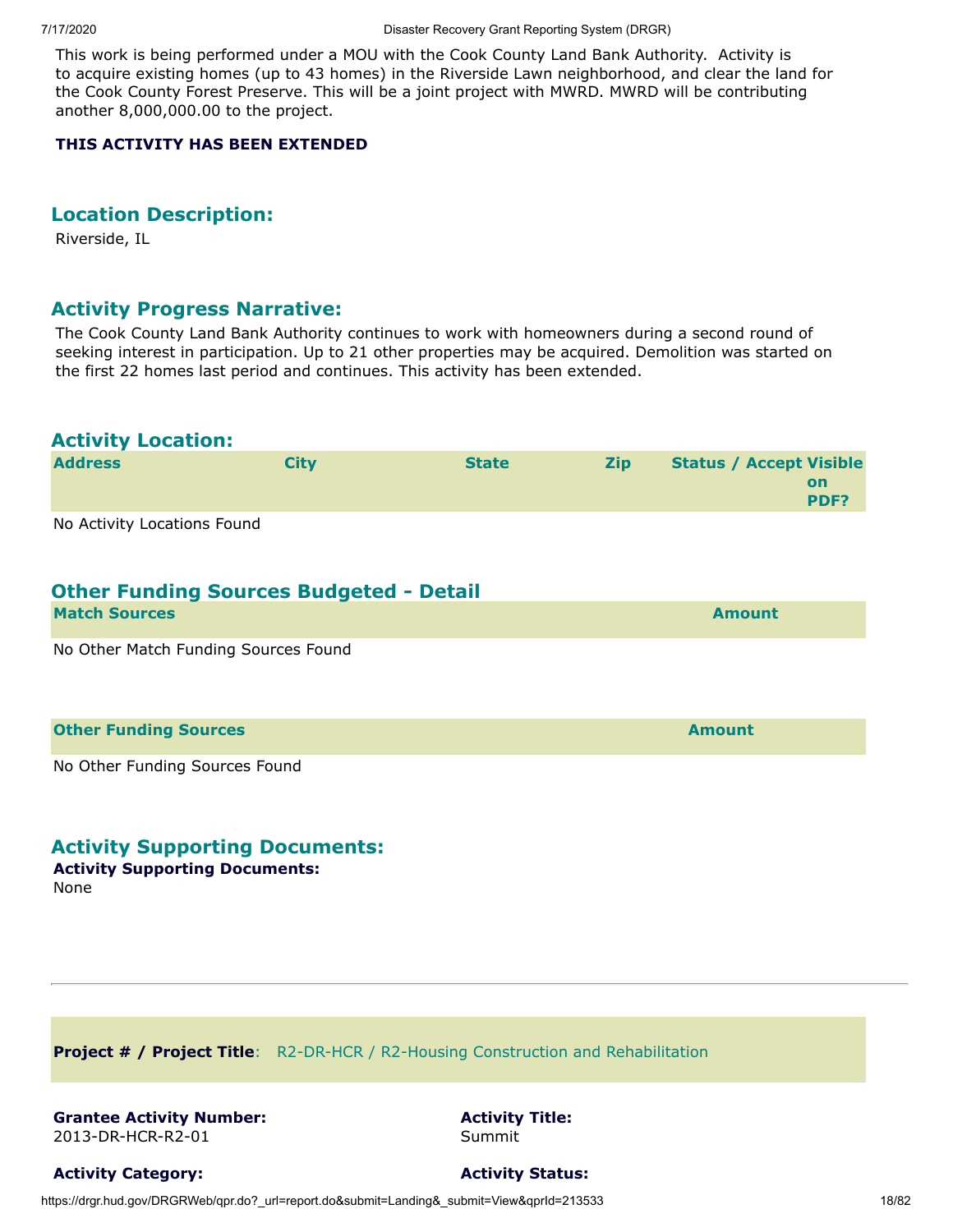Construction of new housing

**Project Number:** R2-DR-HCR

**Projected Start Date:** 01/13/2015

**National Objective:** Low/Mod

**Responsible Organization:** Presidio Capital LLC.

**Benefit Type:** Direct ( HouseHold ) Under Way

**Project Title:** R2-Housing Construction and Rehabilitation

**Projected End Date:** 01/14/2017

**Completed Activity Actual End Date:**

| <b>Overall</b>                                  | Oct 1 thru Dec 31,<br>2019 | <b>To Date</b> |
|-------------------------------------------------|----------------------------|----------------|
| <b>Total Projected Budget from All Sources:</b> | N/A                        | \$2,886,725.32 |
| <b>Total Budget:</b>                            | \$0.00                     | \$2,886,725.32 |
| <b>Total Obligated:</b>                         | \$0.00                     | \$2,886,725.32 |
| <b>Total Funds Drawdown</b>                     | \$0.00                     | \$2,886,725.32 |
| Program Funds Drawdown:                         | \$0.00                     | \$2,886,725.32 |
| Program Income Drawdown:                        | \$0.00                     | \$0.00         |
| <b>Program Income Received:</b>                 | \$0.00                     | \$818,389.79   |
| <b>Total Funds Expended:</b>                    | \$0.00                     | \$2,886,725.32 |
| Cook County Dept. of Planning & Dev.            | \$0.00                     | \$2,886,725.32 |
| Presidio Capital LLC.                           | \$0.00                     | \$0.00         |
| <b>Most Impacted and Distressed Expended:</b>   | \$0.00                     | \$0.00         |
| <b>Match Contributed:</b>                       | \$0.00                     | \$0.00         |

#### **Activity Description:**

Construction of 18 new housing units to provide affordable housing options for households in the Summit area; an area identified as having a lack of affordable housing via a market study

#### **Location Description:**

Summit, Illinois

#### **Activity Progress Narrative:**

Units are currently being sold to qualifying buyers. Program Income received on this activity for the eight homes that were sold, one this period.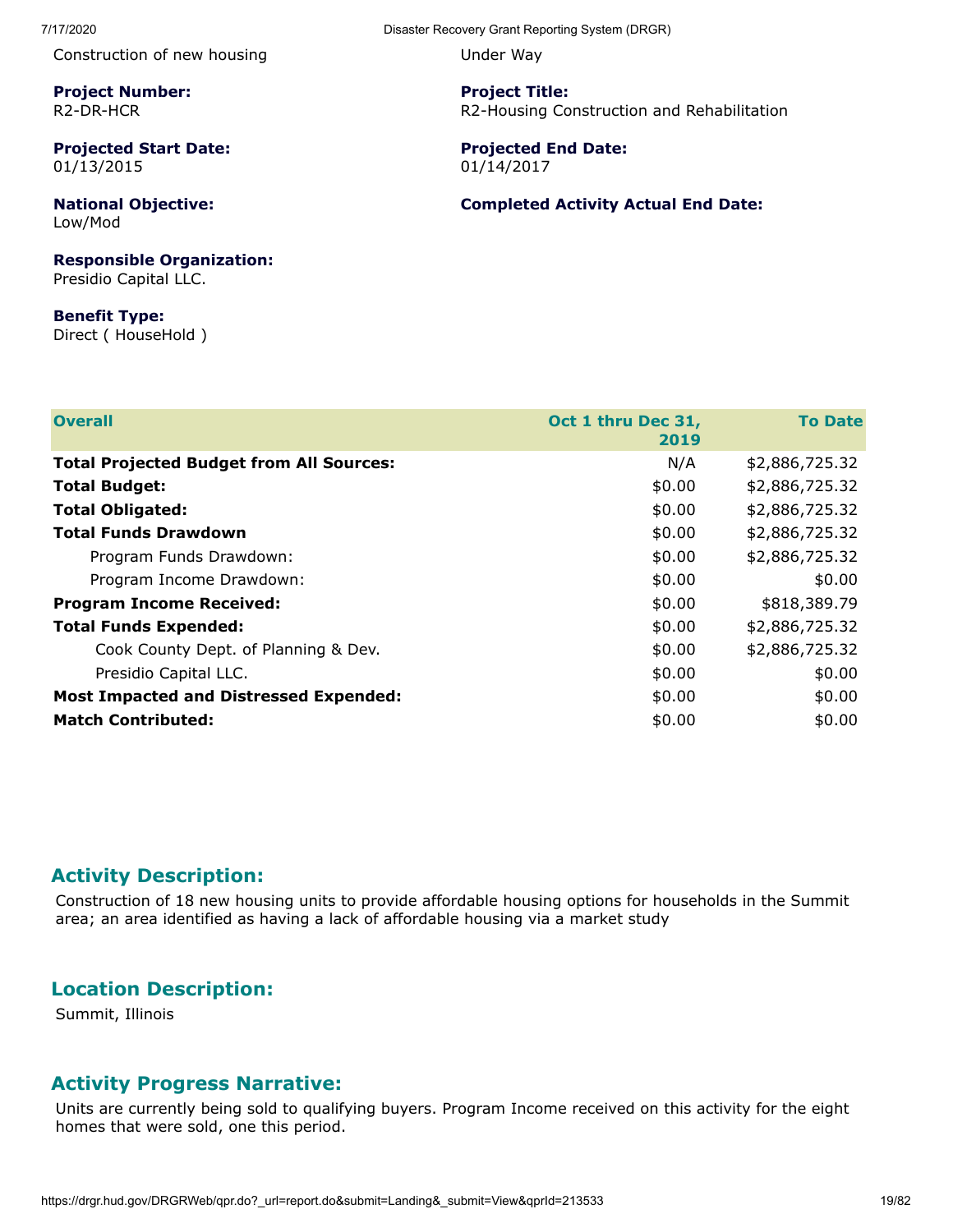# **Activity Location:**

| <b>Address</b> | Citv | <b>State</b> | <b>Zip</b> | <b>Status / Accept Visible</b> |                   |
|----------------|------|--------------|------------|--------------------------------|-------------------|
|                |      |              |            |                                | on<br><b>PDF?</b> |
|                |      |              |            |                                |                   |

No Activity Locations Found

# **Other Funding Sources Budgeted - Detail**

| <b>Match Sources</b>                 | <b>Amount</b> |
|--------------------------------------|---------------|
| No Other Match Funding Sources Found |               |
|                                      |               |

#### **Other Funding Sources Amount**

No Other Funding Sources Found

### **Activity Supporting Documents:**

**Activity Supporting Documents:** None

<span id="page-19-0"></span>**Grantee Activity Number:** 2013-DR-HCR-R2-02

**Activity Category:** Affordable Rental Housing

**Project Number:** R2-DR-HCR

**Projected Start Date:** 01/13/2015

**National Objective:** Low/Mod

**Responsible Organization:** Daveri Development Group LLC

**Benefit Type:** Direct ( HouseHold ) **Activity Title:** Phil Haven Development

**Activity Status:** Under Way

**Project Title:** R2-Housing Construction and Rehabilitation

**Projected End Date:** 04/30/2018

#### **Completed Activity Actual End Date:**

| <b>Overall</b>                                  | Oct 1 thru Dec 31,<br>2019 | <b>To Date</b> |
|-------------------------------------------------|----------------------------|----------------|
| <b>Total Projected Budget from All Sources:</b> | N/A                        | \$1,250,000.00 |
| <b>Total Budget:</b>                            | \$0.00                     | \$1,250,000.00 |
| <b>Total Obligated:</b>                         | \$0.00                     | \$1,250,000.00 |

https://drgr.hud.gov/DRGRWeb/qpr.do?\_url=report.do&submit=Landing&\_submit=View&qprId=213533 20/82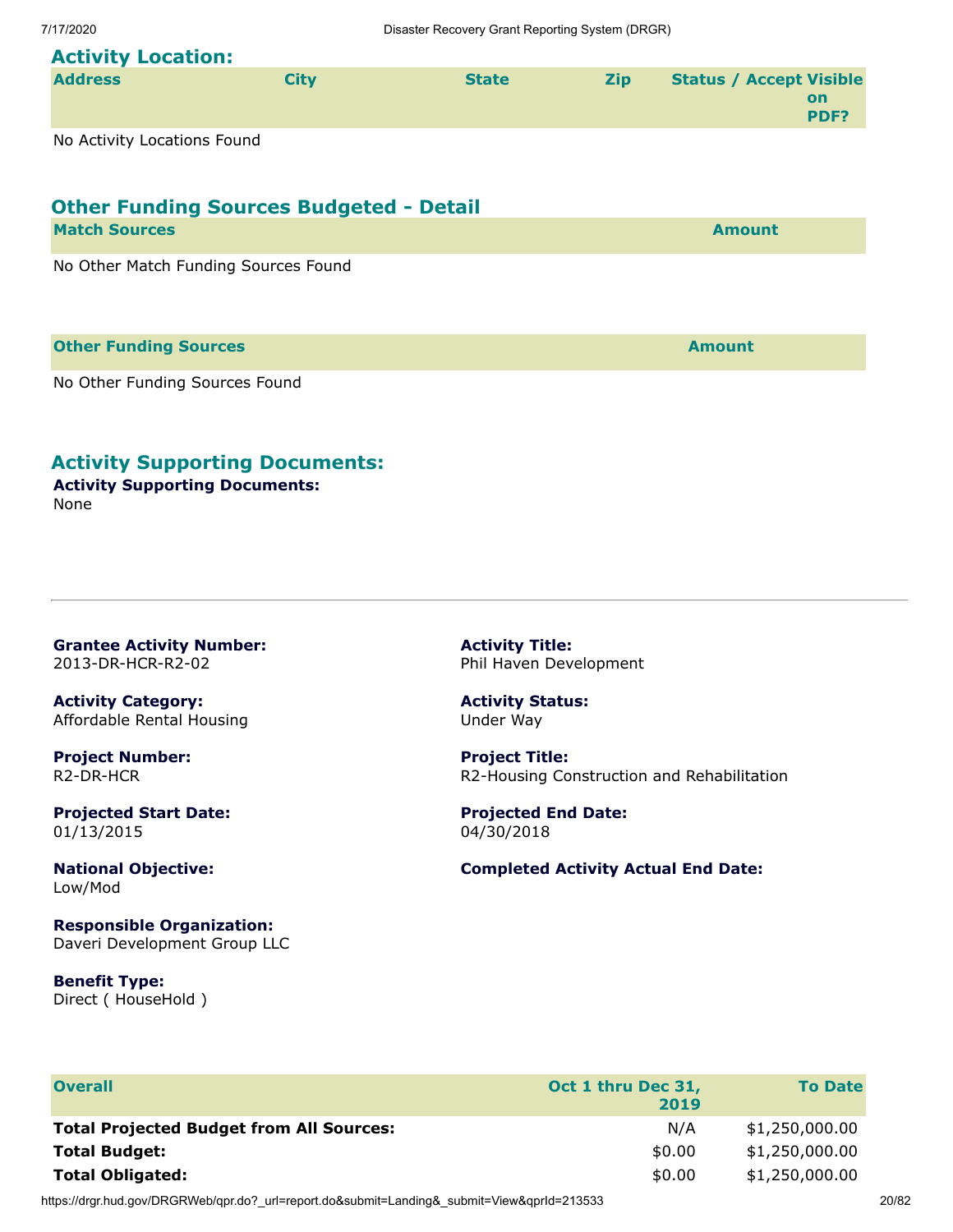| 7/17/2020                                     | Disaster Recovery Grant Reporting System (DRGR) |                |
|-----------------------------------------------|-------------------------------------------------|----------------|
| <b>Total Funds Drawdown</b>                   | \$0.00                                          | \$1,250,000.00 |
| Program Funds Drawdown:                       | \$0.00                                          | \$1,250,000.00 |
| Program Income Drawdown:                      | \$0.00                                          | \$0.00         |
| <b>Program Income Received:</b>               | \$0.00                                          | \$0.00         |
| <b>Total Funds Expended:</b>                  | \$0.00                                          | \$1,250,000.00 |
| Cook County                                   | \$0.00                                          | \$1,125,000.00 |
| Daveri Development Group LLC                  | \$0.00                                          | \$125,000.00   |
| <b>Most Impacted and Distressed Expended:</b> | \$0.00                                          | \$0.00         |
| <b>Match Contributed:</b>                     | \$0.00                                          | \$0.00         |
|                                               |                                                 |                |

### **Activity Description:**

The Phil Haven development will create 50 new construction supportive housing units in Wheeling, IL. Studies have shown that the area is in desperate need of supportive units and the building will be built using new resilient measures. There will be cisterns built into the project to hold run off rain water and the units will be built on higher ground, to assure that residents can withstand future flooding and other hazards.

#### **Location Description:**

Wheeling IL

#### **Activity Progress Narrative:**

Project is under construction.

#### **Activity Location:**

| <b>Address</b> | <b>City</b> | <b>State</b> | <b>Zip</b> | <b>Status / Accept Visible</b> |             |
|----------------|-------------|--------------|------------|--------------------------------|-------------|
|                |             |              |            |                                | <b>on</b>   |
|                |             |              |            |                                | <b>PDF?</b> |
|                |             |              |            |                                |             |

No Activity Locations Found

# **Other Funding Sources Budgeted - Detail**

| <b>Match Sources</b>                 | <b>Amount</b> |
|--------------------------------------|---------------|
| No Other Match Funding Sources Found |               |
| <b>Other Funding Sources</b>         | <b>Amount</b> |

No Other Funding Sources Found

# **Activity Supporting Documents:**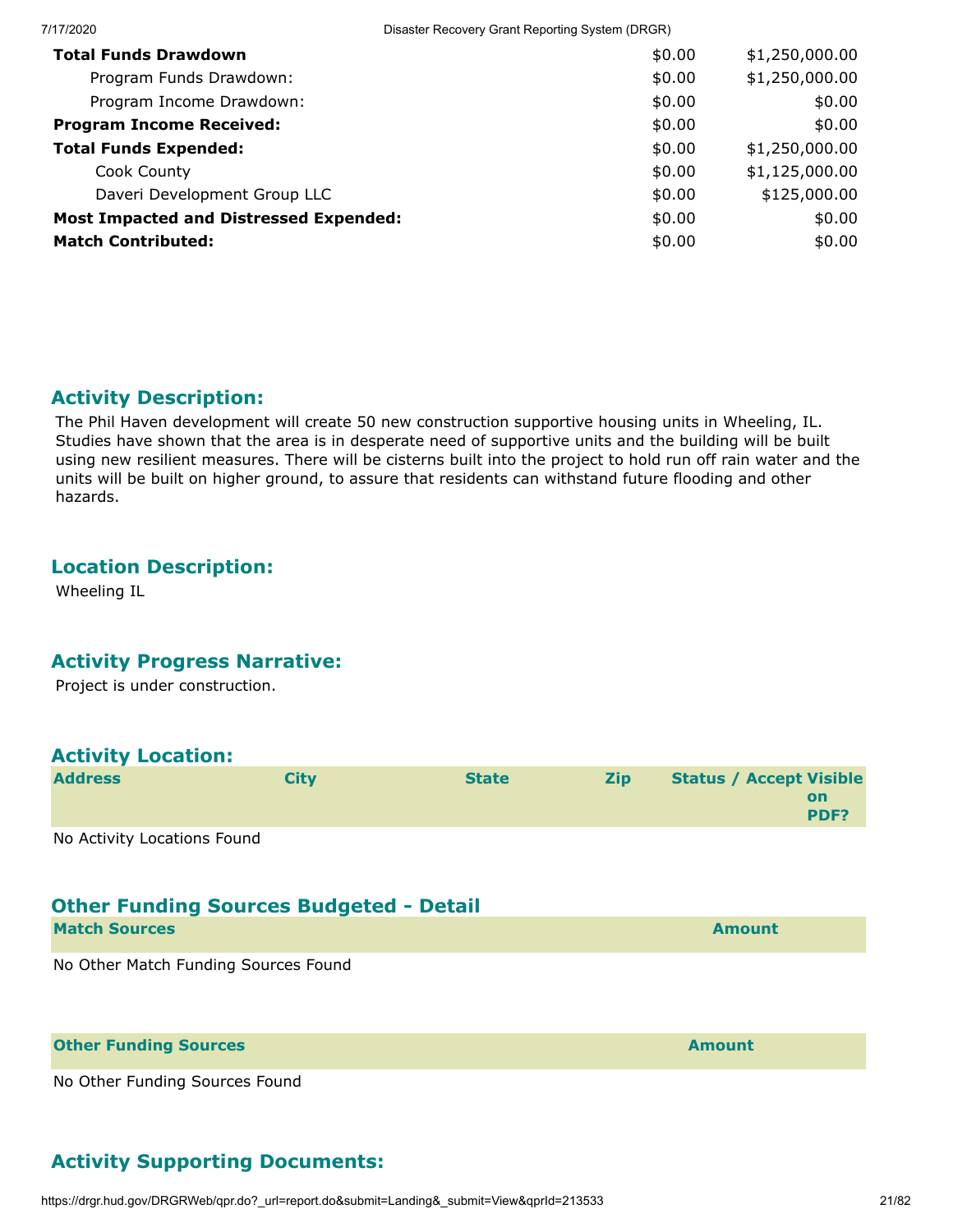**Activity Supporting Documents:** None

<span id="page-21-0"></span>**Grantee Activity Number:** 2013-DR-HCR-R2-03

**Activity Category:** Affordable Rental Housing

**Project Number:** R2-DR-HCR

**Projected Start Date:** 01/13/2015

**National Objective:** Low/Mod

**Responsible Organization:** Melrose Park Veteran Housing LP

**Benefit Type:** Direct ( HouseHold ) **Activity Title:** Melrose Park Veterans Village

**Activity Status:** Under Way

**Project Title:** R2-Housing Construction and Rehabilitation

**Projected End Date:** 01/14/2017

**Completed Activity Actual End Date:**

| <b>Overall</b>                                  | Oct 1 thru Dec 31,<br>2019 | <b>To Date</b> |
|-------------------------------------------------|----------------------------|----------------|
| <b>Total Projected Budget from All Sources:</b> | N/A                        | \$1,501,282.12 |
| <b>Total Budget:</b>                            | \$0.00                     | \$1,501,282.12 |
| <b>Total Obligated:</b>                         | \$0.00                     | \$1,501,282.12 |
| <b>Total Funds Drawdown</b>                     | \$0.00                     | \$1,501,282.12 |
| Program Funds Drawdown:                         | \$0.00                     | \$1,501,282.12 |
| Program Income Drawdown:                        | \$0.00                     | \$0.00         |
| <b>Program Income Received:</b>                 | \$0.00                     | \$0.00         |
| <b>Total Funds Expended:</b>                    | \$0.00                     | \$1,501,282.12 |
| Cook County                                     | \$0.00                     | \$1,501,282.12 |
| Melrose Park Veteran Housing LP                 | \$0.00                     | \$0.00         |
| <b>Most Impacted and Distressed Expended:</b>   | \$0.00                     | \$0.00         |
| <b>Match Contributed:</b>                       | \$0.00                     | \$0.00         |

#### **Ancillary Activities**

| <b>Responsible</b><br>Organization | <b>Activity Type</b>                | Project#               | Activity#                         | <b>Activity Title</b>             | <b>PIA</b><br><b>Name</b> |
|------------------------------------|-------------------------------------|------------------------|-----------------------------------|-----------------------------------|---------------------------|
| Melrose Park Veteran<br>Housing LP | Affordable Rental<br><b>Housing</b> | $R3-DR-$<br><b>HCR</b> | $2013 - DR -$<br><b>HCR-R3-01</b> | Melrose Park<br>Veteran's Village | General<br>Account        |

#### **Association Description:**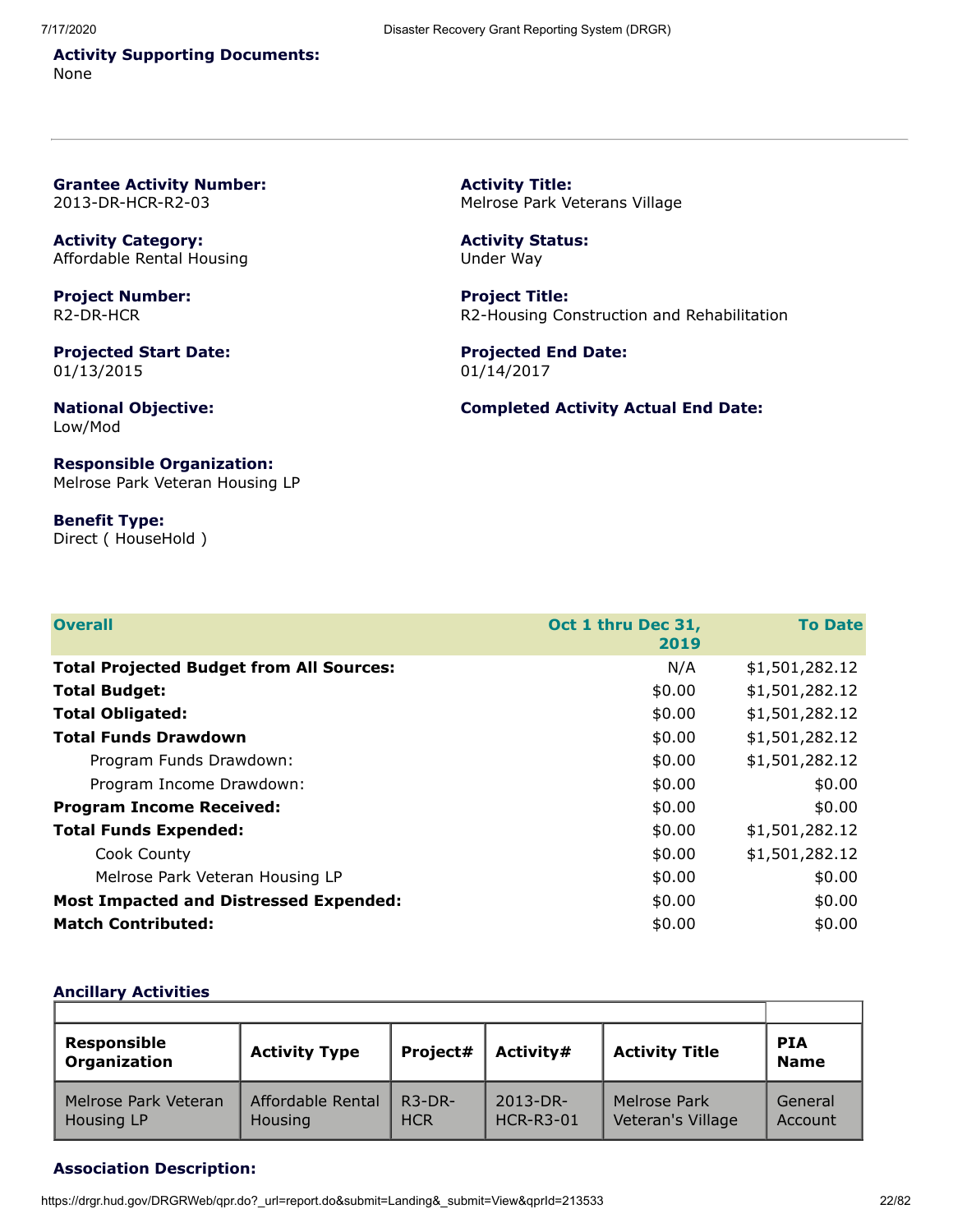Funded over multiple funding obligation rounds

#### **Activity Description:**

Melrose Park Veterans Village is an affordable family development of 35 units in new 2- and 4-flats on various vacant, infill lots around Westlake Community Hospital. This development will have a preference for veterans and their families This project will provide four 2 bedroom units; twenty seven 3 bedroom units and four 4 bedroom units.

### **Location Description:**

Melrose Park, IL

#### **Activity Progress Narrative:**

Project is complete and fully leased. Project closeout and recordkeeping activities underway.

| <b>Activity Location:</b>                      |             |              |     |                                                     |
|------------------------------------------------|-------------|--------------|-----|-----------------------------------------------------|
| <b>Address</b>                                 | <b>City</b> | <b>State</b> | Zip | <b>Status / Accept Visible</b><br><b>on</b><br>PDF? |
| No Activity Locations Found                    |             |              |     |                                                     |
| <b>Other Funding Sources Budgeted - Detail</b> |             |              |     |                                                     |
| <b>Match Sources</b>                           |             |              |     | <b>Amount</b>                                       |
| No Other Match Funding Sources Found           |             |              |     |                                                     |
| <b>Other Funding Sources</b>                   |             |              |     | <b>Amount</b>                                       |
| No Other Funding Sources Found                 |             |              |     |                                                     |

#### **Activity Supporting Documents:**

**Activity Supporting Documents:** None

<span id="page-22-0"></span>**Grantee Activity Number:** 2013-DR-HCR-R2-04

**Activity Category:** Affordable Rental Housing **Activity Title:** Parkview Apartments

**Activity Status:** Under Way

https://drgr.hud.gov/DRGRWeb/qpr.do?\_url=report.do&submit=Landing&\_submit=View&qprId=213533 23/82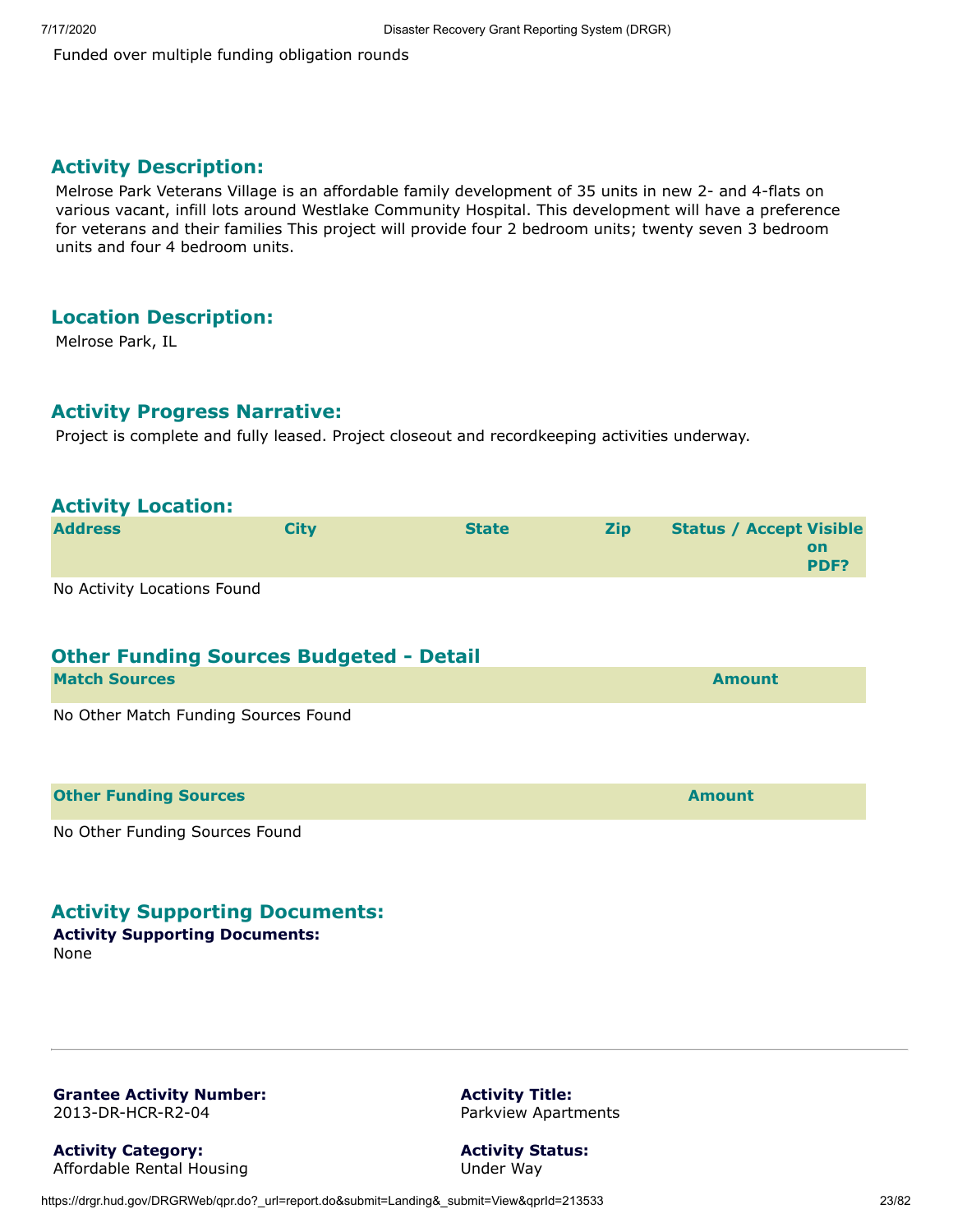**Project Number:** R2-DR-HCR

**Projected Start Date:** 01/13/2015

**National Objective:** Low/Mod

**Responsible Organization:** UP Development LLC

**Benefit Type:** Direct ( HouseHold ) **Project Title:** R2-Housing Construction and Rehabilitation

**Projected End Date:** 01/14/2017

#### **Completed Activity Actual End Date:**

| <b>Overall</b>                                  | Oct 1 thru Dec 31, | <b>To Date</b> |
|-------------------------------------------------|--------------------|----------------|
|                                                 | 2019               |                |
| <b>Total Projected Budget from All Sources:</b> | N/A                | \$702,325.03   |
| <b>Total Budget:</b>                            | \$0.00             | \$702,325.03   |
| <b>Total Obligated:</b>                         | \$0.00             | \$702,325.03   |
| <b>Total Funds Drawdown</b>                     | \$0.00             | \$702,325.03   |
| Program Funds Drawdown:                         | \$0.00             | \$702,325.03   |
| Program Income Drawdown:                        | \$0.00             | \$0.00         |
| <b>Program Income Received:</b>                 | \$0.00             | \$0.00         |
| <b>Total Funds Expended:</b>                    | \$0.00             | \$702,325.03   |
| Cook County                                     | \$0.00             | \$702,325.03   |
| UP Development LLC                              | \$0.00             | \$0.00         |
| <b>Most Impacted and Distressed Expended:</b>   | \$0.00             | \$0.00         |
| <b>Match Contributed:</b>                       | \$0.00             | \$0.00         |
|                                                 |                    |                |

#### **Ancillary Activities**

| <b>Responsible</b><br><b>Organization</b> | <b>Activity Type</b> | Project#   | Activity#        | <b>Activity Title</b> | <b>PIA Name</b> |
|-------------------------------------------|----------------------|------------|------------------|-----------------------|-----------------|
| UP Development LLC                        | Affordable Rental    | $R3-DR-$   | $2013 - DR -$    | Parkview              | General         |
|                                           | Housing              | <b>HCR</b> | <b>HCR-R3-03</b> | Apartments            | Account         |

#### **Activity Description:**

Parkview will be a 45 unit, new construction apartment building in downtown Arlington heights,Il that will serve a mix on individuals and families of all income ranges. There will be one, two, three bedroom apartments. The building will include two floors of indoor parking and five floors of residential partments, including one, two and three bedroom units. The project will feature onsite space for property management and bike storage. The land beneath the building will be owned by kenneth Young Center anbd will be leased to Parkview apartments.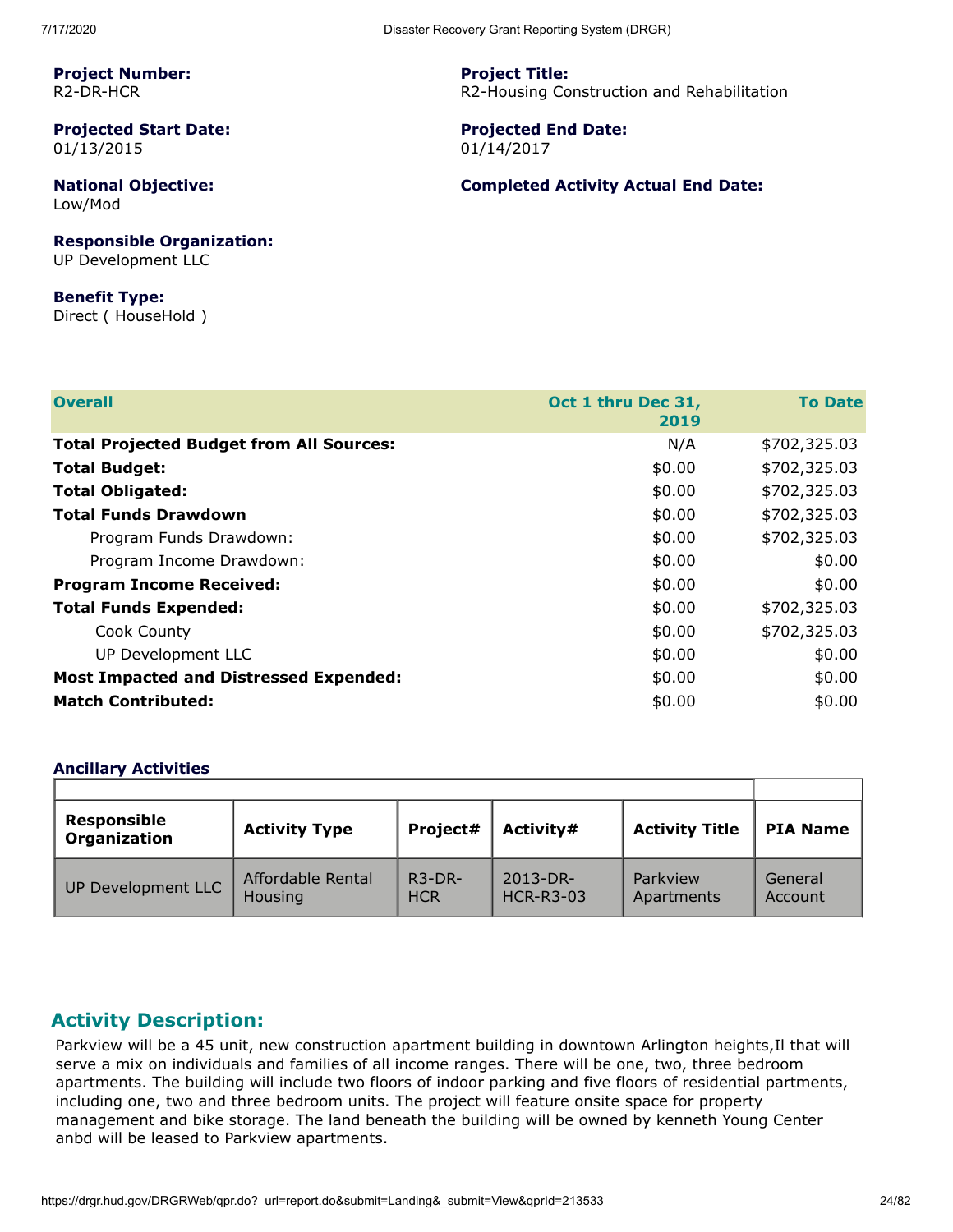### **Location Description:**

Arlington heights, IL

#### **Activity Progress Narrative:**

Project is under construction.

| <b>Activity Location:</b>   |      |              |            |                                |            |
|-----------------------------|------|--------------|------------|--------------------------------|------------|
| <b>Address</b>              | City | <b>State</b> | <b>Zip</b> | <b>Status / Accept Visible</b> | on<br>PDF? |
| No Activity Locations Found |      |              |            |                                |            |

| <b>Other Funding Sources Budgeted - Detail</b> |               |
|------------------------------------------------|---------------|
| <b>Match Sources</b>                           | <b>Amount</b> |
| No Other Match Funding Sources Found           |               |
| <b>Other Funding Sources</b>                   | <b>Amount</b> |
| No Other Funding Sources Found                 |               |

#### **Activity Supporting Documents:**

#### **Activity Supporting Documents:** None

<span id="page-24-0"></span>**Grantee Activity Number:** 2013-DR-HCR-R2-05

**Activity Title:** Ford Heights Coop

**Project Title:**

01/17/2018

**Projected End Date:**

**Activity Category:** Rehabilitation/reconstruction of residential structures Under Way **Activity Status:**

**Project Number:** R2-DR-HCR

**Projected Start Date:** 03/29/2016

**National Objective:** Low/Mod

**Responsible Organization:**

**Completed Activity Actual End Date:**

R2-Housing Construction and Rehabilitation

https://drgr.hud.gov/DRGRWeb/qpr.do?\_url=report.do&submit=Landing&\_submit=View&gprId=213533 25/82 Ford Heights Cooperative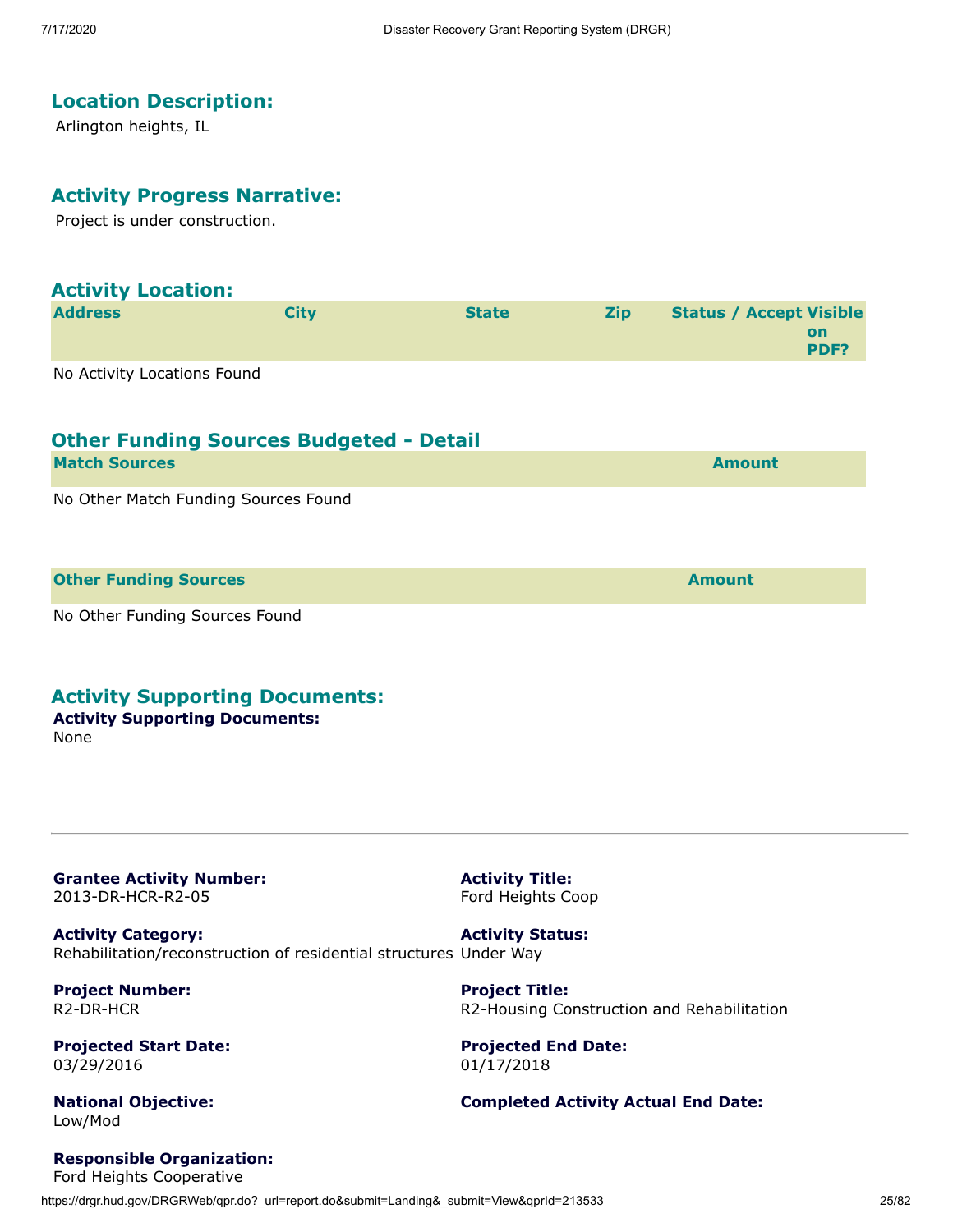#### **Benefit Type:**

Direct ( HouseHold )

| <b>Overall</b>                                  | Oct 1 thru Dec 31,<br>2019 | <b>To Date</b> |
|-------------------------------------------------|----------------------------|----------------|
| <b>Total Projected Budget from All Sources:</b> | N/A                        | \$300,582.28   |
| <b>Total Budget:</b>                            | \$0.00                     | \$300,582.28   |
| <b>Total Obligated:</b>                         | \$0.00                     | \$300,582.28   |
| <b>Total Funds Drawdown</b>                     | \$0.00                     | \$300,582.28   |
| Program Funds Drawdown:                         | \$0.00                     | \$300,582.28   |
| Program Income Drawdown:                        | \$0.00                     | \$0.00         |
| <b>Program Income Received:</b>                 | \$0.00                     | \$0.00         |
| <b>Total Funds Expended:</b>                    | \$0.00                     | \$300,582.28   |
| Cook County Dept. of Planning & Dev.            | \$0.00                     | \$300,582.28   |
| Ford Heights Cooperative                        | \$0.00                     | \$0.00         |
| <b>Most Impacted and Distressed Expended:</b>   | \$0.00                     | \$0.00         |
| <b>Match Contributed:</b>                       | \$0.00                     | \$0.00         |

#### **Ancillary Activities**

| Responsible<br>Organization | <b>Activity Type</b>                                       | Project#               | Activity#                    | <b>Activity</b><br><b>Title</b> | <b>PIA</b><br><b>Name</b> |
|-----------------------------|------------------------------------------------------------|------------------------|------------------------------|---------------------------------|---------------------------|
| Ford Heights<br>Cooperative | Rehabilitation/reconstruction of<br>residential structures | $R3-DR-$<br><b>HCR</b> | 2013-DR-<br><b>HCR-R3-02</b> | Ford<br>Heights<br>Coop         | General<br>Account        |

#### **Activity Description:**

The rehabilitation of 98 units and the reconstruction of two units within the single family housing cooperative, Ford Heights, Cooperative. Initially, there were 38 vacant units of housing, 36 of which will be rehabbed as replacement housing and 62 units of single family rehabs. Two units will be common and management spaces.

#### **Location Description:**

Ford Heights, IL

#### **Activity Progress Narrative:**

Project is under construction.

| <b>Activity Location:</b> |
|---------------------------|
|                           |

**Address City State Zip Status / Accept Visible**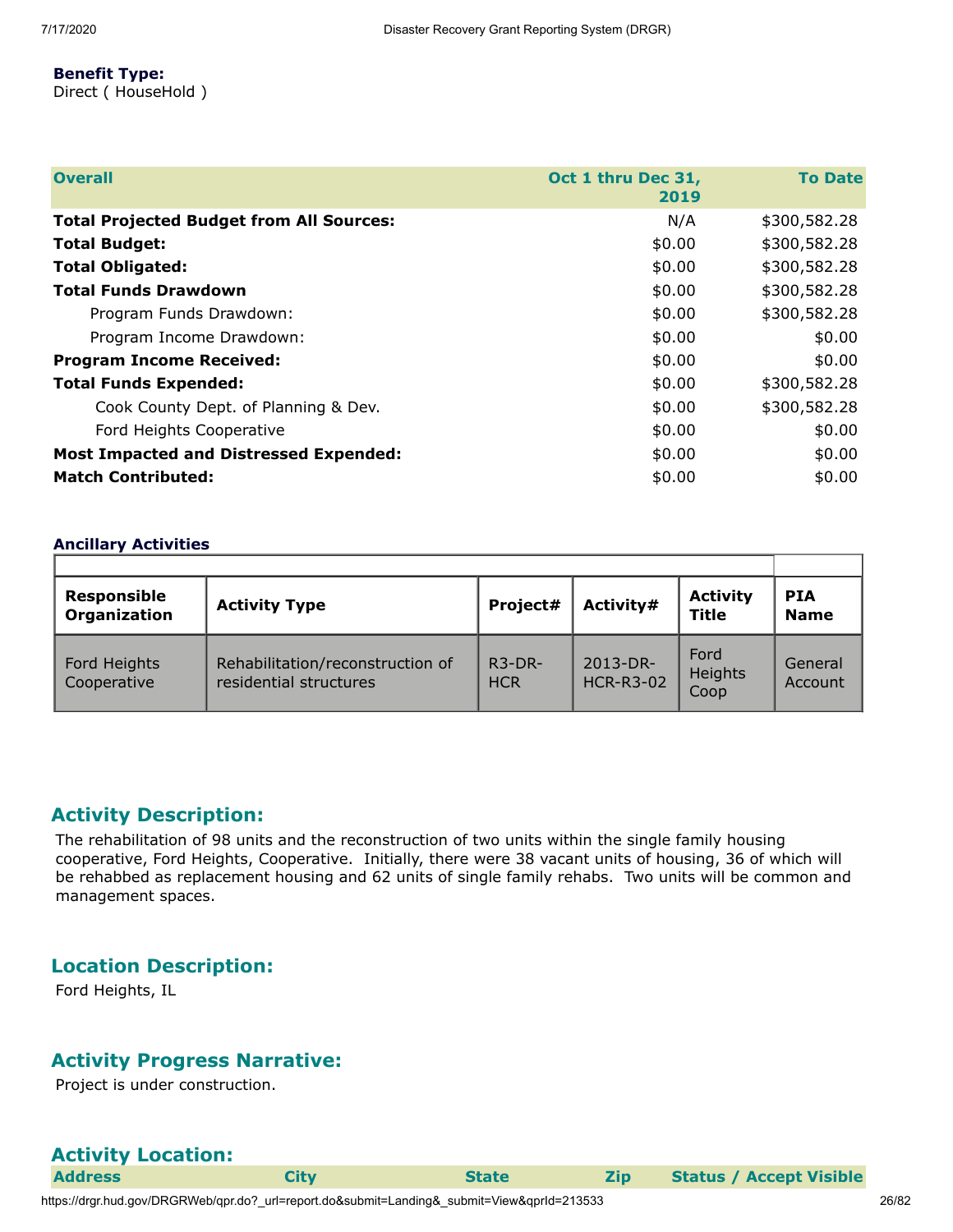**on PDF?**

No Activity Locations Found

| <b>Other Funding Sources Budgeted - Detail</b> |               |
|------------------------------------------------|---------------|
| <b>Match Sources</b>                           | <b>Amount</b> |
| No Other Match Funding Sources Found           |               |

#### **Other Funding Sources and Sources and Sources and Source Amount**

No Other Funding Sources Found

#### **Activity Supporting Documents:**

**Activity Supporting Documents:** None

<span id="page-26-0"></span>**Project # / Project Title**: R2-DR-IN / R2-Infrastructure

<span id="page-26-1"></span>**Grantee Activity Number:** 2013-DR-IN-R2-02

**Activity Category:** Construction/reconstruction of streets

**Project Number:** R2-DR-IN

**Projected Start Date:** 01/17/2015

**National Objective:** Urgent Need

**Responsible Organization:** Cook County

**Benefit Type:** Area ( Census ) **Activity Title:** Center Street Reconstruction

**Activity Status:** Completed

**Project Title:** R2-Infrastructure

**Projected End Date:** 01/07/2017

**Completed Activity Actual End Date:**

| <b>Overall</b>                                  | Oct 1 thru Dec 31,<br>2019 | <b>To Date</b> |
|-------------------------------------------------|----------------------------|----------------|
| <b>Total Projected Budget from All Sources:</b> | N/A                        | \$900,000.00   |

https://drgr.hud.gov/DRGRWeb/qpr.do?\_url=report.do&submit=Landing&\_submit=View&qprId=213533 27/82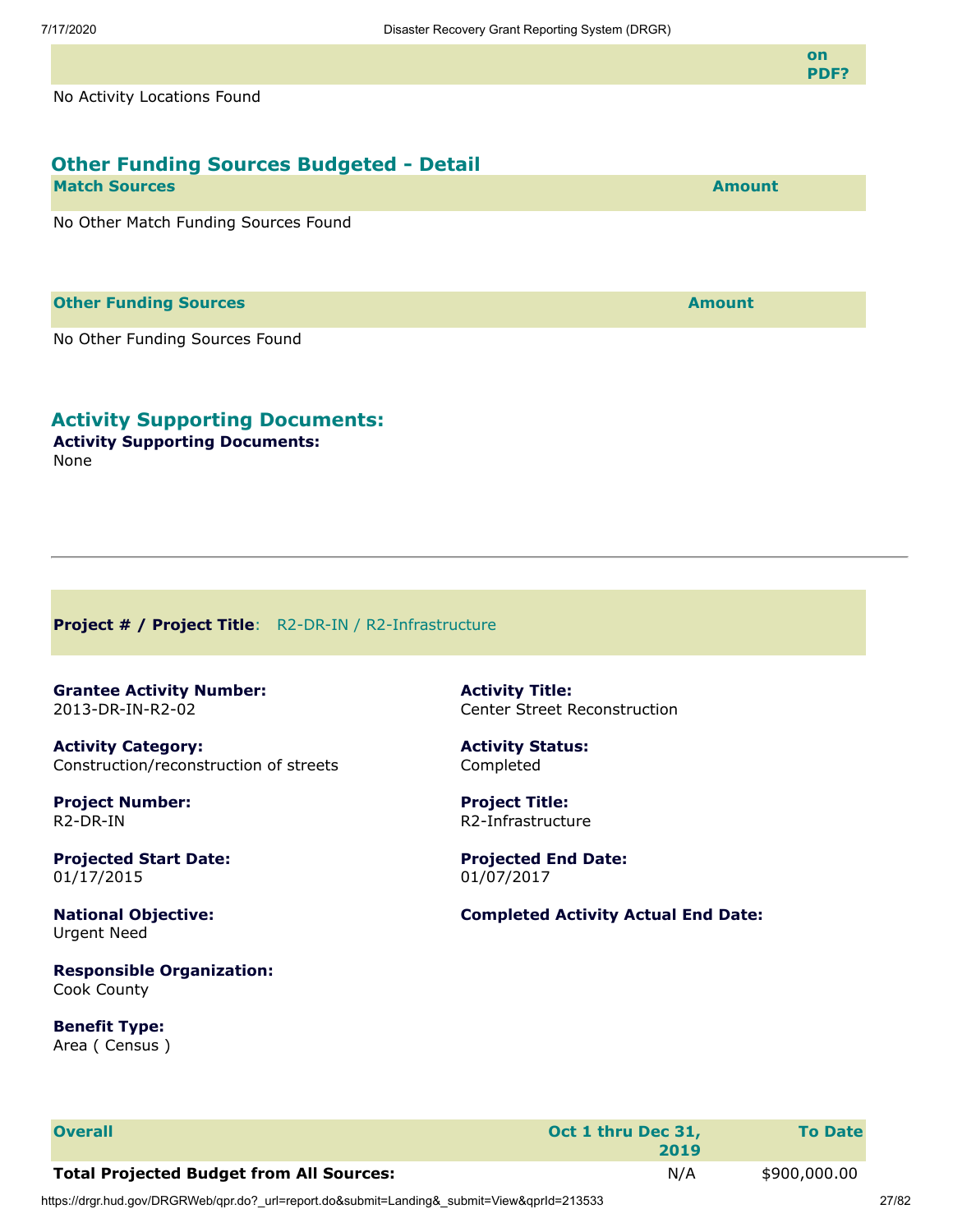7/17/2020 Disaster Recovery Grant Reporting System (DRGR) **Total Budget:**  $\text{\$900,000.00}$ **Total Obligated:**  $\text{\$900,000.00}$ **Total Funds Drawdown**  $\text{\$0.00} \qquad \text{\$900,000.00}$ Program Funds Drawdown:  $$0.00$  \$900,000.00 Program Income Drawdown:  $$0.00$  \$0.00 \$0.00 **Program Income Received:**  $\text{\$0.00\$0.00}$ **Total Funds Expended:**  $\text{\$900,000.00}$  $\text{Cook County}$  \$0.00 \$900,000.00 **Most Impacted and Distressed Expended:**  $\text{\$0.00}\$   $\text{\$0.00}$   $\text{\$0.00}$ **Match Contributed:**  $\text{\$0.00\$0.00}$ 

**LMI%**: 65.2

#### **Activity Description:**

This work is being carried out under a MOU with the County Department of Transportation and Highways. Center Street will be reconstructed for 7, 285 feet including three, 11 foot travel lanes with combination concrete curb and gutter. The existing bituminous pavement of Center Street will be removed and replaced with 12 in joint PCC Pavement. Other improvements include removal and replacement of existing drainage structures including the double box culvert at the Calumet Union Drainage Ditch, storm sewer, installation, water main installation, new traffic signal installation, reconstruction of side streets as indicated on plans, adding new left turn lanes, pavement markings, signing, landscaping, and traffic protection. Acquisition of 550 sq ft. of right of way and 1500 sq ft of temporary easement is completed and is shown in the plans.

#### **Location Description:**

Center Street from 171st street to 159th street in the Township of Thorton and in the City of Harvey, IL

#### **Activity Progress Narrative:**

Construction on Center Street is complete. DPD has paid the CDBG DR portion of the project to the Department of Transportation and Highways. Other improvements includes improvements and replacements at Calumet Union Drainage Ditch, reconstruction of side streets. Acquisition of 550 sq ft. of right away and 1500 sq ft of temp easement is complete.

| <b>Activity Location:</b>   |             |              |            |                                |            |
|-----------------------------|-------------|--------------|------------|--------------------------------|------------|
| <b>Address</b>              | <b>City</b> | <b>State</b> | <b>Zip</b> | <b>Status / Accept Visible</b> | on<br>PDF? |
| No Activity Locations Found |             |              |            |                                |            |

#### **Other Funding Sources Budgeted - Detail Match Sources Amount**

No Other Match Funding Sources Found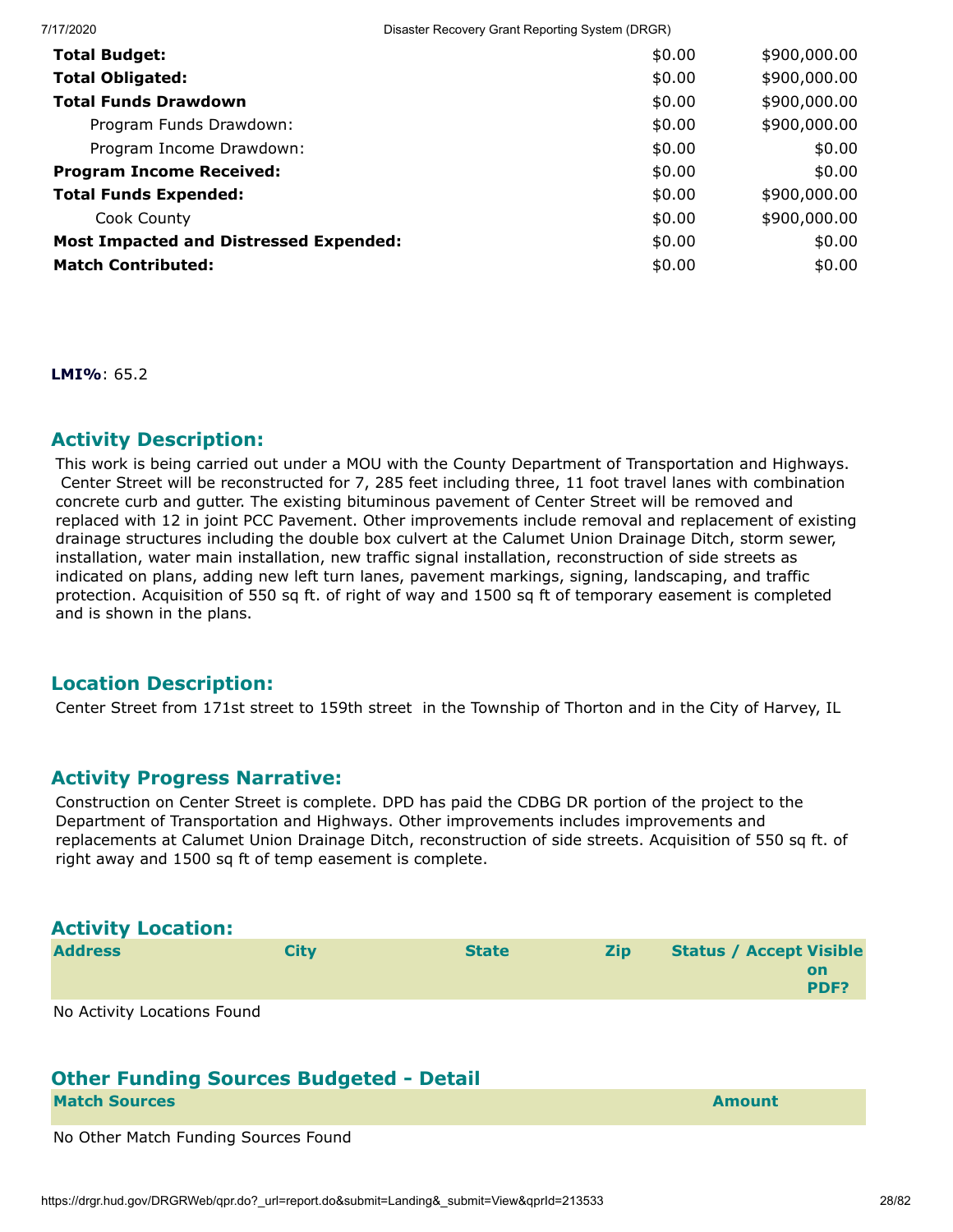#### **Other Funding Sources Amount**

No Other Funding Sources Found

**Activity Supporting Documents:**

**Activity Supporting Documents:** None

<span id="page-28-0"></span>**Project # / Project Title**: R2-DR-SFR / R2-Rehabilitation/Remediation

<span id="page-28-1"></span>**Grantee Activity Number:** 2013-DR-SFR-R2-01

**Activity Category:** Rehabilitation/reconstruction of residential structures Under Way

**Project Number:** R2-DR-SFR

**Projected Start Date:** 01/13/2015

**National Objective:** Low/Mod

**Responsible Organization:** North West Housing Partnership

**Benefit Type:** Direct ( HouseHold ) **Activity Title:** Residential Resilience NWHP

**Activity Status:**

**Project Title:** R2-Rehabilitation/Remediation

**Projected End Date:** 01/14/2017

**Completed Activity Actual End Date:**

| <b>Overall</b>                                  | Oct 1 thru Dec 31,<br>2019 | <b>To Date</b> |
|-------------------------------------------------|----------------------------|----------------|
| <b>Total Projected Budget from All Sources:</b> | N/A                        | \$73,989.53    |
| <b>Total Budget:</b>                            | \$0.00                     | \$73,989.53    |
| <b>Total Obligated:</b>                         | \$0.00                     | \$73,989.53    |
| <b>Total Funds Drawdown</b>                     | \$0.00                     | \$73,989.53    |
| Program Funds Drawdown:                         | \$0.00                     | \$73,989.53    |
| Program Income Drawdown:                        | \$0.00                     | \$0.00         |
| <b>Program Income Received:</b>                 | \$0.00                     | \$0.00         |
| <b>Total Funds Expended:</b>                    | \$0.00                     | \$73,989.53    |
| Cook County Dept. of Planning & Dev.            | \$0.00                     | \$49,581.25    |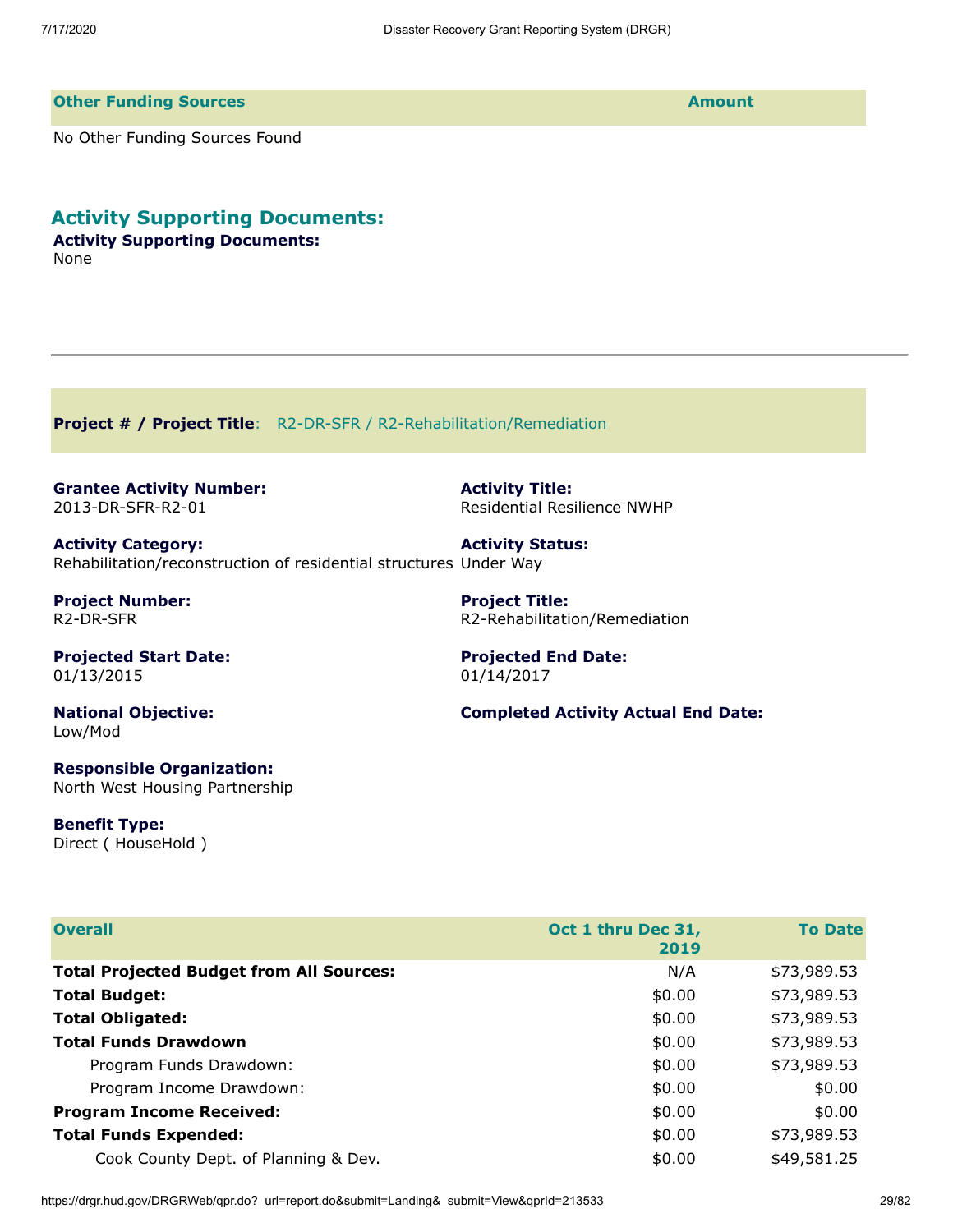| North West Housing Partnership                | \$0.00 | \$24,408.28 |
|-----------------------------------------------|--------|-------------|
| <b>Most Impacted and Distressed Expended:</b> | \$0.00 | \$0.00      |
| <b>Match Contributed:</b>                     | \$0.00 | \$0.00      |

#### **Activity Description:**

This program will provide up to \$25,000 in the form of a forgivable loan to existing home owners whose homes were impacted by the 2013 flooding. The funding will be used to make repairs that remain unresolved from the floods and to construct mitigation measures to lessen the occurrence and severity of future flooding.

#### **Location Description:**

Suburban Cook County, outside of the Chicago city limits

#### **Activity Progress Narrative:**

The subreceipient continues to review applications, determine eligibility, calculation duplication of benefits, determine unmet needs and scope of work of improvements, preparing contract documents and move homes into construction. Several homes are now complete.

# **Activity Location:**

| <b>Address</b>              | Citv | <b>State</b> | <b>Zip</b> | <b>Status / Accept Visible</b> |            |
|-----------------------------|------|--------------|------------|--------------------------------|------------|
|                             |      |              |            |                                | on<br>PDF? |
| No Activity Locations Found |      |              |            |                                |            |

#### **Other Funding Sources Budgeted - Detail**

| <b>Match Sources</b>                    | <b>Amount</b> |
|-----------------------------------------|---------------|
| Ne Other Metals Frieding Corners Ferred |               |

No Other Match Funding Sources Found

**Other Funding Sources and Sources and Sources and Source Amount** 

No Other Funding Sources Found

#### **Activity Supporting Documents:**

#### **Activity Supporting Documents:** None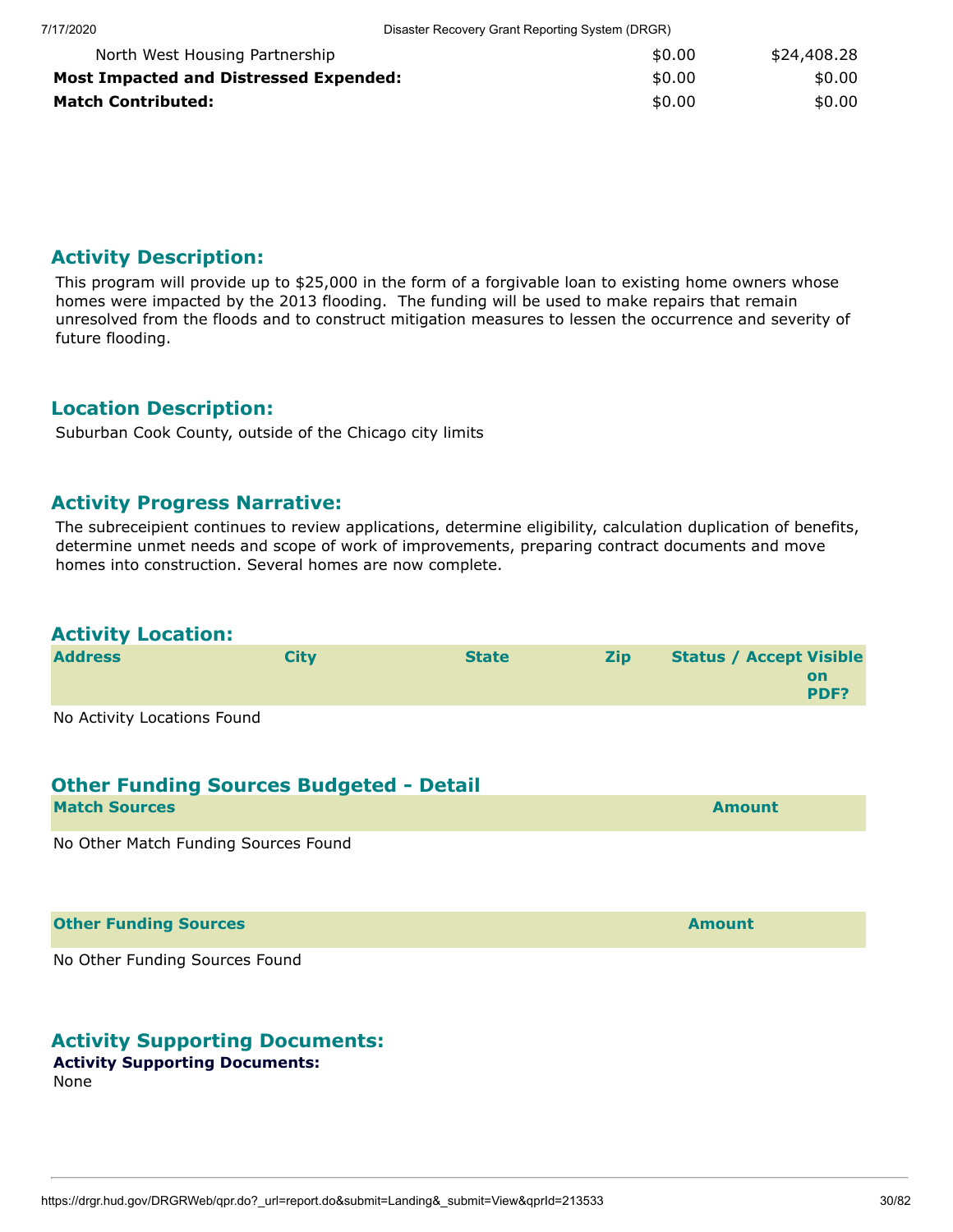#### <span id="page-30-0"></span>**Project # / Project Title**: R3-DR-ACQ-B / R3-Strategic Buyout

<span id="page-30-1"></span>**Grantee Activity Number:** 2013-DR-ACQ-B-R3-01

**Activity Category:** Acquisition - buyout of residential properties

**Project Number:** R3-DR-ACQ-B

**Projected Start Date:** 04/29/2016

**National Objective:** Urgent Need

**Responsible Organization:** Village of Wheeling

**Benefit Type:** Direct ( HouseHold ) **Activity Title:** Village of Wheeling-Fox Point Trailer

**Activity Status:** Under Way

**Project Title:** R3-Strategic Buyout

**Projected End Date:** 04/28/2018

**Completed Activity Actual End Date:**

| <b>Overall</b>                                  | Oct 1 thru Dec 31,<br>2019 | <b>To Date</b> |
|-------------------------------------------------|----------------------------|----------------|
| <b>Total Projected Budget from All Sources:</b> | N/A                        | \$1,452,558.93 |
| <b>Total Budget:</b>                            | \$0.00                     | \$1,452,558.93 |
| <b>Total Obligated:</b>                         | \$0.00                     | \$1,452,558.93 |
| <b>Total Funds Drawdown</b>                     | \$0.00                     | \$1,452,558.93 |
| Program Funds Drawdown:                         | \$0.00                     | \$1,452,558.93 |
| Program Income Drawdown:                        | \$0.00                     | \$0.00         |
| <b>Program Income Received:</b>                 | \$0.00                     | \$0.00         |
| <b>Total Funds Expended:</b>                    | \$0.00                     | \$1,452,558.93 |
| Village of Wheeling                             | \$0.00                     | \$1,452,558.93 |
| <b>Most Impacted and Distressed Expended:</b>   | \$0.00                     | \$0.00         |
| <b>Match Contributed:</b>                       | \$0.00                     | \$0.00         |

#### **Activity Description:**

This activity will undertake voluntary buyout of the fox point mobile home park and up to 35 mobile home units owned by tenants renting the lot from the park owner. The mobile home park is located next to the Des Plaines River and is subjected to repeated flooding including in 2013.

#### **Location Description:**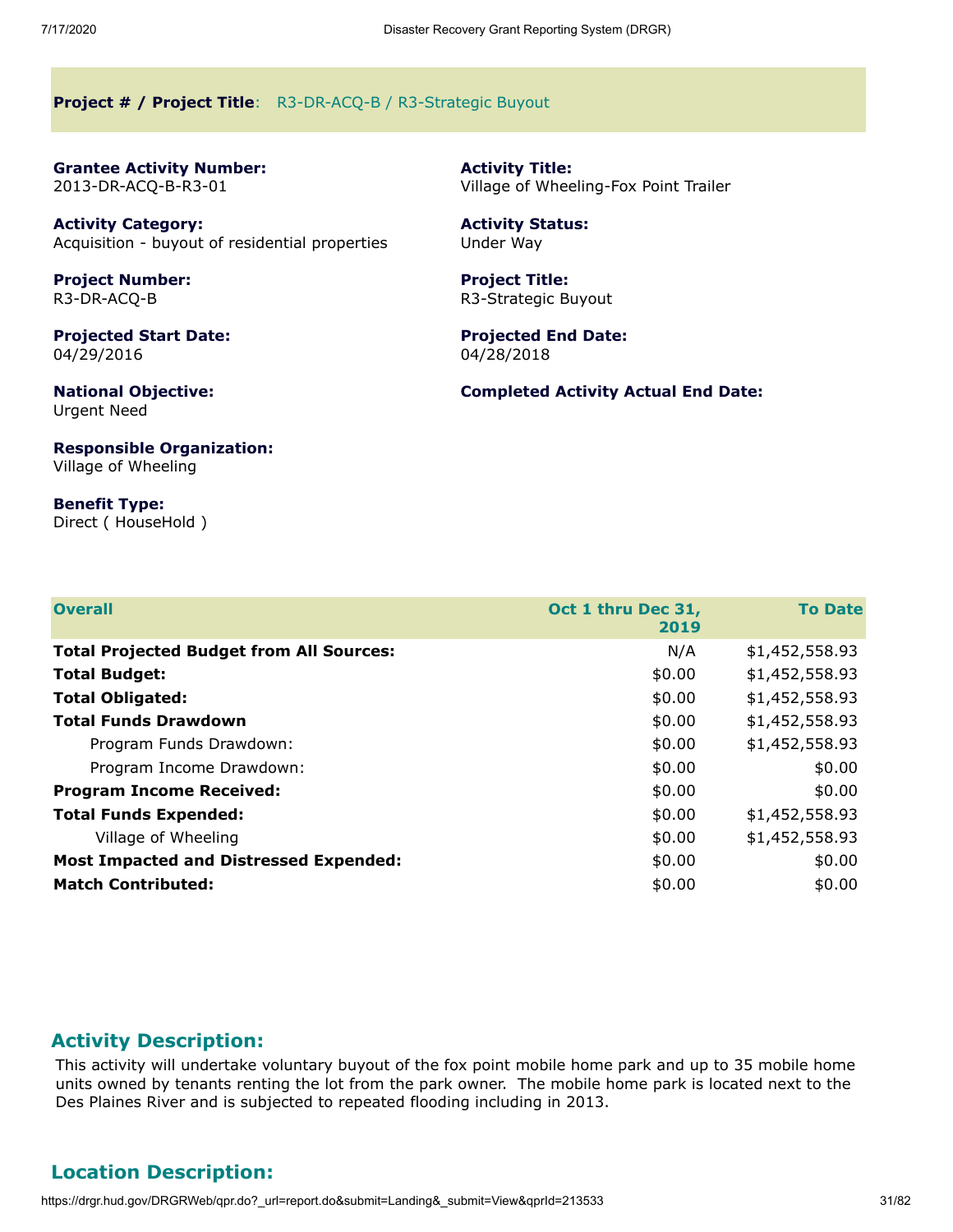Fox Point Mobile Home Park, Wheeling IL

#### **Activity Progress Narrative:**

Mobile home park property was acquired in 2016. Emergency relocation to hotels occurred in 2017 when the river flooded again and the park was been officially closed because utilities could not be restored. Tenant relocation continues and will continue for several more months. Demolition was completed during the prior period.

#### **Activity Location:**

| <b>Address</b>              | <b>City</b> | <b>State</b> | <b>Zip</b> | <b>Status / Accept Visible</b> |      |
|-----------------------------|-------------|--------------|------------|--------------------------------|------|
|                             |             |              |            |                                | on   |
|                             |             |              |            |                                | PDF? |
| No Activity Locations Found |             |              |            |                                |      |

### **Other Funding Sources Budgeted - Detail**

| <b>Match Sources</b>                                                    | <b>Amount</b> |
|-------------------------------------------------------------------------|---------------|
| 그 사람들은 그 사람들은 그 사람들은 그 사람들을 만들고 있다. 그 사람들은 그 사람들은 그 사람들은 그 사람들을 만들고 있다. |               |

No Other Match Funding Sources Found

**Other Funding Sources Amount** 

No Other Funding Sources Found

#### **Activity Supporting Documents:**

**Activity Supporting Documents:** None

<span id="page-31-0"></span>**Grantee Activity Number:** 2013-DR-ACQ-B-R3-01B

**Activity Category:** Clearance and Demolition

**Project Number:** R3-DR-ACQ-B

**Projected Start Date:** 07/01/2017

**National Objective:** Urgent Need

**Responsible Organization:** Village of Wheeling

**Activity Title:** Village of Wheeling-Fox Point Trailer

**Activity Status:** Under Way

**Project Title:** R3-Strategic Buyout

**Projected End Date:** 04/30/2018

#### **Completed Activity Actual End Date:**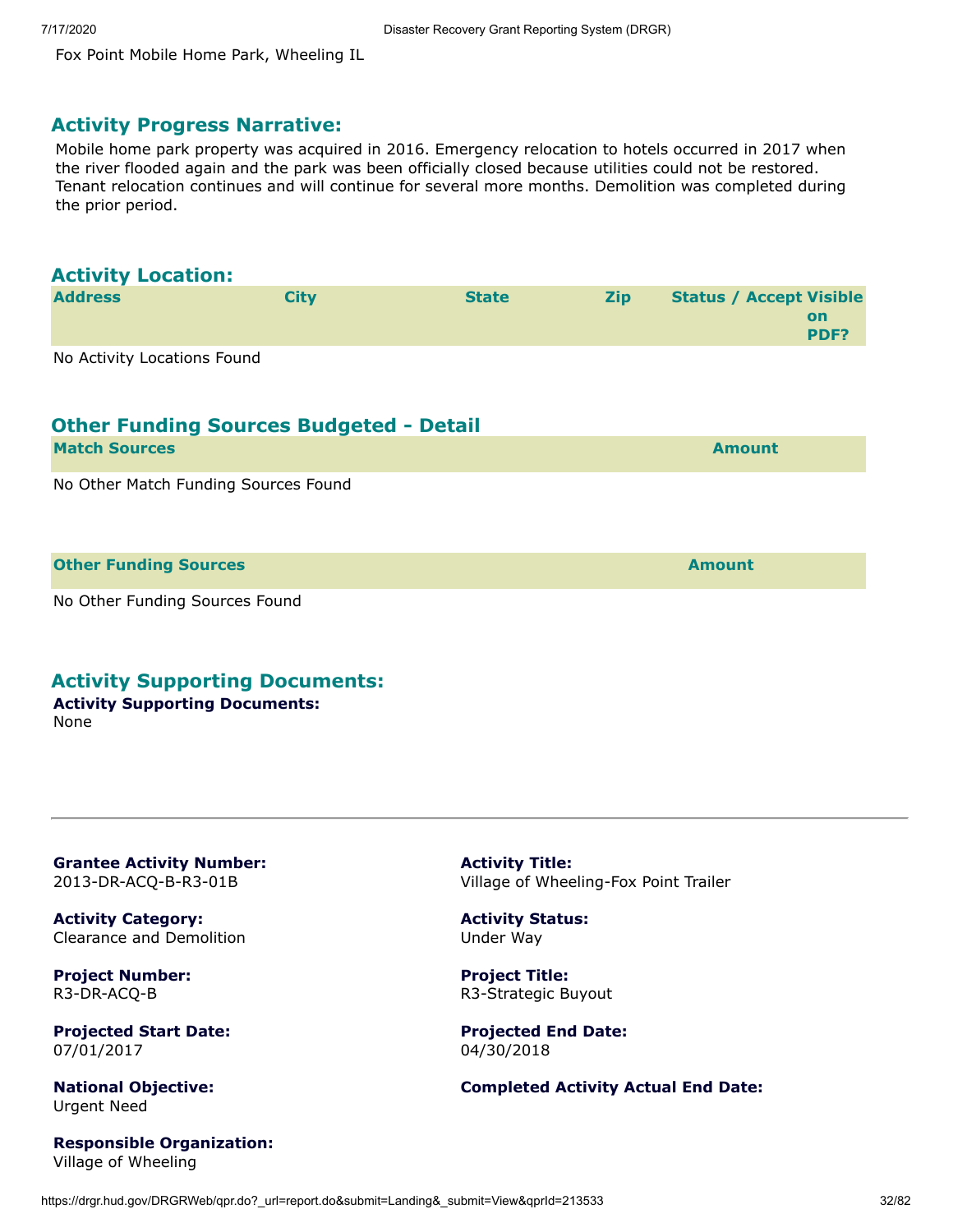#### **Benefit Type:**

Area ( Census )

| <b>Overall</b>                                  | Oct 1 thru Dec 31,<br>2019 | <b>To Date</b> |
|-------------------------------------------------|----------------------------|----------------|
| <b>Total Projected Budget from All Sources:</b> | N/A                        | \$450,000.00   |
| <b>Total Budget:</b>                            | \$0.00                     | \$450,000.00   |
| <b>Total Obligated:</b>                         | \$0.00                     | \$450,000.00   |
| <b>Total Funds Drawdown</b>                     | \$0.00                     | \$450,000.00   |
| Program Funds Drawdown:                         | \$0.00                     | \$450,000.00   |
| Program Income Drawdown:                        | \$0.00                     | \$0.00         |
| <b>Program Income Received:</b>                 | \$0.00                     | \$0.00         |
| <b>Total Funds Expended:</b>                    | \$0.00                     | \$450,000.00   |
| Village of Wheeling                             | \$0.00                     | \$450,000.00   |
| <b>Most Impacted and Distressed Expended:</b>   | \$0.00                     | \$0.00         |
| <b>Match Contributed:</b>                       | \$0.00                     | \$0.00         |

**LMI%**:

#### **Activity Description:**

Demolition and clearance of Fox Point mobile home park.

#### **Location Description:**

### **Activity Progress Narrative:**

Mobile home park property was acquired in 2016. Emergency relocation to hotels occurred in 2017 when the river flooded again and the park was been officially closed because utilities could not be restored. Tenant relocation continues and will continue for several more months. Demolition was completed during the prior period.

| <b>Activity Location:</b>   |             |              |            |                                |                   |
|-----------------------------|-------------|--------------|------------|--------------------------------|-------------------|
| <b>Address</b>              | <b>City</b> | <b>State</b> | <b>Zip</b> | <b>Status / Accept Visible</b> | <b>on</b><br>PDF? |
| No Activity Locations Found |             |              |            |                                |                   |

# **Other Funding Sources Budgeted - Detail**

**Match Sources Amount** 

No Other Match Funding Sources Found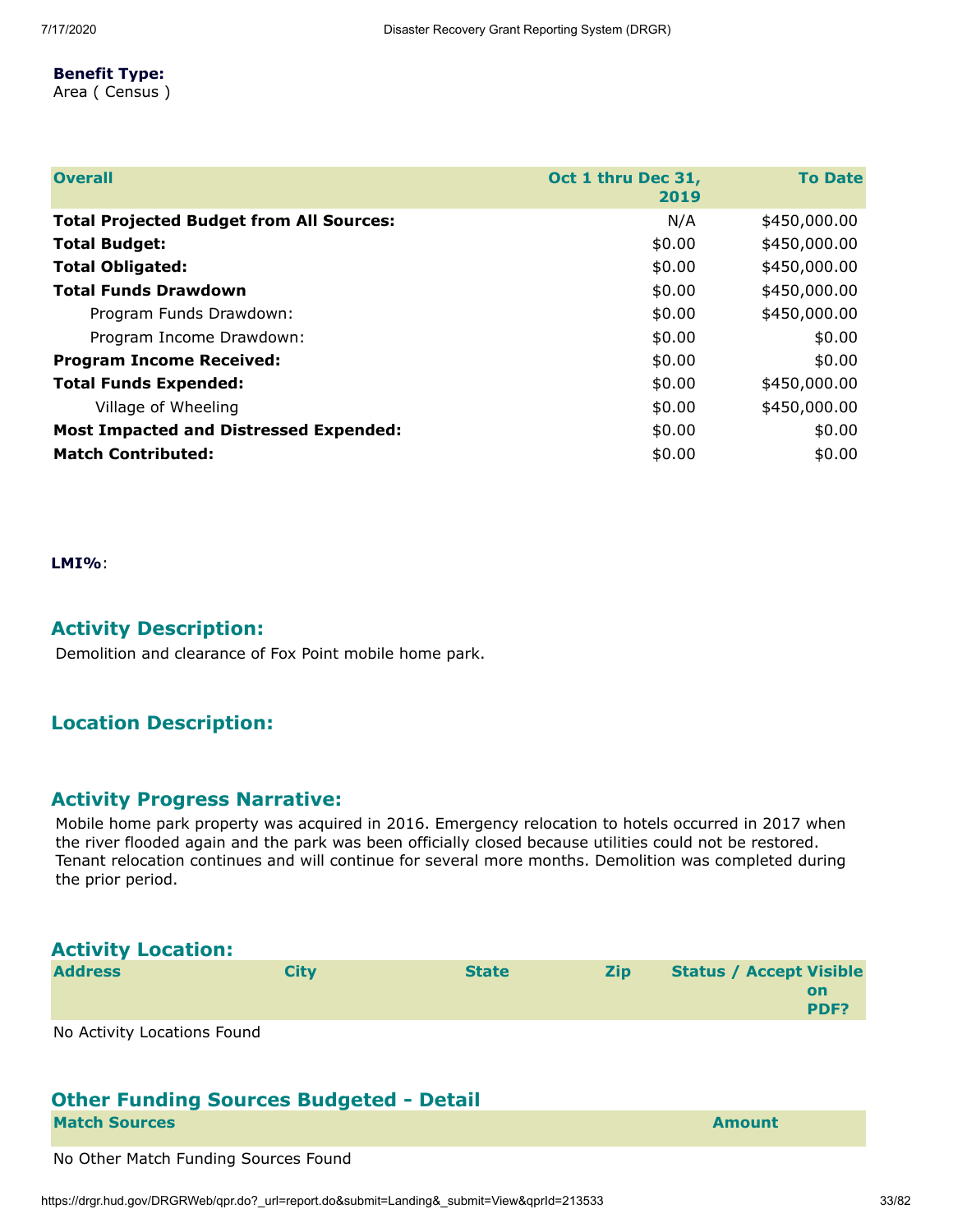#### **Other Funding Sources Amount**

No Other Funding Sources Found

#### **Activity Supporting Documents:**

**Activity Supporting Documents:** None

<span id="page-33-0"></span>**Grantee Activity Number:** 2013-DR-ACQ-B-R3-01C

**Activity Category:** Relocation payments and assistance

**Project Number:** R3-DR-ACQ-B

**Projected Start Date:** 07/01/2017

**National Objective:** Urgent Need

**Responsible Organization:** Village of Wheeling

**Benefit Type:** Direct ( HouseHold ) **Activity Title:** Village of Wheeling-Fox Point Trailer

**Activity Status:** Under Way

**Project Title:** R3-Strategic Buyout

**Projected End Date:** 04/30/2018

**Completed Activity Actual End Date:**

| <b>Overall</b>                                  | Oct 1 thru Dec 31,<br>2019 | <b>To Date</b> |
|-------------------------------------------------|----------------------------|----------------|
| <b>Total Projected Budget from All Sources:</b> | N/A                        | \$706,959.20   |
| <b>Total Budget:</b>                            | \$0.00                     | \$706,959.20   |
| <b>Total Obligated:</b>                         | \$0.00                     | \$706,959.20   |
| <b>Total Funds Drawdown</b>                     | \$0.00                     | \$706,959.20   |
| Program Funds Drawdown:                         | \$0.00                     | \$706,959.20   |
| Program Income Drawdown:                        | \$0.00                     | \$0.00         |
| <b>Program Income Received:</b>                 | \$0.00                     | \$0.00         |
| <b>Total Funds Expended:</b>                    | \$0.00                     | \$231,180.88   |
| Village of Wheeling                             | \$0.00                     | \$231,180.88   |
| <b>Most Impacted and Distressed Expended:</b>   | \$0.00                     | \$0.00         |
| <b>Match Contributed:</b>                       | \$0.00                     | \$0.00         |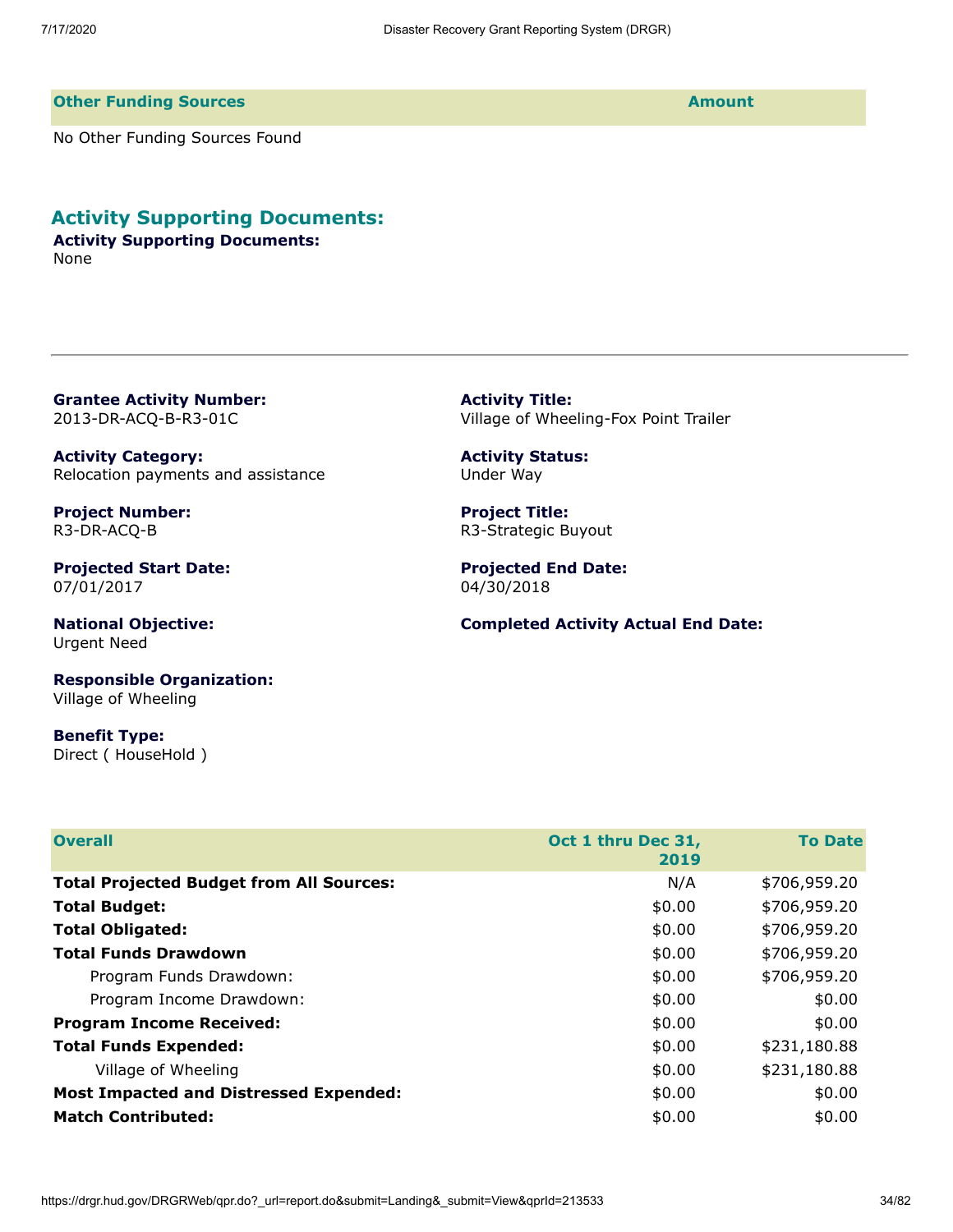#### **Activity Description:**

Relocation for dispaced tenants of the Fox Point mobile home park.

#### **Location Description:**

#### **Activity Progress Narrative:**

Mobile home park property was acquired in 2016. Emergency relocation to hotels occurred in 2017 when the river flooded again and the park was been officially closed because utilities could not be restored. Tenant relocation continues and will continue for several more months. Demolition was completed during the prior period.

#### **Activity Location:**

| <b>Address</b>              | City | <b>State</b> | <b>Zip</b> | <b>Status / Accept Visible</b> |
|-----------------------------|------|--------------|------------|--------------------------------|
|                             |      |              |            | on<br>PDF?                     |
| No Activity Locations Found |      |              |            |                                |

No Activity Locations Found

# **Other Funding Sources Budgeted - Detail**

| <b>Match Sources</b>                 | <b>Amount</b> |
|--------------------------------------|---------------|
| No Other Match Funding Sources Found |               |
|                                      |               |
| <b>Other Funding Sources</b>         | <b>Amount</b> |

No Other Funding Sources Found

#### **Activity Supporting Documents:**

**Activity Supporting Documents:**

None

<span id="page-34-0"></span>**Grantee Activity Number:** 2013-DR-ACQ-B-R3-02

**Activity Category:** Acquisition - buyout of residential properties

**Project Number:**

**Activity Title:** Riverside Lawn

**Activity Status:** Under Way

**Project Title:**

#### https://drgr.hud.gov/DRGRWeb/qpr.do?\_url=report.do&submit=Landing&\_submit=View&gprId=213533 35/82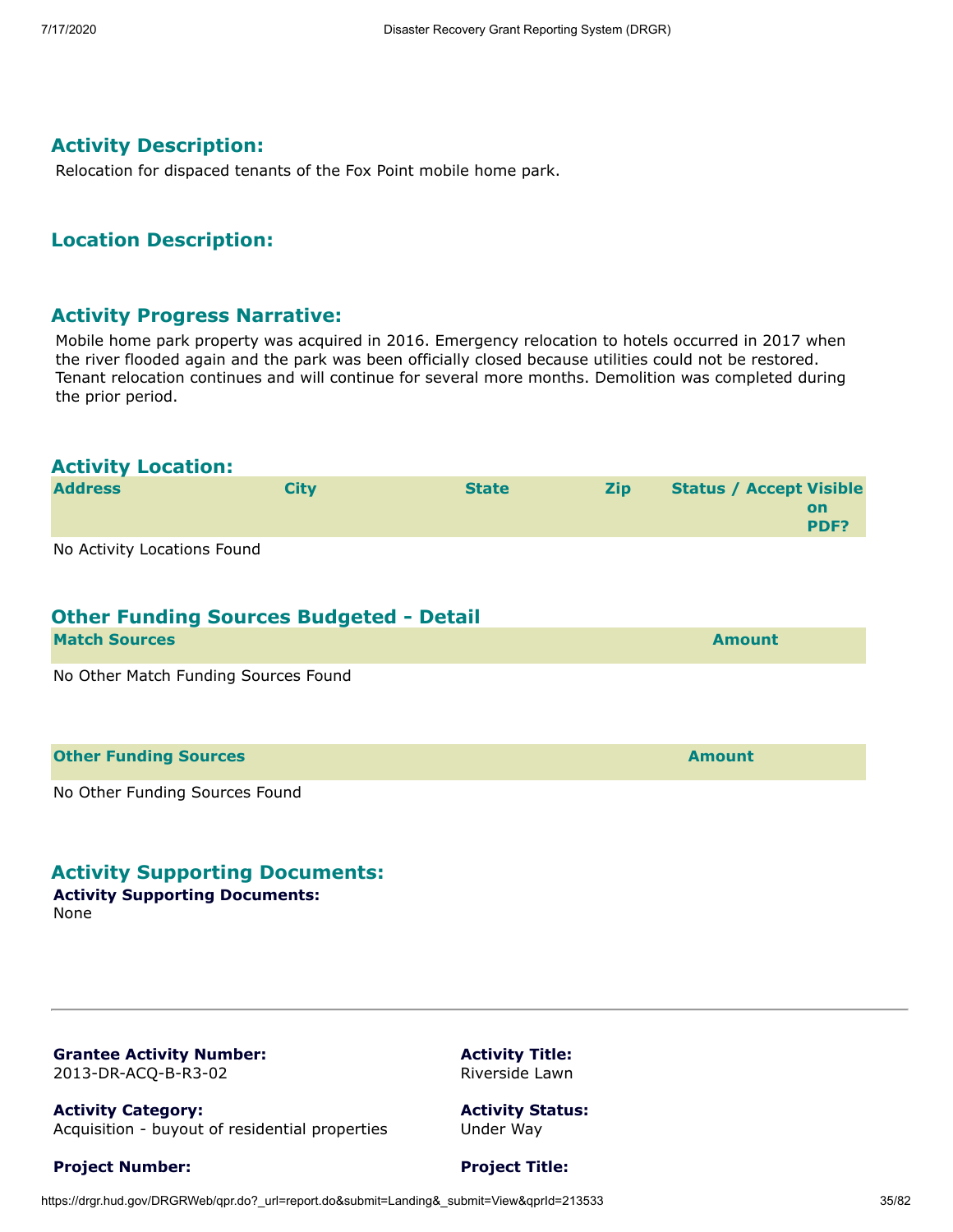R3-DR-ACQ-B

**Projected Start Date:** 04/29/2016

**National Objective:** Urgent Need

**Responsible Organization:** Cook County

#### **Benefit Type:**

Direct ( HouseHold )

R3-Strategic Buyout

**Projected End Date:** 04/28/2018

**Completed Activity Actual End Date:**

| <b>Overall</b>                                  | Oct 1 thru Dec 31,<br>2019 | <b>To Date</b> |
|-------------------------------------------------|----------------------------|----------------|
| <b>Total Projected Budget from All Sources:</b> | N/A                        | \$3,894.05     |
| <b>Total Budget:</b>                            | \$0.00                     | \$3,894.05     |
| <b>Total Obligated:</b>                         | \$0.00                     | \$3,894.05     |
| <b>Total Funds Drawdown</b>                     | \$0.00                     | \$3,894.05     |
| Program Funds Drawdown:                         | \$0.00                     | \$3,894.05     |
| Program Income Drawdown:                        | \$0.00                     | \$0.00         |
| <b>Program Income Received:</b>                 | \$0.00                     | \$0.00         |
| <b>Total Funds Expended:</b>                    | \$0.00                     | \$3,894.05     |
| Cook County                                     | \$0.00                     | \$3,894.05     |
| <b>Most Impacted and Distressed Expended:</b>   | \$0.00                     | \$0.00         |
| <b>Match Contributed:</b>                       | \$0.00                     | \$0.00         |

#### **Ancillary Activities**

| <b>Responsible</b><br>Organization | <b>Activity Type</b>                              | Project#            | Activity#                | <b>Activity</b><br>Title | <b>PIA</b><br><b>Name</b> |
|------------------------------------|---------------------------------------------------|---------------------|--------------------------|--------------------------|---------------------------|
| Cook County                        | Acquisition - buyout of<br>residential properties | $R2-DR-$<br>ACQ-B-E | 2013-DR-ACQ-<br>B-R2-02E | Riverside<br>Lawn        | General<br>Account        |

#### **Association Description:**

Activity funded across multiple funding obligation rounds

### **Accomplishments Performance Measures**

|                         | <b>This Report Period</b> | <b>Cumulative Actual Total /</b><br><b>Expected</b> |      |
|-------------------------|---------------------------|-----------------------------------------------------|------|
|                         | <b>Total</b>              | <b>Total</b>                                        |      |
| # of Housing Units      |                           | $\Omega$                                            | 0/43 |
| # of Singlefamily Units |                           | $\Omega$                                            | 0/43 |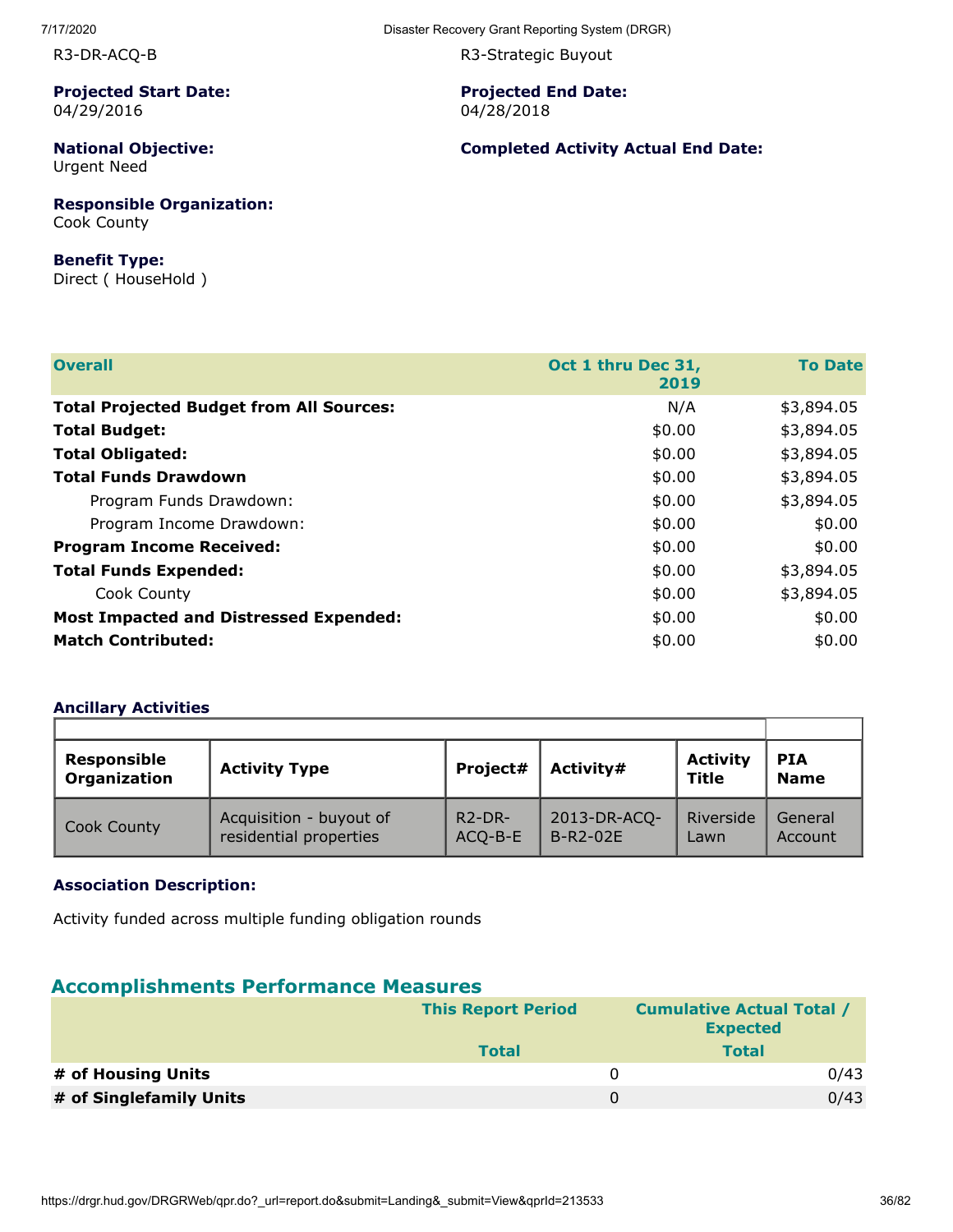This work is being performed under a MOU with the Cook County Land Bank Authority. Activity is to acquire existing homes (up to 43 homes) in the Riverside Lawn neighborhood, and clear the land for the Cook County Forest Preserve. This will be a joint project with MWRD. MWRD will be contributing another 8,000,000.00 to the project.

#### **Location Description:**

Riverside, IL

#### **Activity Progress Narrative:**

The Cook County Land Bank Authority continues to work with homeowners during a second round of seeking interest in participation. Up to 21 other properties may be acquired. Demolition was started on the first 22 homes last period and continues.

#### **Activity Location:**

| <b>Address</b>              | Citv | <b>State</b> | <b>Zip</b> | <b>Status / Accept Visible</b> |             |
|-----------------------------|------|--------------|------------|--------------------------------|-------------|
|                             |      |              |            |                                | on          |
|                             |      |              |            |                                | <b>PDF?</b> |
| No Activity Locations Found |      |              |            |                                |             |

# **Other Funding Sources Budgeted - Detail**

| <b>Match Sources</b>                 | <b>Amount</b> |
|--------------------------------------|---------------|
| No Other Match Funding Sources Found |               |
|                                      |               |
| <b>Other Funding Sources</b>         | <b>Amount</b> |

No Other Funding Sources Found

## **Activity Supporting Documents:**

**Activity Supporting Documents:** None

**Project # / Project Title**: R3-DR-ACQ-B-E / R3-Strategic Buyout-EXTENDED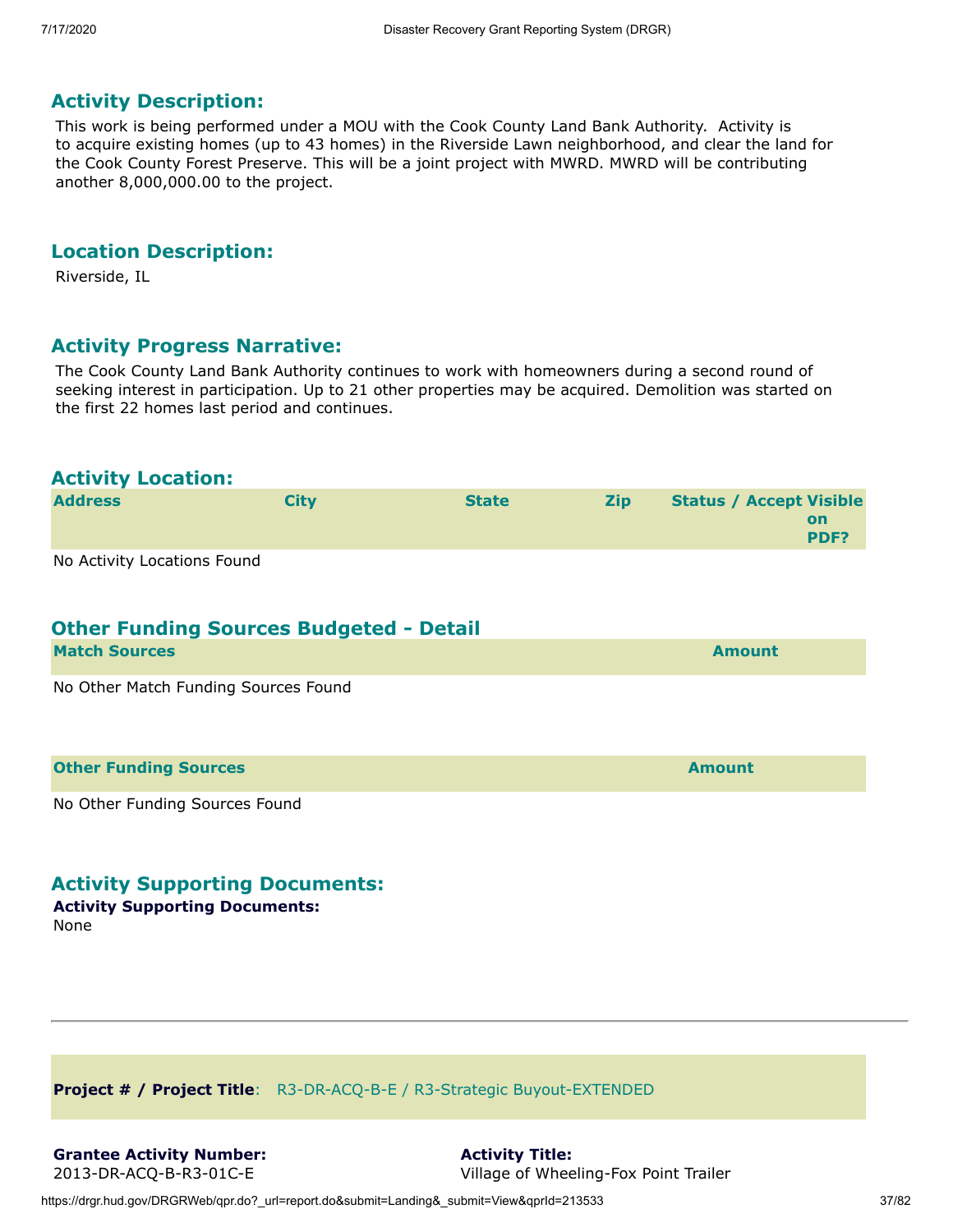**Activity Category:** Relocation payments and assistance

**Project Number:** R3-DR-ACQ-B-E

**Projected Start Date:** 07/01/2017

**National Objective:** Urgent Need

**Responsible Organization:** Village of Wheeling

**Benefit Type:** Direct ( HouseHold ) **Activity Status:** Under Way

**Project Title:** R3-Strategic Buyout-EXTENDED

**Projected End Date:** 04/30/2019

**Completed Activity Actual End Date:**

| <b>Overall</b>                                  | Oct 1 thru Dec 31, | <b>To Date</b> |
|-------------------------------------------------|--------------------|----------------|
|                                                 | 2019               |                |
| <b>Total Projected Budget from All Sources:</b> | N/A                | \$494,240.80   |
|                                                 |                    |                |
| <b>Total Budget:</b>                            | \$0.00             | \$494,240.80   |
| <b>Total Obligated:</b>                         | \$0.00             | \$494,240.80   |
| <b>Total Funds Drawdown</b>                     | \$0.00             | \$494,240.80   |
| Program Funds Drawdown:                         | \$0.00             | \$494,240.80   |
| Program Income Drawdown:                        | \$0.00             | \$0.00         |
| <b>Program Income Received:</b>                 | \$0.00             | \$0.00         |
| <b>Total Funds Expended:</b>                    | \$0.00             | \$494,240.80   |
| Village of Wheeling                             | \$0.00             | \$494,240.80   |
| <b>Most Impacted and Distressed Expended:</b>   | \$0.00             | \$0.00         |
| <b>Match Contributed:</b>                       | \$0.00             | \$0.00         |

#### **Ancillary Activities**

| <b>Responsible</b><br><b>Organization</b> | <b>Activity Type</b>                  | Project#          | Activity#                    | <b>Activity Title</b>                            | <b>PIA</b><br><b>Name</b> |
|-------------------------------------------|---------------------------------------|-------------------|------------------------------|--------------------------------------------------|---------------------------|
| Village of<br>Wheeling                    | Relocation payments<br>and assistance | $R3-DR-$<br>ACQ-B | 2013-DR-<br>ACQ-B-R3-<br>01C | Village of Wheeling-<br><b>Fox Point Trailer</b> | General<br>Account        |

#### **Association Description:**

Extension of activity across multiple funding rounds.

## **Activity Description:**

Relocation for dispaced tenants of the Fox Point mobile home park.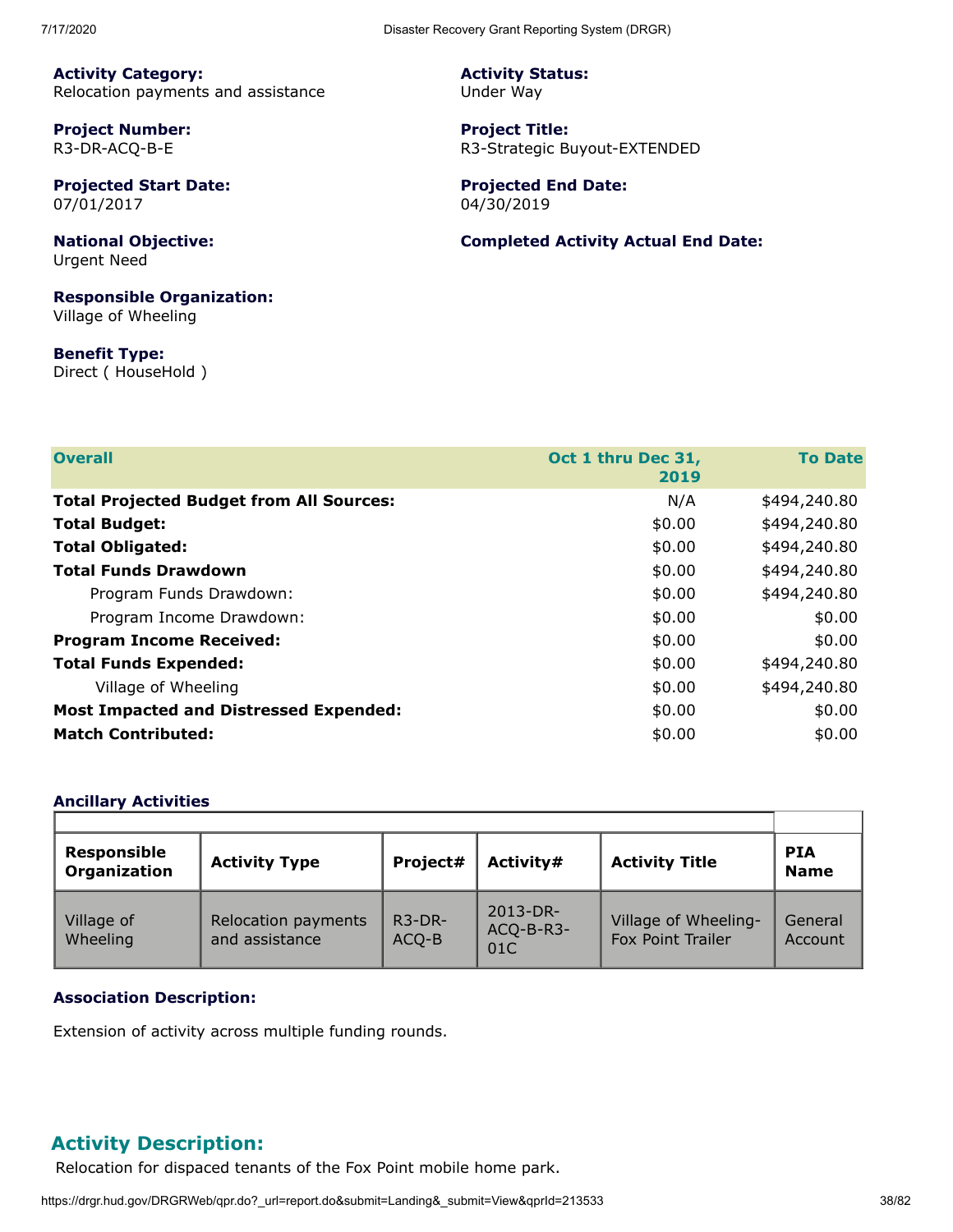# **Location Description:**

Village of Wheeling

#### **Activity Progress Narrative:**

Relocation for displaced tenants of the Fox Point mobile home park. This activity has been extended across multiple funding rounds.

| <b>Activity Location:</b>            |                                                |              |            |                                                     |
|--------------------------------------|------------------------------------------------|--------------|------------|-----------------------------------------------------|
| <b>Address</b>                       | <b>City</b>                                    | <b>State</b> | <b>Zip</b> | <b>Status / Accept Visible</b><br><b>on</b><br>PDF? |
| No Activity Locations Found          |                                                |              |            |                                                     |
|                                      | <b>Other Funding Sources Budgeted - Detail</b> |              |            |                                                     |
| <b>Match Sources</b>                 |                                                |              |            | <b>Amount</b>                                       |
| No Other Match Funding Sources Found |                                                |              |            |                                                     |

| <b>Other Funding Sources</b>                                                                                    | <b>Amount</b> |
|-----------------------------------------------------------------------------------------------------------------|---------------|
|                                                                                                                 |               |
| the contract of the contract of the contract of the contract of the contract of the contract of the contract of |               |

No Other Funding Sources Found

## **Activity Supporting Documents:**

**Activity Supporting Documents:** None

**Project # / Project Title**: R3-DR-HCR / R3-Housing Construction and Rehabilitation

**Grantee Activity Number:** 2013-DR-HCR-R3-01

**Activity Category:** Affordable Rental Housing

**Project Number:** R3-DR-HCR

**Projected Start Date:** 04/29/2016

**Activity Title:** Melrose Park Veteran's Village

**Activity Status:** Under Way

**Project Title:** R3-Housing Construction and Rehabilitation

**Projected End Date:** 04/29/2018

https://drgr.hud.gov/DRGRWeb/qpr.do?\_url=report.do&submit=Landing&\_submit=View&qprId=213533 39/82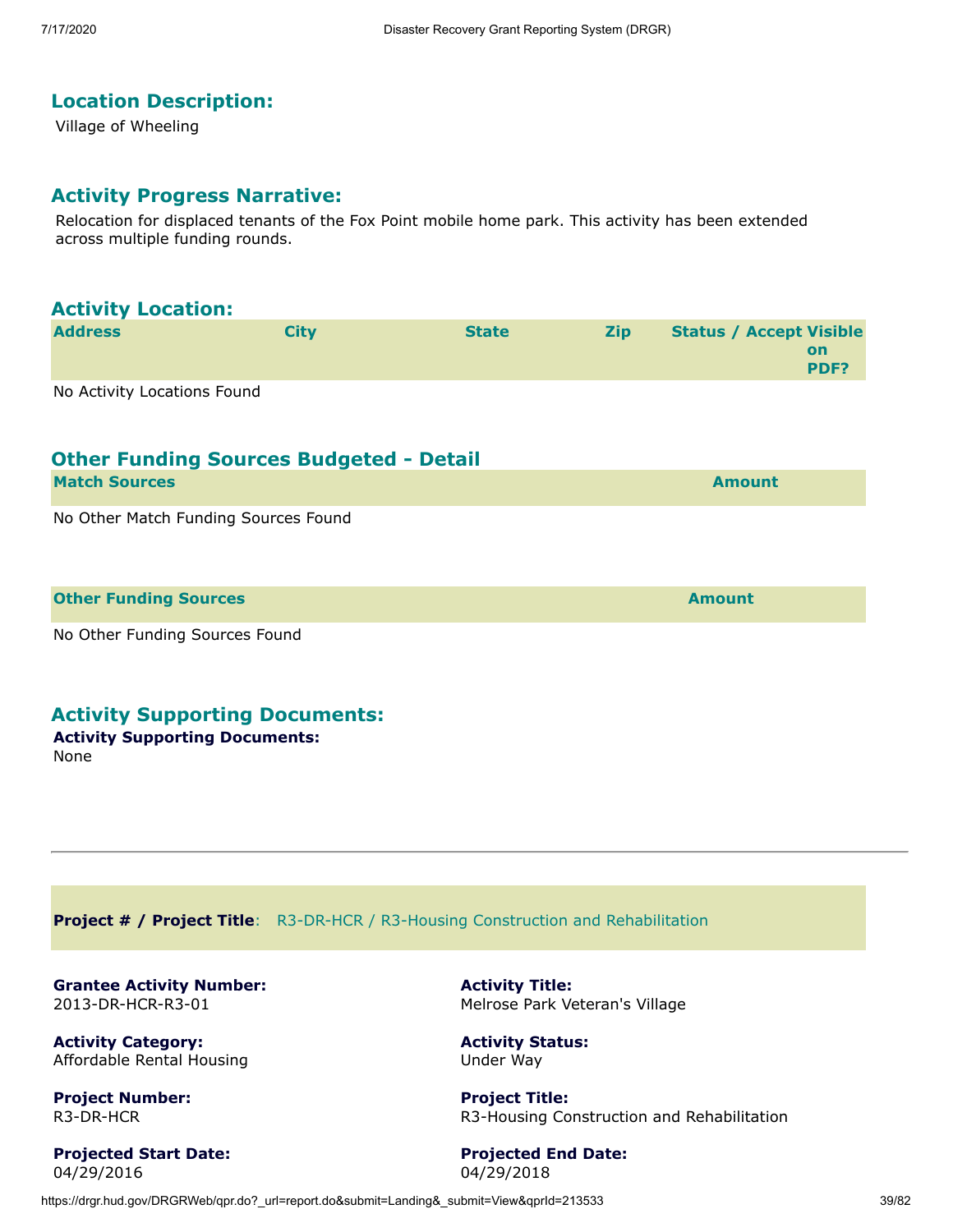**Completed Activity Actual End Date:**

#### **National Objective:** Low/Mod

# **Responsible Organization:**

Melrose Park Veteran Housing LP

#### **Benefit Type:**

Direct ( HouseHold )

| <b>Overall</b>                                  | Oct 1 thru Dec 31,<br>2019 | <b>To Date</b> |
|-------------------------------------------------|----------------------------|----------------|
| <b>Total Projected Budget from All Sources:</b> | N/A                        | \$25,241.19    |
| <b>Total Budget:</b>                            | \$0.00                     | \$25,241.19    |
| <b>Total Obligated:</b>                         | \$0.00                     | \$25,241.19    |
| <b>Total Funds Drawdown</b>                     | \$0.00                     | \$25,241.19    |
| Program Funds Drawdown:                         | \$0.00                     | \$25,241.19    |
| Program Income Drawdown:                        | \$0.00                     | \$0.00         |
| <b>Program Income Received:</b>                 | \$0.00                     | \$0.00         |
| <b>Total Funds Expended:</b>                    | \$0.00                     | \$25,241.19    |
| Cook County                                     | \$0.00                     | \$0.00         |
| Melrose Park Veteran Housing LP                 | \$0.00                     | \$25,241.19    |
| <b>Most Impacted and Distressed Expended:</b>   | \$0.00                     | \$0.00         |
| <b>Match Contributed:</b>                       | \$0.00                     | \$0.00         |

#### **Activity Description:**

Melrose Park Veterans Village is an affordable family development of 35 units in new 2- and 4-flats on various vacant, infill lots around Westlake Community Hospital. This development will have a preference for veterans and their families This project will provide four 2 bedroom units; twenty seven 3 bedroom units and four 4 bedroom units.

#### **Location Description:**

Melrose Park, IL

#### **Activity Progress Narrative:**

Project is complete and fully leased. Project closeout and recordkeeping activities underway.

| <b>Activity Location:</b>   |             |              |            |                                |            |
|-----------------------------|-------------|--------------|------------|--------------------------------|------------|
| <b>Address</b>              | <b>City</b> | <b>State</b> | <b>Zip</b> | <b>Status / Accept Visible</b> | on<br>PDF? |
| No Activity Locations Found |             |              |            |                                |            |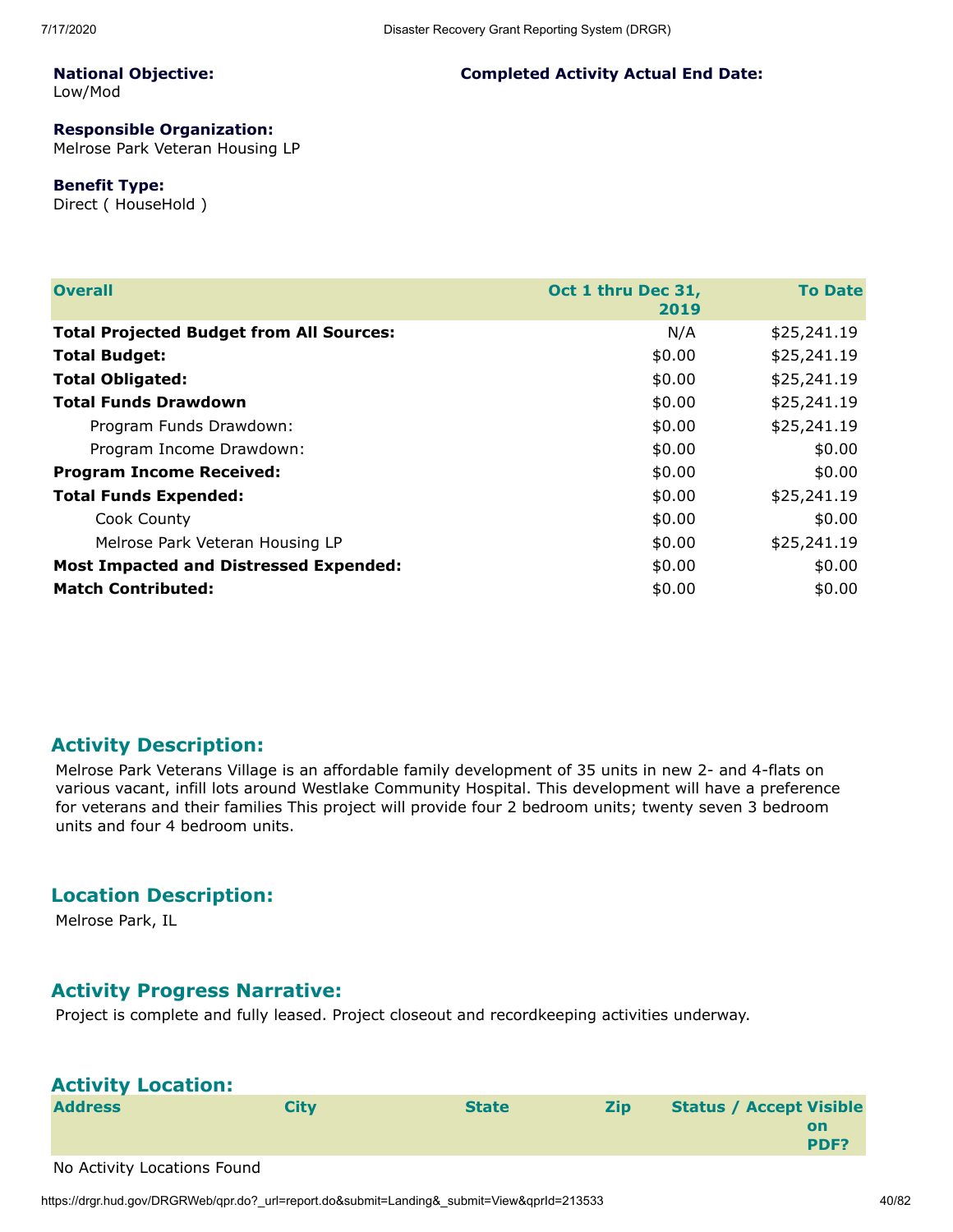**Activity Title:** Ford Heights Coop

**Project Title:**

03/29/2018

**Projected End Date:**

| <b>Other Funding Sources Budgeted - Detail</b> |               |
|------------------------------------------------|---------------|
| <b>Match Sources</b>                           | <b>Amount</b> |
| No Other Match Funding Sources Found           |               |

**Other Funding Sources and Sources and Sources and Source Amount** 

No Other Funding Sources Found

# **Activity Supporting Documents:**

**Activity Supporting Documents:** None

**Grantee Activity Number:** 2013-DR-HCR-R3-02

**Activity Category:** Rehabilitation/reconstruction of residential structures Under Way **Activity Status:**

**Project Number:** R3-DR-HCR

**Projected Start Date:** 03/29/2016

**National Objective:** Low/Mod

**Completed Activity Actual End Date:**

R3-Housing Construction and Rehabilitation

**Responsible Organization:** Ford Heights Cooperative

**Benefit Type:** Direct ( HouseHold )

| <b>Overall</b>                                  | Oct 1 thru Dec 31,<br>2019 | <b>To Date</b> |
|-------------------------------------------------|----------------------------|----------------|
| <b>Total Projected Budget from All Sources:</b> | N/A                        | \$1,324,068.78 |
| <b>Total Budget:</b>                            | \$0.00                     | \$1,324,068.78 |
| <b>Total Obligated:</b>                         | \$0.00                     | \$1,324,068.78 |
| <b>Total Funds Drawdown</b>                     | \$0.00                     | \$1,324,068.78 |
| Program Funds Drawdown:                         | \$0.00                     | \$1,324,068.78 |
| Program Income Drawdown:                        | \$0.00                     | \$0.00         |
| <b>Program Income Received:</b>                 | \$0.00                     | \$0.00         |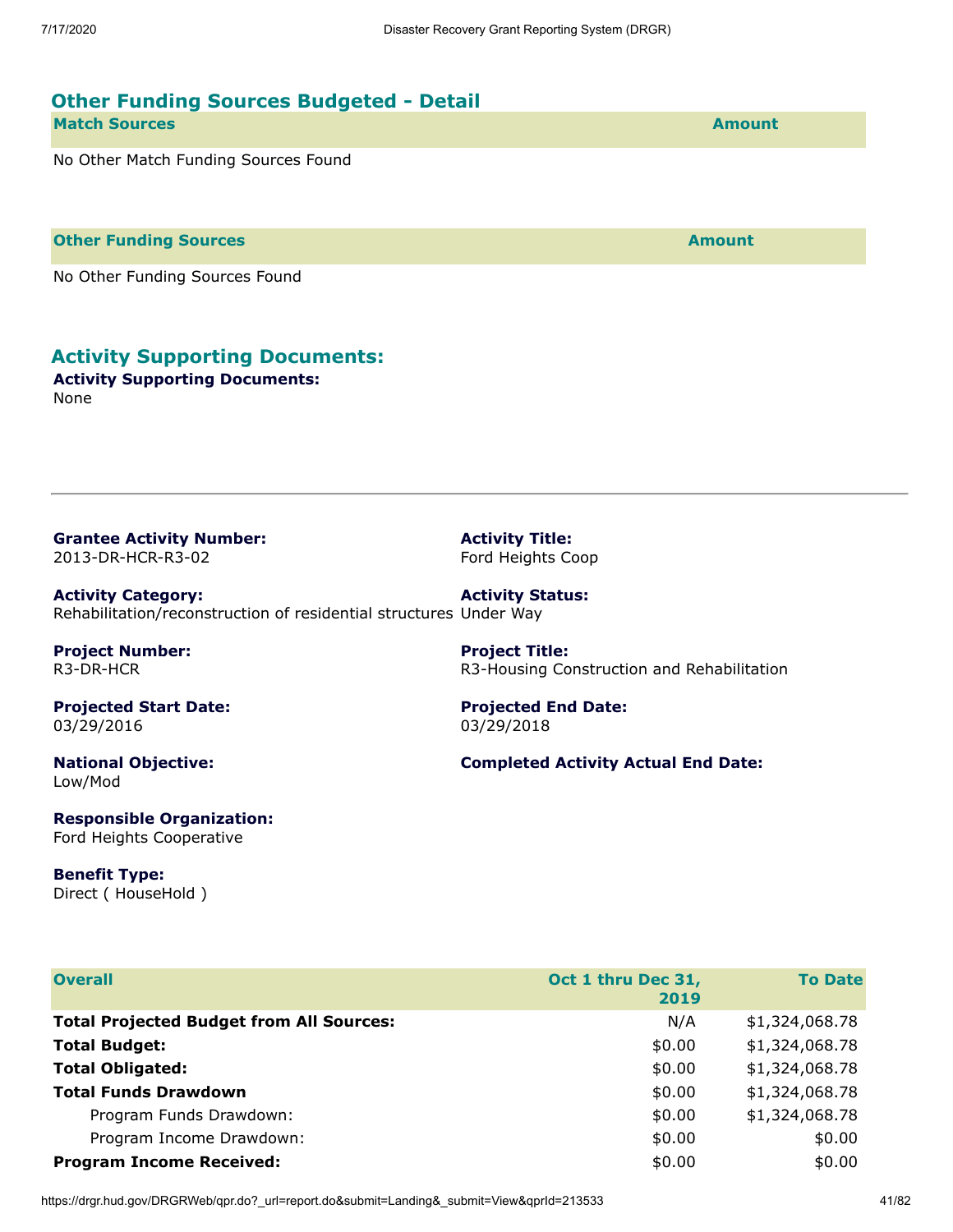| 7/17/2020                                     | Disaster Recovery Grant Reporting System (DRGR) |                |  |  |  |
|-----------------------------------------------|-------------------------------------------------|----------------|--|--|--|
| <b>Total Funds Expended:</b>                  | \$0.00                                          | \$1,324,068.78 |  |  |  |
| Cook County                                   | \$0.00                                          | \$0.00         |  |  |  |
| Ford Heights Cooperative                      | \$0.00                                          | \$1,324,068.78 |  |  |  |
| <b>Most Impacted and Distressed Expended:</b> | \$0.00                                          | \$0.00         |  |  |  |
| <b>Match Contributed:</b>                     | \$0.00                                          | \$0.00         |  |  |  |

The rehabilitation of 98 units and the reconstruction of two units within the single family housing cooperative, Ford Heights, Cooperative. Initially, there were 38 vacant units of housing, 36 of which will be rehabbed as replacement housing and 62 units of single family rehabs. Two units will be common and management spaces.

## **Location Description:**

Ford Heights, IL

# **Activity Progress Narrative:**

Project is under construction.

## **Activity Location:**

| <b>Address</b>              | Citv | <b>State</b> | <b>Zip</b> | <b>Status / Accept Visible</b> |                   |
|-----------------------------|------|--------------|------------|--------------------------------|-------------------|
|                             |      |              |            |                                | on<br><b>PDF?</b> |
| No Activity Locations Found |      |              |            |                                |                   |

## **Other Funding Sources Budgeted - Detail**

| <b>Match Sources</b>                                                                                           | <b>Amount</b> |
|----------------------------------------------------------------------------------------------------------------|---------------|
| 그 아이들은 그 사람들은 그 사람들을 만들고 있다. 그 사람들은 그 사람들은 그 사람들은 아이들이 아니라 아이들이 아니라 아이들이 아니라 아니라 아니라 아니라 아니라 아니라 아니라 아니라 아니라 아 |               |

No Other Match Funding Sources Found

#### **Other Funding Sources and Sources and Sources and Source Amount**

No Other Funding Sources Found

## **Activity Supporting Documents:**

#### **Activity Supporting Documents:**

None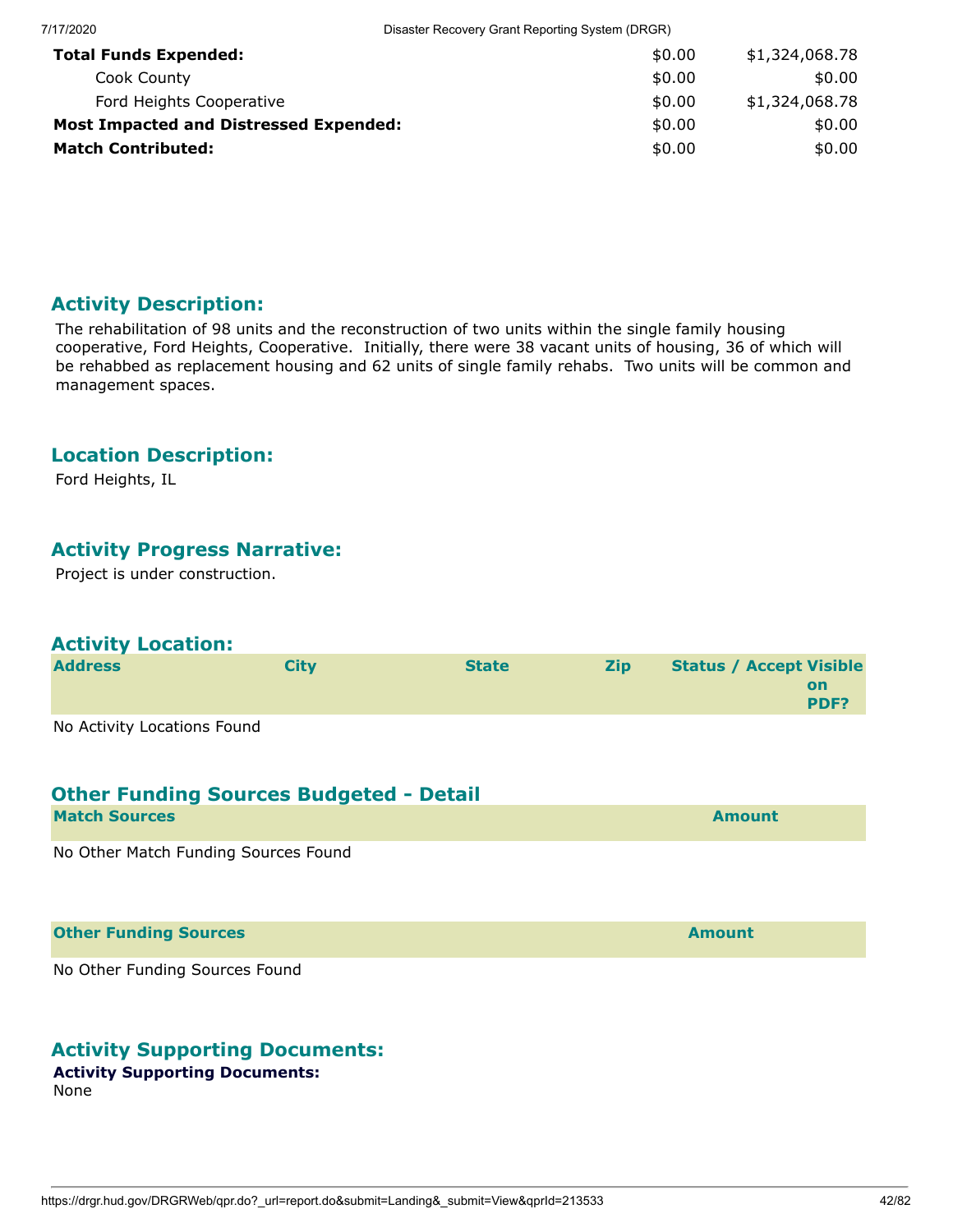**Activity Category:** Affordable Rental Housing

**Project Number:** R3-DR-HCR

**Projected Start Date:** 04/29/2016

**National Objective:** Low/Mod

**Responsible Organization:** UP Development LLC

**Benefit Type:** Direct ( HouseHold ) **Activity Title:** Parkview Apartments

**Activity Status:** Under Way

**Project Title:** R3-Housing Construction and Rehabilitation

**Projected End Date:** 04/28/2018

**Completed Activity Actual End Date:**

| <b>Overall</b>                                  | Oct 1 thru Dec 31,<br>2019 | <b>To Date</b> |
|-------------------------------------------------|----------------------------|----------------|
| <b>Total Projected Budget from All Sources:</b> | N/A                        | \$1,814,621.87 |
| <b>Total Budget:</b>                            | \$0.00                     | \$1,814,621.87 |
| <b>Total Obligated:</b>                         | \$0.00                     | \$1,814,621.87 |
| <b>Total Funds Drawdown</b>                     | \$0.00                     | \$1,814,621.87 |
| Program Funds Drawdown:                         | \$0.00                     | \$1,814,621.87 |
| Program Income Drawdown:                        | \$0.00                     | \$0.00         |
| <b>Program Income Received:</b>                 | \$0.00                     | \$0.00         |
| <b>Total Funds Expended:</b>                    | \$0.00                     | \$1,808,683.43 |
| Cook County                                     | \$0.00                     | \$1,808,683.43 |
| UP Development LLC                              | \$0.00                     | \$0.00         |
| <b>Most Impacted and Distressed Expended:</b>   | \$0.00                     | \$0.00         |
| <b>Match Contributed:</b>                       | \$0.00                     | \$0.00         |

## **Activity Description:**

Parkview will be a 45 unit, new construction apartment building in downtown Arlington heights, Il that will serve a mix on individuals and families of all income ranges. There will be one, two, three bedroom apartments. The building will include two floors of indoor parking and five floors of residential partments, including one, two and three bedroom units. The project will feature onsite space for property management and bike storage. The land beneath the building will be owned by kenneth Young Center anbd will be leased to Parkview apartments.

# **Location Description:**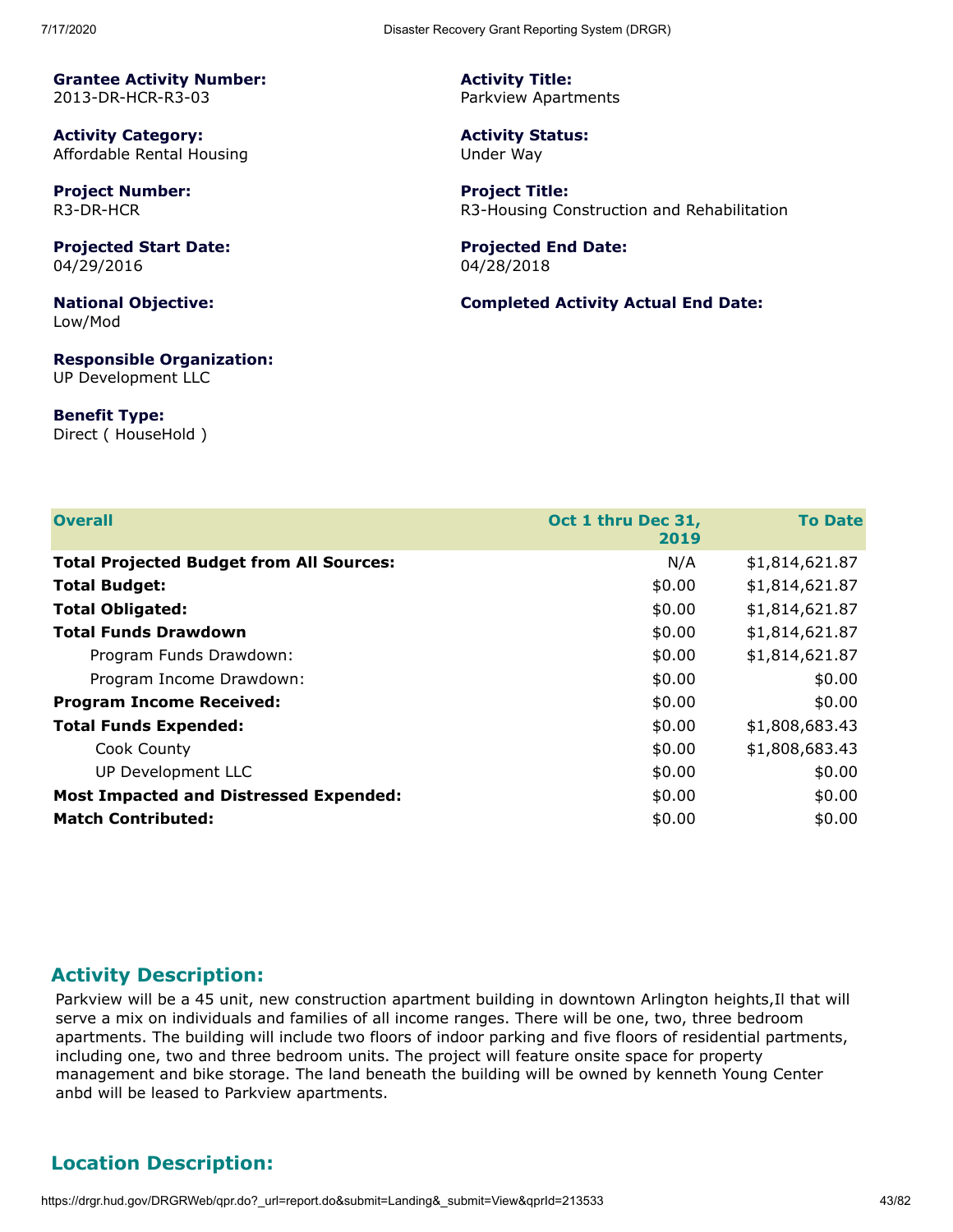Arlington Heights,IL

#### **Activity Progress Narrative:**

Project is under construction.

# **Activity Location:**

| <b>Address</b>              | Citv | <b>State</b> | <b>Zip</b> | <b>Status / Accept Visible</b> |            |
|-----------------------------|------|--------------|------------|--------------------------------|------------|
|                             |      |              |            |                                | on<br>PDF? |
| No Activity Locations Found |      |              |            |                                |            |

| <b>Other Funding Sources Budgeted - Detail</b> |        |
|------------------------------------------------|--------|
| <b>Match Sources</b>                           | Amount |

No Other Match Funding Sources Found

#### **Other Funding Sources and Sources and Sources and Source Amount**

No Other Funding Sources Found

## **Activity Supporting Documents:**

**Activity Supporting Documents:** None

**Grantee Activity Number:** 2013-DR-HCR-R3-04

**Activity Category:** Affordable Rental Housing

**Project Number:** R3-DR-HCR

**Projected Start Date:** 04/29/2016

**National Objective:** Low/Mod

**Responsible Organization:** BEDS Plus Care, Inc.

**Benefit Type:**

**Activity Title:** Bed's Plus

**Activity Status:** Under Way

**Project Title:** R3-Housing Construction and Rehabilitation

**Projected End Date:** 04/29/2018

**Completed Activity Actual End Date:**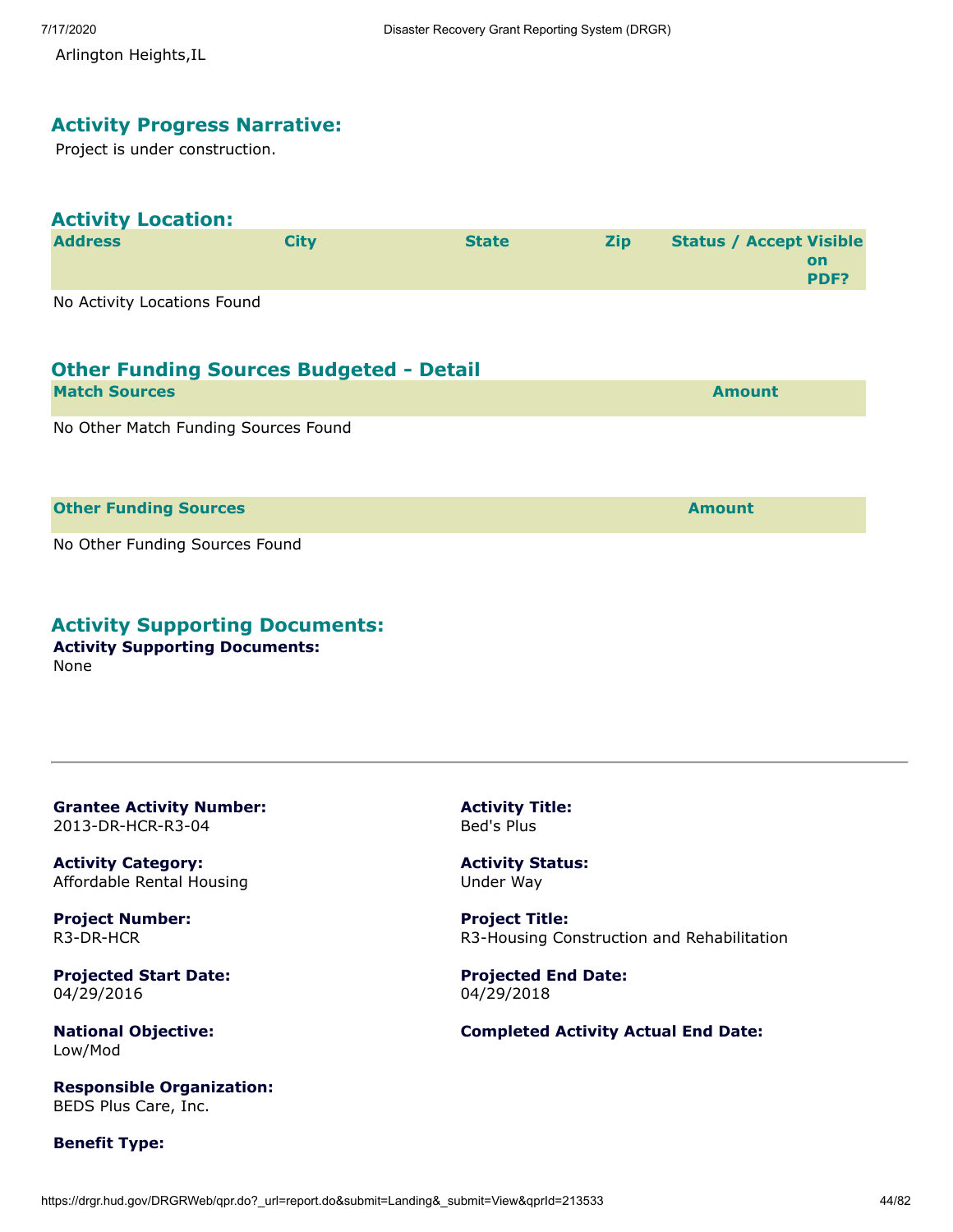Direct ( HouseHold )

| <b>Overall</b>                                  | Oct 1 thru Dec 31,<br>2019 | <b>To Date</b> |
|-------------------------------------------------|----------------------------|----------------|
| <b>Total Projected Budget from All Sources:</b> | N/A                        | \$687,434.53   |
| <b>Total Budget:</b>                            | \$0.00                     | \$687,434.53   |
| <b>Total Obligated:</b>                         | \$0.00                     | \$687,434.53   |
| <b>Total Funds Drawdown</b>                     | \$0.00                     | \$687,434.53   |
| Program Funds Drawdown:                         | \$0.00                     | \$687,434.53   |
| Program Income Drawdown:                        | \$0.00                     | \$0.00         |
| <b>Program Income Received:</b>                 | \$0.00                     | \$0.00         |
| <b>Total Funds Expended:</b>                    | \$0.00                     | \$435,084.71   |
| BEDS Plus Care, Inc.                            | \$0.00                     | \$435,084.71   |
| <b>Most Impacted and Distressed Expended:</b>   | \$0.00                     | \$0.00         |
| <b>Match Contributed:</b>                       | \$0.00                     | \$0.00         |

# **Activity Description:**

New construction of one, three-story building and related improvements. The building will have offices on the first floor for social services and similar activities. The second and third floors will contain 20 units of permenant supportive housing for individual households in studios and one bedroom units. All 20 units will serve households at or below 60% area of median income. the project will be using Davis Bacon wages and Section 3 workers where applicable.

## **Location Description:**

9601 W Ogden, La Grange, IL

#### **Activity Progress Narrative:**

Project is under construction.

| <b>Activity Location:</b> |
|---------------------------|
|                           |

| <b>Address</b>              | <b>City</b> | <b>State</b> | <b>Zip</b> | <b>Status / Accept Visible</b> |            |
|-----------------------------|-------------|--------------|------------|--------------------------------|------------|
|                             |             |              |            |                                | on<br>PDF? |
| No Activity Locations Found |             |              |            |                                |            |

# **Other Funding Sources Budgeted - Detail**

| <b>Match Sources</b> |  | <b>Amount</b> |  |
|----------------------|--|---------------|--|
|                      |  |               |  |

No Other Match Funding Sources Found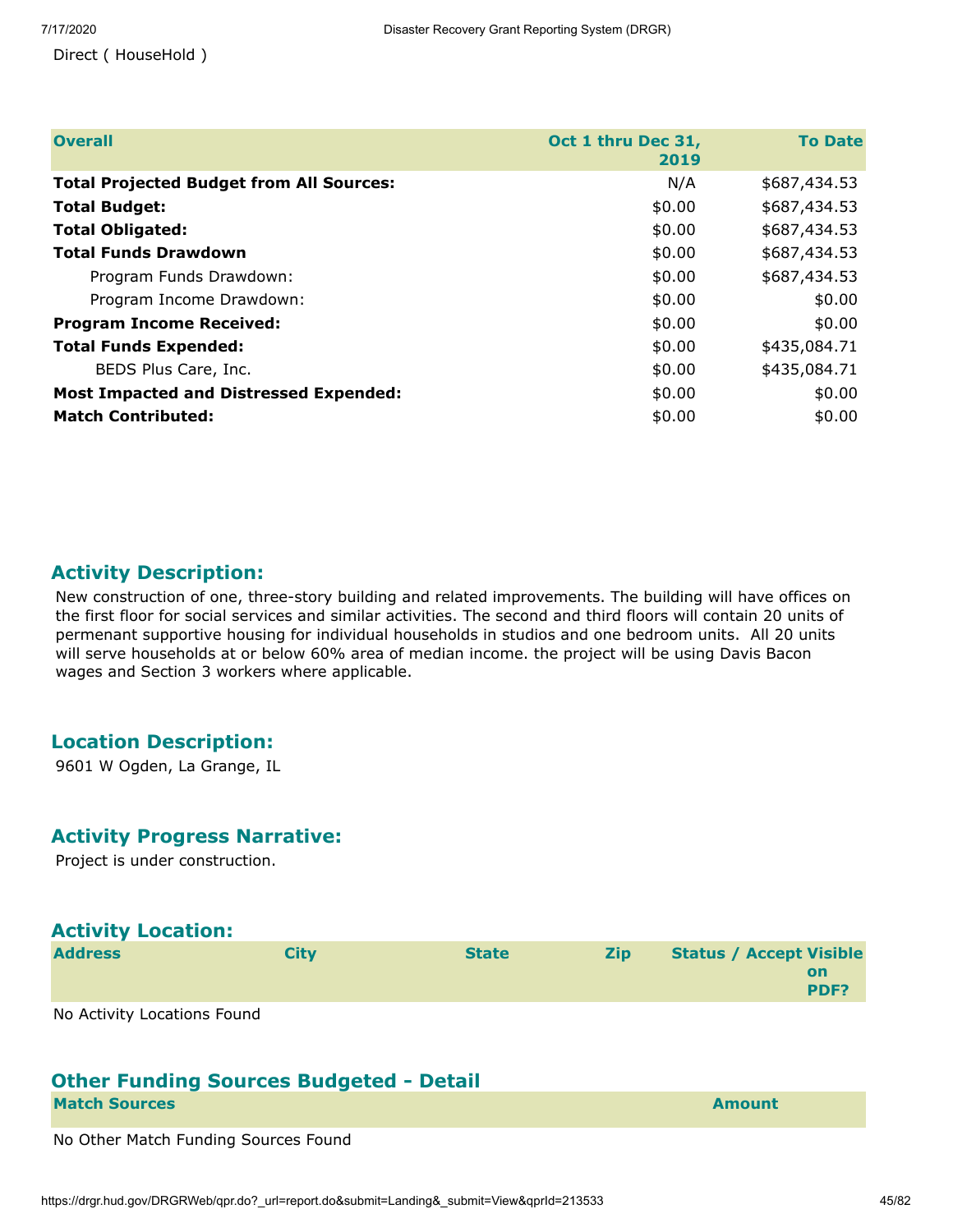**Activity Title:** Freedom's Path 2

**Activity Status:** Under Way

**Project Title:**

12/31/2018

**Projected End Date:**

R3-Housing Construction and Rehabilitation

**Completed Activity Actual End Date:**

#### **Other Funding Sources Amount**

No Other Funding Sources Found

## **Activity Supporting Documents:**

**Activity Supporting Documents:** None

**Grantee Activity Number:** 2013-DR-HCR-R3-05

**Activity Category:** Affordable Rental Housing

**Project Number:** R3-DR-HCR

**Projected Start Date:** 04/29/2017

**National Objective:** Low/Mod

**Responsible Organization:** Communities for Veterans Development LLC

**Benefit Type:** Direct ( HouseHold )

| <b>Overall</b>                                  | Oct 1 thru Dec 31,<br>2019 | <b>To Date</b> |
|-------------------------------------------------|----------------------------|----------------|
| <b>Total Projected Budget from All Sources:</b> | N/A                        | \$717,442.00   |
| <b>Total Budget:</b>                            | \$0.00                     | \$717,442.00   |
| <b>Total Obligated:</b>                         | \$0.00                     | \$717,442.00   |
| <b>Total Funds Drawdown</b>                     | \$0.00                     | \$717,442.00   |
| Program Funds Drawdown:                         | \$0.00                     | \$717,442.00   |
| Program Income Drawdown:                        | \$0.00                     | \$0.00         |
| <b>Program Income Received:</b>                 | \$0.00                     | \$0.00         |
| <b>Total Funds Expended:</b>                    | \$0.00                     | \$717,442.00   |
| Communities for Veterans Development LLC        | \$0.00                     | \$717,442.00   |
| <b>Most Impacted and Distressed Expended:</b>   | \$0.00                     | \$0.00         |
| <b>Match Contributed:</b>                       | \$0.00                     | \$0.00         |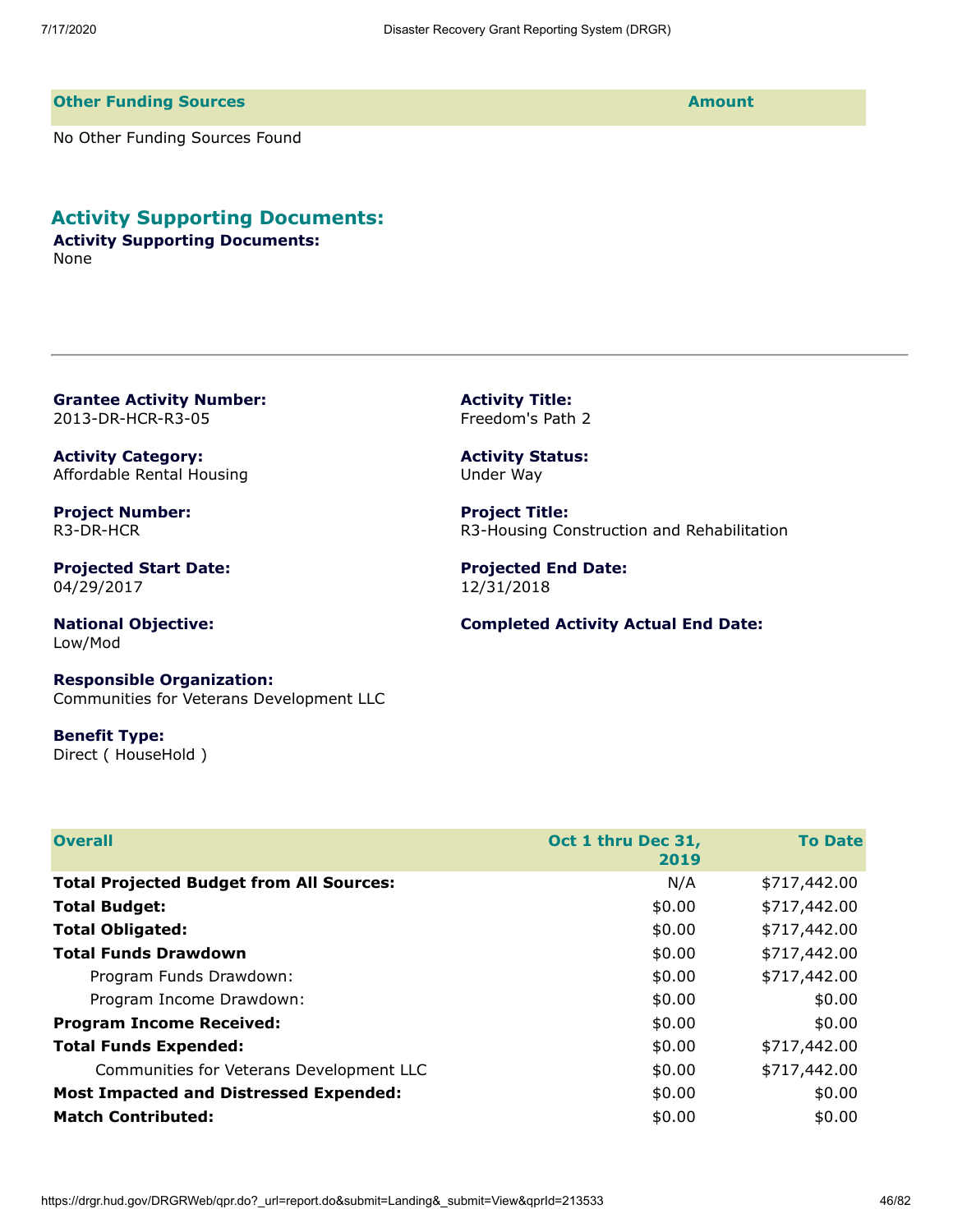This project will build 52 units of permeanent supportive housing for families on the campus of the Edward J Hines VA Hospital in Hines, IL. This is the second phase of this project. The first phase housed singles in studios and one bedrooms.

#### **Location Description:**

Hines, IL

#### **Activity Progress Narrative:**

First phase of project housed singles in studios and one bedrooms. Second phase of project underway.

#### **Activity Location:**

| <b>Address</b>              | <b>City</b> | <b>State</b> | <b>Zip</b> | <b>Status / Accept Visible</b> |
|-----------------------------|-------------|--------------|------------|--------------------------------|
|                             |             |              |            | on<br><b>PDF?</b>              |
| No Activity Locations Found |             |              |            |                                |

No Activity Locations Found

# **Other Funding Sources Budgeted - Detail**

| <b>Match Sources</b>                 | <b>Amount</b> |
|--------------------------------------|---------------|
| No Other Match Funding Sources Found |               |
|                                      |               |
| <b>Other Funding Sources</b>         | <b>Amount</b> |

No Other Funding Sources Found

## **Activity Supporting Documents:**

**Activity Supporting Documents:**

None

**Project # / Project Title**: R3-DR-HCR-E / R3-Housing Construction and Rehabilitation-EXTENDED

**Activity Title:** Ford Heights Coop Relocation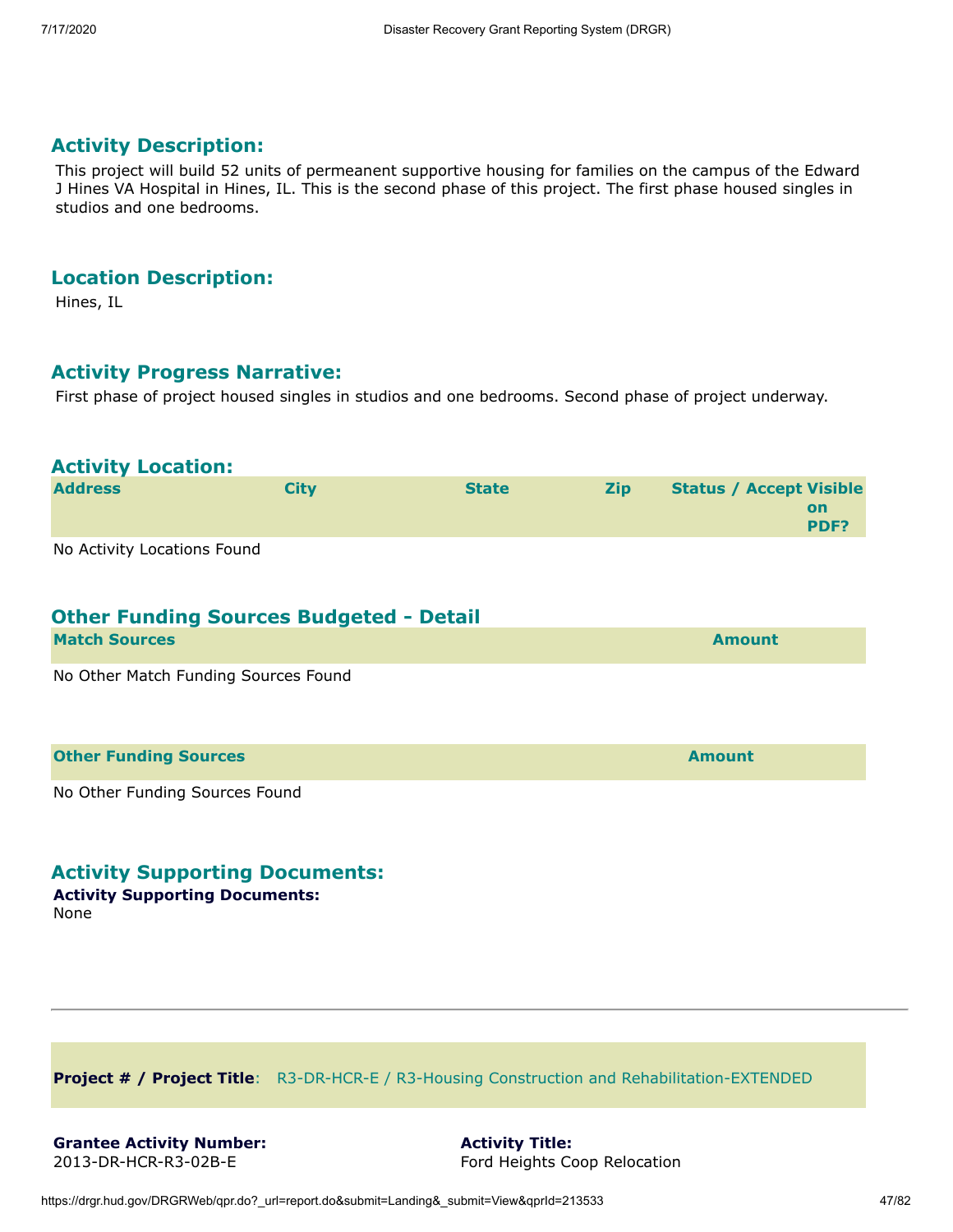**Activity Category:** Relocation payments and assistance

**Project Number:** R3-DR-HCR-E

**Projected Start Date:** 01/01/2018

**National Objective:** Low/Mod

**Responsible Organization:** Ford Heights Cooperative

**Benefit Type:** Direct ( HouseHold ) **Activity Status:** Under Way

**Project Title:** R3-Housing Construction and Rehabilitation-EXTENDED

**Projected End Date:** 09/30/2022

#### **Completed Activity Actual End Date:**

| <b>Overall</b>                                  | Oct 1 thru Dec 31,<br>2019 | <b>To Date</b> |
|-------------------------------------------------|----------------------------|----------------|
| <b>Total Projected Budget from All Sources:</b> | N/A                        | \$288,972.10   |
| <b>Total Budget:</b>                            | \$0.00                     | \$288,972.10   |
| <b>Total Obligated:</b>                         | \$0.00                     | \$288,972.10   |
| <b>Total Funds Drawdown</b>                     | \$0.00                     | \$288,972.10   |
| Program Funds Drawdown:                         | \$0.00                     | \$288,972.10   |
| Program Income Drawdown:                        | \$0.00                     | \$0.00         |
| <b>Program Income Received:</b>                 | \$0.00                     | \$0.00         |
| <b>Total Funds Expended:</b>                    | \$0.00                     | \$22,090.40    |
| Cook County                                     | \$0.00                     | \$0.00         |
| Ford Heights Cooperative                        | \$0.00                     | \$22,090.40    |
| <b>Most Impacted and Distressed Expended:</b>   | \$0.00                     | \$0.00         |
| <b>Match Contributed:</b>                       | \$0.00                     | \$0.00         |

## **Activity Description:**

Temporary relocation for households being rehabilitated

# **Location Description:**

Ford Heights IL

## **Activity Progress Narrative:**

Project is under construction. An extension for this activity was approved by HUD.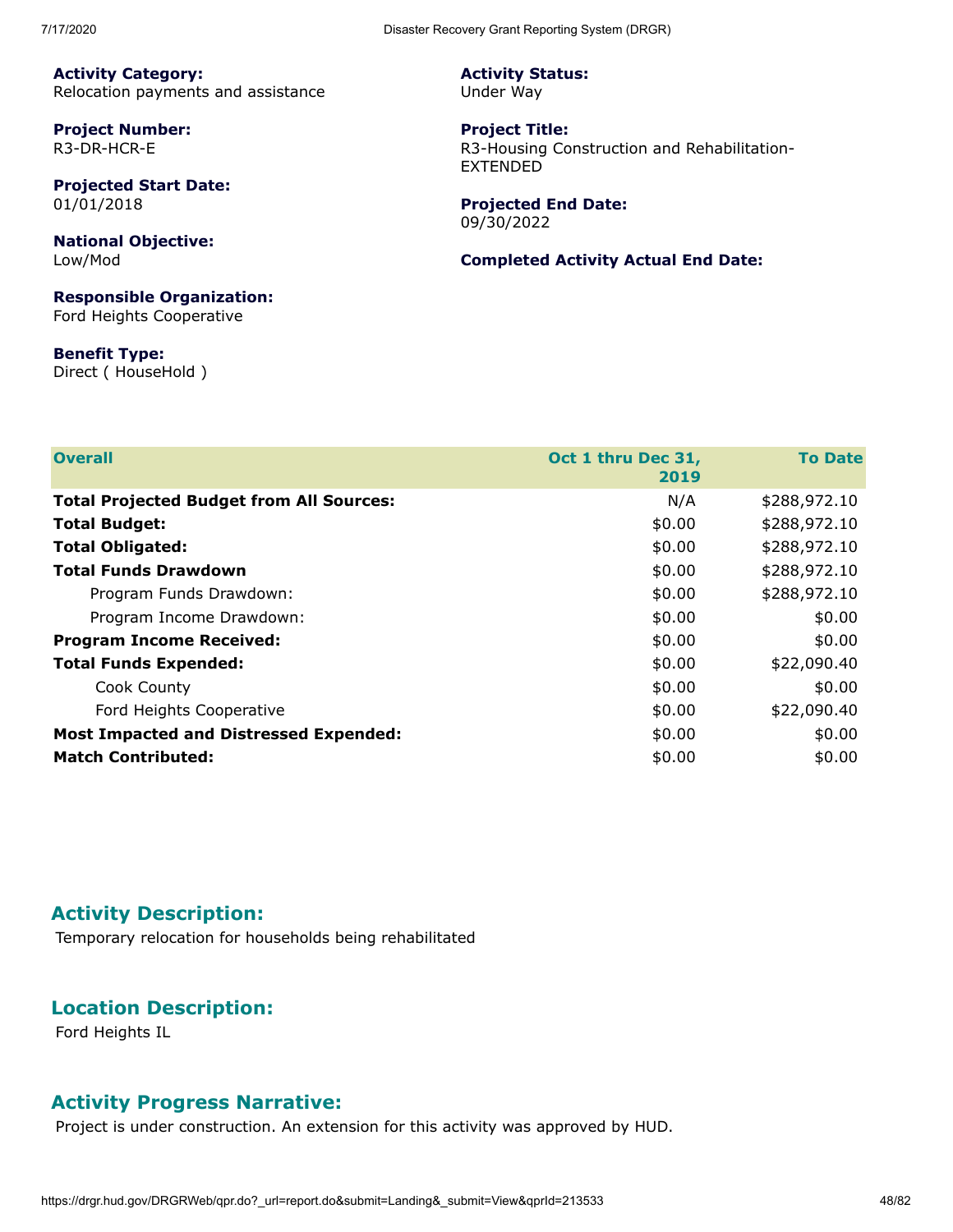# **Activity Location:**

| <b>Address</b> | Citv | <b>State</b> | <b>Zip</b> | <b>Status / Accept Visible</b> |
|----------------|------|--------------|------------|--------------------------------|
|                |      |              |            | on<br><b>PDF?</b>              |
|                |      |              |            |                                |

No Activity Locations Found

# **Other Funding Sources Budgeted - Detail**

| <b>Match Sources</b>                 | <b>Amount</b> |
|--------------------------------------|---------------|
| No Other Match Funding Sources Found |               |
|                                      |               |

**Other Funding Sources Amount** 

No Other Funding Sources Found

# **Activity Supporting Documents:**

**Activity Supporting Documents:** None

**Grantee Activity Number:** 2013-DR-HCR-R3-02E

**Activity Title:** Ford Heights Coop Rehab

**Activity Category:** Rehabilitation/reconstruction of residential structures Under Way **Activity Status:**

**Project Number:** R3-DR-HCR-E

**Projected Start Date:** 03/29/2016

**National Objective:** Low/Mod

**Responsible Organization:** Ford Heights Cooperative

**Benefit Type:** Direct ( HouseHold ) **Project Title:** R3-Housing Construction and Rehabilitation-EXTENDED

**Projected End Date:** 09/30/2022

#### **Completed Activity Actual End Date:**

| <b>Overall</b>                                  | Oct 1 thru Dec 31,<br>2019 | <b>To Date</b> |
|-------------------------------------------------|----------------------------|----------------|
| <b>Total Projected Budget from All Sources:</b> | N/A                        | \$717,578.35   |
| <b>Total Budget:</b>                            | \$0.00                     | \$717,578.35   |
| <b>Total Obligated:</b>                         | \$0.00                     | \$717,578.35   |

https://drgr.hud.gov/DRGRWeb/qpr.do?\_url=report.do&submit=Landing&\_submit=View&qprId=213533 49/82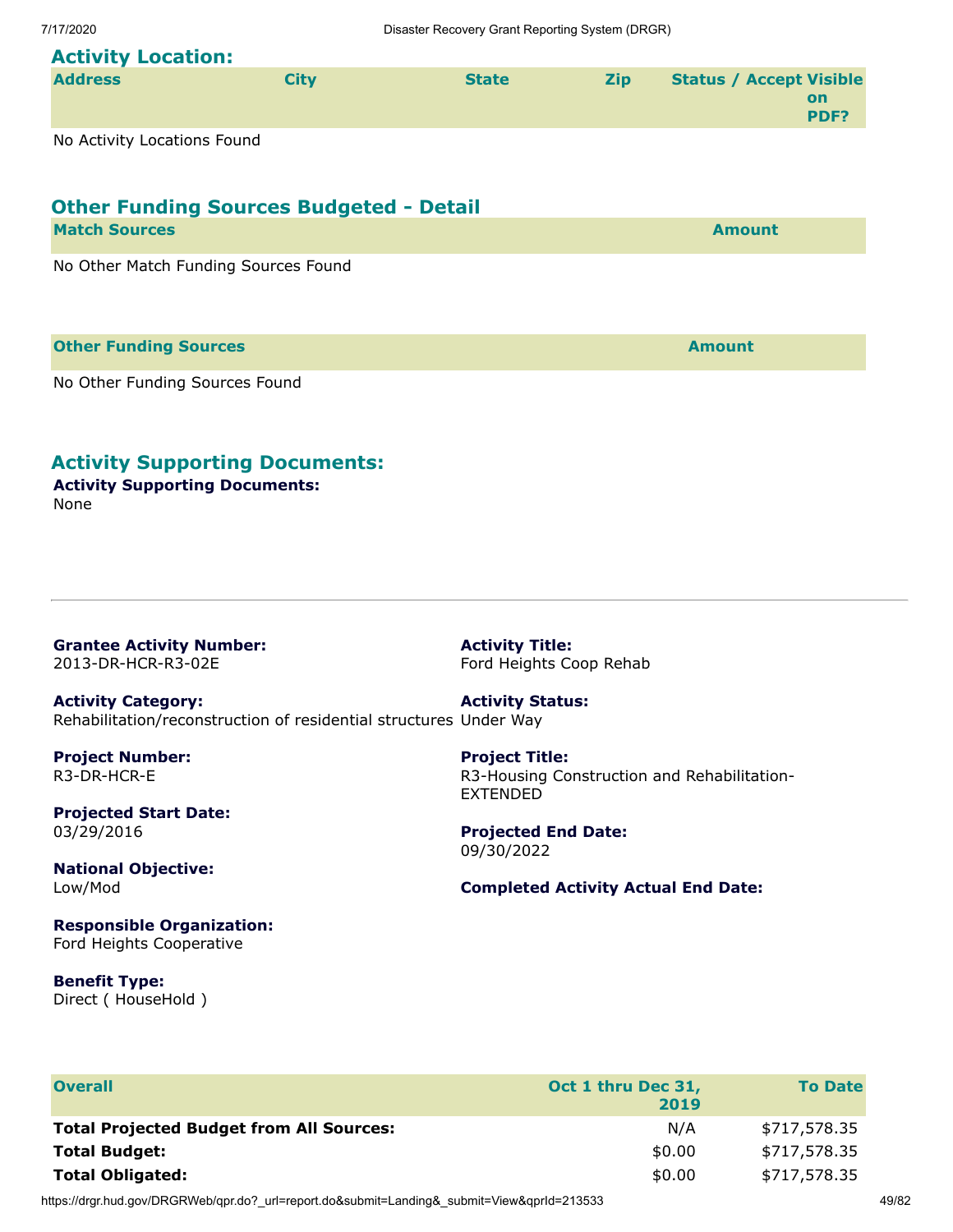| 7/17/2020                                     | Disaster Recovery Grant Reporting System (DRGR) |              |
|-----------------------------------------------|-------------------------------------------------|--------------|
| <b>Total Funds Drawdown</b>                   | \$0.00                                          | \$717,578.35 |
| Program Funds Drawdown:                       | \$0.00                                          | \$0.00       |
| Program Income Drawdown:                      | \$0.00                                          | \$717,578.35 |
| <b>Program Income Received:</b>               | \$0.00                                          | \$0.00       |
| <b>Total Funds Expended:</b>                  | \$0.00                                          | \$717,578.35 |
| Ford Heights Cooperative                      | \$0.00                                          | \$717,578.35 |
| <b>Most Impacted and Distressed Expended:</b> | \$0.00                                          | \$0.00       |
| <b>Match Contributed:</b>                     | \$0.00                                          | \$0.00       |

The rehabilitation of 98 units and the reconstruction of two units within the singlefamily housing cooperative, Ford Heights, Cooperative. Initially, there were 38 vacant units of housing, 36 of which will be rehabbed as replacement housing and 62 units of singlefamily rehabs. Two units will be common and management spaces.

## **Location Description:**

Ford Heights, IL

## **Activity Progress Narrative:**

Project is under construction. An extension for this activity was approved by HUD.

| <b>Activity Location:</b>            |                                                |              |            |                                              |
|--------------------------------------|------------------------------------------------|--------------|------------|----------------------------------------------|
| <b>Address</b>                       | <b>City</b>                                    | <b>State</b> | <b>Zip</b> | <b>Status / Accept Visible</b><br>on<br>PDF? |
| No Activity Locations Found          | <b>Other Funding Sources Budgeted - Detail</b> |              |            |                                              |
| <b>Match Sources</b>                 |                                                |              |            | <b>Amount</b>                                |
| No Other Match Funding Sources Found |                                                |              |            |                                              |
| <b>Other Funding Sources</b>         |                                                |              |            | <b>Amount</b>                                |
| No Other Funding Sources Found       |                                                |              |            |                                              |

# **Activity Supporting Documents:**

# **Activity Supporting Documents:**

None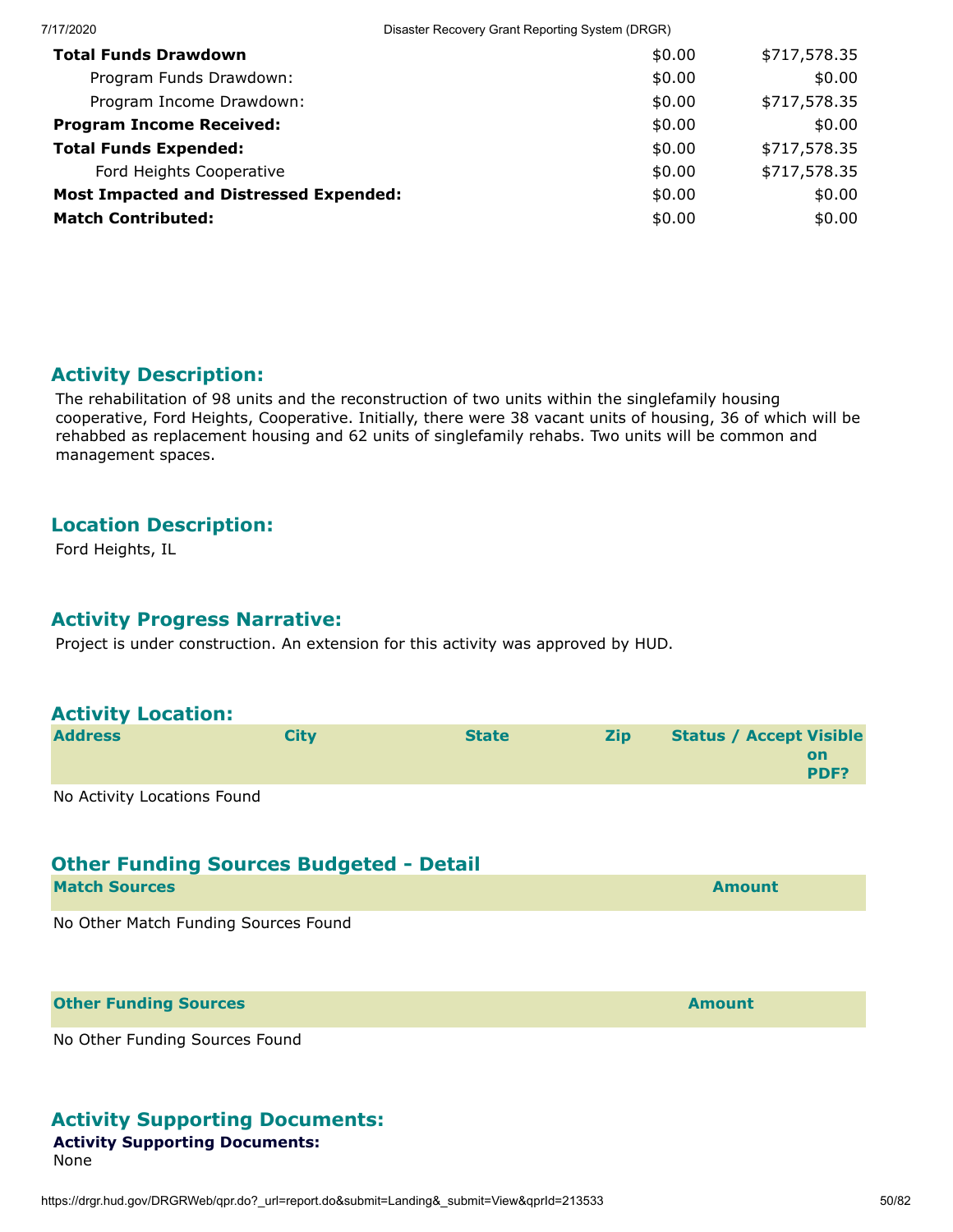#### **Project # / Project Title**: R3-DR-IN / R3-Infrastructure

|                  | <b>Grantee Activity Number:</b> |
|------------------|---------------------------------|
| 2013-DR-IN-R3-02 |                                 |

**Activity Category:** Construction/reconstruction of water/sewer lines or systems

**Project Number:** R3-DR-IN

**Projected Start Date:** 07/14/2016

**Activity Title:** Sewer Relief Project -Riverdale

**Activity Status:** Under Way

**Project Title:** R3-Infrastructure

**Projected End Date:** 04/30/2018

**Completed Activity Actual End Date:**

**National Objective:** Low/Mod

**Responsible Organization:** Village of Riverdale

**Benefit Type:** Area ( Census )

| <b>Overall</b>                                  | Oct 1 thru Dec 31,<br>2019 | <b>To Date</b> |
|-------------------------------------------------|----------------------------|----------------|
| <b>Total Projected Budget from All Sources:</b> | N/A                        | \$7,545,661.72 |
| <b>Total Budget:</b>                            | \$0.00                     | \$7,545,661.72 |
| <b>Total Obligated:</b>                         | \$0.00                     | \$7,545,661.72 |
| <b>Total Funds Drawdown</b>                     | \$0.00                     | \$7,545,661.72 |
| Program Funds Drawdown:                         | \$0.00                     | \$7,545,661.72 |
| Program Income Drawdown:                        | \$0.00                     | \$0.00         |
| <b>Program Income Received:</b>                 | \$0.00                     | \$0.00         |
| <b>Total Funds Expended:</b>                    | \$0.00                     | \$7,545,661.72 |
| Village of Riverdale                            | \$0.00                     | \$7,545,661.72 |
| <b>Most Impacted and Distressed Expended:</b>   | \$0.00                     | \$0.00         |
| <b>Match Contributed:</b>                       | \$0.00                     | \$0.00         |

**LMI%**: 65.3

# **Activity Description:**

Construction of storm sewer relief system to include installation of precast concrete manholes, catch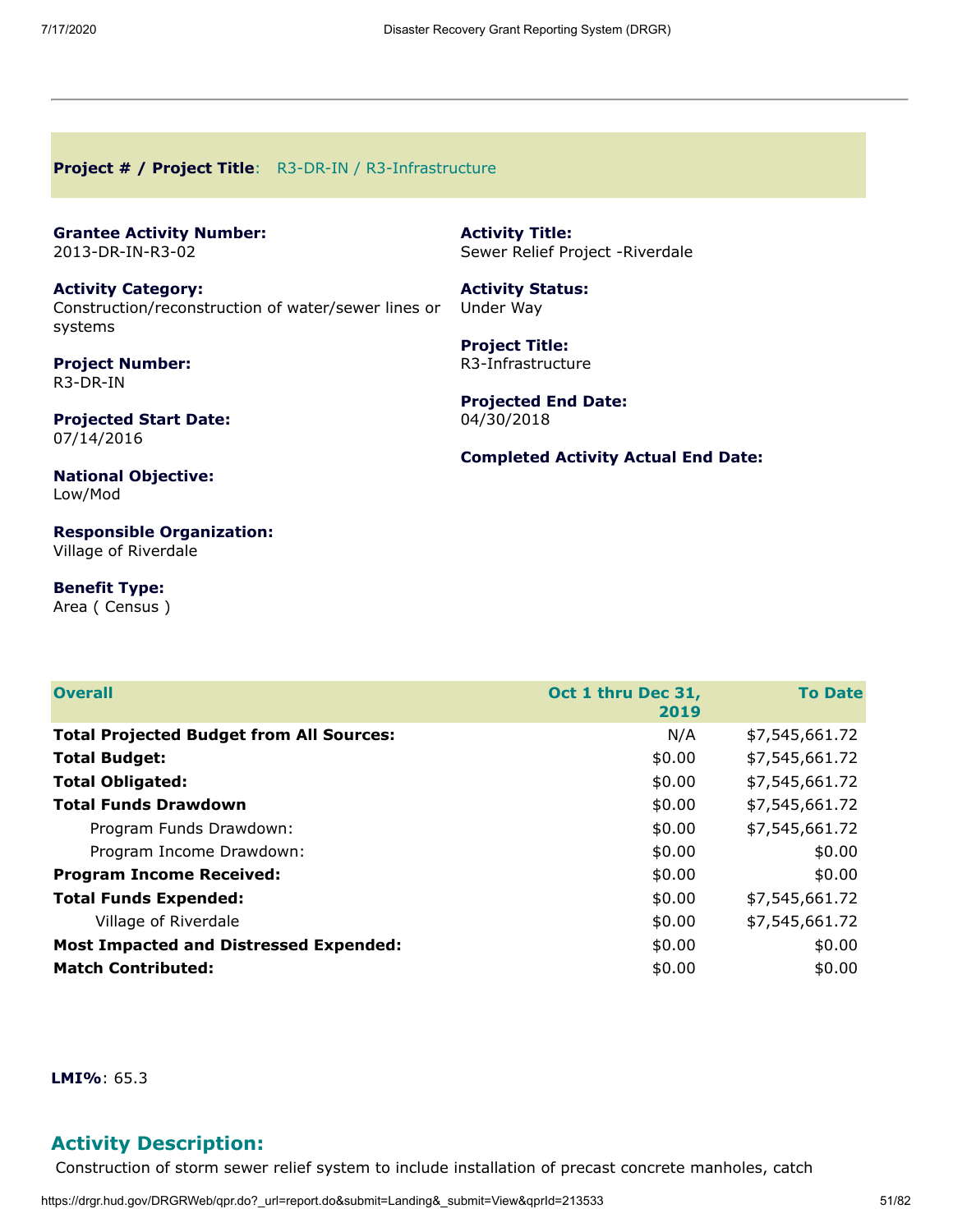basins, inlets, 15,300 feet of sewer pipe, 17,000 square yards of pavement patching, removal/replacement of 1,615 feet of curbs and 550 square yards of landscape restoration. This relief system will channel stormwater away from the undersized combined sewer systems and into the Little Calumet River.

#### **Location Description:**

Village of Riverdale

#### **Activity Progress Narrative:**

The construction contractor was selected in May 2017. Construction is now complete and closeout and recordkeeping activities are underway.

#### **Activity Location:**

| <b>Address</b> | Citv | <b>State</b> | <b>Zip</b> | <b>Status / Accept Visible</b> |
|----------------|------|--------------|------------|--------------------------------|
|                |      |              |            | on                             |
|                |      |              |            | <b>PDF?</b>                    |
|                |      |              |            |                                |

No Activity Locations Found

## **Other Funding Sources Budgeted - Detail**

| <b>Match Sources</b>                          | <b>Amount</b> |
|-----------------------------------------------|---------------|
| <b>Mr. Other Metals Engaged Communication</b> |               |

No Other Match Funding Sources Found

#### **Other Funding Sources and Sources and Sources and Source Amount**

No Other Funding Sources Found

#### **Activity Supporting Documents:**

**Activity Supporting Documents:** None

**Grantee Activity Number:** 2013-DR-IN-R3-03

**Activity Category:** Construction/reconstruction of water/sewer lines or systems

**Project Number:** R3-DR-IN

#### **Projected Start Date:**

**Activity Title:** Loyola University Hospital Flood Relief

**Activity Status:** Under Way

**Project Title:** R3-Infrastructure

**Projected End Date:** 04/30/2018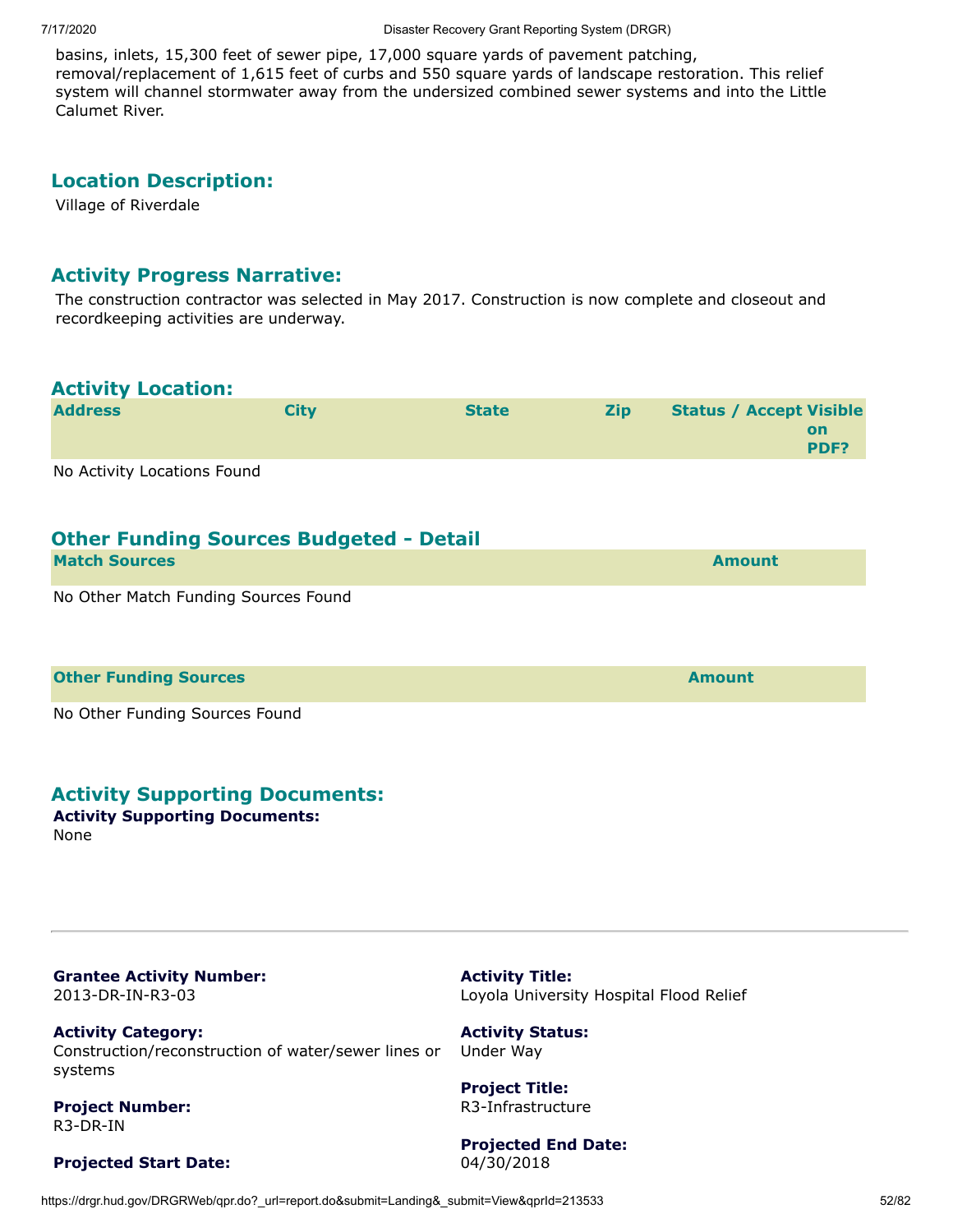09/14/2016

# **National Objective:**

Urgent Need

#### **Responsible Organization:**

Loyola University Chicago

#### **Benefit Type:**

Area ( Census )

# **Completed Activity Actual End Date:**

| <b>Overall</b>                                  | Oct 1 thru Dec 31,<br>2019 | <b>To Date</b> |
|-------------------------------------------------|----------------------------|----------------|
| <b>Total Projected Budget from All Sources:</b> | N/A                        | \$1,150,000.00 |
| <b>Total Budget:</b>                            | \$0.00                     | \$1,150,000.00 |
| <b>Total Obligated:</b>                         | \$0.00                     | \$1,150,000.00 |
| <b>Total Funds Drawdown</b>                     | \$0.00                     | \$1,150,000.00 |
| Program Funds Drawdown:                         | \$0.00                     | \$1,150,000.00 |
| Program Income Drawdown:                        | \$0.00                     | \$0.00         |
| <b>Program Income Received:</b>                 | \$0.00                     | \$0.00         |
| <b>Total Funds Expended:</b>                    | \$0.00                     | \$1,150,000.00 |
| Loyola University Chicago                       | \$0.00                     | \$1,150,000.00 |
| <b>Most Impacted and Distressed Expended:</b>   | \$0.00                     | \$0.00         |
| <b>Match Contributed:</b>                       | \$0.00                     | \$0.00         |

**LMI%**:

# **Activity Description:**

The project will include the installation of two (2) stormwater detention vaults and a 36" relief sewer along the east end of the medical center campus. The infrastructure will be located within a new easement between First Avenue and the campus's surface parking lots. The new stormwater infrastructure will outlet to an existing 36" outfall to the Des Plaines River.

# **Location Description:**

Loyola University Medical Center - 2160 S. First Ave, Maywood, IL 60153

# **Activity Progress Narrative:**

Procurement for the construction contractor was completed in August. Construction began on September 20, 2017. Construction is progressing and expected to be complete in 2018.

# **Activity Location:**

| <b>Address</b> | Citv | <b>State</b> | <b>Zip</b> | <b>Status / Accept Visible</b> |
|----------------|------|--------------|------------|--------------------------------|
|                |      |              |            | on                             |
|                |      |              |            | PDF?                           |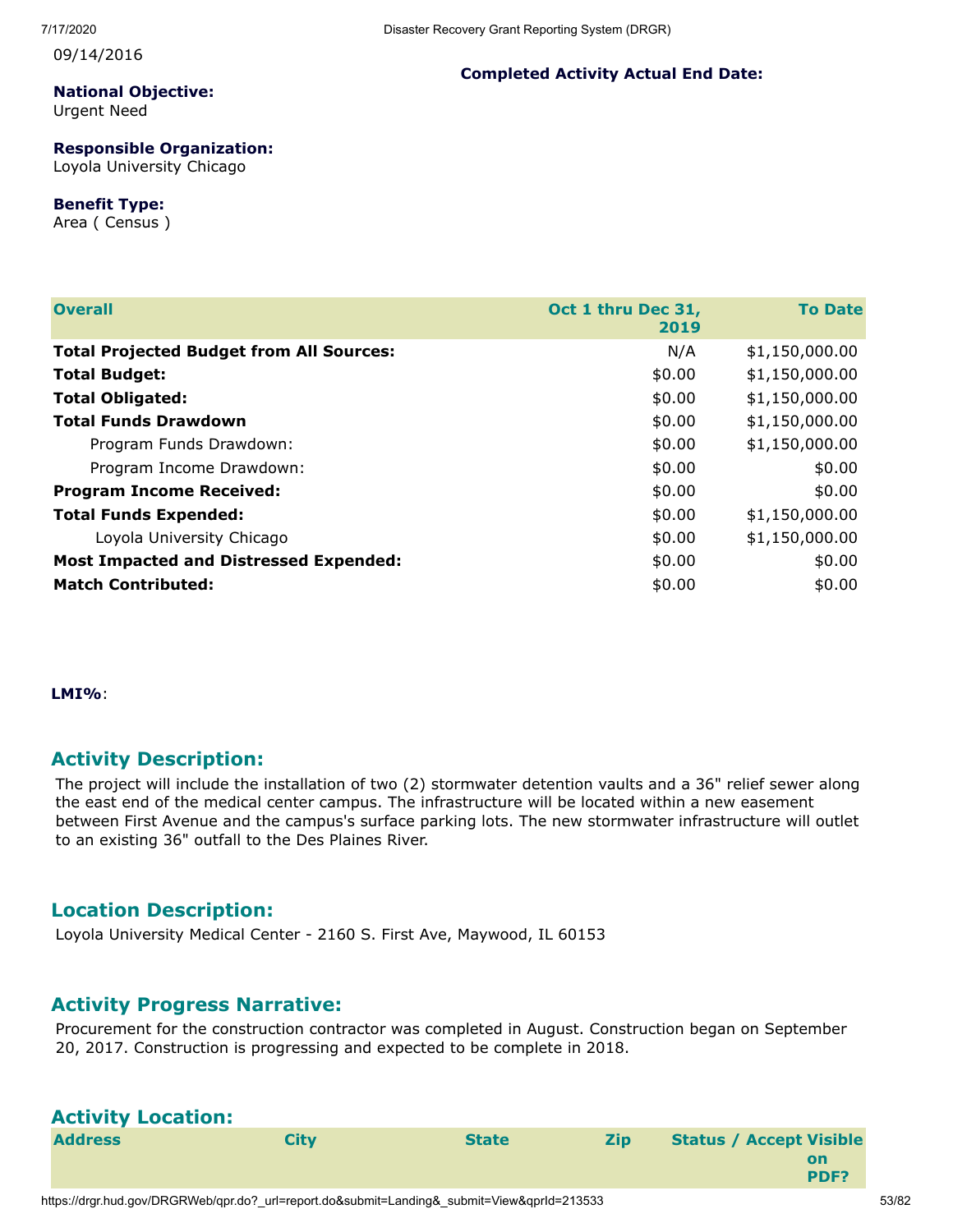No Activity Locations Found

| <b>Other Funding Sources Budgeted - Detail</b> |               |
|------------------------------------------------|---------------|
| <b>Match Sources</b>                           | <b>Amount</b> |
| No Other Match Funding Sources Found           |               |
| <b>Other Funding Sources</b>                   | <b>Amount</b> |

No Other Funding Sources Found

# **Activity Supporting Documents:**

**Activity Supporting Documents:** None

**Project # / Project Title**: R3-DR-SFR / R3-Rehabilitation/Remediation

**Grantee Activity Number:** 2013-DR-SFR-R3-01

**Activity Title:** Residential Resilience NWHP

**Project Title:**

**Activity Category:** Rehabilitation/reconstruction of residential structures Under Way **Activity Status:**

**Project Number:** R3-DR-SFR

**Projected Start Date:** 01/13/2015

07/01/2019 **Completed Activity Actual End Date:**

R3-Rehabilitation/Remediation

**Projected End Date:**

**National Objective:** Low/Mod

**Responsible Organization:** North West Housing Partnership

**Benefit Type:** Direct ( HouseHold )

| <b>Overall</b>                                  | Oct 1 thru Dec 31,<br>2019 | <b>To Date</b> |
|-------------------------------------------------|----------------------------|----------------|
| <b>Total Projected Budget from All Sources:</b> | N/A                        | \$73,925.53    |
| <b>Total Budget:</b>                            | \$0.00                     | \$73,925.53    |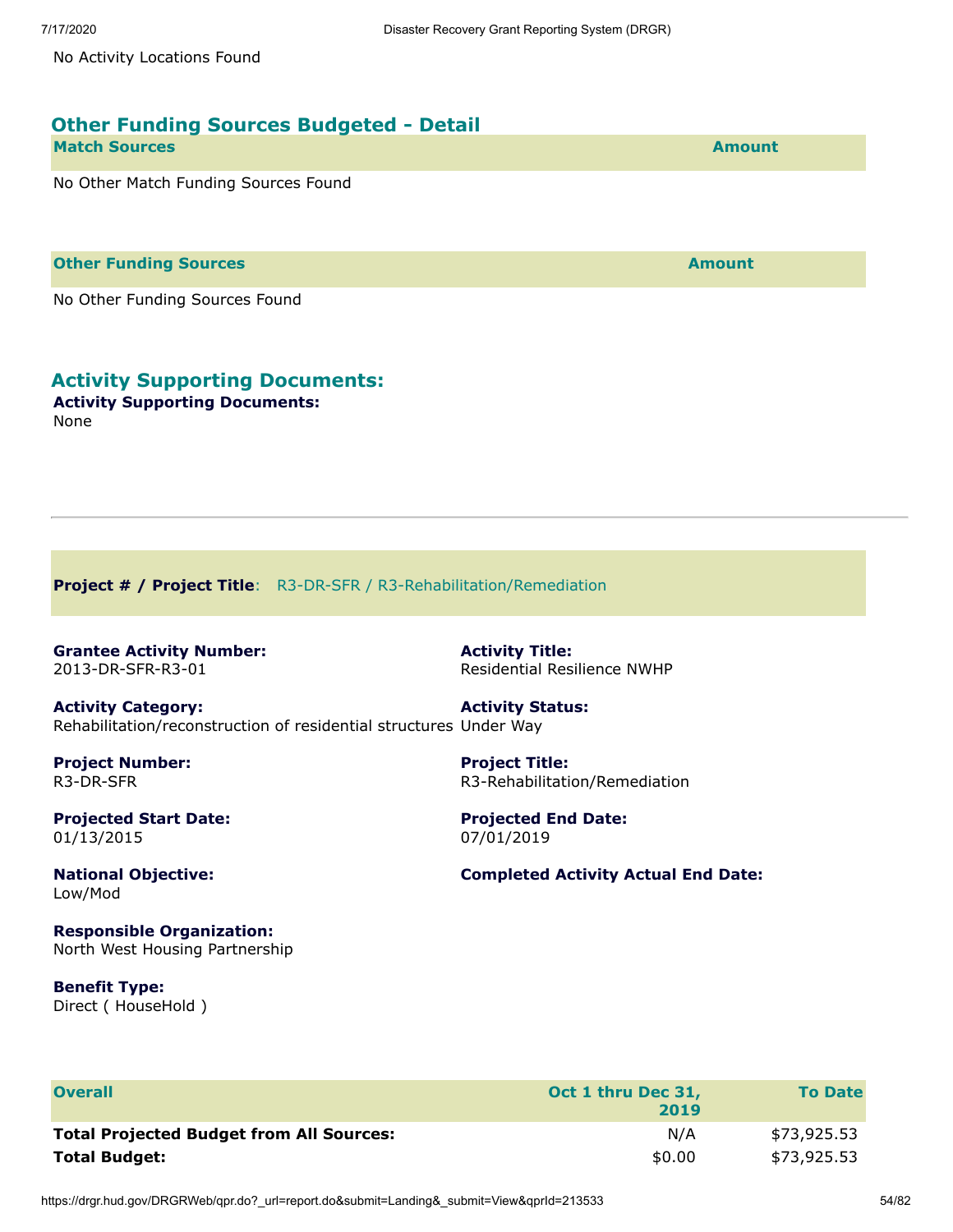| 7/17/2020                                     | Disaster Recovery Grant Reporting System (DRGR) |             |  |
|-----------------------------------------------|-------------------------------------------------|-------------|--|
| <b>Total Obligated:</b>                       | \$0.00                                          | \$73,925.53 |  |
| <b>Total Funds Drawdown</b>                   | \$0.00                                          | \$73,925.53 |  |
| Program Funds Drawdown:                       | \$0.00                                          | \$73,925.53 |  |
| Program Income Drawdown:                      | \$0.00                                          | \$0.00      |  |
| <b>Program Income Received:</b>               | \$0.00                                          | \$0.00      |  |
| <b>Total Funds Expended:</b>                  | \$0.00                                          | \$22,861.81 |  |
| North West Housing Partnership                | \$0.00                                          | \$22,861.81 |  |
| <b>Most Impacted and Distressed Expended:</b> | \$0.00                                          | \$0.00      |  |
| <b>Match Contributed:</b>                     | \$0.00                                          | \$0.00      |  |

This program will provide up to \$25,000 in the form of a forgivable loan to existing home owners whose homes were impacted by the 2013 flooding. The funding will be used to make repairs that remain unresolved from the floods and to construct mitigation measures to lessen the occurrence and severity of future flooding.

# **Location Description:**

Suburban Cook County, outside of the Chicago city limits

#### **Activity Progress Narrative:**

The subreceipient continues to review applications, determine eligibility, calculation duplication of benefits, determine unmet needs and scope of work of improvements, preparing contract documents and move homes into construction. Several homes are now complete. An extension for this activity was approved by HUD.

## **Activity Location:**

| <b>Address</b>               | Citv | <b>State</b> | <b>Zip</b> | <b>Status / Accept Visible</b> |
|------------------------------|------|--------------|------------|--------------------------------|
|                              |      |              |            | on<br><b>PDF?</b>              |
| Ne Astribute restaure Farmed |      |              |            |                                |

No Activity Locations Found

# **Other Funding Sources Budgeted - Detail**

| <b>Match Sources</b> | <b>Amount</b> |
|----------------------|---------------|
|                      |               |

No Other Match Funding Sources Found

| <b>Other Funding Sources</b>   | <b>Amount</b> |
|--------------------------------|---------------|
| No Other Funding Sources Found |               |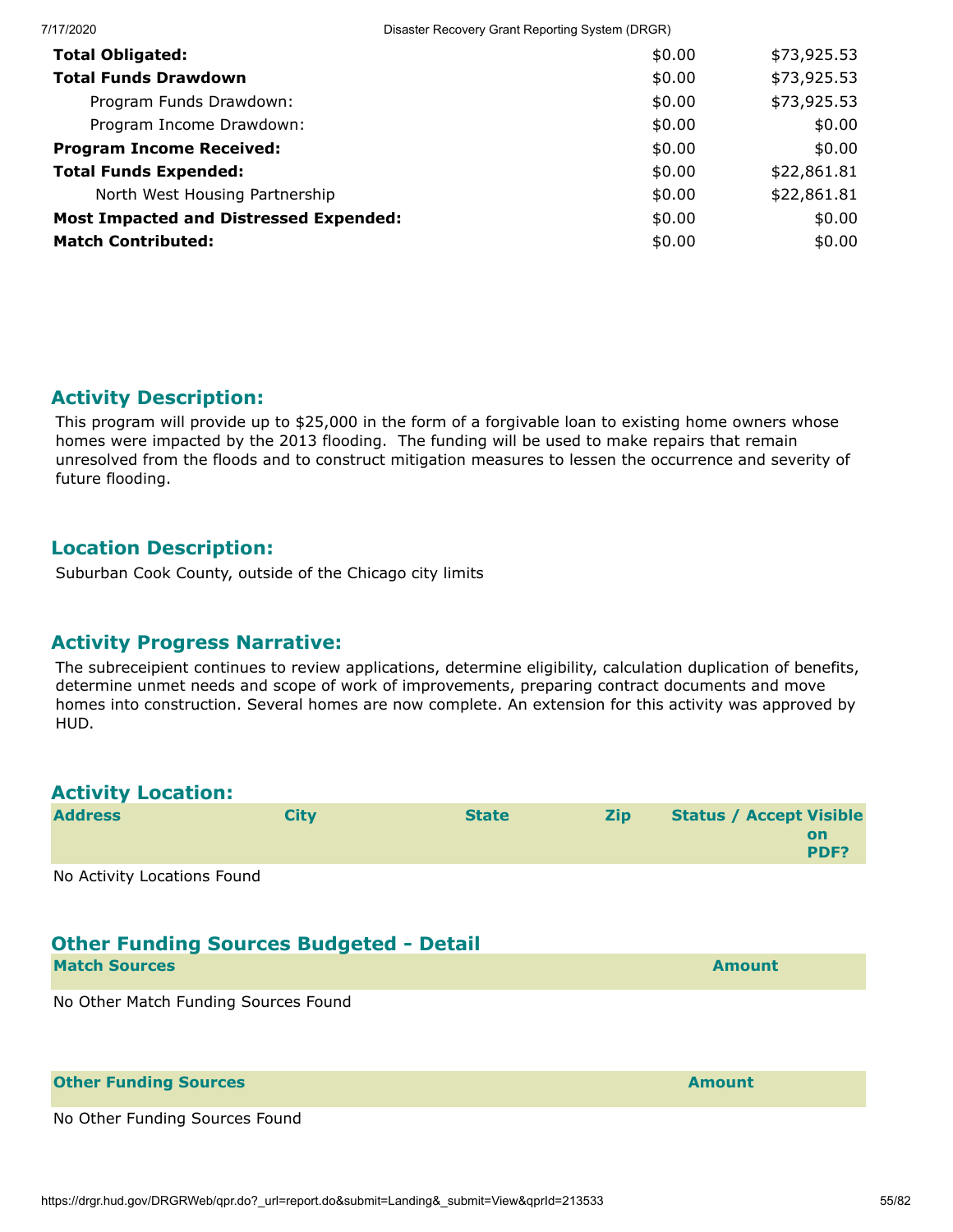# **Activity Supporting Documents: Activity Supporting Documents:**

None

**Project # / Project Title**: R3-DR-SFR-E / R3-Rehabilitation/Remediation-EXTENDED

**Grantee Activity Number:** 2013-DR-SFR-R3-02-E

**Activity Title:** Residential Resilience NHS

**Activity Category:** Rehabilitation/reconstruction of residential structures Under Way **Activity Status:**

**Project Number:** R3-DR-SFR-E

**Projected Start Date:** 07/01/2017

**National Objective:** Low/Mod

**Project Title:** R3-Rehabilitation/Remediation-EXTENDED

**Projected End Date:** 09/30/2022

**Completed Activity Actual End Date:**

**Responsible Organization:** Neighborhood Housing Services

#### **Benefit Type:**

Direct ( HouseHold )

| <b>Overall</b>                                  | Oct 1 thru Dec 31,<br><b>To Date</b><br>2019 |              |  |
|-------------------------------------------------|----------------------------------------------|--------------|--|
| <b>Total Projected Budget from All Sources:</b> | N/A                                          | \$500,000.00 |  |
| <b>Total Budget:</b>                            | \$0.00                                       | \$500,000.00 |  |
| <b>Total Obligated:</b>                         | \$0.00                                       | \$500,000.00 |  |
| <b>Total Funds Drawdown</b>                     | \$0.00                                       | \$500,000.00 |  |
| Program Funds Drawdown:                         | \$0.00                                       | \$500,000.00 |  |
| Program Income Drawdown:                        | \$0.00                                       | \$0.00       |  |
| <b>Program Income Received:</b>                 | \$0.00                                       | \$0.00       |  |
| <b>Total Funds Expended:</b>                    | \$0.00                                       | \$500,000.00 |  |
| Neighborhood Housing Services                   | \$0.00                                       | \$500,000.00 |  |
| <b>Most Impacted and Distressed Expended:</b>   | \$0.00                                       | \$0.00       |  |
| <b>Match Contributed:</b>                       | \$0.00                                       | \$0.00       |  |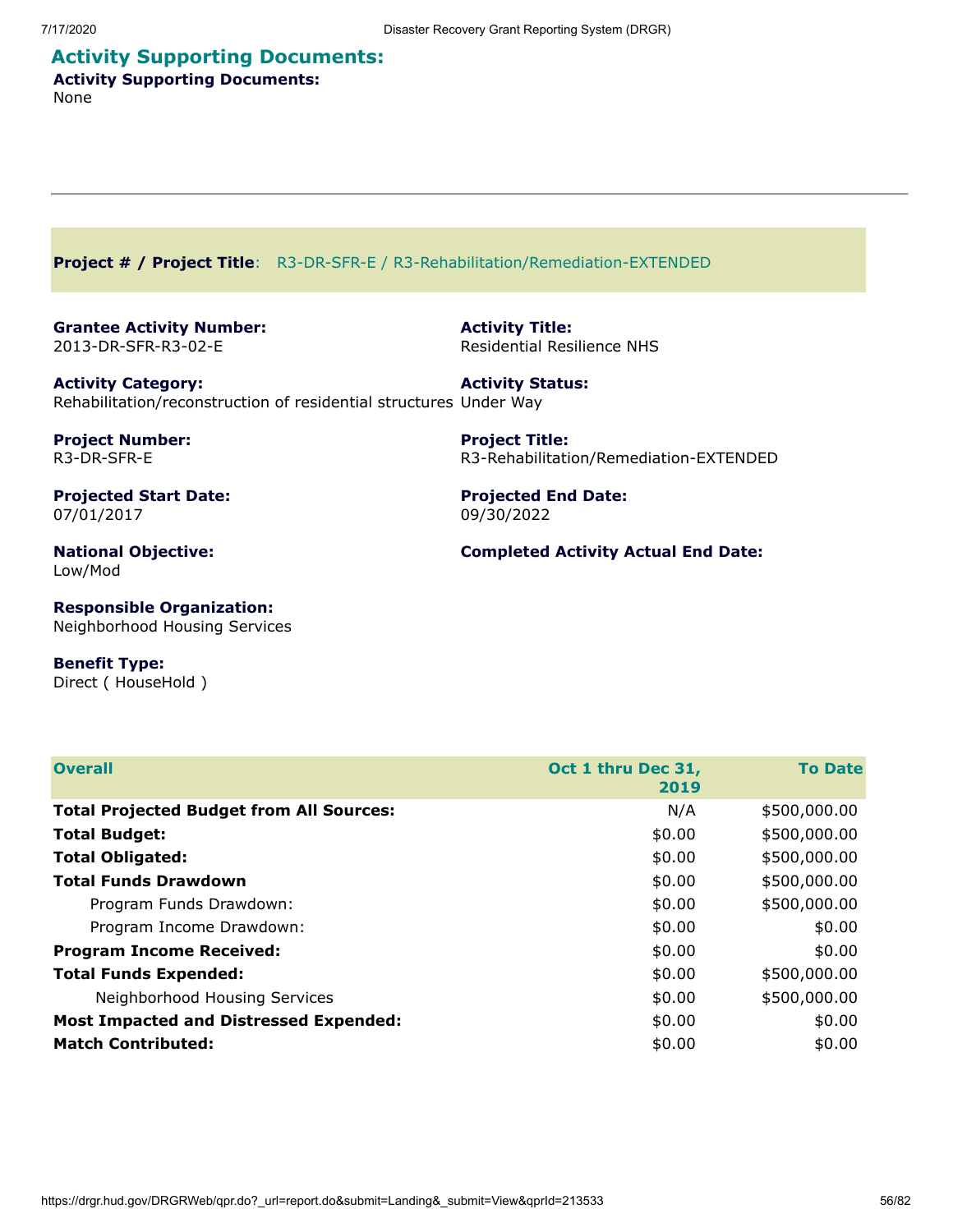This program will provide up to \$25,000 in the form of a forgivable loan to existing home owners whose homes were impacted by the 2013 flooding. The funding will be used to make repairs that remain unresolved from the floods and to construct mitigation measures to lessen the occurrence and severity of future flooding.

#### **Location Description:**

Suburban Cook County, outside of the Chicago city limits

#### **Activity Progress Narrative:**

Project closeout and recordkeeping actvities are underway.

#### **Activity Location:**

| <b>Address</b> | <b>City</b> | <b>State</b> | <b>Zip</b> | <b>Status / Accept Visible</b> |
|----------------|-------------|--------------|------------|--------------------------------|
|                |             |              |            | on                             |
|                |             |              |            | <b>PDF?</b>                    |
|                |             |              |            |                                |

No Activity Locations Found

#### **Other Funding Sources Budgeted - Detail**

| <b>Match Sources</b>                 | <b>Amount</b> |
|--------------------------------------|---------------|
| No Other Match Funding Sources Found |               |

#### **Other Funding Sources and Sources and Sources and Source Amount**

No Other Funding Sources Found

#### **Activity Supporting Documents:**

#### **Activity Supporting Documents:** None

**Project # / Project Title**: R4-DR-ACQ-B / R4-Strategic Buyout

**Grantee Activity Number:** 2013-DR-ACQ-B-R4-04

**Activity Title:** Wheeling Township FMA Buyout Match

**Activity Category:** Acquisition - buyout of residential properties **Activity Status:** Under Way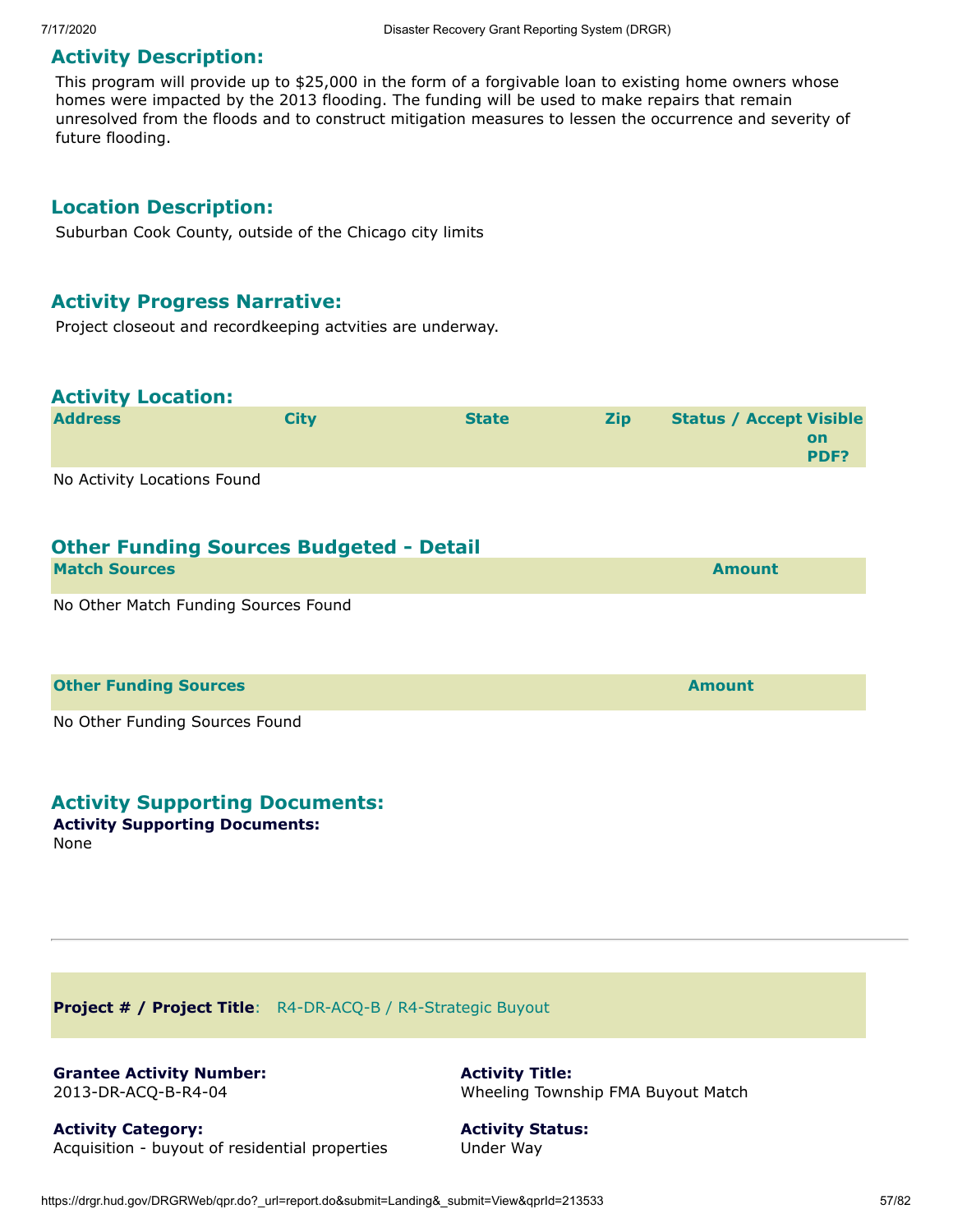**Project Number:** R4-DR-ACQ-B

**Projected Start Date:** 09/01/2017

**National Objective:** Urgent Need

**Responsible Organization:** Cook County

**Benefit Type:** Direct ( HouseHold ) **Project Title:** R4-Strategic Buyout

**Projected End Date:** 09/01/2019

**Completed Activity Actual End Date:**

| <b>Overall</b>                                  | Oct 1 thru Dec 31,<br>2019 | <b>To Date</b> |
|-------------------------------------------------|----------------------------|----------------|
| <b>Total Projected Budget from All Sources:</b> | N/A                        | \$97,828.08    |
| <b>Total Budget:</b>                            | \$0.00                     | \$97,828.08    |
| <b>Total Obligated:</b>                         | \$0.00                     | \$97,828.08    |
| <b>Total Funds Drawdown</b>                     | \$0.00                     | \$97,828.08    |
| Program Funds Drawdown:                         | \$0.00                     | \$97,828.08    |
| Program Income Drawdown:                        | \$0.00                     | \$0.00         |
| <b>Program Income Received:</b>                 | \$0.00                     | \$0.00         |
| <b>Total Funds Expended:</b>                    | \$0.00                     | \$97,828.08    |
| Cook County                                     | \$0.00                     | \$97,828.08    |
| <b>Most Impacted and Distressed Expended:</b>   | \$0.00                     | \$0.00         |
| <b>Match Contributed:</b>                       | \$0.00                     | \$0.00         |

## **Activity Description:**

In cooperation with the Cook County Department of Homeland Security and Emergency Management, this funding is providing 25 percent match to two properties being purchased under a FEMA Flood Mitigation Assistance Program FMAP grant. The FMAP grant is also providing 100 percent funding to purchase one other single family property. All are flood prone properties that will be demolished and the land cleared and maintained as open space in perpetuity under deed restirctions.

#### **Location Description:**

Unincorporated Wheeling Township, properties have a Mount Prospect IL address

#### **Activity Progress Narrative:**

Work was initiated by collecting homeowner information, completing inspections and conducting appraisals.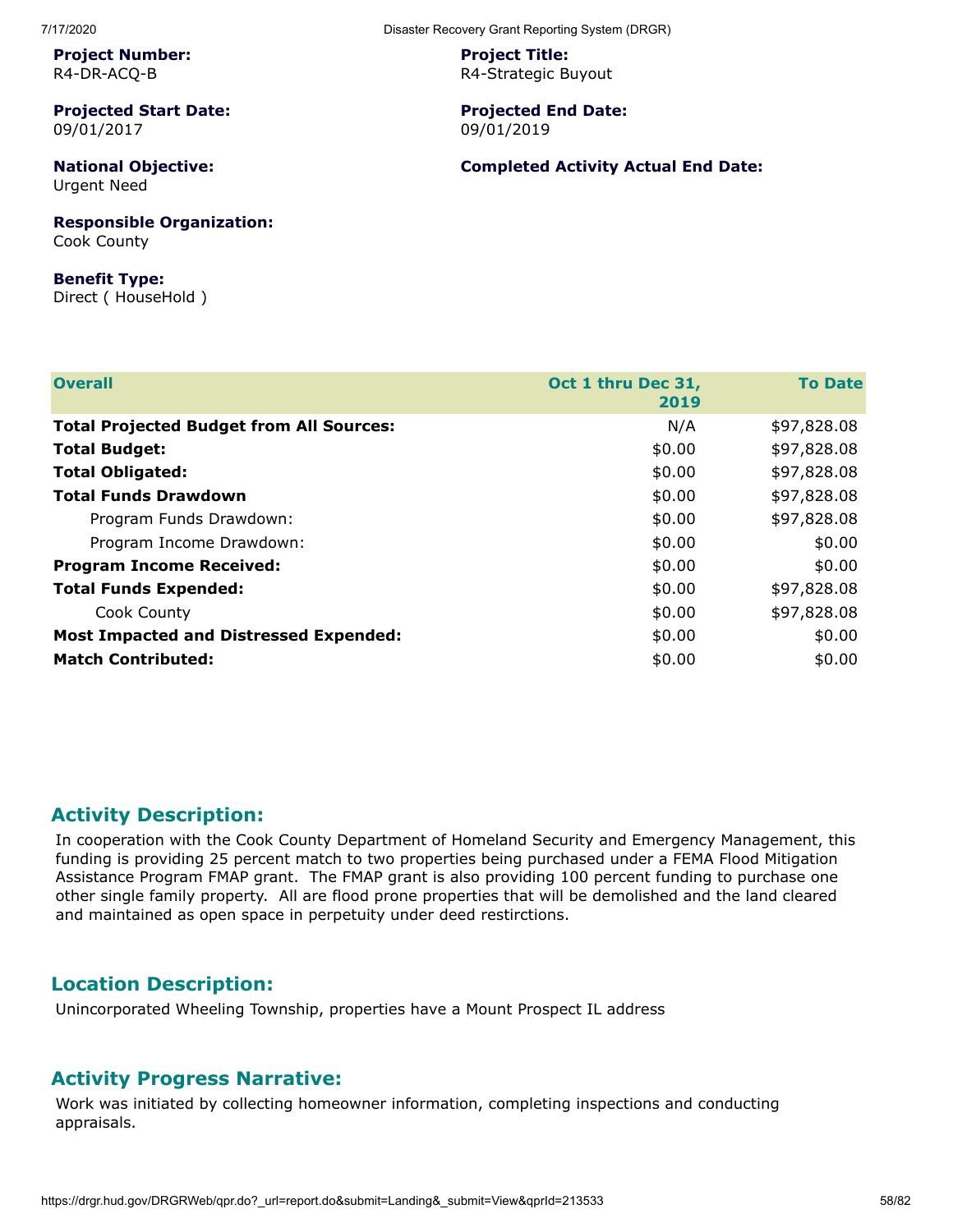# **Activity Location:**

| <b>Address</b> | Citv | <b>State</b> | <b>Zip</b> | <b>Status / Accept Visible</b> |                   |
|----------------|------|--------------|------------|--------------------------------|-------------------|
|                |      |              |            |                                | on<br><b>PDF?</b> |
|                |      |              |            |                                |                   |

No Activity Locations Found

# **Other Funding Sources Budgeted - Detail**

| <b>Match Sources</b>                 | <b>Amount</b> |
|--------------------------------------|---------------|
| No Other Match Funding Sources Found |               |
|                                      |               |

#### **Other Funding Sources Amount**

No Other Funding Sources Found

# **Activity Supporting Documents:**

**Activity Supporting Documents:** None

**Grantee Activity Number:** 2013-DR-ACQ-B-R4-05

**Activity Category:** Acquisition - buyout of residential properties

**Project Number:** R4-DR-ACQ-B

**Projected Start Date:** 06/30/2019

**National Objective:** Low/Mod

**Responsible Organization:** Cook County

#### **Benefit Type:**

**Activity Title:** Foxpoint

**Activity Status:** Planned

**Project Title:** R4-Strategic Buyout

**Projected End Date:** 09/30/2022

**Completed Activity Actual End Date:**

| <b>Overall</b>                                  | Oct 1 thru Dec 31,<br>2019 | <b>To Date</b> |
|-------------------------------------------------|----------------------------|----------------|
| <b>Total Projected Budget from All Sources:</b> | N/A                        | \$370,765.99   |
| <b>Total Budget:</b>                            | \$0.00                     | \$370,765.99   |
| <b>Total Obligated:</b>                         | \$0.00                     | \$370,765.99   |

https://drgr.hud.gov/DRGRWeb/qpr.do?\_url=report.do&submit=Landing&\_submit=View&qprId=213533 59/82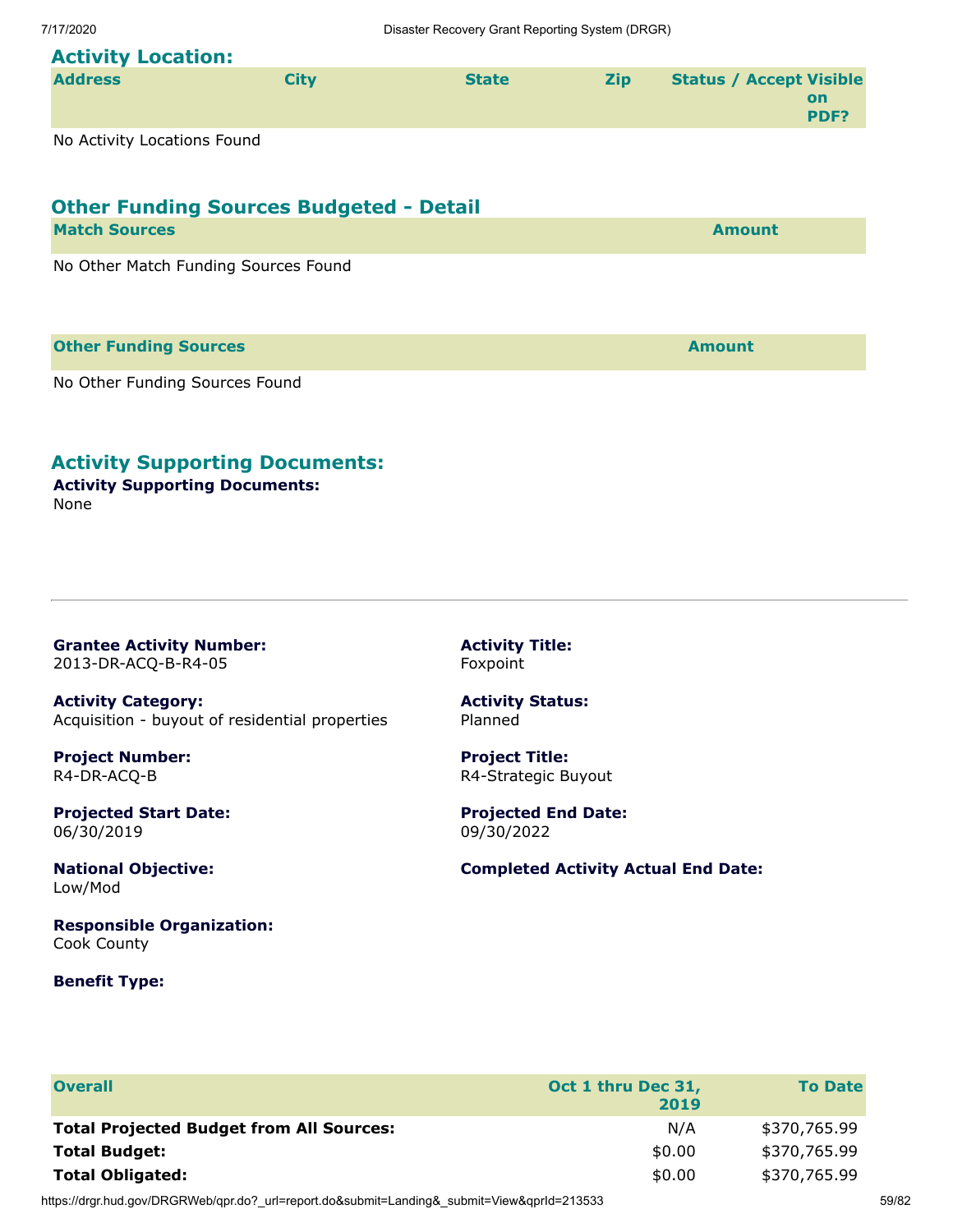| 7/17/2020                                     | Disaster Recovery Grant Reporting System (DRGR) |              |  |
|-----------------------------------------------|-------------------------------------------------|--------------|--|
| <b>Total Funds Drawdown</b>                   | \$0.00                                          | \$370,765.99 |  |
| Program Funds Drawdown:                       | \$0.00                                          | \$370,765.99 |  |
| Program Income Drawdown:                      | \$0.00                                          | \$0.00       |  |
| <b>Program Income Received:</b>               | \$0.00                                          | \$0.00       |  |
| <b>Total Funds Expended:</b>                  | \$0.00                                          | \$370,765.99 |  |
| Cook County                                   | \$0.00                                          | \$370,765.99 |  |
| <b>Most Impacted and Distressed Expended:</b> | \$0.00                                          | \$0.00       |  |
| <b>Match Contributed:</b>                     | \$0.00                                          | \$0.00       |  |

# **Location Description:**

Village of Wheeling, IL

# **Activity Progress Narrative:**

Work was initiated by collecting homeowner information, completing inspections and conducting appraisals.

# **Activity Location:**

| <b>Address</b>              | City | <b>State</b> | <b>Zip</b> | <b>Status / Accept Visible</b> |                   |
|-----------------------------|------|--------------|------------|--------------------------------|-------------------|
|                             |      |              |            |                                | <b>on</b><br>PDF? |
| No Activity Locations Found |      |              |            |                                |                   |

| <b>Other Funding Sources Budgeted - Detail</b> |               |
|------------------------------------------------|---------------|
| <b>Match Sources</b>                           | <b>Amount</b> |
| No Other Match Funding Sources Found           |               |

**Other Funding Sources Amount** 

No Other Funding Sources Found

# **Activity Supporting Documents:**

#### **Activity Supporting Documents:**

None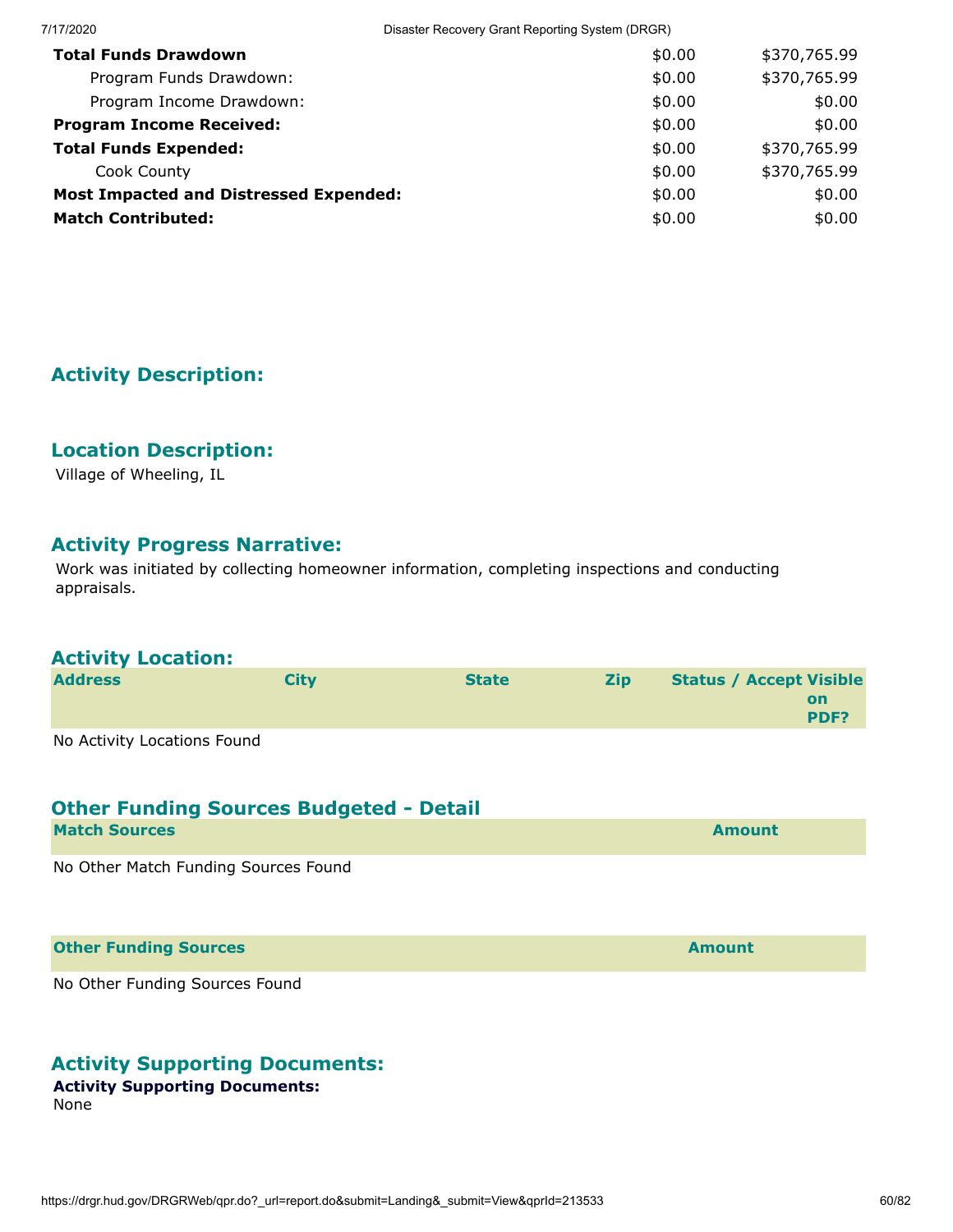**Grantee Activity Number:** 2013-DR-ACQ-B-R4-PD

**Activity Category:** Acquisition - buyout of residential properties

**Project Number:** R4-DR-ACQ-B

**Projected Start Date:** 06/30/2016

**National Objective:** Urgent Need

**Responsible Organization:** Cook County Dept. of Planning & Dev.

#### **Benefit Type:**

**Activity Title:** CDM Smith Program Delivery

**Activity Status:** Under Way

**Project Title:** R4-Strategic Buyout

**Projected End Date:** 09/30/2019

**Completed Activity Actual End Date:**

| <b>Overall</b>                                  | Oct 1 thru Dec 31,<br>2019 | <b>To Date</b> |
|-------------------------------------------------|----------------------------|----------------|
| <b>Total Projected Budget from All Sources:</b> | N/A                        | \$146,824.00   |
| <b>Total Budget:</b>                            | \$0.00                     | \$146,824.00   |
| <b>Total Obligated:</b>                         | \$0.00                     | \$146,824.00   |
| <b>Total Funds Drawdown</b>                     | \$0.00                     | \$146,824.00   |
| Program Funds Drawdown:                         | \$0.00                     | \$146,824.00   |
| Program Income Drawdown:                        | \$0.00                     | \$0.00         |
| <b>Program Income Received:</b>                 | \$0.00                     | \$0.00         |
| <b>Total Funds Expended:</b>                    | \$0.00                     | \$807,688.00   |
| Cook County Dept. of Planning & Dev.            | \$0.00                     | \$807,688.00   |
| <b>Most Impacted and Distressed Expended:</b>   | \$0.00                     | \$0.00         |
| <b>Match Contributed:</b>                       | \$0.00                     | \$0.00         |

#### **Activity Description:**

Funds directly related to implementing the Strategic Acquisition Program.

#### **Location Description:**

Cook County IL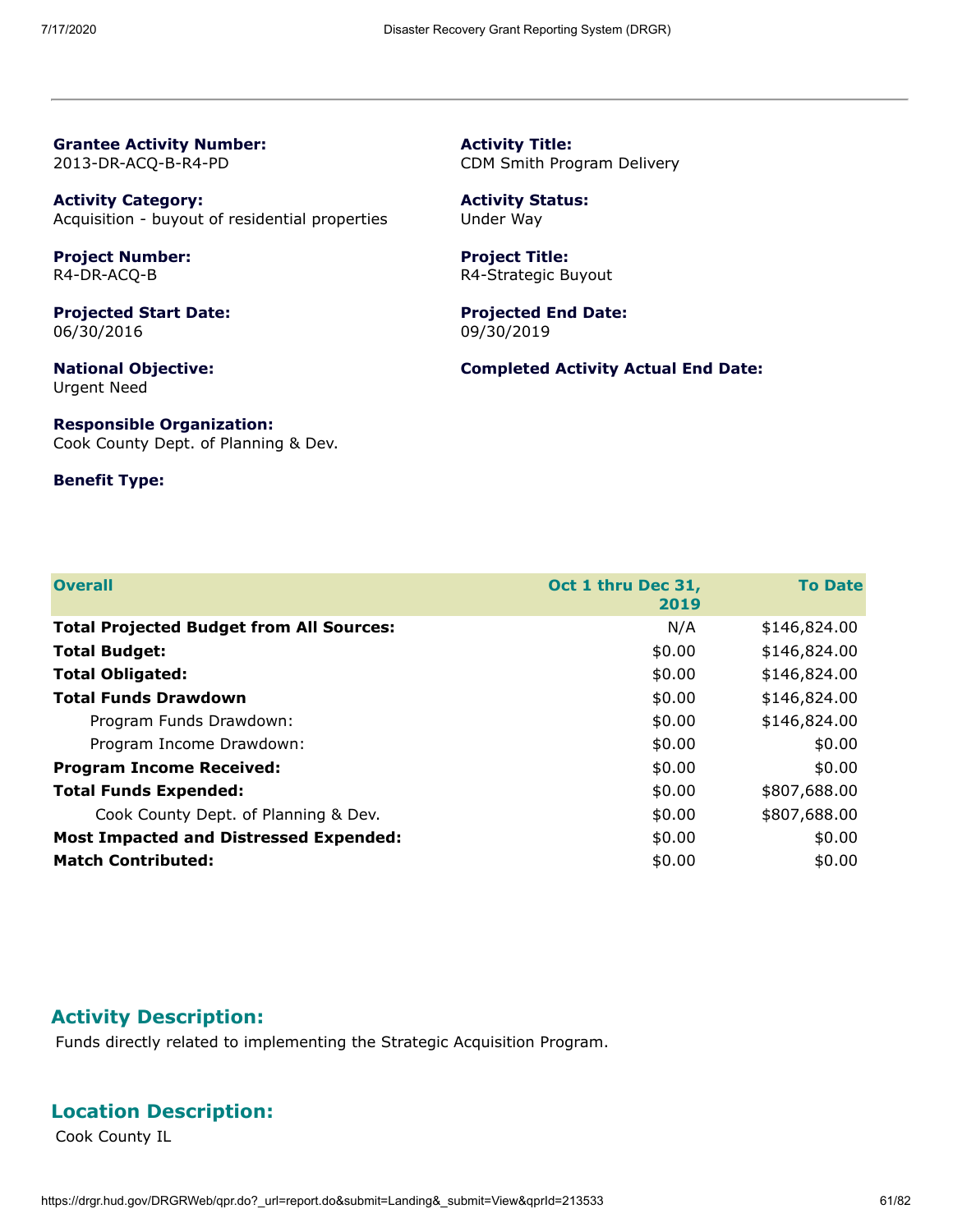#### **Activity Progress Narrative:**

Work continues with assisting the county and subrecipients in project implementation activities including technical assistance, duplication of benefits, eligibility reviews, offers, payment requests, closing documents, etc.

| <b>Activity Location:</b>   |             |              |            |                                |                   |
|-----------------------------|-------------|--------------|------------|--------------------------------|-------------------|
| <b>Address</b>              | <b>City</b> | <b>State</b> | <b>Zip</b> | <b>Status / Accept Visible</b> | <b>on</b><br>PDF? |
| No Activity Locations Found |             |              |            |                                |                   |

| <b>Other Funding Sources Budgeted - Detail</b> |               |
|------------------------------------------------|---------------|
| <b>Match Sources</b>                           | <b>Amount</b> |
| No Other Match Funding Sources Found           |               |

**Other Funding Sources and Sources and Sources and Source Amount** 

# No Other Funding Sources Found

**Activity Supporting Documents:**

**Activity Supporting Documents:** None

**Project # / Project Title**: R4-DR-HCR / R4-Housing Construction and Rehabilitation

**Grantee Activity Number:** 2013-DR-HCR-R4-01

**Activity Category:** Construction of new housing

**Project Number:** R4-DR-HCR

**Projected Start Date:** 04/29/2016

**National Objective:** Low/Mod

**Activity Title:** Summit

**Activity Status:** Under Way

**Project Title:** R4-Housing Construction and Rehabilitation

**Projected End Date:** 06/30/2019

#### **Completed Activity Actual End Date:**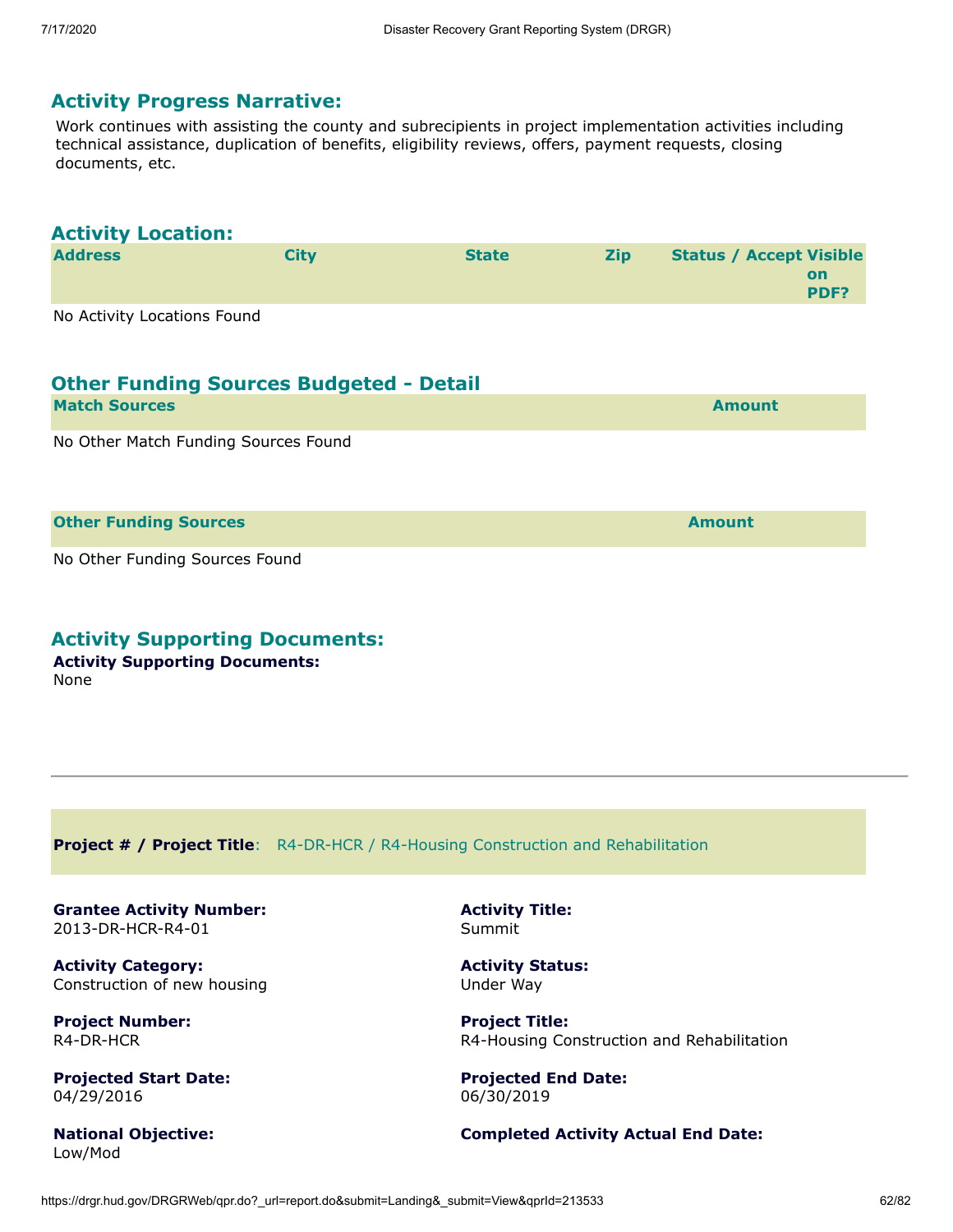#### 7/17/2020 Disaster Recovery Grant Reporting System (DRGR)

#### **Responsible Organization:**

Presidio Capital LLC.

#### **Program Income Account:** Summit

## **Benefit Type:**

Direct ( HouseHold )

| <b>Overall</b>                                  | Oct 1 thru Dec 31,<br>2019 | <b>To Date</b> |
|-------------------------------------------------|----------------------------|----------------|
| <b>Total Projected Budget from All Sources:</b> | N/A                        | \$408,513.65   |
| <b>Total Budget:</b>                            | \$0.00                     | \$408,513.65   |
| <b>Total Obligated:</b>                         | \$0.00                     | \$408,513.65   |
| <b>Total Funds Drawdown</b>                     | \$0.00                     | \$408,513.65   |
| Program Funds Drawdown:                         | \$0.00                     | \$396,364.63   |
| Program Income Drawdown:                        | \$0.00                     | \$12,149.02    |
| <b>Program Income Received:</b>                 | \$0.00                     | \$12,149.02    |
| <b>Total Funds Expended:</b>                    | \$0.00                     | \$312,121.55   |
| Cook County                                     | \$0.00                     | \$0.00         |
| Presidio Capital LLC.                           | \$0.00                     | \$312,121.55   |
| <b>Most Impacted and Distressed Expended:</b>   | \$0.00                     | \$0.00         |
| <b>Match Contributed:</b>                       | \$0.00                     | \$0.00         |

#### **Activity Description:**

Construction of 18 new housing units to provide affordable housing options for households in the Summit area; an area identified as having a lack of affordable housing via a market study.

## **Location Description:**

Summit, IL

#### **Activity Progress Narrative:**

Units are currently being sold to qualifying buyers. Program Income received on this activity for the eight homes that were sold, one this period.

## **Activity Location:**

| <b>Address</b>              | Citv | <b>State</b> | Zip | <b>Status / Accept Visible</b> |
|-----------------------------|------|--------------|-----|--------------------------------|
|                             |      |              |     | on<br><b>PDF?</b>              |
| No Activity Locations Found |      |              |     |                                |

No Activity Locations Found

#### **Other Funding Sources Budgeted - Detail Match Sources Amount**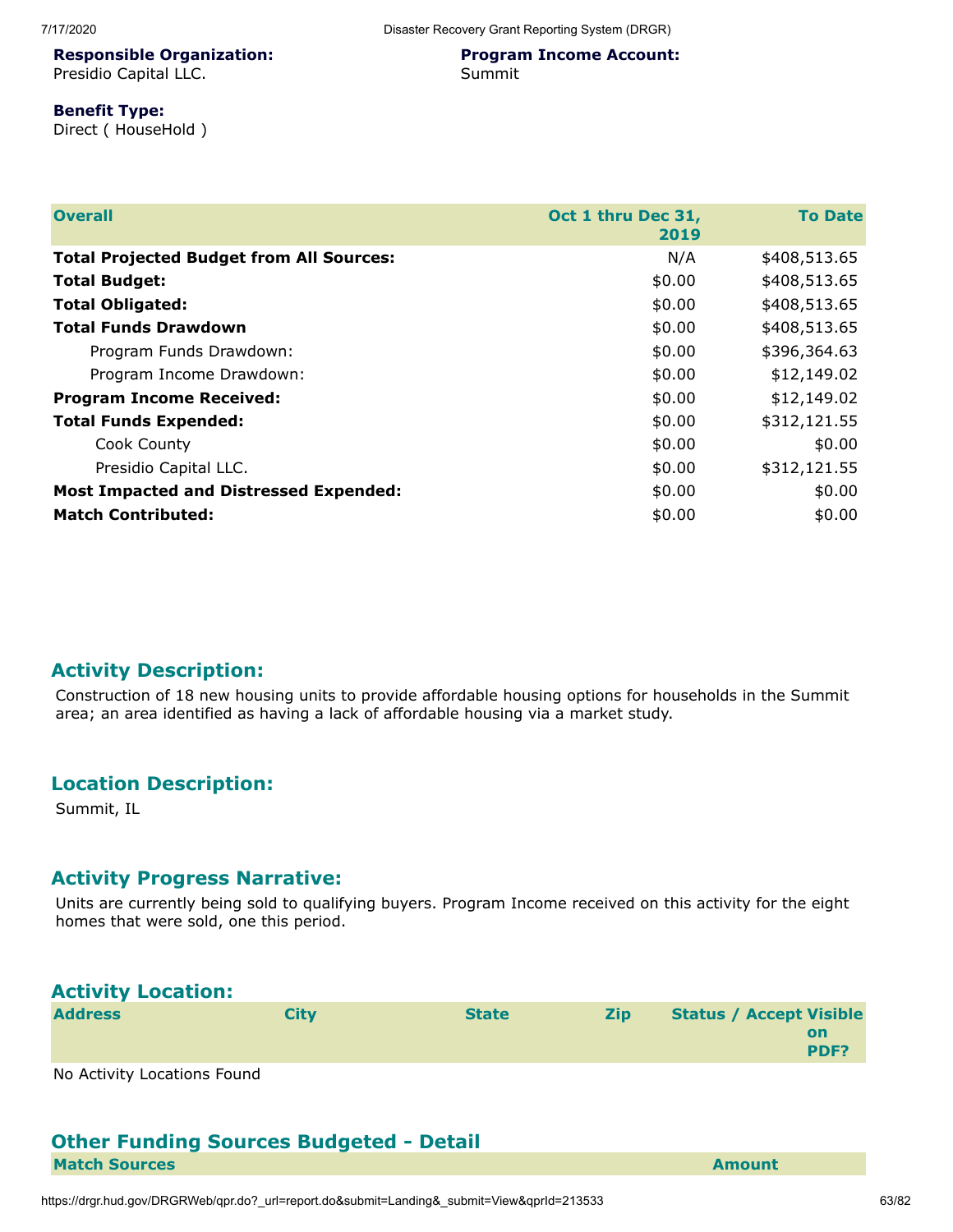No Other Match Funding Sources Found

**Other Funding Sources and Sources and Sources and Source Amount** 

No Other Funding Sources Found

#### **Activity Supporting Documents:**

#### **Activity Supporting Documents:** None

**Grantee Activity Number:** 2013-DR-HCR-R4-02

**Activity Title:** Ford Heights Coop

**Project Title:**

**Activity Category:** Rehabilitation/reconstruction of residential structures Under Way **Activity Status:**

**Project Number:** R4-DR-HCR

**Projected Start Date:** 06/30/2017

**National Objective:** Low/Mod

**Responsible Organization:** Ford Heights Cooperative

**Benefit Type:** Direct ( HouseHold )

| <b>Overall</b>                                  | Oct 1 thru Dec 31,<br>2019 | <b>To Date</b> |
|-------------------------------------------------|----------------------------|----------------|
| <b>Total Projected Budget from All Sources:</b> | N/A                        | \$2,829,561.65 |
| <b>Total Budget:</b>                            | \$0.00                     | \$2,829,561.65 |
| <b>Total Obligated:</b>                         | \$0.00                     | \$2,829,561.65 |
| <b>Total Funds Drawdown</b>                     | \$0.00                     | \$2,829,561.65 |
| Program Funds Drawdown:                         | \$0.00                     | \$2,829,561.65 |
| Program Income Drawdown:                        | \$0.00                     | \$0.00         |
| <b>Program Income Received:</b>                 | \$0.00                     | \$0.00         |
| <b>Total Funds Expended:</b>                    | \$0.00                     | \$2,829,561.65 |
| Cook County Dept. of Planning & Dev.            | \$0.00                     | \$0.00         |
| Ford Heights Cooperative                        | \$0.00                     | \$2,829,561.65 |
| <b>Most Impacted and Distressed Expended:</b>   | \$0.00                     | \$0.00         |
| <b>Match Contributed:</b>                       | \$0.00                     | \$0.00         |

**Projected End Date:** 06/30/2019

#### **Completed Activity Actual End Date:**

R4-Housing Construction and Rehabilitation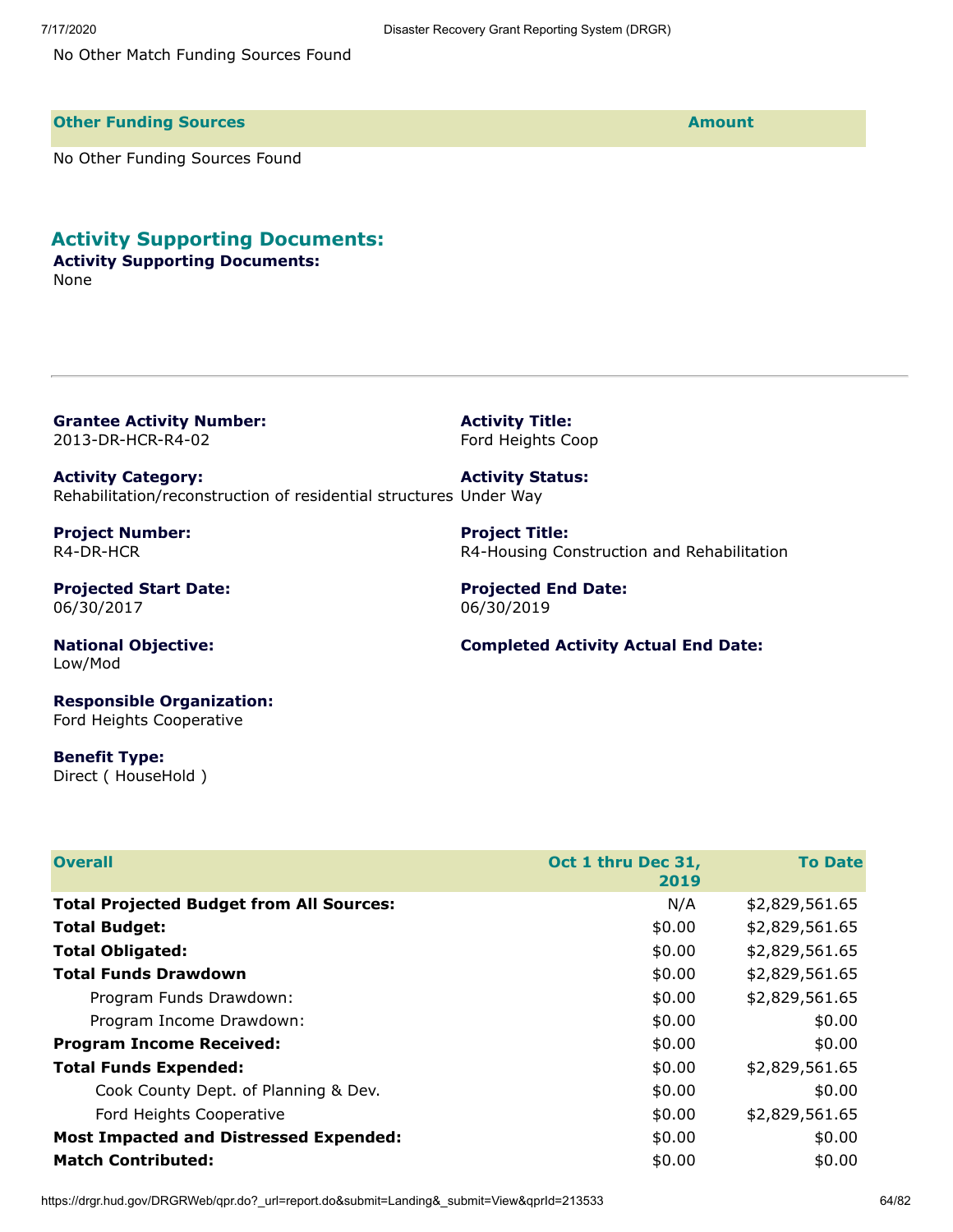#### **Ancillary Activities**

| <b>Responsible</b><br><b>Organization</b> | <b>Activity Type</b>                                       | Project#                            | Activity#                             | <b>Activity Title</b>              | <b>PIA</b><br><b>Name</b> |
|-------------------------------------------|------------------------------------------------------------|-------------------------------------|---------------------------------------|------------------------------------|---------------------------|
| Ford Heights<br>Cooperative               | Relocation payments and<br>assistance                      | R <sub>3</sub> -DR-<br><b>HCR-E</b> | $2013 - DR -$<br>$HCR-R3-$<br>$02B-F$ | Ford Heights<br>Coop<br>Relocation | General<br>Account        |
| Ford Heights<br>Cooperative               | Rehabilitation/reconstruction<br>of residential structures | $R3-DR-$<br>$HCR-F$                 | 2013-DR-<br>HCR-R3-<br>02E            | Ford Heights<br>Coop Rehab         | General<br>Account        |

# **Activity Description:**

The rehabilitation of 98 units and the reconstruction of two units within the single family housing cooperative, Ford Heights, Cooperative. Initially, there were 38 vacant units of housing, 36 of which will be rehabbed as replacement housing and 62 units of single family rehabs. Two units will be common and management spaces.

# **Location Description:**

Ford Heights IL

## **Activity Progress Narrative:**

Project is under construction.

# **Activity Location:**

| <b>Address</b>              | Citv | <b>State</b> | <b>Zip</b> | <b>Status / Accept Visible</b> |
|-----------------------------|------|--------------|------------|--------------------------------|
|                             |      |              |            | on<br><b>PDF?</b>              |
| Ne Astivity Lesstians Faund |      |              |            |                                |

No Activity Locations Found

# **Other Funding Sources Budgeted - Detail**

| <b>Match Sources</b>                 | Amount |
|--------------------------------------|--------|
| No Other Match Funding Sources Found |        |

| <b>Other Funding Sources</b>   | <b>Amount</b> |
|--------------------------------|---------------|
| No Other Funding Sources Found |               |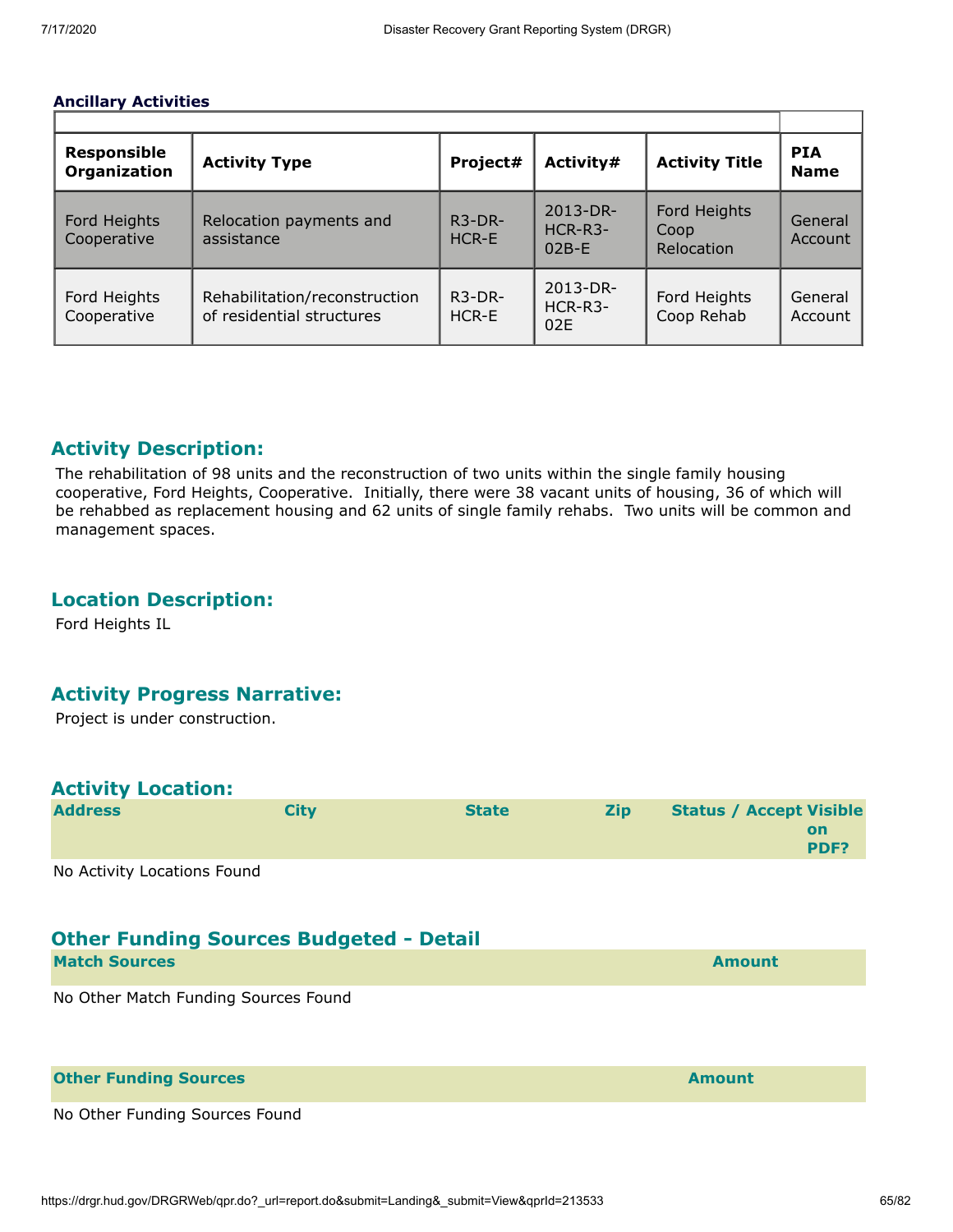#### **Activity Supporting Documents: Activity Supporting Documents:** None

**Grantee Activity Number:** 2013-DR-HCR-R4-04

**Activity Category:** Affordable Rental Housing

**Project Number:** R4-DR-HCR

**Projected Start Date:** 04/30/2017

**National Objective:** Low/Mod

**Responsible Organization:** Daveri Development Group LLC

**Benefit Type:** Direct ( HouseHold ) **Activity Title:** Phil Haven Development

**Activity Status:** Under Way

**Project Title:** R4-Housing Construction and Rehabilitation

**Projected End Date:** 06/30/2019

#### **Completed Activity Actual End Date:**

| <b>Overall</b>                                  | Oct 1 thru Dec 31, | <b>To Date</b> |
|-------------------------------------------------|--------------------|----------------|
|                                                 | 2019               |                |
| <b>Total Projected Budget from All Sources:</b> | N/A                | \$17,399.81    |
| <b>Total Budget:</b>                            | \$0.00             | \$17,399.81    |
| <b>Total Obligated:</b>                         | \$0.00             | \$17,399.81    |
| <b>Total Funds Drawdown</b>                     | \$0.00             | \$17,399.81    |
| Program Funds Drawdown:                         | \$0.00             | \$17,399.81    |
| Program Income Drawdown:                        | \$0.00             | \$0.00         |
| <b>Program Income Received:</b>                 | \$0.00             | \$0.00         |
| <b>Total Funds Expended:</b>                    | \$0.00             | \$17,399.81    |
| Daveri Development Group LLC                    | \$0.00             | \$17,399.81    |
| <b>Most Impacted and Distressed Expended:</b>   | \$0.00             | \$0.00         |
| <b>Match Contributed:</b>                       | \$0.00             | \$0.00         |

#### **Activity Description:**

The Phil Haven development will create 50 new construction supportive housing units in Wheeling, IL. Studies have shown that the area is in desperate need of supportive units and the building will be built using new resilient measures. There will be cisterns built into the project to hold run off rain water and the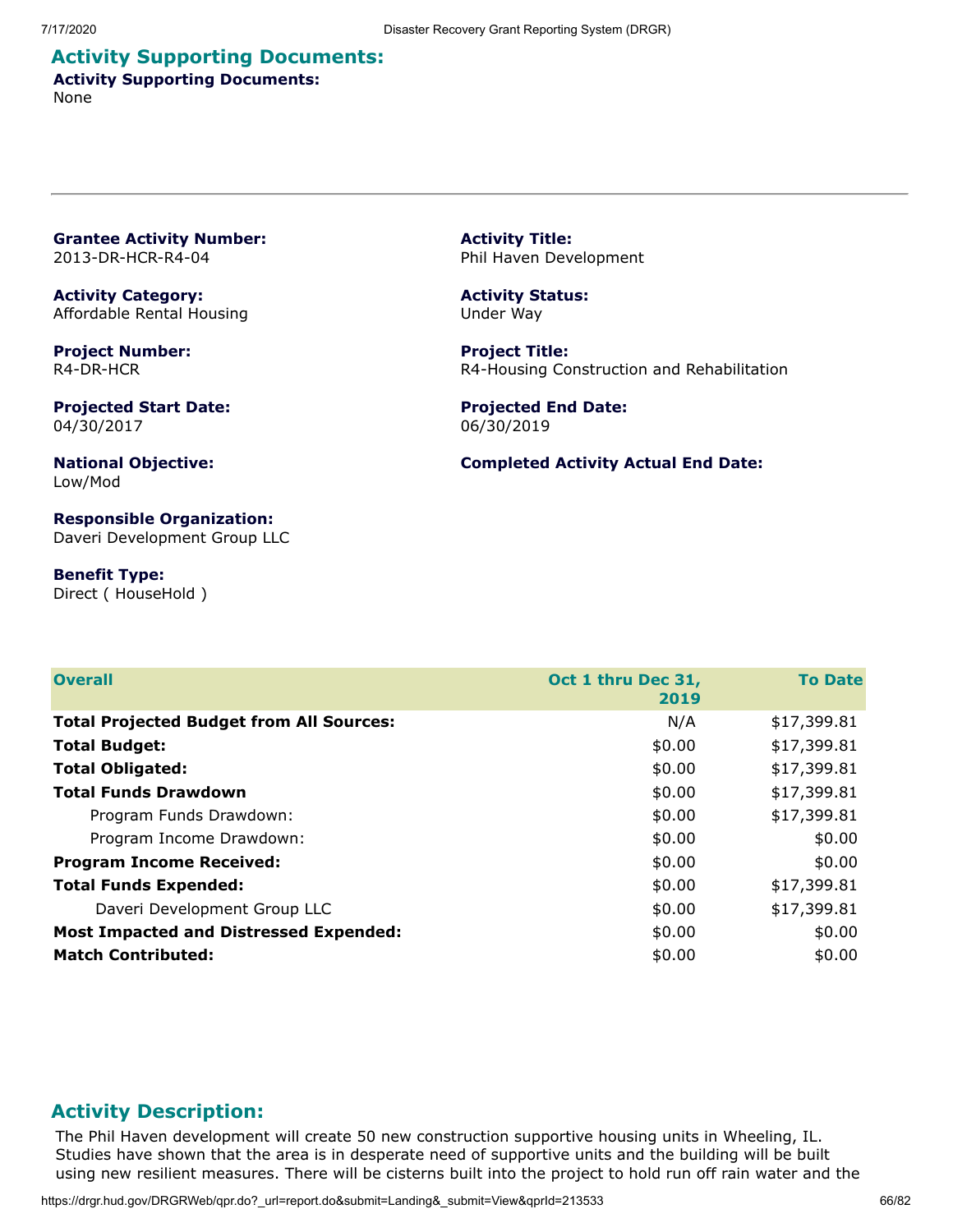units will be built on higher ground, to assure that residents can withstand future flooding and other hazards.

# **Location Description:**

Wheeling, IL

# **Activity Progress Narrative:**

Project is under construction.

| <b>Activity Location:</b>                      |             |              |            |                                                     |
|------------------------------------------------|-------------|--------------|------------|-----------------------------------------------------|
| <b>Address</b>                                 | <b>City</b> | <b>State</b> | <b>Zip</b> | <b>Status / Accept Visible</b><br><b>on</b><br>PDF? |
| No Activity Locations Found                    |             |              |            |                                                     |
| <b>Other Funding Sources Budgeted - Detail</b> |             |              |            |                                                     |
| <b>Match Sources</b>                           |             |              |            | <b>Amount</b>                                       |
| No Other Match Funding Sources Found           |             |              |            |                                                     |
| <b>Other Funding Sources</b>                   |             |              |            | <b>Amount</b>                                       |
| No Other Funding Sources Found                 |             |              |            |                                                     |

#### **Activity Supporting Documents:**

#### **Activity Supporting Documents:**

None

**Grantee Activity Number:** 2013-DR-HCR-R4-PD

**Activity Category:** Affordable Rental Housing

**Project Number:** R4-DR-HCR

**Projected Start Date:** 06/30/2016

**National Objective:** Low/Mod

**Activity Title:** CDM Smith Program Delivery

**Activity Status:** Under Way

**Project Title:** R4-Housing Construction and Rehabilitation

**Projected End Date:** 09/30/2019

#### **Completed Activity Actual End Date:**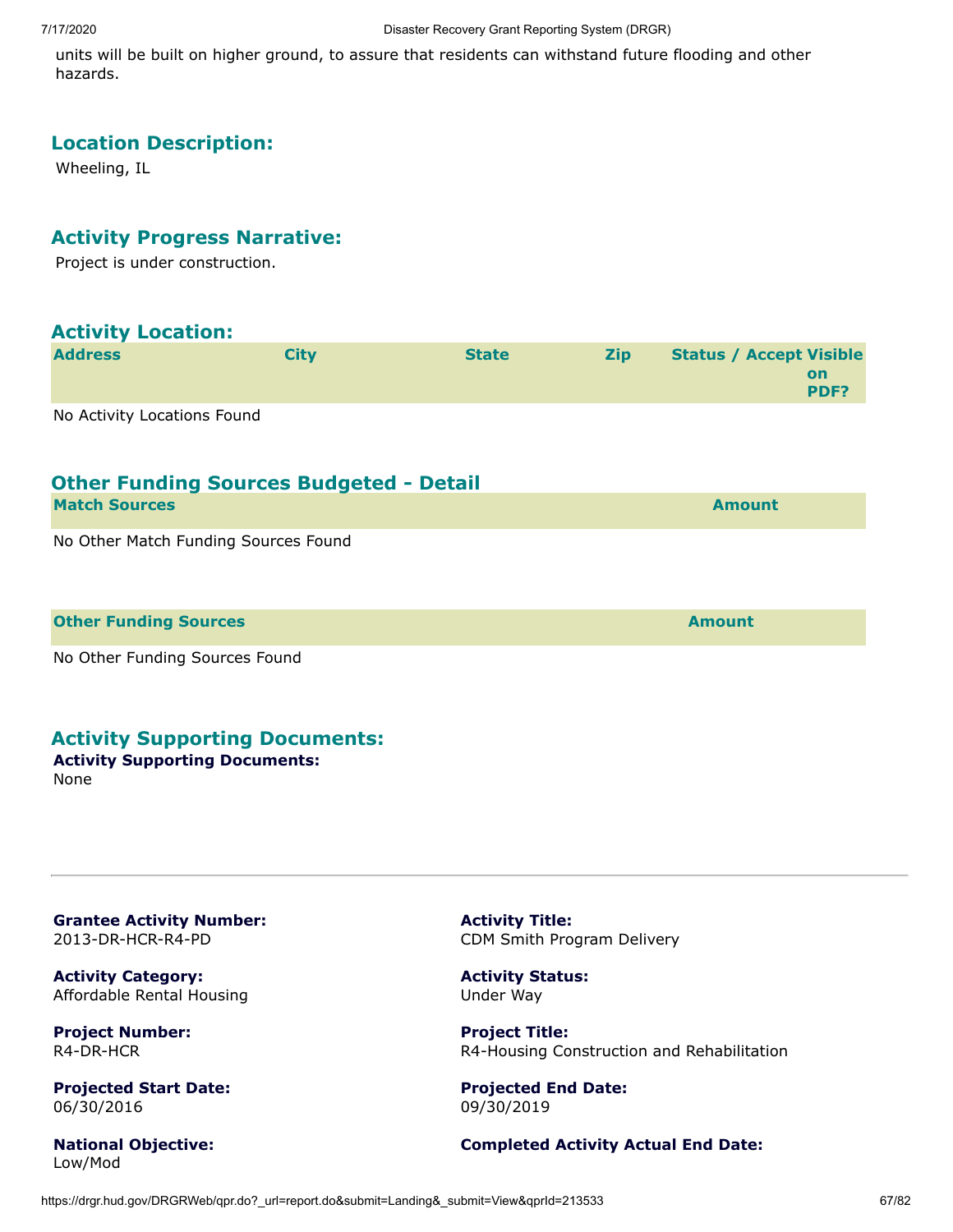#### **Responsible Organization:**

Cook County Dept. of Planning & Dev.

#### **Benefit Type:**

Direct ( HouseHold )

| <b>Overall</b>                                  | Oct 1 thru Dec 31,<br>2019 | <b>To Date</b> |
|-------------------------------------------------|----------------------------|----------------|
| <b>Total Projected Budget from All Sources:</b> | N/A                        | \$290,585.60   |
| <b>Total Budget:</b>                            | \$0.00                     | \$290,585.60   |
| <b>Total Obligated:</b>                         | \$0.00                     | \$290,585.60   |
| <b>Total Funds Drawdown</b>                     | \$0.00                     | \$290,585.60   |
| Program Funds Drawdown:                         | \$0.00                     | \$290,585.60   |
| Program Income Drawdown:                        | \$0.00                     | \$0.00         |
| <b>Program Income Received:</b>                 | \$0.00                     | \$0.00         |
| <b>Total Funds Expended:</b>                    | \$0.00                     | \$37,497.60    |
| Cook County                                     | \$0.00                     | \$31,360.00    |
| Cook County Dept. of Planning & Dev.            | \$0.00                     | \$6,137.60     |
| <b>Most Impacted and Distressed Expended:</b>   | \$0.00                     | \$0.00         |
| <b>Match Contributed:</b>                       | \$0.00                     | \$0.00         |

## **Activity Description:**

Funds directly related to implementing the Replacement Housing Program.

# **Location Description:**

#### **Activity Progress Narrative:**

Work continues with assisting the county and subrecipients in project implementation activities primarily consisting of contractor compliance on four projects under construction

| <b>Activity Location:</b> |             |              |            |                                              |
|---------------------------|-------------|--------------|------------|----------------------------------------------|
| <b>Address</b>            | <b>City</b> | <b>State</b> | <b>Zip</b> | <b>Status / Accept Visible</b><br>on<br>PDF? |
|                           |             |              |            |                                              |

No Activity Locations Found

#### **Other Funding Sources Budgeted - Detail Match Sources Amount Amount Amount Amount Amount**

No Other Match Funding Sources Found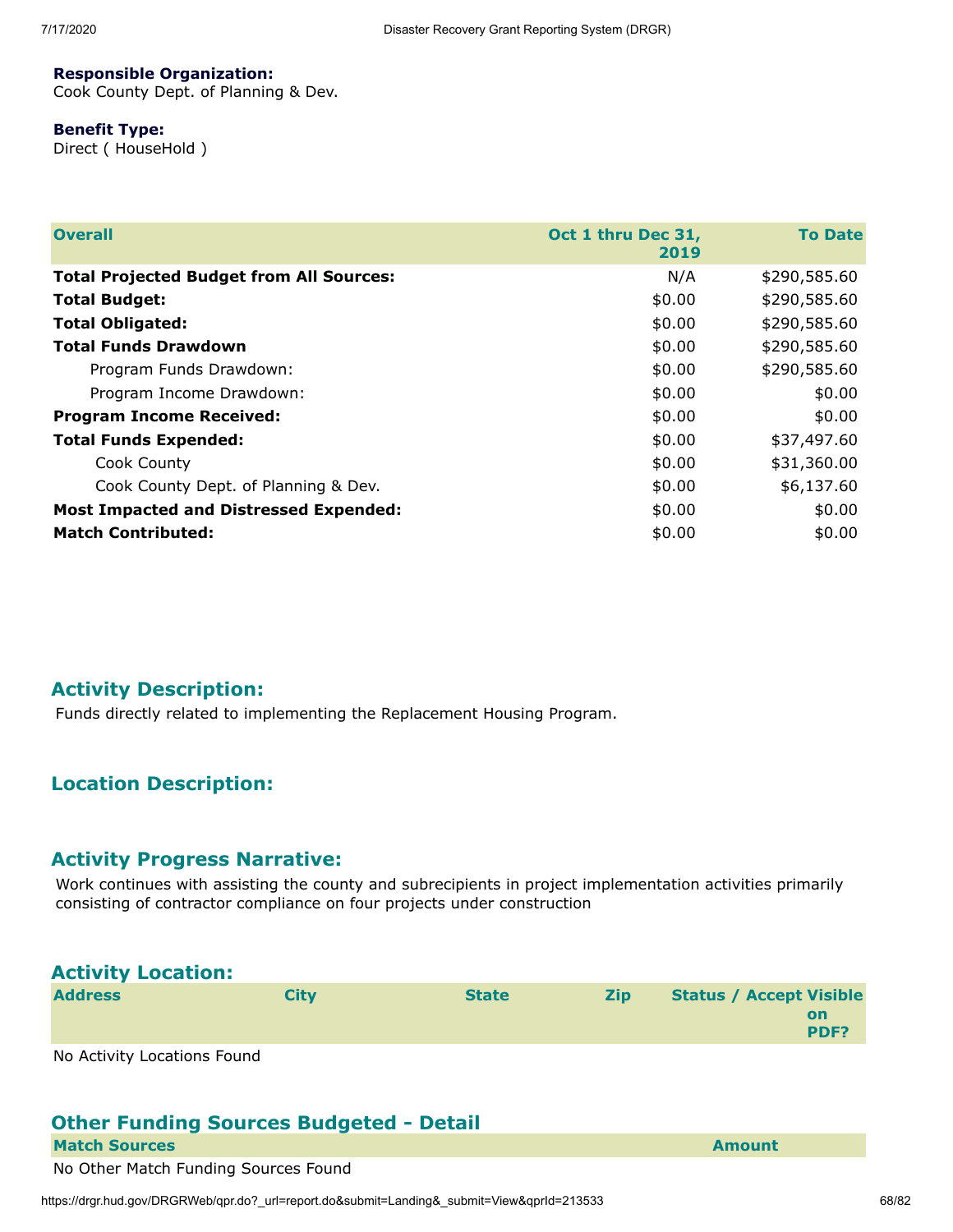**Activity Title:**

**Activity Status:**

**Projected End Date:**

**Project Title:** R4-Infrastructure

09/30/2022

Planned

Unincorporated Barrington Township

**Completed Activity Actual End Date:**

#### **Other Funding Sources Amount**

No Other Funding Sources Found

**Activity Supporting Documents:**

**Activity Supporting Documents:** None

**Project # / Project Title**: R4-DR-IN / R4-Infrastructure

**Grantee Activity Number:** 2013-DR-IN-R4-03

**Activity Category:** Construction/reconstruction of water/sewer lines or systems

**Project Number:** R4-DR-IN

**Projected Start Date:** 06/30/2019

**National Objective:** Urgent Need

**Responsible Organization:** Cook County

#### **Benefit Type:**

| <b>Overall</b>                                  | Oct 1 thru Dec 31,<br>2019 | <b>To Date</b> |
|-------------------------------------------------|----------------------------|----------------|
| <b>Total Projected Budget from All Sources:</b> | N/A                        | \$103,493.16   |
| <b>Total Budget:</b>                            | \$0.00                     | \$103,493.16   |
| <b>Total Obligated:</b>                         | \$0.00                     | \$103,493.16   |
| <b>Total Funds Drawdown</b>                     | \$0.00                     | \$103,493.16   |
| Program Funds Drawdown:                         | \$0.00                     | \$103,493.16   |
| Program Income Drawdown:                        | \$0.00                     | \$0.00         |
| <b>Program Income Received:</b>                 | \$0.00                     | \$0.00         |
| <b>Total Funds Expended:</b>                    | \$0.00                     | \$103,493.16   |
| Cook County                                     | \$0.00                     | \$103,493.16   |

https://drgr.hud.gov/DRGRWeb/qpr.do?\_url=report.do&submit=Landing&\_submit=View&qprId=213533 69/82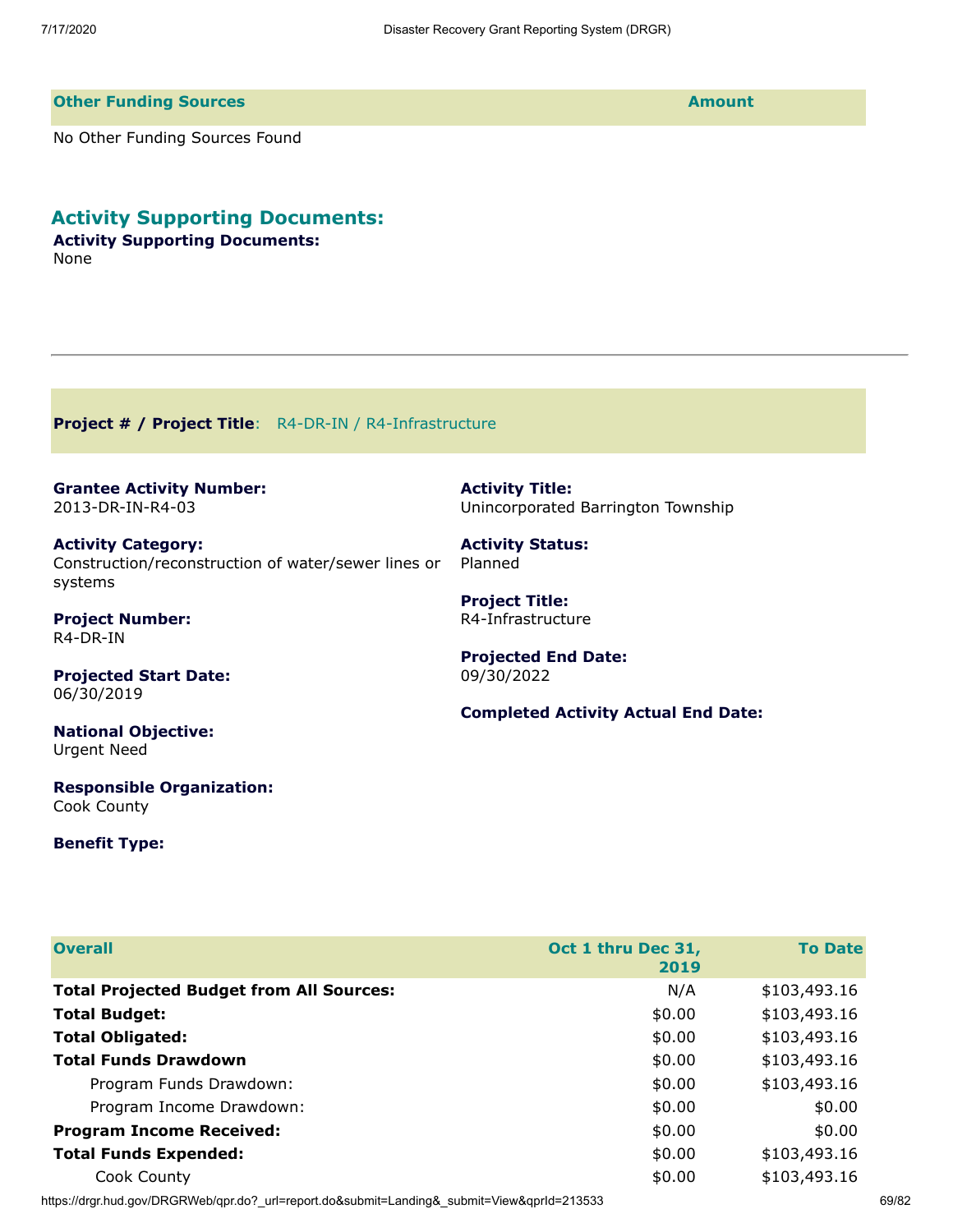| <b>Most Impacted and Distressed Expended:</b> | \$0.00 | \$0.00 |
|-----------------------------------------------|--------|--------|
| <b>Match Contributed:</b>                     | \$0.00 | \$0.00 |

The project will pay for infrastructure improvements to reduce repetitive nuisance flooding in the College Streets Subdivision. The area floods annually creating unsafe environmental conditions and limiting access transportation and emergency vehicles. Estimated support for 1000 feet of pipe replacement/upgrades, with improved catch basins, excavated vegetated channel for infiltration and stormwater infiltration. The project incorporates flood relief concepts using larger diameter pipes and larger excavated ditches along with water quality upgrades through placement of native vegetation in the township right-of-way. The flooding is anticipated to be reduced as a result.

#### **Location Description:**

Unincorporated Barrington Township, intersection of Princeton Ave. and Division Street. East of Route 59, south of Hillside, north of Dundee Ave.

#### **Activity Progress Narrative:**

Procurement for the construction contractor was completed in August. Construction began on September 20, 2017. Construction is progressing.

#### **Activity Location:**

| <b>Address</b>              | Citv | <b>State</b> | <b>Zip</b> | <b>Status / Accept Visible</b> |
|-----------------------------|------|--------------|------------|--------------------------------|
|                             |      |              |            | on<br><b>PDF?</b>              |
| No Activity Locations Found |      |              |            |                                |

No Activity Locations Found

#### **Other Funding Sources Budgeted - Detail**

| <b>Match Sources</b> |  | <b>Amount</b> |
|----------------------|--|---------------|
|                      |  |               |

No Other Match Funding Sources Found

**Other Funding Sources and Sources and Sources and Source Amount** 

No Other Funding Sources Found

#### **Activity Supporting Documents:**

#### **Activity Supporting Documents:**

None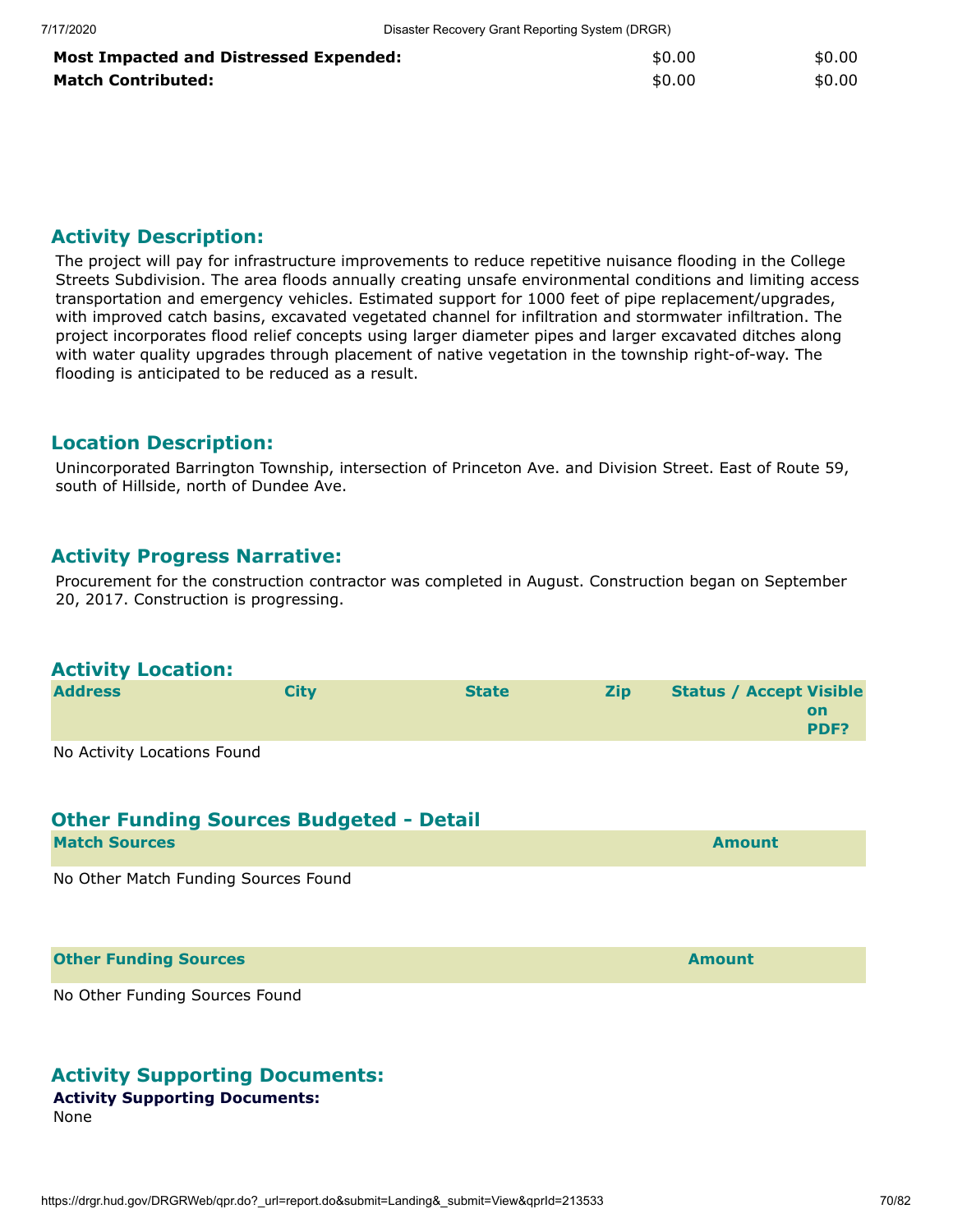**Grantee Activity Number:** 2013-DR-IN-R4-04

**Activity Category:** Construction/reconstruction of water/sewer lines or systems

**Project Number:** R4-DR-IN

**Projected Start Date:** 07/01/2017

**National Objective:** Low/Mod

**Responsible Organization:** Village of Berkeley

**Benefit Type:** Area ( Census )

**Activity Title:** Berkeley Stormwater Flood Control

**Activity Status:** Under Way

**Project Title:** R4-Infrastructure

**Projected End Date:** 04/30/2018

**Completed Activity Actual End Date:**

| <b>Overall</b>                                  | Oct 1 thru Dec 31,<br>2019 | <b>To Date</b> |
|-------------------------------------------------|----------------------------|----------------|
| <b>Total Projected Budget from All Sources:</b> | N/A                        | \$1,957,622.00 |
| <b>Total Budget:</b>                            | \$0.00                     | \$1,957,622.00 |
| <b>Total Obligated:</b>                         | \$0.00                     | \$1,957,622.00 |
| <b>Total Funds Drawdown</b>                     | \$0.00                     | \$1,957,622.00 |
| Program Funds Drawdown:                         | \$0.00                     | \$1,957,622.00 |
| Program Income Drawdown:                        | \$0.00                     | \$0.00         |
| <b>Program Income Received:</b>                 | \$0.00                     | \$0.00         |
| <b>Total Funds Expended:</b>                    | \$0.00                     | \$1,957,622.00 |
| Village of Berkeley                             | \$0.00                     | \$1,957,622.00 |
| <b>Most Impacted and Distressed Expended:</b>   | \$0.00                     | \$0.00         |
| <b>Match Contributed:</b>                       | \$0.00                     | \$0.00         |

**LMI%**:

#### **Activity Description:**

The Berkeley Storm Sewers and Basin Project addresses flooding in the area of the Village north of St. Charles Road, and involves new storm sewers and expansion of an existing storm water basin. The village is responsible for design, construction, maintenance, and operations of the planned improvements. The proposed detention basin improvements will provide an additional 34.6 acre-feet of storm water storage. Detailed engineering analysis has demonstrated that the proposed flood control project will directly benefit approximately 40% of the households or nearly 800 homes and businesses within the Village of Berkeley.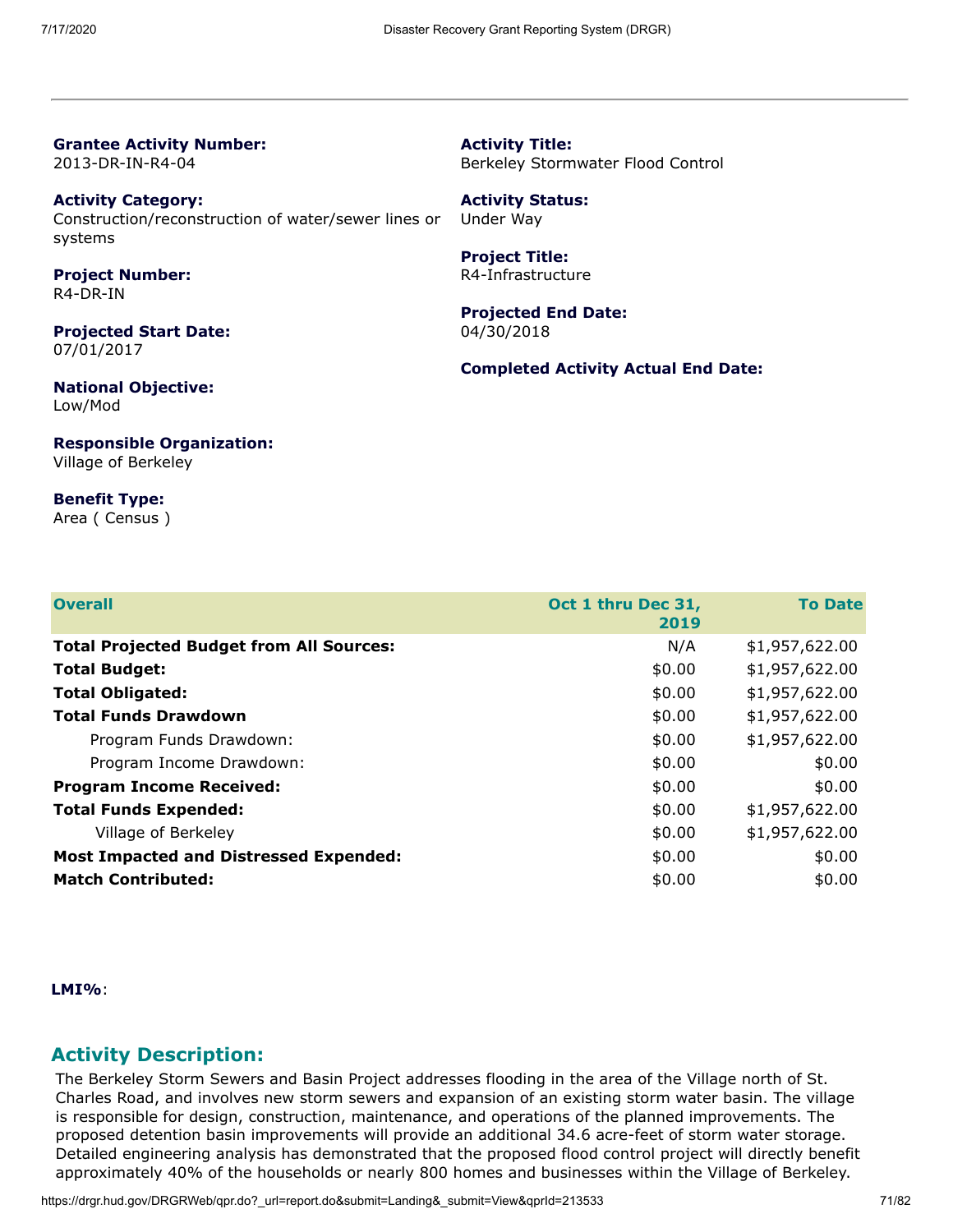# **Location Description:**

Village of Berkeley

#### **Activity Progress Narrative:**

Awaiting tribal consultation response.

| <b>Activity Location:</b>   |             |              |            |                                              |
|-----------------------------|-------------|--------------|------------|----------------------------------------------|
| <b>Address</b>              | <b>City</b> | <b>State</b> | <b>Zip</b> | <b>Status / Accept Visible</b><br>on<br>PDF? |
| No Activity Locations Found |             |              |            |                                              |

| <b>Match Sources</b>                 | <b>Amount</b> |
|--------------------------------------|---------------|
| No Other Match Funding Sources Found |               |
| <b>Other Funding Sources</b>         | <b>Amount</b> |

No Other Funding Sources Found

#### **Activity Supporting Documents:**

#### **Activity Supporting Documents:** None

**Grantee Activity Number:** 2013-DR-IN-R4-PD

**Activity Category:** Construction/reconstruction of streets

**Project Number:** R4-DR-IN

**Projected Start Date:** 06/30/2016

**National Objective:** Urgent Need

**Activity Title:** CDM Smith Program Delivery

**Activity Status:** Under Way

**Project Title:** R4-Infrastructure

**Projected End Date:** 09/30/2019

**Completed Activity Actual End Date:**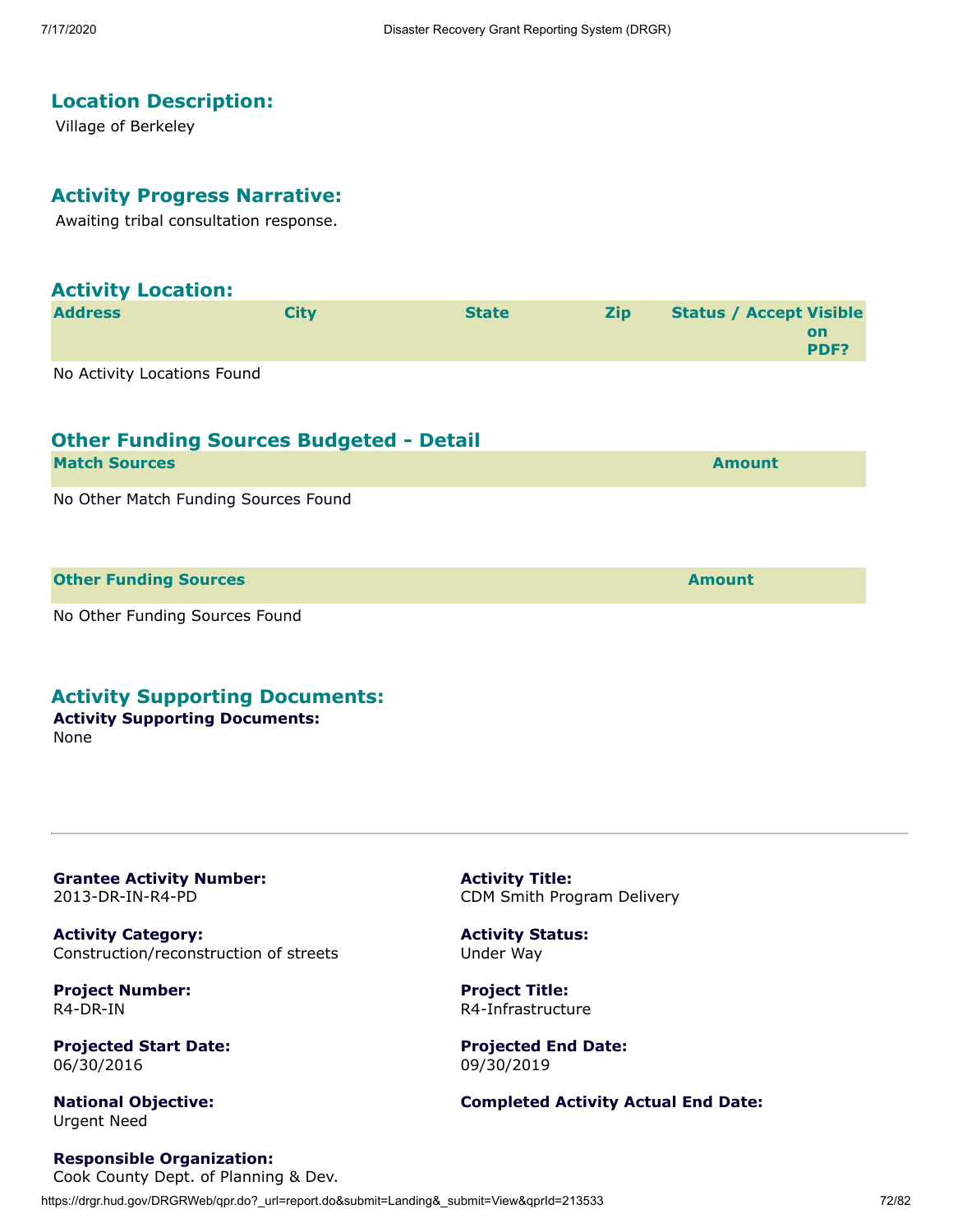#### **Benefit Type:**

| <b>Overall</b>                                  | Oct 1 thru Dec 31,<br>2019 | <b>To Date</b> |
|-------------------------------------------------|----------------------------|----------------|
| <b>Total Projected Budget from All Sources:</b> | N/A                        | \$148,864.00   |
| <b>Total Budget:</b>                            | \$0.00                     | \$148,864.00   |
| <b>Total Obligated:</b>                         | \$0.00                     | \$148,864.00   |
| <b>Total Funds Drawdown</b>                     | \$0.00                     | \$148,864.00   |
| Program Funds Drawdown:                         | \$0.00                     | \$148,864.00   |
| Program Income Drawdown:                        | \$0.00                     | \$0.00         |
| <b>Program Income Received:</b>                 | \$0.00                     | \$0.00         |
| <b>Total Funds Expended:</b>                    | \$0.00                     | \$68,224.00    |
| Cook County Dept. of Planning & Dev.            | \$0.00                     | \$68,224.00    |
| <b>Most Impacted and Distressed Expended:</b>   | \$0.00                     | \$0.00         |
| <b>Match Contributed:</b>                       | \$0.00                     | \$0.00         |

## **Activity Description:**

Funds directly related to implementing the Infrastructure Program.

## **Location Description:**

Cook Co IL

## **Activity Progress Narrative:**

Work continues with assisting the county and subrecipients in project implementation activities including technical assistance, eligiblity reviews, subrecipient agreements, deliverable guidance and review, payment request and reports reviews, etc.

| <b>Activity Location:</b>   |      |              |            |                                |            |
|-----------------------------|------|--------------|------------|--------------------------------|------------|
| <b>Address</b>              | City | <b>State</b> | <b>Zip</b> | <b>Status / Accept Visible</b> | on<br>PDF? |
| No Activity Locations Found |      |              |            |                                |            |

# **Other Funding Sources Budgeted - Detail**

| <b>Match Sources</b> | <b>Amount</b> |
|----------------------|---------------|
|----------------------|---------------|

No Other Match Funding Sources Found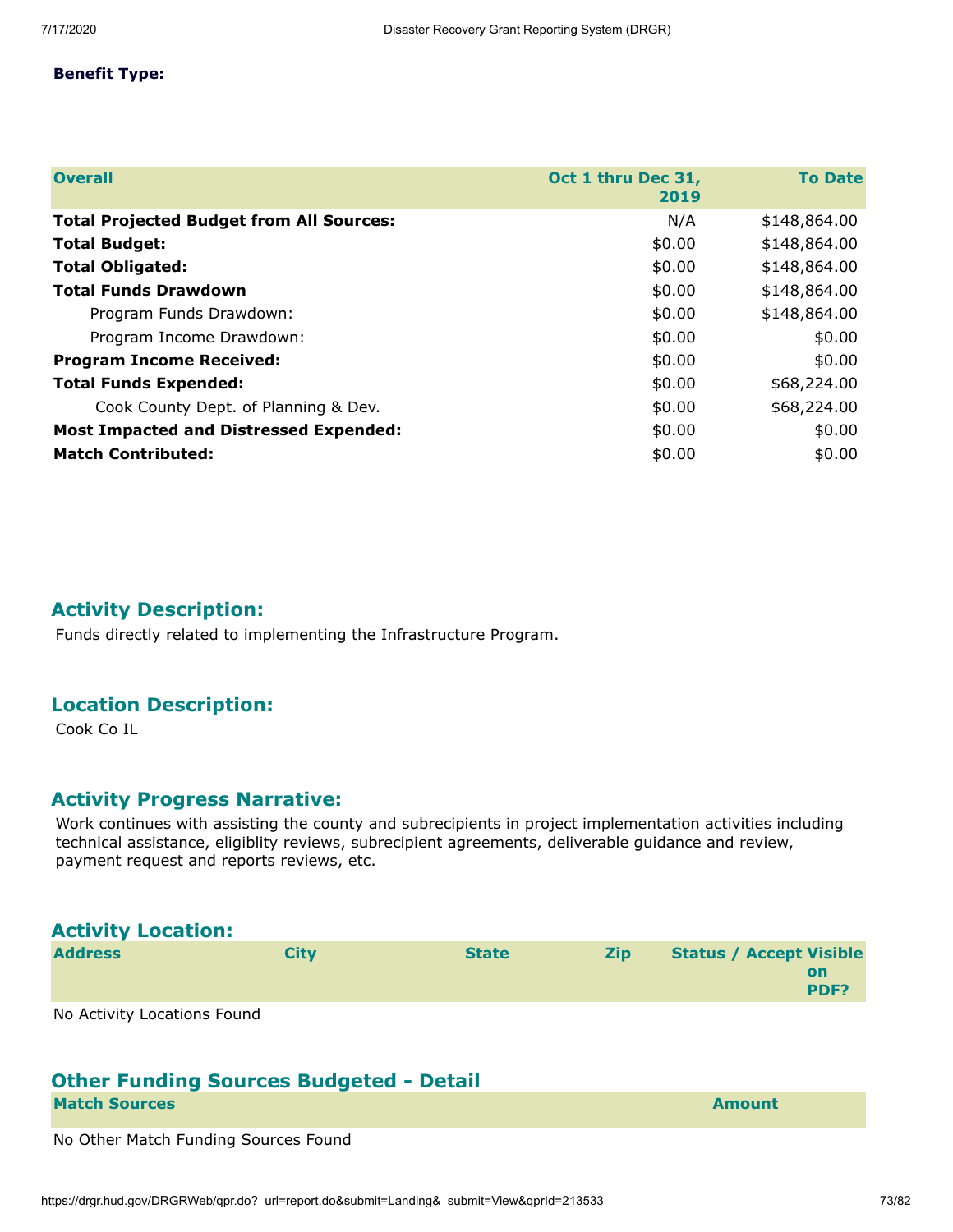#### **Other Funding Sources Amount**

No Other Funding Sources Found

# **Activity Supporting Documents:**

**Activity Supporting Documents:** None

**Project # / Project Title**: R4-DR-IN-E / R4-Infrastructure-EXTENDED

**Grantee Activity Number:** 2013-DR-IN-R4-06-E

**Activity Category:** Construction/reconstruction of water/sewer lines or systems

**Project Number:** R4-DR-IN-E

**Projected Start Date:** 01/02/2018

**National Objective:** Urgent Need

**Responsible Organization:** Cook County

#### **Benefit Type:**

**Activity Title:** Addison Creek Reservoir Flood Control Project-EXT

**Activity Status:** Under Way

**Project Title:** R4-Infrastructure-EXTENDED

**Projected End Date:** 09/30/2022

**Completed Activity Actual End Date:**

| <b>Overall</b>                                  | Oct 1 thru Dec 31, | <b>To Date</b> |
|-------------------------------------------------|--------------------|----------------|
|                                                 | 2019               |                |
| <b>Total Projected Budget from All Sources:</b> | N/A                | \$5,000,000.00 |
| <b>Total Budget:</b>                            | \$0.00             | \$5,000,000.00 |
| <b>Total Obligated:</b>                         | \$0.00             | \$5,000,000.00 |
| <b>Total Funds Drawdown</b>                     | \$2,794,696.80     | \$2,794,696.80 |
| Program Funds Drawdown:                         | \$2,794,696.80     | \$2,794,696.80 |
| Program Income Drawdown:                        | \$0.00             | \$0.00         |
| <b>Program Income Received:</b>                 | \$0.00             | \$0.00         |
| <b>Total Funds Expended:</b>                    | \$2,794,696.80     | \$2,794,696.80 |
| Cook County                                     | \$2,794,696.80     | \$2,794,696.80 |
|                                                 |                    |                |

https://drgr.hud.gov/DRGRWeb/qpr.do?\_url=report.do&submit=Landing&\_submit=View&qprId=213533 74/82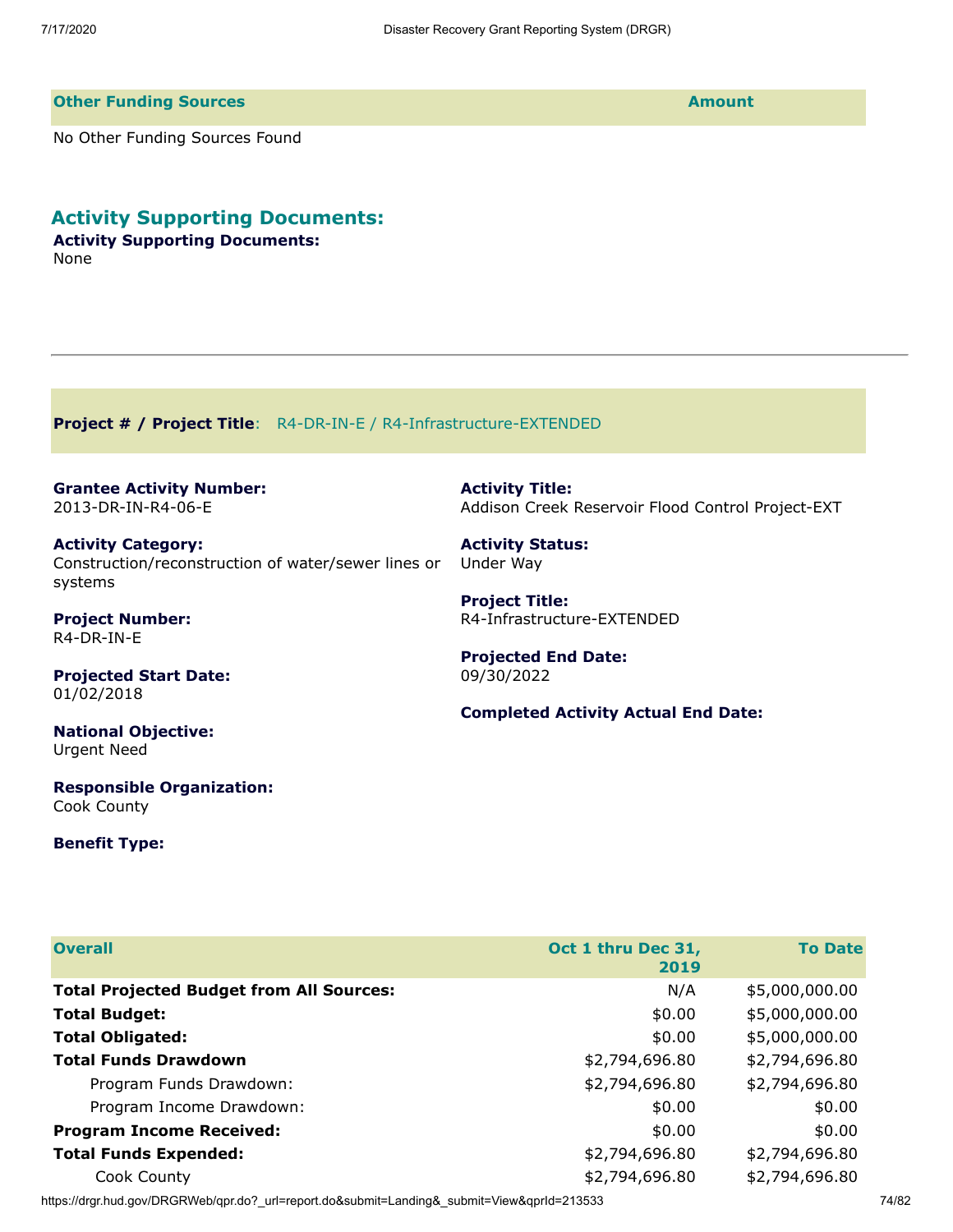| <b>Most Impacted and Distressed Expended:</b> | \$0.00 | \$0.00 |
|-----------------------------------------------|--------|--------|
| <b>Match Contributed:</b>                     | \$0.00 | \$0.00 |

## **Activity Description:**

The Addison Creek Reservoir Flood Control Project will include the construction of a 600-ac-ft reservoir with control structure, inlet structure, pump station, access roads, perimeter fence, landscaping, and channel improvements adjacents to the reservoir.

## **Location Description:**

The Addison Creek Reservoir will be located at 2795 Washington Boulevard, Bellwood, IL 60104.

## **Activity Progress Narrative:**

Project is under construction.

## **Activity Location:**

| <b>Address</b> | City | <b>State</b> | <b>Zip</b> | <b>Status / Accept Visible</b> |      |
|----------------|------|--------------|------------|--------------------------------|------|
|                |      |              |            |                                | on   |
|                |      |              |            |                                | PDF? |

No Activity Locations Found

# **Other Funding Sources Budgeted - Detail Match Sources Amount** No Other Match Funding Sources Found

**Other Funding Sources Amount** 

No Other Funding Sources Found

## **Activity Supporting Documents:**

#### **Activity Supporting Documents:** None

**Grantee Activity Number:** 2013-DR-IN-R4-14-E

**Activity Title:** Loyola University Hospital Flood Relief-EXTENDED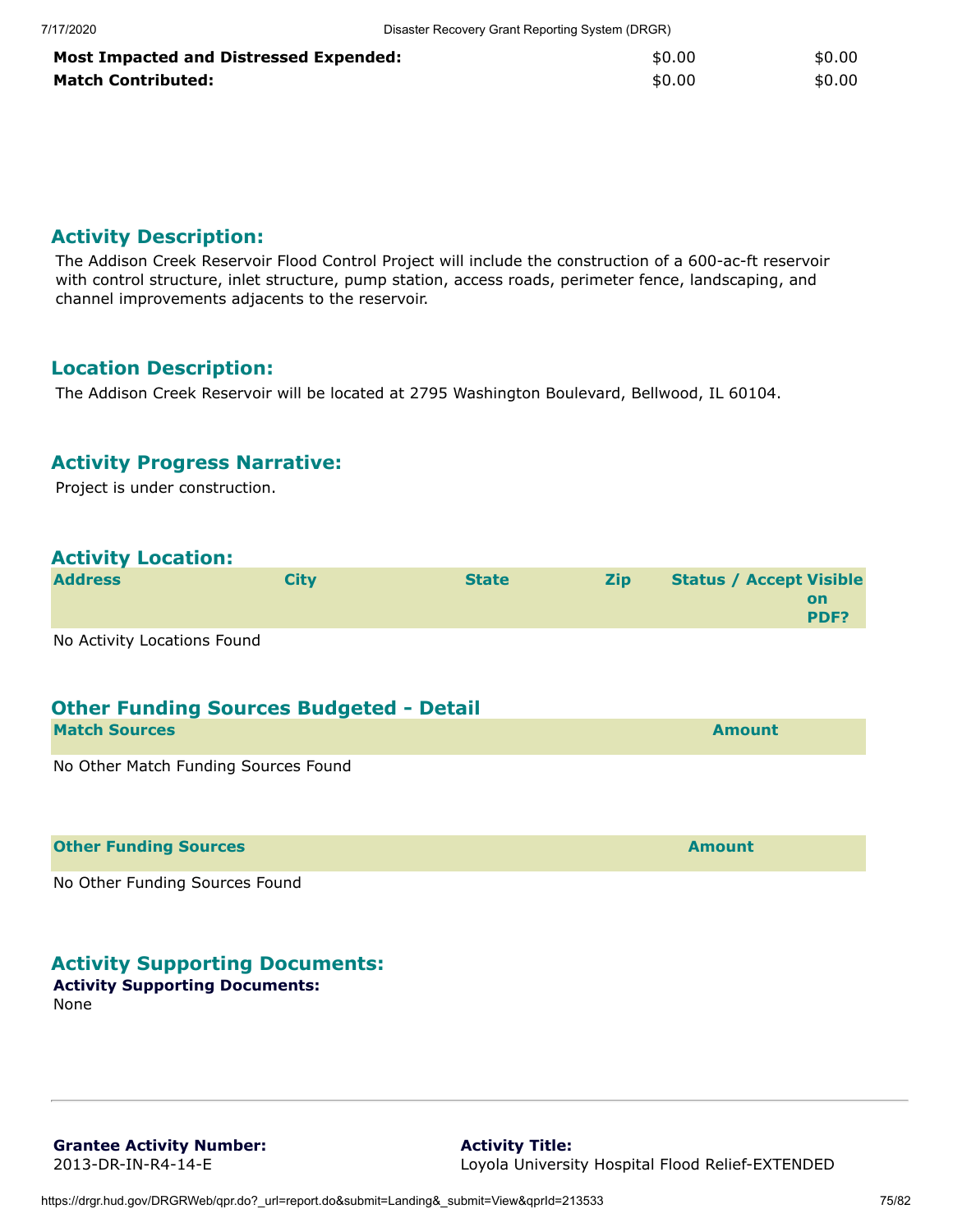**Activity Category:** Construction/reconstruction of water/sewer lines or systems

**Project Number:** R4-DR-IN-E

**Projected Start Date:** 07/01/2019

**National Objective:** Urgent Need

**Responsible Organization:** Loyola University Chicago

**Benefit Type:**

Area ( Census )

| <b>Activity Status:</b> |  |
|-------------------------|--|
| Under Way               |  |

**Project Title:** R4-Infrastructure-EXTENDED

**Projected End Date:** 09/30/2022

**Completed Activity Actual End Date:**

| <b>Overall</b>                                  | Oct 1 thru Dec 31, | <b>To Date</b> |
|-------------------------------------------------|--------------------|----------------|
|                                                 | 2019               |                |
| <b>Total Projected Budget from All Sources:</b> | N/A                | \$1,630,214.20 |
| <b>Total Budget:</b>                            | \$0.00             | \$1,630,214.20 |
| <b>Total Obligated:</b>                         | \$0.00             | \$1,630,214.20 |
| <b>Total Funds Drawdown</b>                     | \$1,617,245.64     | \$1,617,245.64 |
| Program Funds Drawdown:                         | \$1,617,245.64     | \$1,617,245.64 |
| Program Income Drawdown:                        | \$0.00             | \$0.00         |
| <b>Program Income Received:</b>                 | \$0.00             | \$0.00         |
| <b>Total Funds Expended:</b>                    | \$1,617,245.64     | \$1,617,245.64 |
| Loyola University Chicago                       | \$1,617,245.64     | \$1,617,245.64 |
| <b>Most Impacted and Distressed Expended:</b>   | \$0.00             | \$0.00         |
| <b>Match Contributed:</b>                       | \$0.00             | \$0.00         |

**LMI%**: 44.41

## **Activity Description:**

The project will include the installation of two (2) stormwater detention vaults and a 36" relief sewer along the east end of the medical center campus. The infrastructure will be located within a new easement between First Avenue and the campus's surface parking lots. The new stormwater infrastructure will outlet to an existing 36" outfall to the Des Plaines River.

## **Location Description:**

Loyola University Medical Center - 2160 S. First Ave, Maywood, IL 60153.

## **Activity Progress Narrative:**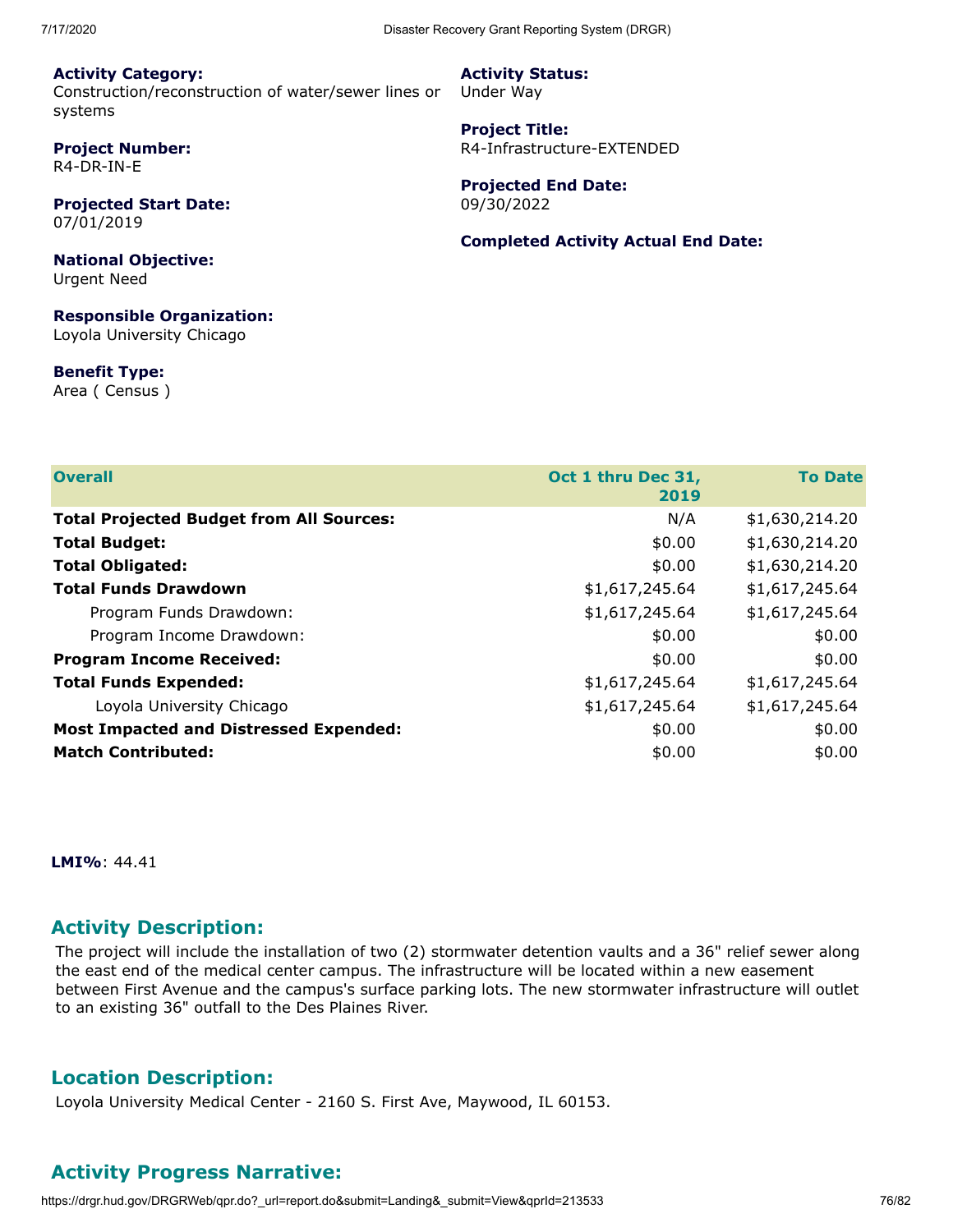Procurement for the construction contractor was completed in August. Construction began on September 20, 2017. Construction is progressing.

| <b>Activity Location:</b>                      |             |              |            |                                              |
|------------------------------------------------|-------------|--------------|------------|----------------------------------------------|
| <b>Address</b>                                 | <b>City</b> | <b>State</b> | <b>Zip</b> | <b>Status / Accept Visible</b><br>on<br>PDF? |
| No Activity Locations Found                    |             |              |            |                                              |
| <b>Other Funding Sources Budgeted - Detail</b> |             |              |            |                                              |
| <b>Match Sources</b>                           |             |              |            | <b>Amount</b>                                |
| No Other Match Funding Sources Found           |             |              |            |                                              |
| <b>Other Funding Sources</b>                   |             |              |            | <b>Amount</b>                                |
| No Other Funding Sources Found                 |             |              |            |                                              |
| <b>Activity Supporting Documents:</b>          |             |              |            |                                              |

#### **Activity Supporting Documents:** None

**Project # / Project Title**: R4-DR-PL-E / R4-Planning-EXTENDED

**Grantee Activity Number:** 2013-DR-PL-R4-M/H-E

**Activity Category:** Planning

**Project Number:** R4-DR-PL-E

**Projected Start Date:** 06/30/2019

**National Objective:** N/A

**Responsible Organization:** Cook County

**Benefit Type:**

**Activity Title:** Markham/Harvey-EXTENDED

**Activity Status:** Planned

**Project Title:** R4-Planning-EXTENDED

**Projected End Date:** 09/30/2022

**Completed Activity Actual End Date:**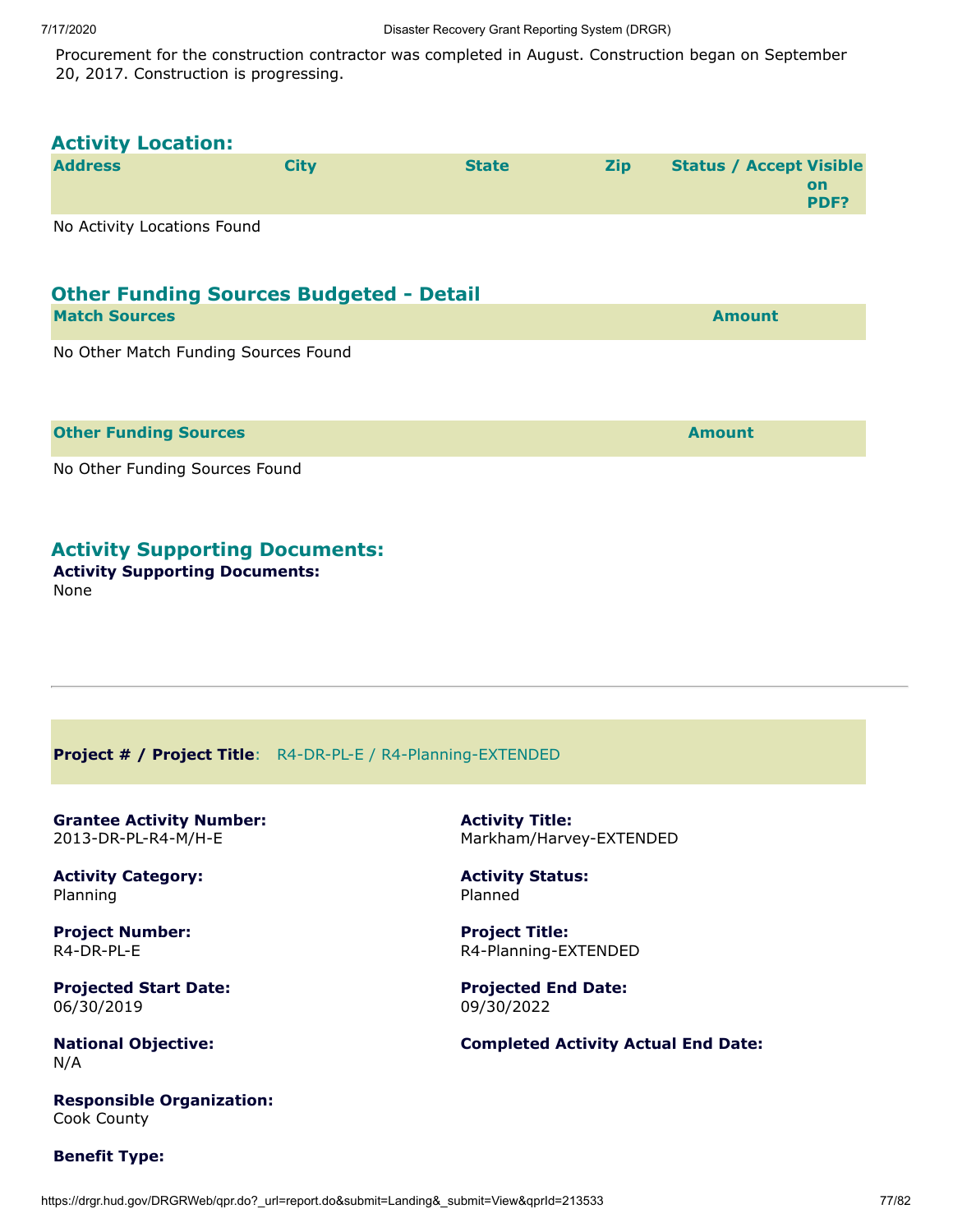Area ( Census )

| <b>Overall</b>                                  | Oct 1 thru Dec 31,<br>2019 | <b>To Date</b> |
|-------------------------------------------------|----------------------------|----------------|
| <b>Total Projected Budget from All Sources:</b> | N/A                        | \$147,818.27   |
| <b>Total Budget:</b>                            | \$0.00                     | \$147,818.27   |
| <b>Total Obligated:</b>                         | \$0.00                     | \$147,818.27   |
| <b>Total Funds Drawdown</b>                     | \$121,967.48               | \$121,967.48   |
| Program Funds Drawdown:                         | \$121,967.48               | \$121,967.48   |
| Program Income Drawdown:                        | \$0.00                     | \$0.00         |
| <b>Program Income Received:</b>                 | \$0.00                     | \$0.00         |
| <b>Total Funds Expended:</b>                    | \$121,967.48               | \$121,967.48   |
| Cook County                                     | \$121,967.48               | \$121,967.48   |
| <b>Most Impacted and Distressed Expended:</b>   | \$0.00                     | \$0.00         |
| <b>Match Contributed:</b>                       | \$0.00                     | \$0.00         |

**LMI%**:

# **Activity Description:**

## **Location Description:**

Cook County, IL

## **Activity Progress Narrative:**

Final study delivered, closeout to begin.

| <b>Activity Location:</b>   |             |              |            |                                |                   |
|-----------------------------|-------------|--------------|------------|--------------------------------|-------------------|
| <b>Address</b>              | <b>City</b> | <b>State</b> | <b>Zip</b> | <b>Status / Accept Visible</b> | <b>on</b><br>PDF? |
| No Activity Locations Found |             |              |            |                                |                   |

## **Other Funding Sources Budgeted - Detail**

**Match Sources Amount** 

No Other Match Funding Sources Found

#### **Other Funding Sources Amount**

No Other Funding Sources Found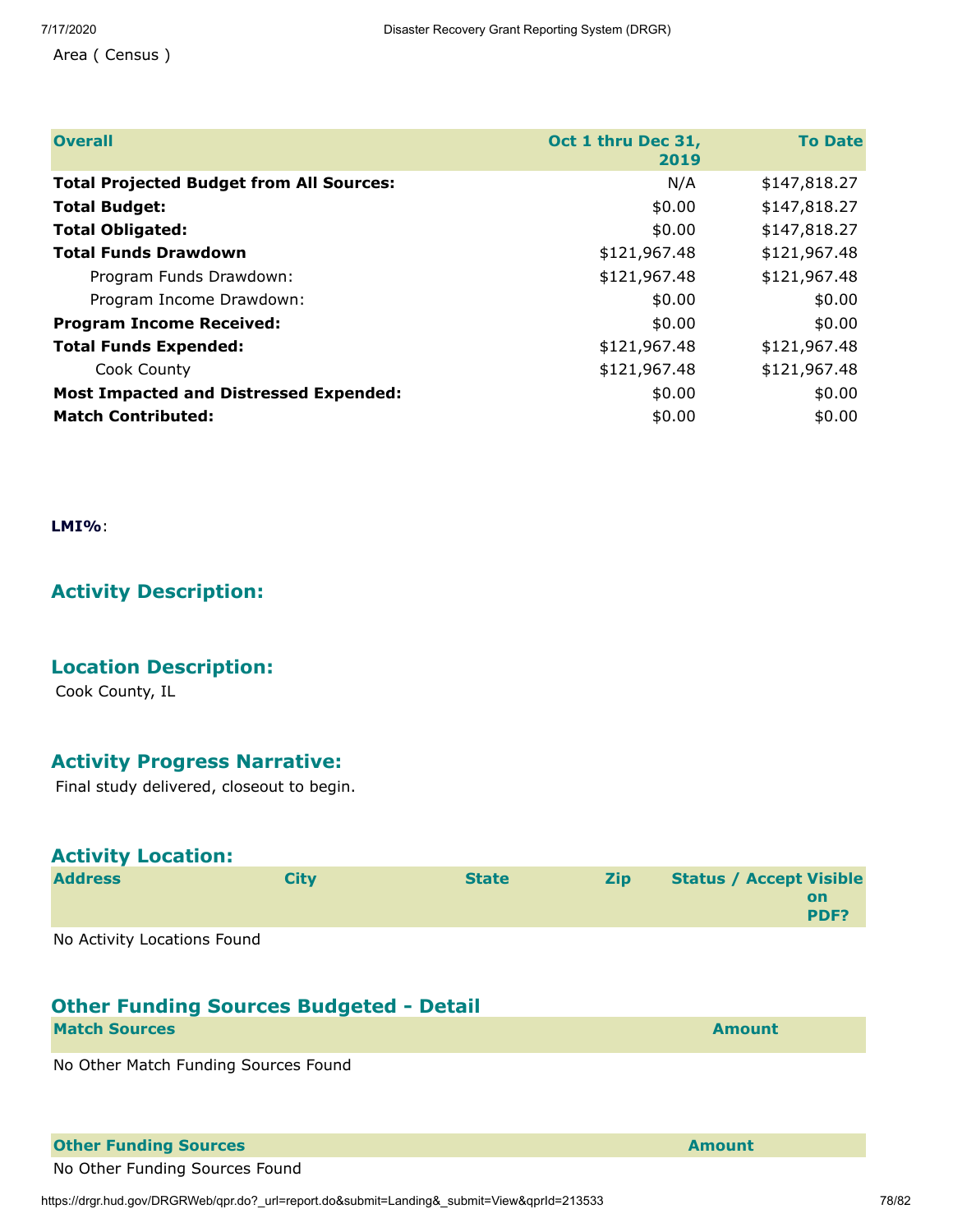# **Activity Supporting Documents:**

**Activity Supporting Documents:** None

**Project # / Project Title**: R4-DR-SFR / R4-Rehabilitation/Remediation

**Grantee Activity Number:** 2013-DR-SFR-R4-02

**Activity Title:** Residential Resilience NHS

**Activity Category:** Rehabilitation/reconstruction of residential structures Under Way **Activity Status:**

**Project Number:** R4-DR-SFR

**Projected Start Date:** 06/30/2017

**National Objective:** Low/Mod

**Project Title:**

R4-Rehabilitation/Remediation

**Projected End Date:** 06/30/2019

**Completed Activity Actual End Date:**

**Responsible Organization:** Neighborhood Housing Services

**Benefit Type:** Direct ( HouseHold )

| <b>Overall</b>                                  | Oct 1 thru Dec 31,<br>2019 | <b>To Date</b> |
|-------------------------------------------------|----------------------------|----------------|
| <b>Total Projected Budget from All Sources:</b> | N/A                        | \$38,503.75    |
| <b>Total Budget:</b>                            | \$0.00                     | \$38,503.75    |
| <b>Total Obligated:</b>                         | \$0.00                     | \$38,503.75    |
| <b>Total Funds Drawdown</b>                     | \$0.00                     | \$38,503.75    |
| Program Funds Drawdown:                         | \$0.00                     | \$38,503.75    |
| Program Income Drawdown:                        | \$0.00                     | \$0.00         |
| <b>Program Income Received:</b>                 | \$0.00                     | \$0.00         |
| <b>Total Funds Expended:</b>                    | \$0.00                     | \$38,503.75    |
| Neighborhood Housing Services                   | \$0.00                     | \$38,503.75    |
| <b>Most Impacted and Distressed Expended:</b>   | \$0.00                     | \$0.00         |
| <b>Match Contributed:</b>                       | \$0.00                     | \$0.00         |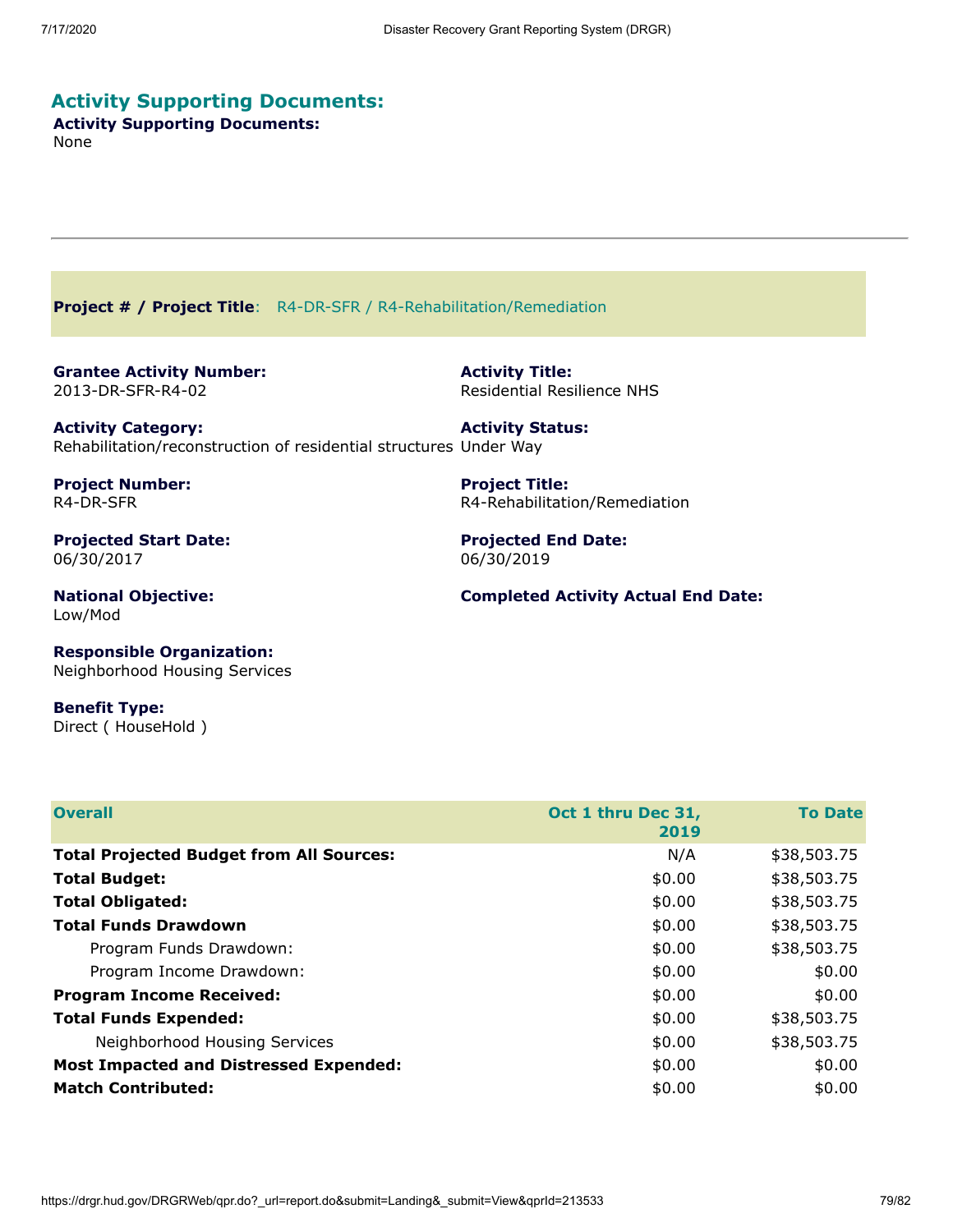## **Activity Description:**

This program will provide up to \$25,000 in the form of a forgivable loan to existing home owners whose homes were impacted by the 2013 flooding. The funding will be used to make repairs that remain unresolved from the floods and to construct mitigation measures to lessen the occurrence and severity of future flooding.

#### **Location Description:**

Suburban Cook County, outside of the Chicago city limits

## **Activity Progress Narrative:**

Project closeout and recordkeeping actvities are underway.

#### **Activity Location:**

| <b>Address</b>              | Citv | <b>State</b> | <b>Zip</b> | <b>Status / Accept Visible</b> |
|-----------------------------|------|--------------|------------|--------------------------------|
|                             |      |              |            | on<br>PDF?                     |
| No Activity Locations Found |      |              |            |                                |

No Activity Locations Found

## **Other Funding Sources Budgeted - Detail**

| <b>Match Sources</b>                 | <b>Amount</b> |
|--------------------------------------|---------------|
| No Other Match Funding Sources Found |               |
| <b>Other Funding Sources</b>         | <b>Amount</b> |

No Other Funding Sources Found

## **Activity Supporting Documents:**

**Activity Supporting Documents:** None

**Grantee Activity Number:** 2013-DR-SFR-R4-PD

**Activity Title:** CDM Smith Program Delivery

**Activity Category:** Rehabilitation/reconstruction of residential structures Under Way **Activity Status:**

**Project Number:** R4-DR-SFR

**Project Title:** R4-Rehabilitation/Remediation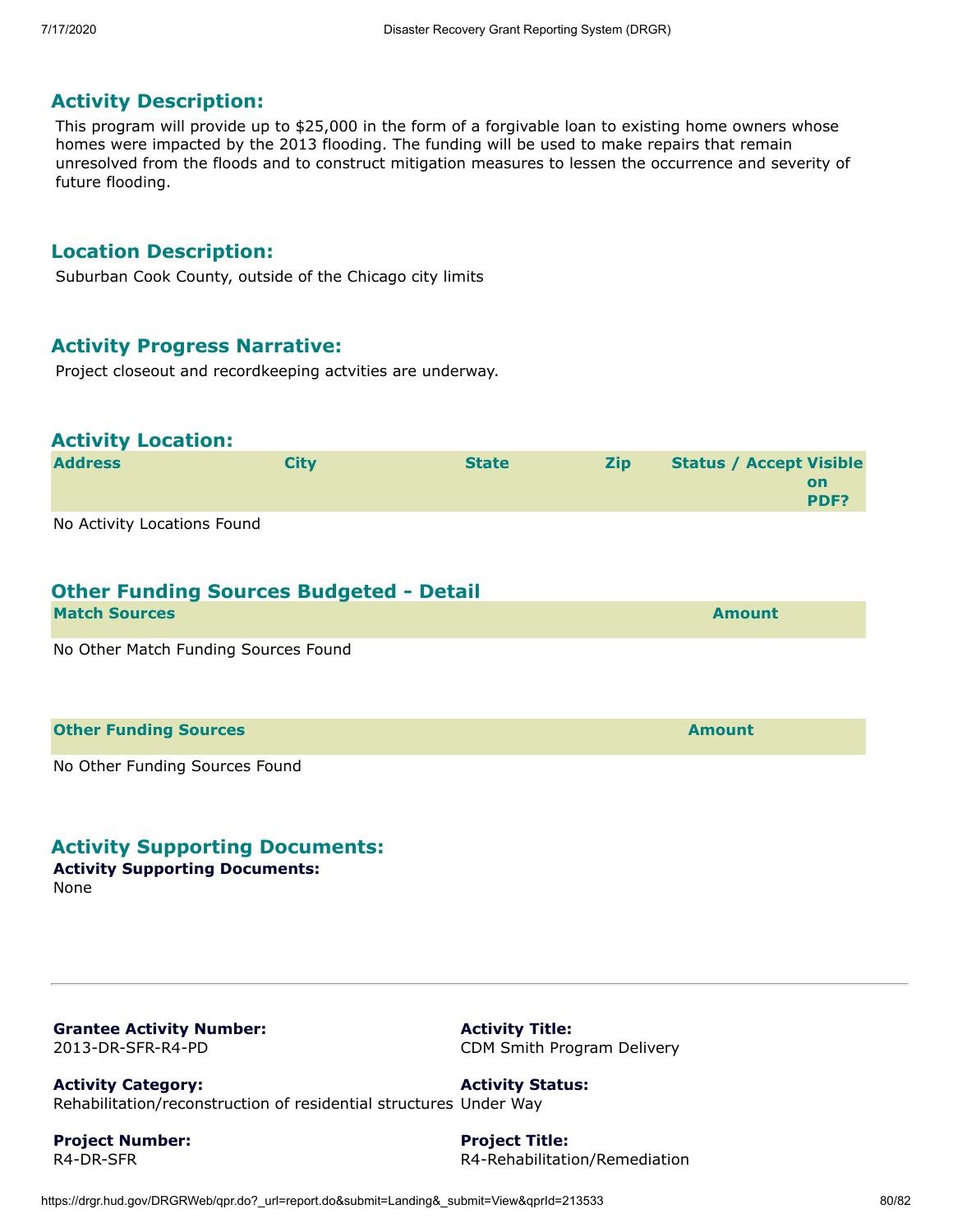#### **Projected Start Date:** 06/30/2016

**National Objective:** Low/Mod

# **Responsible Organization:**

Cook County Dept. of Planning & Dev.

#### **Benefit Type:**

Direct ( HouseHold )

**Projected End Date:** 06/30/2019

#### **Completed Activity Actual End Date:**

| <b>Overall</b>                                  | Oct 1 thru Dec 31,<br>2019 | <b>To Date</b> |
|-------------------------------------------------|----------------------------|----------------|
| <b>Total Projected Budget from All Sources:</b> | N/A                        | \$280,694.00   |
| <b>Total Budget:</b>                            | \$0.00                     | \$280,694.00   |
| <b>Total Obligated:</b>                         | \$0.00                     | \$280,694.00   |
| <b>Total Funds Drawdown</b>                     | \$0.00                     | \$280,694.00   |
| Program Funds Drawdown:                         | \$0.00                     | \$280,694.00   |
| Program Income Drawdown:                        | \$0.00                     | \$0.00         |
| <b>Program Income Received:</b>                 | \$0.00                     | \$0.00         |
| <b>Total Funds Expended:</b>                    | \$0.00                     | \$160,502.00   |
| Cook County Dept. of Planning & Dev.            | \$0.00                     | \$160,502.00   |
| <b>Most Impacted and Distressed Expended:</b>   | \$0.00                     | \$0.00         |
| <b>Match Contributed:</b>                       | \$0.00                     | \$0.00         |

# **Activity Description:**

Funds directly related to implementing the Rehabilitation and Remediation Program.

# **Location Description:**

Cook County IL

# **Activity Progress Narrative:**

Work continues with assisting the county and subrecipients in project implementation activities including technical assistance, duplication of benefits, eligibility reviews, environmental, scope of work verification, bid reviews, closing documents, etc.

| <b>Activity Location:</b>   |      |              |            |                                |            |
|-----------------------------|------|--------------|------------|--------------------------------|------------|
| <b>Address</b>              | City | <b>State</b> | <b>Zip</b> | <b>Status / Accept Visible</b> | on<br>PDF? |
| No Activity Locations Found |      |              |            |                                |            |

https://drgr.hud.gov/DRGRWeb/qpr.do?\_url=report.do&submit=Landing&\_submit=View&qprId=213533 81/82